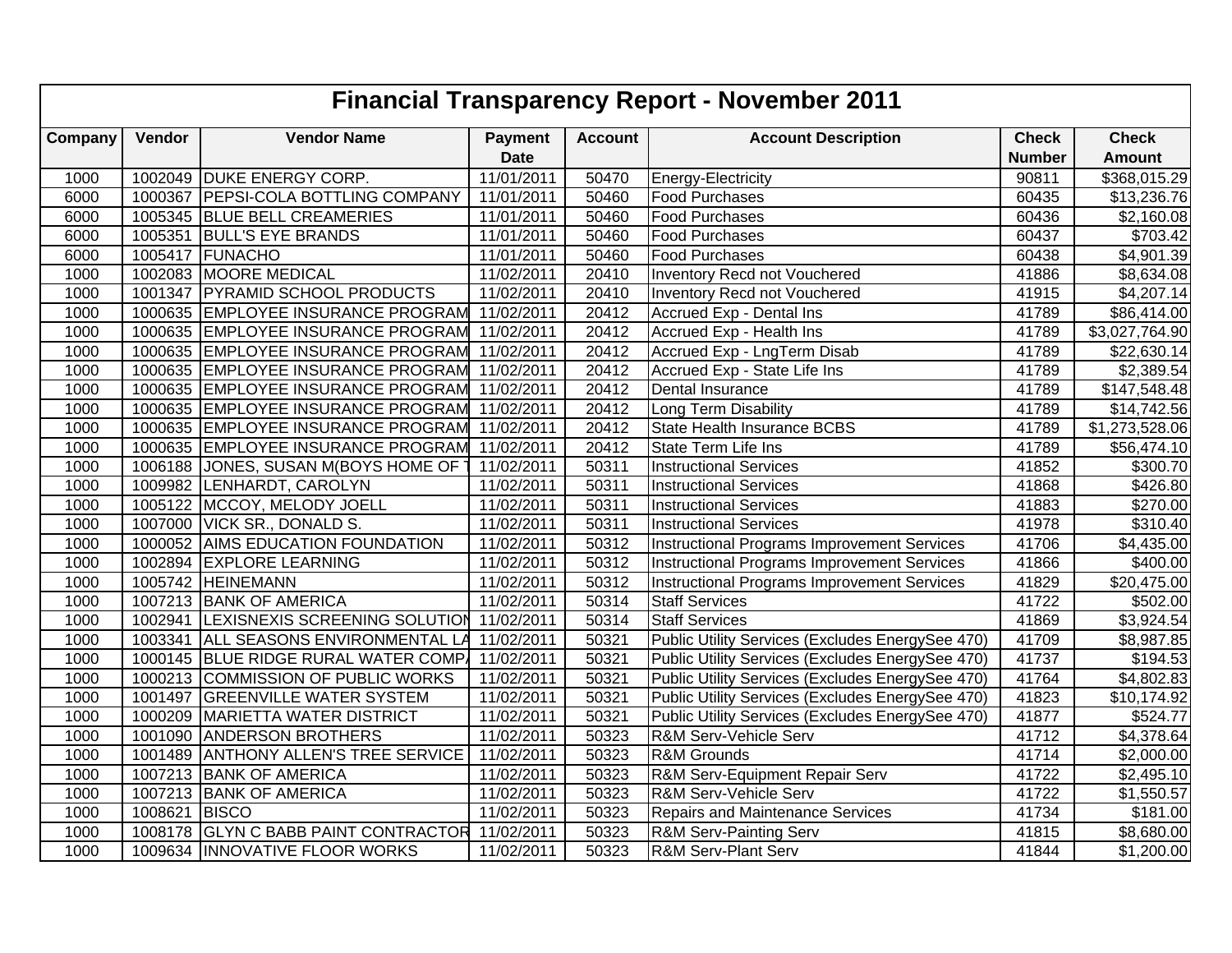| 1000 |         | 1007453 JA PIPER ROOFING CO                     | 11/02/2011 | 50323 | <b>Repairs and Maintenance Services</b>          | 41848 | \$6,015.27             |
|------|---------|-------------------------------------------------|------------|-------|--------------------------------------------------|-------|------------------------|
| 1000 |         | 1002160 MAACO AUTO PAINTING                     | 11/02/2011 | 50323 | R&M Serv-Vehicle Serv                            | 41875 | \$1,404.08             |
| 1000 |         | 1007593 MULCH MART OF POWDERSVILLE              | 11/02/2011 | 50323 | <b>R&amp;M</b> Grounds                           | 41889 | \$4,760.00             |
| 1000 |         | 1010020 PALMETTO SUN CONTROL                    | 11/02/2011 | 50323 | <b>R&amp;M Serv-Plant Serv</b>                   | 41901 | \$845.00               |
| 1000 |         | 1002542 SKIDGEL, STEVE(IPA, INC)                | 11/02/2011 | 50323 | R&M Serv-Equipment Repair Serv                   | 41945 | \$455.60               |
| 1000 |         | 1005281 SMITH TURF & IRRIGATION, LLC            | 11/02/2011 | 50323 | <b>Repairs and Maintenance Services</b>          | 41949 | \$818.10               |
| 1000 |         | 1001049 SOUTHERN FLOORING INC.                  | 11/02/2011 | 50323 | Repairs and Maintenance Services                 | 41953 | \$840.00               |
| 1000 |         | 1007213 BANK OF AMERICA                         | 11/02/2011 | 50325 | Rentals                                          | 41722 | \$639.79               |
| 1000 |         | 1003590 AMERICAN SECURITY                       | 11/02/2011 | 50329 | Other - Property Serv                            | 41711 | \$4,236.12             |
| 1000 |         | 1001800 SIMPLEX GRINNELL                        | 11/02/2011 | 50329 | Other - Property Serv                            | 41943 | $\overline{$}5,126.50$ |
| 1000 |         | 1002408 ROBBINS TIRE SERVICE, INC.              | 11/02/2011 | 50331 | Student Transportation                           | 41924 | $\overline{$}221.27$   |
| 1000 |         | 1010252 TRIPLE A LEARNING                       | 11/02/2011 | 50332 | Emp Tvl-Conference Registration                  | 41975 | \$4,060.00             |
| 1000 |         | 1007213 BANK OF AMERICA                         | 11/02/2011 | 50345 | Technology                                       | 41722 | \$1,890.93             |
| 1000 |         | 1001007 COMPASS LEARNING                        | 11/02/2011 | 50345 | Technology                                       | 41765 | \$206,340.00           |
| 1000 |         | 1002894 EXPLORE LEARNING                        | 11/02/2011 | 50345 | Technology                                       | 41866 | \$1,575.00             |
| 1000 |         | 1003772 GUIDANCE SOFTWARE, INC.                 | 11/02/2011 | 50345 | Technology                                       | 41828 | \$6,469.05             |
| 1000 |         | 1001211  INTERNATIONAL BACCALAUREATE 11/02/2011 |            | 50345 | Technology                                       | 41845 | \$1,122.00             |
| 1000 |         | 1003798 LEARNING A-Z                            | 11/02/2011 | 50345 | Technology                                       | 41866 | \$213.55               |
| 1000 |         | 1004788 SHARP BUSINESS SYSTEMS                  | 11/02/2011 | 50345 | <b>Tech Srvc-Copier Contract</b>                 | 41941 | \$558.72               |
| 1000 |         | 1000461 GREENVILLE NEWS                         | 11/02/2011 | 50350 | Advertising                                      | 41821 | 333.45                 |
| 1000 |         | 1005798 FEDEX KINKO'S                           | 11/02/2011 | 50360 | <b>Printing and Binding</b>                      | 41794 | \$990.03               |
| 1000 |         | 1003382 TRUCOLOR                                | 11/02/2011 | 50360 | <b>Printing and Binding</b>                      | 41977 | \$182.53               |
| 1000 |         | 1003590 AMERICAN SECURITY                       | 11/02/2011 | 50395 | Other Professional and Technical Services        | 41711 | \$388.44               |
| 1000 |         | 1000734 BUNNELL-LAMMONS ENGINEERING 11/02/2011  |            | 50395 | Other Professional and Technical Services        | 41748 | \$466.25               |
| 1000 |         | 1000332 CRANDALL CORPORATION                    | 11/02/2011 | 50395 | Prof Tech Srvc-Chemical Disposal                 | 41767 | \$175.00               |
| 1000 |         | 1003025 DELTA ENGINEERING, INC.                 | 11/02/2011 | 50395 | <b>Other Professional and Technical Services</b> | 41771 | \$1,449.75             |
| 1000 |         | 1003607 EXCENT CORPORATION                      | 11/02/2011 | 50395 | Other Professional and Technical Services        | 41793 | \$2,903.50             |
| 1000 |         | 1003404 MANAGEMENT DECISIONS                    | 11/02/2011 | 50395 | Other Professional and Technical Services        | 41876 | \$12,525.00            |
| 1000 | 1003037 | <b>PEDIATRIC SERVICES OF AMERICA 11/02/2011</b> |            | 50395 | Other Professional and Technical Services        | 41906 | $\overline{$1,586.25}$ |
| 1000 |         | 1008445 RAYMOND ENGINEERING SC                  | 11/02/2011 | 50395 | Other Professional and Technical Services        | 41919 | \$5,800.00             |
| 1000 |         | 1009860 SARTAIN, SUSAN M                        | 11/02/2011 | 50395 | Other Professional and Technical Services        | 41930 | \$320.00               |
| 1000 |         | 1000954 SMITH, SAMUEL (SECURITY)                | 11/02/2011 | 50395 | Other Professional and Technical Services        | 41951 | \$138.00               |
| 1000 |         | 1003845 WARD, WENDY COOK                        | 11/02/2011 | 50395 | Other Professional and Technical Services        | 41981 | \$780.00               |
| 1000 | 1002077 | YEAGER VISION CARE                              | 11/02/2011 | 50395 | Other Professional and Technical Services        | 41995 | \$435.00               |
| 1000 | 1001829 | CITY OF GREENVILLE POLICE DEPT                  | 11/02/2011 | 50399 | Miscellaneous Purchased Services                 | 41760 | \$1,972.38             |
| 1000 |         | 1009895 ANY PROMO                               | 11/02/2011 | 50410 | <b>Supplies</b>                                  | 41715 | \$331.73               |
| 1000 |         | 1000122 ATTAINMENT COMPANY INC                  | 11/02/2011 | 50410 | <b>Supplies</b>                                  | 41720 | \$1,341.01             |
| 1000 |         | 1007213 BANK OF AMERICA                         | 11/02/2011 | 50410 | Supplies-Generator PM                            | 41722 | \$1,145.33             |
| 1000 |         | 1007213 BANK OF AMERICA                         | 11/02/2011 | 50410 | Supplies-HVAC supplies                           | 41722 | \$8,670.91             |
| 1000 |         | 1007213 BANK OF AMERICA                         | 11/02/2011 | 50410 | Supplies-Preventative Maint                      | 41722 | \$1,765.19             |
|      |         |                                                 |            |       |                                                  |       |                        |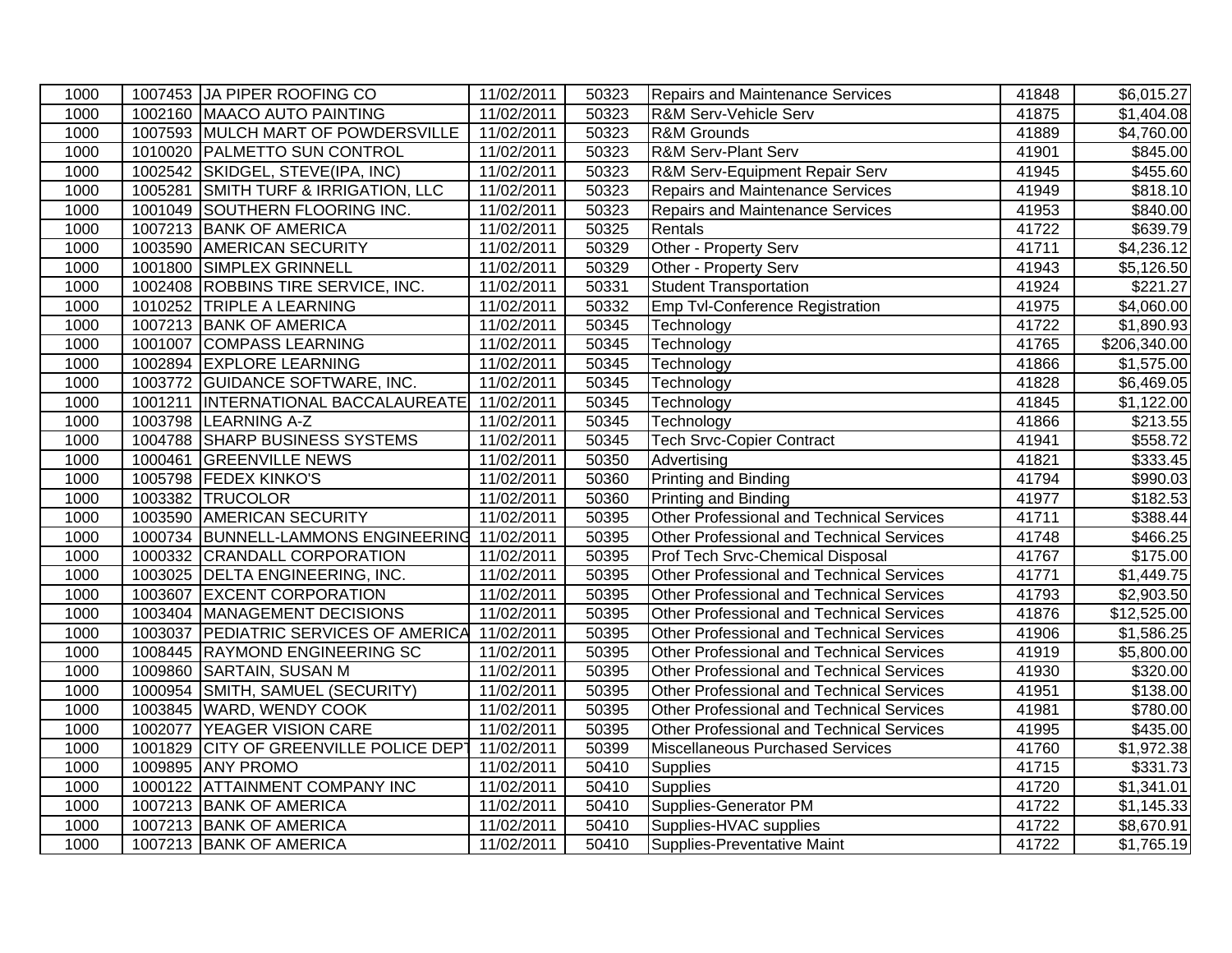| 1000 |                | 1007213 BANK OF AMERICA                          | 11/02/2011 | 50410 | Supplies-Routine Maintenance     | 41722 | \$11,168.35            |
|------|----------------|--------------------------------------------------|------------|-------|----------------------------------|-------|------------------------|
| 1000 |                | 1007213 BANK OF AMERICA                          | 11/02/2011 | 50410 | Supplies-Security                | 41722 | \$1,298.25             |
| 1000 |                | 1007213 BANK OF AMERICA                          | 11/02/2011 | 50410 | <b>Supplies-Vehicle Supplies</b> | 41722 | \$3,976.14             |
| 1000 |                | 1002150 BARNES & NOBLE, INC.                     | 11/02/2011 | 50410 | <b>Supplies</b>                  | 41723 | \$4,255.52             |
| 1000 |                | 1000133 BATTERY SPECIALISTS INC                  | 11/02/2011 | 50410 | Supplies-Custodial               | 41724 | \$845.56               |
| 1000 | 1000141 BI-LO  |                                                  | 11/02/2011 | 50410 | Supplies                         | 41732 | \$594.96               |
| 1000 | 1006377 BI-LO  |                                                  | 11/02/2011 | 50410 | Supplies                         | 41733 | \$161.63               |
| 1000 |                | 1000160 BURMAX COMPANY INC                       | 11/02/2011 | 50410 | Supplies                         | 41750 | \$982.45               |
| 1000 |                | 1000164 CAMCOR                                   | 11/02/2011 | 50410 | <b>Supplies</b>                  | 41753 | \$556.37               |
| 1000 |                | 1000752 CAROLINA BIOLOGICAL SUPPLY CO 11/02/2011 |            | 50410 | Supplies                         | 41755 | \$110,256.10           |
| 1000 |                | 1009715 CHARACTER DEVELOPMENT GROU 11/02/2011    |            | 50410 | Supplies                         | 41758 | \$1,183.28             |
| 1000 | 1000020 DEMCO  |                                                  | 11/02/2011 | 50410 | Supplies                         | 41772 | \$660.03               |
| 1000 |                | 1001139 DEMCO INC.                               | 11/02/2011 | 50410 | <b>Supplies</b>                  | 41773 | \$1,429.99             |
| 1000 |                | 1000755 DICK BLICK COMPANY                       | 11/02/2011 | 50410 | <b>Supplies</b>                  | 41774 | \$590.86               |
| 1000 | 1005827        | <b>DISCOUNT SCHOOL SUPPLY</b>                    | 11/02/2011 | 50410 | Supplies                         | 41775 | \$162.71               |
| 1000 |                | 1008723 EAI EDUCATION                            | 11/02/2011 | 50410 | <b>Supplies</b>                  | 41783 | \$211.80               |
| 1000 |                | 1001710 EDUCATIONAL INNOVATIONS, INC.            | 11/02/2011 | 50410 | <b>Supplies</b>                  | 41787 | \$173.74               |
| 1000 | 1000274 ETA    |                                                  | 11/02/2011 | 50410 | <b>Supplies</b>                  | 41792 | \$472.88               |
| 1000 |                | 1002885 FLAGHOUSE                                | 11/02/2011 | 50410 | <b>Supplies</b>                  | 41797 | \$1,184.90             |
| 1000 |                | 1001572 FLINN SCIENTIFIC, INC.                   | 11/02/2011 | 50410 | <b>Supplies</b>                  | 41798 | $\overline{$1,827.83}$ |
| 1000 |                | 1006291 FOOD EQUIPMENT CO                        | 11/02/2011 | 50410 | <b>Supplies</b>                  | 41802 | \$1,467.19             |
| 1000 |                | 1000443 GAYLORD BROTHERS                         | 11/02/2011 | 50410 | Supplies                         | 41811 | \$712.81               |
| 1000 |                | 1005742 HEINEMANN                                | 11/02/2011 | 50410 | Supplies                         | 41830 | \$567.60               |
| 1000 |                | 1000533 HIGHSMITH, INC.                          | 11/02/2011 | 50410 | <b>Supplies</b>                  | 41832 | \$180.83               |
| 1000 |                | 1006466 HOBBYLINC.COM                            | 11/02/2011 | 50410 | <b>Supplies</b>                  | 41835 | \$375.86               |
| 1000 |                | 1004718 HORIZON FOREST PRODUCTS                  | 11/02/2011 | 50410 | Supplies                         | 41840 | \$1,484.00             |
| 1000 |                | 1000539 HOUGHTON MIFFLIN HARCOURT                | 11/02/2011 | 50410 | <b>Supplies</b>                  | 41841 | \$274.04               |
| 1000 |                | 1001790 JOHNSTONE SUPPLY                         | 11/02/2011 | 50410 | Supplies-HVAC supplies           | 41851 | $\overline{$2,191.63}$ |
| 1000 |                | 1000109 KAPLAN EARLY LEARNING CO                 | 11/02/2011 | 50410 | <b>Supplies</b>                  | 41854 | \$113.11               |
| 1000 |                | 1005314 LABELVALUE.COM                           | 11/02/2011 | 50410 | Supplies                         | 41983 | \$531.06               |
| 1000 |                | 1010394 LEARNING DISABILITIES RESOURC 11/02/2011 |            | 50410 | <b>Supplies</b>                  | 41867 | \$103.00               |
| 1000 |                | 1005469 LOWE'S - CHERRYDALE                      | 11/02/2011 | 50410 | Supplies-Custodial               | 41874 | 3249.70                |
| 1000 |                | 1002212 LOWE'S COMPANIES, INC.                   | 11/02/2011 | 50410 | Supplies-Custodial               | 41874 | \$338.14               |
| 1000 |                | 1001452 LOWE'S OF SIMPSONVILLE                   | 11/02/2011 | 50410 | Supplies-Custodial               | 41874 | \$137.30               |
| 1000 |                | 1000205 NASCO INC                                | 11/02/2011 | 50410 | <b>Supplies</b>                  | 41890 | \$167.00               |
| 1000 | 1000329        | <b>ORIENTAL TRADING COMPANY</b>                  | 11/02/2011 | 50410 | Supplies                         | 41897 | \$203.99               |
| 1000 |                | 1001317 PCI EDUCATIONAL                          | 11/02/2011 | 50410 | Supplies                         | 41904 | \$397.36               |
| 1000 |                | 1000364 PECKNEL MUSIC COMPANY                    | 11/02/2011 | 50410 | Supplies                         | 41905 | $\overline{$}519.91$   |
| 1000 | 1002201 PITSCO |                                                  | 11/02/2011 | 50410 | <b>Supplies</b>                  | 41910 | \$1,005.96             |
| 1000 |                | 1003615 QUILL CORPORATION                        | 11/02/2011 | 50410 | <b>Supplies</b>                  | 41916 | \$806.51               |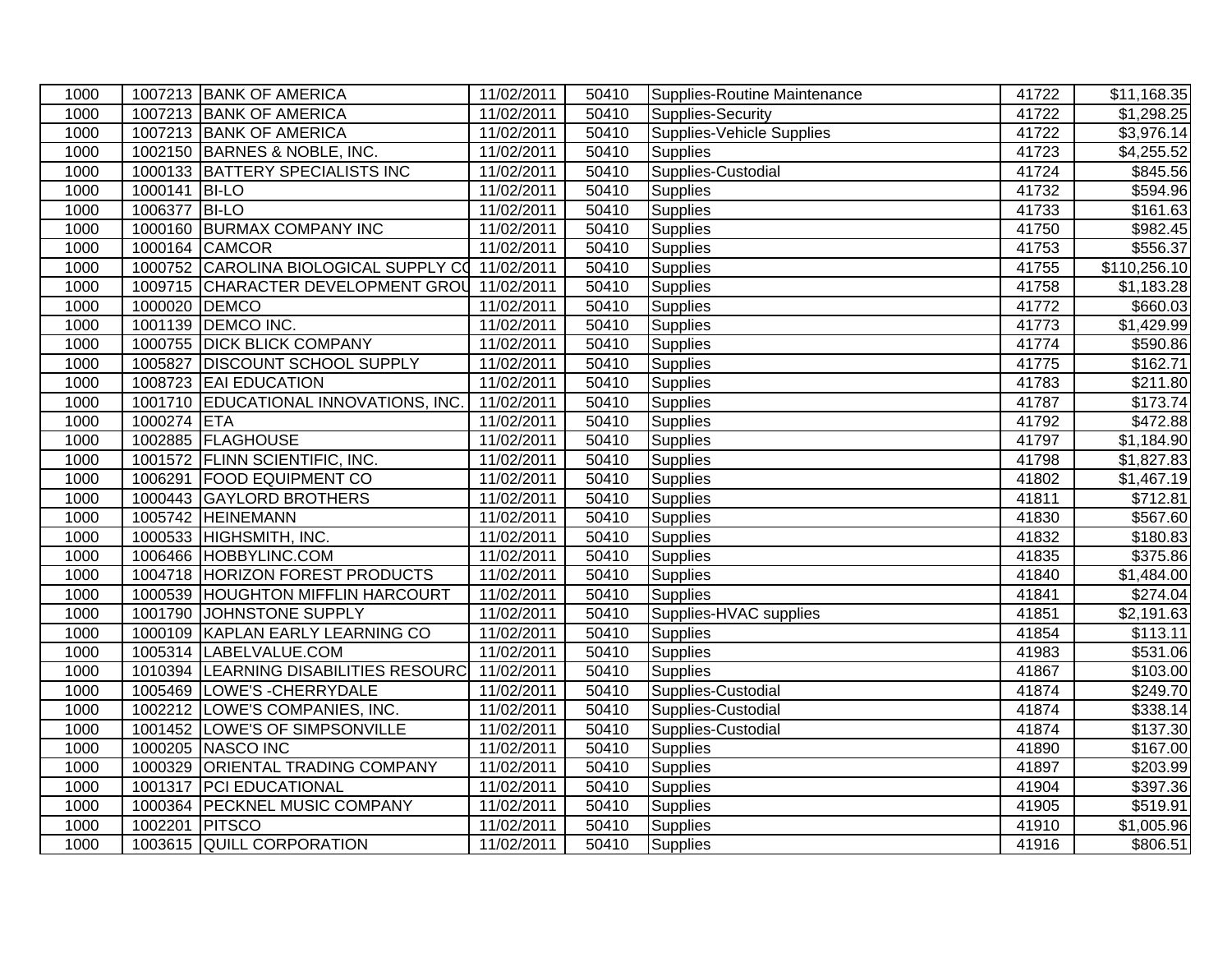| 1000 |         | 1001573 REALLY GOOD STUFF                      | 11/02/2011 | 50410 | <b>Supplies</b>                         | 41920 | \$239.50               |
|------|---------|------------------------------------------------|------------|-------|-----------------------------------------|-------|------------------------|
| 1000 |         | 1000056 SAUNDERS OFFICE SUPPLY                 | 11/02/2011 | 50410 | <b>Supplies</b>                         | 41931 | $\overline{$}130.03$   |
| 1000 |         | 1001268 SCHOLASTIC INC                         | 11/02/2011 | 50410 | <b>Supplies</b>                         | 41933 | \$868.74               |
| 1000 |         | 1000837 SCHOLASTIC MAGAZINES                   | 11/02/2011 | 50410 | Supplies                                | 41934 | \$880.56               |
| 1000 |         | 1002762 SCHOLASTIC, INC.                       | 11/02/2011 | 50410 | <b>Supplies</b>                         | 41935 | \$289.63               |
| 1000 |         | 1002295 SCHOOL SPOT                            | 11/02/2011 | 50410 | <b>Supplies</b>                         | 41937 | \$113.81               |
| 1000 |         | 1003208 SCIENCE KIT                            | 11/02/2011 | 50410 | Supplies                                | 41938 | \$794.81               |
| 1000 |         | 1000372 SMILEMAKERS INC                        | 11/02/2011 | 50410 | Supplies                                | 41948 | \$251.93               |
| 1000 |         | 1005110 STAPLES ADVANTAGE                      | 11/02/2011 | 50410 | Supplies                                | 41955 | \$2,874.36             |
| 1000 |         | 1002330 STUDIES WEEKLY, INC./AMERICAN          | 11/02/2011 | 50410 | Supplies                                | 41710 | \$3,356.49             |
| 1000 |         | 1003229 TEACHER DIRECT                         | 11/02/2011 | 50410 | Supplies                                | 41965 | \$1,037.75             |
| 1000 |         | 1003926 TEACHER'S DISCOUNT                     | 11/02/2011 | 50410 | Supplies                                | 41967 | \$1,026.59             |
| 1000 |         | 1000409 TEACHER'S DISCOVERY                    | 11/02/2011 | 50410 | <b>Supplies</b>                         | 41966 | \$809.51               |
| 1000 |         | 1002312 TRANE COMFORT SOLUTIONS                | 11/02/2011 | 50410 | Supplies-HVAC supplies                  | 41973 | \$423.83               |
| 1000 |         | 1002932 WARD'S NATURAL SCIENCE                 | 11/02/2011 | 50410 | <b>Supplies</b>                         | 41980 | \$524.88               |
| 1000 |         | 1003364 WURTH WOOD GROUP, INC.                 | 11/02/2011 | 50410 | <b>Supplies</b>                         | 41994 | \$735.28               |
| 1000 |         | 1000805 BOUND TO STAY BOUND                    | 11/02/2011 | 50430 | <b>Library Books and Materials</b>      | 41740 | \$1,013.91             |
| 1000 |         | 1003159 BROADREACH                             | 11/02/2011 | 50430 | <b>Library Books and Materials</b>      | 41741 | \$744.98               |
| 1000 |         | 1000567 FOLLETT LIBRARY RESOURCES              | 11/02/2011 | 50430 | <b>Library Books and Materials</b>      | 41801 | \$507.96               |
| 1000 |         | 1001116 GARRETT EDUCATIONAL CORP.              | 11/02/2011 | 50430 | <b>Library Books and Materials</b>      | 41808 | \$1,430.00             |
| 1000 | 1001529 | <b>JUNIOR LIBRARY GUILD</b>                    | 11/02/2011 | 50430 | <b>Library Books and Materials</b>      | 41853 | \$669.60               |
| 1000 |         | 1002342 LOOKOUT BOOKS                          | 11/02/2011 | 50430 | <b>Library Books and Materials</b>      | 41873 | \$254.50               |
| 1000 | 1006119 | MOVIE LICENSING USA                            | 11/02/2011 | 50430 | <b>Library Books and Materials</b>      | 41888 | $\sqrt{2400.00}$       |
| 1000 |         | 1010095 THE CREATIVE CO                        | 11/02/2011 | 50430 | <b>Library Books and Materials</b>      | 41969 | \$1,603.15             |
| 1000 |         | 1008733 THE INTERP STORE                       | 11/02/2011 | 50430 | <b>Library Books and Materials</b>      | 41970 | \$184.30               |
| 1000 |         | 1003406 WT COX SUBSCRIPTIONS                   | 11/02/2011 | 50430 | <b>Library Books and Materials</b>      | 41993 | \$477.36               |
| 1000 |         | 1000096 EBSCO SUBSCRIPTION SERVICES            | 11/02/2011 | 50440 | Periodicals                             | 41786 | \$527.39               |
| 1000 |         | 1003406 WT COX SUBSCRIPTIONS                   | 11/02/2011 | 50440 | Periodicals                             | 41993 | \$319.80               |
| 1000 |         | 1007213 BANK OF AMERICA                        | 11/02/2011 | 50445 | <b>Technology and Software Supplies</b> | 41722 | \$2,998.69             |
| 1000 |         | 1010196 CALIFORNIA DEPT OF EDUC                | 11/02/2011 | 50445 | <b>Technology and Software Supplies</b> | 41752 | \$156.95               |
| 1000 |         | 1000164 CAMCOR                                 | 11/02/2011 | 50445 | <b>Technology and Software Supplies</b> | 41753 | \$2,972.70             |
| 1000 |         | 1001787 CENTER FOR DEVELOPMENTAL SE 11/02/2011 |            | 50445 | <b>Technology and Software Supplies</b> | 41756 | \$175.00               |
| 1000 |         | 1002676 COCHLEAR AMERICAS                      | 11/02/2011 | 50445 | <b>Technology and Software Supplies</b> | 41763 | \$275.60               |
| 1000 |         | 1002916 COMPUTER SOFTWARE INNOVATIO 11/02/2011 |            | 50445 | <b>Technology and Software Supplies</b> | 41766 | $\overline{$}5,583.22$ |
| 1000 |         | 1006223 CSI TECHNOLOGY OUTFITTERS              | 11/02/2011 | 50445 | <b>Technology and Software Supplies</b> | 41769 | \$7,761.27             |
| 1000 | 1002695 | <b>DELL MARKETING</b>                          | 11/02/2011 | 50445 | <b>Technology and Software Supplies</b> | 41770 | \$721.42               |
| 1000 |         | 1009075 DISCOVERY EDUCATION                    | 11/02/2011 | 50445 | <b>Technology and Software Supplies</b> | 41776 | \$561.33               |
| 1000 |         | 1000109 KAPLAN EARLY LEARNING CO               | 11/02/2011 | 50445 | <b>Technology and Software Supplies</b> | 41854 | \$163.21               |
| 1000 |         | 1005463 LASER SERVICES, INC.                   | 11/02/2011 | 50445 | <b>Technology and Software Supplies</b> | 41863 | \$254.40               |
| 1000 |         | 1001870 OFFICE DEPOT, INC.                     | 11/02/2011 | 50445 | <b>Technology and Software Supplies</b> | 41896 | \$148.38               |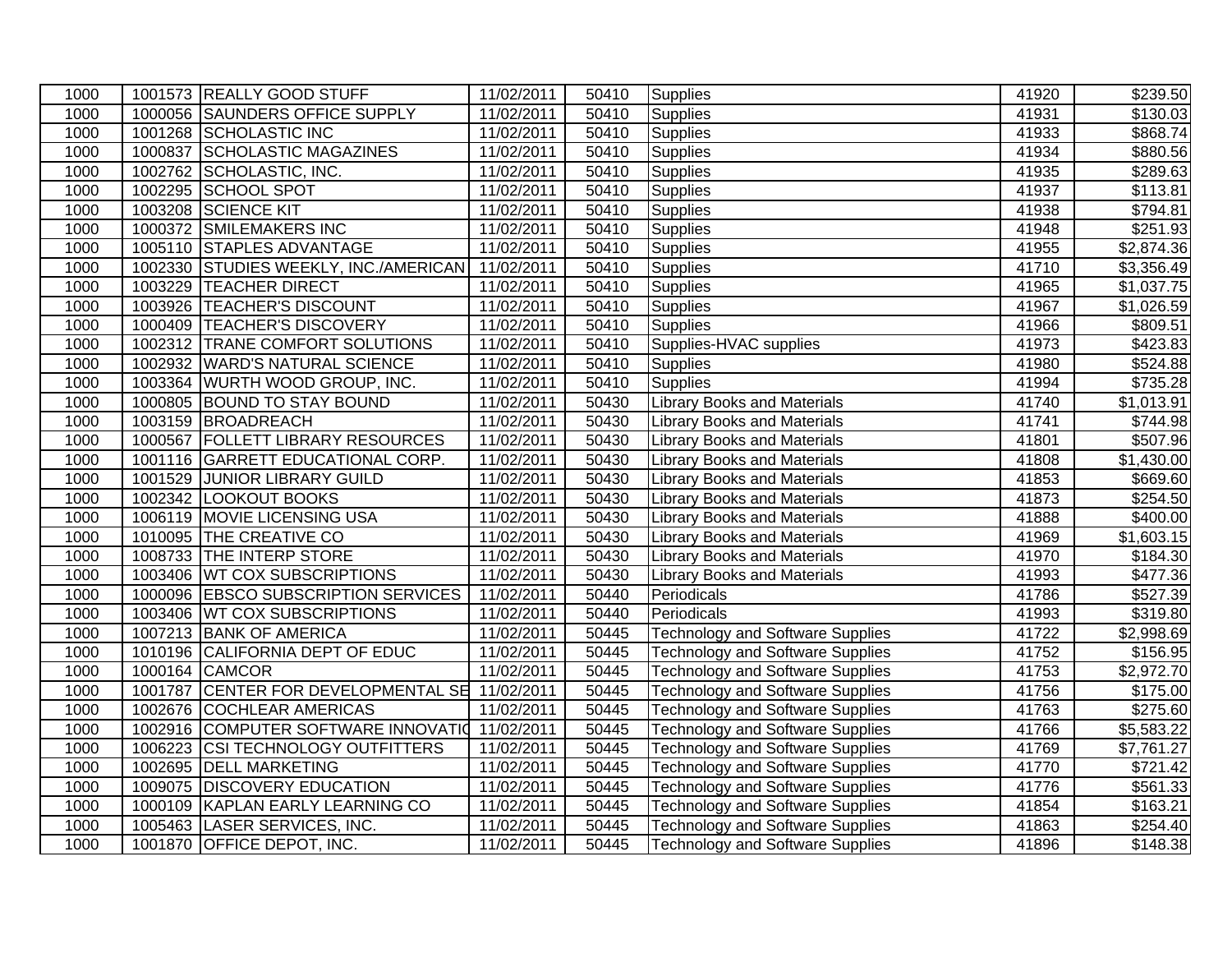| 1000 |               | 1002561 OTICON, INC                  | 11/02/2011 | 50445 | Technology and Software Supplies                  | 41898 | \$332.05                |
|------|---------------|--------------------------------------|------------|-------|---------------------------------------------------|-------|-------------------------|
| 1000 |               | 1002240 PROJECT LEAD THE WAY, INC.   | 11/02/2011 | 50445 | <b>Technology and Software Supplies</b>           | 41914 | $\overline{\$1,654.84}$ |
| 1000 |               | 1005110 STAPLES ADVANTAGE            | 11/02/2011 | 50445 | <b>Technology and Software Supplies</b>           | 41955 | \$183.94                |
| 1000 | 1000409       | <b>TEACHER'S DISCOVERY</b>           | 11/02/2011 | 50445 | <b>Technology and Software Supplies</b>           | 41966 | \$248.54                |
| 1000 |               | 1000213 COMMISSION OF PUBLIC WORKS   | 11/02/2011 | 50470 | Energy-Electricity                                | 41764 | \$42,560.32             |
| 1000 | 1000213       | COMMISSION OF PUBLIC WORKS           | 11/02/2011 | 50470 | Energy-Gas                                        | 41764 | \$5,584.91              |
| 1000 | 1000838       | <b>DUKE POWER</b>                    | 11/02/2011 | 50470 | Energy-Electricity                                | 41781 | \$1,383.24              |
| 1000 | 1001351       | <b>GREER GAS CO.</b>                 | 11/02/2011 | 50470 | Energy-Gas                                        | 41824 | $\overline{$1,171.32}$  |
| 1000 | 1000210       | LAURENS ELECTRIC COOPERATIVE         | 11/02/2011 | 50470 | Energy-Electricity                                | 41864 | \$38,584.31             |
| 1000 | 1003614       | <b>PIEDMONT NATURAL GAS</b>          | 11/02/2011 | 50470 | Energy-Gas                                        | 41909 | \$16,990.19             |
| 1000 |               | 1000663 ANN'S CAKES & CATERING       | 11/02/2011 | 50490 | Supplies Food and Meals                           | 41713 | \$165.63                |
| 1000 | 1000141 BI-LO |                                      | 11/02/2011 | 50490 | Supplies Food and Meals                           | 41732 | \$436.05                |
| 1000 |               | 1008036 GOLDEN CORRAL                | 11/02/2011 | 50490 | Supplies Food and Meals                           | 41816 | \$165.00                |
| 1000 | 1007557       | LITTLE CAFE W/ DESERTS TO ENJO       | 11/02/2011 | 50490 | Supplies Food and Meals                           | 41872 | \$1,117.80              |
| 1000 |               | 1001140 PAPA JOHN'S INTERNATIONAL    | 11/02/2011 | 50490 | Supplies Food and Meals                           | 41902 | \$115.50                |
| 1000 | 1003025       | DELTA ENGINEERING, INC.              | 11/02/2011 | 50520 | ConstructionServices Arch Fees Capitalize         | 41771 | $\overline{$}7,286.25$  |
| 1000 | 1003025       | DELTA ENGINEERING, INC.              | 11/02/2011 | 50520 | ConstructionServices Arch Fees Reimb Capitalize   | 41771 | \$435.00                |
| 1000 |               | 1005622 FLOORMASTERS, INC            | 11/02/2011 | 50520 | ConstructionServices (Temp) Building/Construction | 41799 | \$3,172.00              |
| 1000 | 1008894       | HOLDEN CARPET SERVICE OF COL         | 11/02/2011 | 50520 | ConstructionServices (Temp) Building/Construction | 41838 | \$3,365.25              |
| 1000 |               | 1000540 ID SHOP, INC                 | 11/02/2011 | 50520 | ConstructionServices (Temp) Building/Construction | 41862 | \$1,278.70              |
| 1000 | 1009696       | MATRIX CONSTRUCTION CO               | 11/02/2011 | 50520 | ConstructionServices Buildings Capitalize         | 41879 | \$176,866.96            |
| 1000 | 1002001       | S&ME                                 | 11/02/2011 | 50520 | ConstructionServices (Temp) Building/Construction | 41928 | \$4,900.00              |
| 1000 | 1008539       | SHELCO, INC                          | 11/02/2011 | 50520 | <b>ConstructionServices Buildings Capitalize</b>  | 41942 | \$436,146.50            |
| 1000 | 1003599       | <b>STOVER MECHANICAL INC.</b>        | 11/02/2011 | 50520 | ConstructionServices (Temp) Building/Construction | 41959 | \$98,128.12             |
| 1000 | 1002312       | <b>TRANE COMFORT SOLUTIONS</b>       | 11/02/2011 | 50520 | ConstructionServices (Temp) Building/Construction | 41973 | \$18,351.00             |
| 1000 | 1002916       | COMPUTER SOFTWARE INNOVATIO          | 11/02/2011 | 50540 | Equipment Under 5000                              | 41766 | \$4,919.00              |
| 1000 | 1010255       | DITCH WITCH OF THE CAROLINAS         | 11/02/2011 | 50540 | Equipment Under 5000                              | 41778 | \$4,107.57              |
| 1000 | 1000956       | JOHN DEERE COMPANY                   | 11/02/2011 | 50540 | Equipment Over 5000                               | 41849 | \$21,462.86             |
| 1000 | 1007213       | <b>BANK OF AMERICA</b>               | 11/02/2011 | 50545 | Technology Equipment Over 5000                    | 41722 | \$79,800.13             |
| 1000 |               | 1007213 BANK OF AMERICA              | 11/02/2011 | 50545 | TechnologyEquipment Under 5000                    | 41722 | \$1,350.07              |
| 1000 |               | 1009216 CLARK-POWELL ASSOCIATES, INC | 11/02/2011 | 50545 | TechnologyEquipment Under 5000                    | 41762 | $\overline{$}981.56$    |
| 1000 | 1002916       | COMPUTER SOFTWARE INNOVATIO          | 11/02/2011 | 50545 | TechnologyEquipment Under 5000                    | 41766 | \$36,244.58             |
| 1000 |               | 1006223 CSI TECHNOLOGY OUTFITTERS    | 11/02/2011 | 50545 | TechnologyEquipment Under 5000                    | 41769 | \$2,034.97              |
| 1000 | 1002695       | <b>DELL MARKETING</b>                | 11/02/2011 | 50545 | TechnologyEquipment Under 5000                    | 41770 | \$19,772.07             |
| 1000 |               | 1007213 BANK OF AMERICA              | 11/02/2011 | 50580 | Mobile Classrooms Construction Non Capitalize     | 41722 | \$898.57                |
| 1000 | 1000377       | <b>STATE DEPARTMENT OF EDUCATION</b> | 11/02/2011 | 50660 | <b>Pupil Activity</b>                             | 41956 | \$12,351.95             |
| 6000 | 1000142       | <b>BLACK ELECTRICAL SUPPLY INC</b>   | 11/03/2011 | 50323 | <b>Repairs and Maintenance Services</b>           | 60448 | \$435.16                |
| 6000 | 1000302       | US FOODSERVICE                       | 11/03/2011 | 50460 | <b>Food Purchases</b>                             | 60449 | \$569,960.92            |
| 6000 | 1000302       | US FOODSERVICE                       | 11/03/2011 | 50462 | <b>Food Commodity Distribution Charge</b>         | 60449 | \$23,118.49             |
| 6000 |               | 1000302 US FOODSERVICE               | 11/03/2011 | 50490 | Supplies Food and Meals                           | 60449 | \$123,402.56            |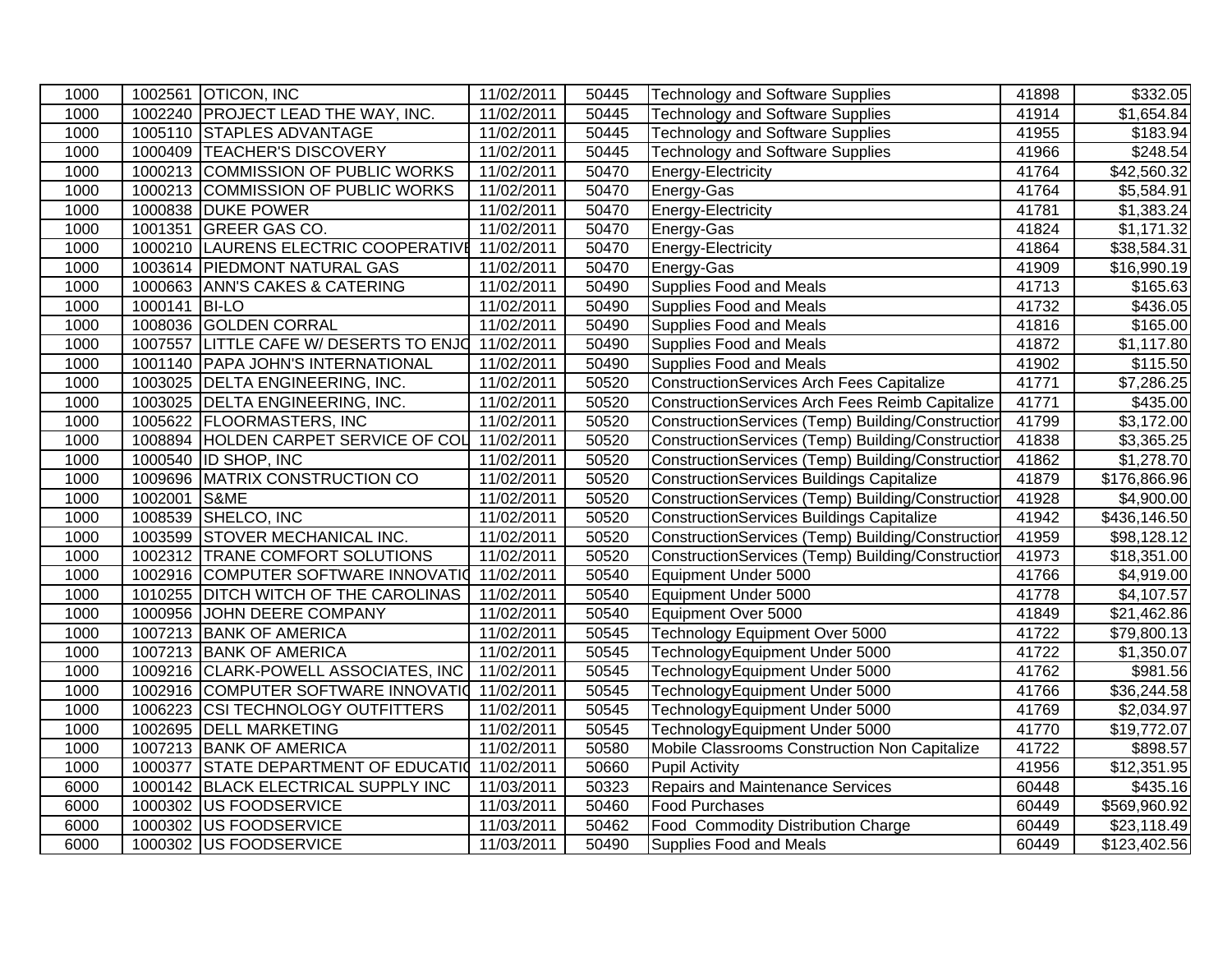| 6000 |         | 1000367 PEPSI-COLA BOTTLING COMPANY              | 11/03/2011 | 50460 | <b>Food Purchases</b>                             | 60450 | $\overline{$2,843.32}$ |
|------|---------|--------------------------------------------------|------------|-------|---------------------------------------------------|-------|------------------------|
| 6000 |         | 1000784 LESLIE SHEET METAL WORKS                 | 11/03/2011 | 50540 | Equipment Under 5000                              | 60451 | \$3,595.52             |
| 6000 |         | 1000831 BAKER DISTRIBUTING                       | 11/03/2011 | 50323 | Repairs and Maintenance Services                  | 60452 | \$2,588.84             |
| 6000 |         | 1001140 PAPA JOHN'S INTERNATIONAL                | 11/03/2011 | 50460 | <b>Food Purchases</b>                             | 60453 | \$98,214.75            |
| 6000 |         | 1001483 CC DICKSON                               | 11/03/2011 | 50323 | Repairs and Maintenance Services                  | 60454 | \$4,691.46             |
| 6000 | 1002022 | CHICK-FIL-A                                      | 11/03/2011 | 50460 | <b>Food Purchases</b>                             | 60455 | \$94,800.75            |
| 6000 |         | 1002212 LOWE'S COMPANIES, INC.                   | 11/03/2011 | 50323 | Repairs and Maintenance Services                  | 60456 | \$345.01               |
| 6000 |         | 1002695 DELL MARKETING                           | 11/03/2011 | 50545 | TechnologyEquipment Under 5000                    | 60457 | \$5,938.14             |
| 6000 |         | 1004748 MARVIN'S PRODUCE                         | 11/03/2011 | 50460 | <b>Food Purchases</b>                             | 60458 | \$22,350.83            |
| 6000 |         | 1005345 BLUE BELL CREAMERIES                     | 11/03/2011 | 50460 | <b>Food Purchases</b>                             | 60459 | \$1,384.92             |
| 6000 |         | 1005417 FUNACHO                                  | 11/03/2011 | 50460 | <b>Food Purchases</b>                             | 60460 | \$1,535.88             |
| 6000 |         | 1008622 ORKIN, INC                               | 11/03/2011 | 50323 | R&M Serv-Pest Control Serv                        | 60461 | \$3,150.00             |
| 1000 |         | 1001623 BENDER BURKOT EAST COAST SUI 11/04/2011  |            | 20410 | Inventory Recd not Vouchered                      | 639   | \$719.74               |
| 1000 |         | 1000818 COMMUNICATIONS SERVICE CTR-II 11/04/2011 |            | 50323 | <b>R&amp;M Serv-Plant Serv</b>                    | 634   | \$4,035.29             |
| 1000 |         | 1003021 FIRE PROTECTION SPECIALIST OF 11/04/2011 |            | 50323 | R&M Serv-Plant Serv                               | 644   | \$116.00               |
| 1000 |         | 1003021 FIRE PROTECTION SPECIALIST OF 11/04/2011 |            | 50329 | Other - Property Serv                             | 644   | $\overline{$}2,450.00$ |
| 1000 |         | 1001499 G & K SERVICES                           | 11/04/2011 | 50329 | Oth Prop Srv-Uniform Services                     | 638   | \$608.02               |
| 1000 |         | 1000264 COMMUNICATION SERVICE CENTE 11/04/2011   |            | 50395 | <b>Other Security Services</b>                    | 631   | \$916.94               |
| 1000 |         | 1002523 FIRSTLAB                                 | 11/04/2011 | 50395 | Prof Tech Srvc-Drug Testing                       | 640   | \$4,091.25             |
| 1000 |         | 1002878 MAXIM HEALTHCARE SERVICES, IN            | 11/04/2011 | 50395 | Other Professional and Technical Services         | 642   | \$2,898.00             |
| 1000 |         | 1001336 PALMETTO AIR AND WATER BALAN             | 11/04/2011 | 50395 | <b>Other Professional and Technical Services</b>  | 637   | \$12,396.00            |
| 1000 |         | 1000850 AIRGAS NATIONAL WELDERS                  | 11/04/2011 | 50410 | Supplies                                          | 635   | \$305.47               |
| 1000 |         | 1001623 BENDER BURKOT EAST COAST SUI             | 11/04/2011 | 50410 | <b>Supplies</b>                                   | 639   | \$618.16               |
| 1000 |         | 1003917 CLASSROOM DIRECT                         | 11/04/2011 | 50410 | <b>Supplies</b>                                   | 645   | \$298.10               |
| 1000 |         | 1000264 COMMUNICATION SERVICE CENTE              | 11/04/2011 | 50410 | <b>Supplies</b>                                   | 631   | \$4,936.82             |
| 1000 |         | 1002726 ECHOLS OIL CO.                           | 11/04/2011 | 50410 | Supplies-Vehicle fuel                             | 641   | \$37,812.62            |
| 1000 |         | 1000567 FOLLETT LIBRARY RESOURCES                | 11/04/2011 | 50410 | Supplies                                          | 632   | \$1,387.56             |
| 1000 | 1000721 | <b>FORMS &amp; SUPPLY, INC.</b>                  | 11/04/2011 | 50410 | <b>Supplies</b>                                   | 633   | \$3,514.83             |
| 1000 | 1002887 | <b>GREENVILLE OFFICE SUPPLY</b>                  | 11/04/2011 | 50410 | <b>Supplies</b>                                   | 643   | \$201.88               |
| 1000 | 1000066 | LAKESHORE LEARNING MATERIALS                     | 11/04/2011 | 50410 | <b>Supplies</b>                                   | 630   | \$668.63               |
| 1000 | 1003927 | SCHOOL SPECIALTY                                 | 11/04/2011 | 50410 | <b>Supplies</b>                                   | 645   | \$200.17               |
| 1000 |         | 1000431   FOLLETT EDUCATIONAL SERVICES           | 11/04/2011 | 50430 | <b>Library Books and Materials</b>                | 632   | \$2,994.60             |
| 1000 | 1000567 | <b>FOLLETT LIBRARY RESOURCES</b>                 | 11/04/2011 | 50430 | <b>Library Books and Materials</b>                | 632   | \$14,871.68            |
| 1000 | 1000567 | <b>FOLLETT LIBRARY RESOURCES</b>                 | 11/04/2011 | 50445 | Technology and Software Supplies                  | 632   | \$172.14               |
| 1000 | 1000721 | FORMS & SUPPLY, INC.                             | 11/04/2011 | 50445 | <b>Technology and Software Supplies</b>           | 633   | \$1,022.52             |
| 1000 |         | 1004998 RUTHERFORD HEATING & AIR CON             | 11/04/2011 | 50520 | ConstructionServices (Temp) Building/Construction | 646   | \$46,707.30            |
| 6000 |         | 1000018 ROTO-ROOTER SEWER DRAIN SER              | 11/07/2011 | 50323 | Repairs and Maintenance Services                  | 60466 | \$2,810.00             |
| 6000 | 1000721 | <b>FORMS &amp; SUPPLY, INC.</b>                  | 11/07/2011 | 50410 | <b>Supplies</b>                                   | 60470 | \$225.31               |
| 6000 |         | 1001790 JOHNSTONE SUPPLY                         | 11/07/2011 | 50323 | <b>Repairs and Maintenance Services</b>           | 60471 | \$602.52               |
| 6000 |         | 1001800 SIMPLEX GRINNELL                         | 11/07/2011 | 50323 | <b>Repairs and Maintenance Services</b>           | 60472 | \$3,717.11             |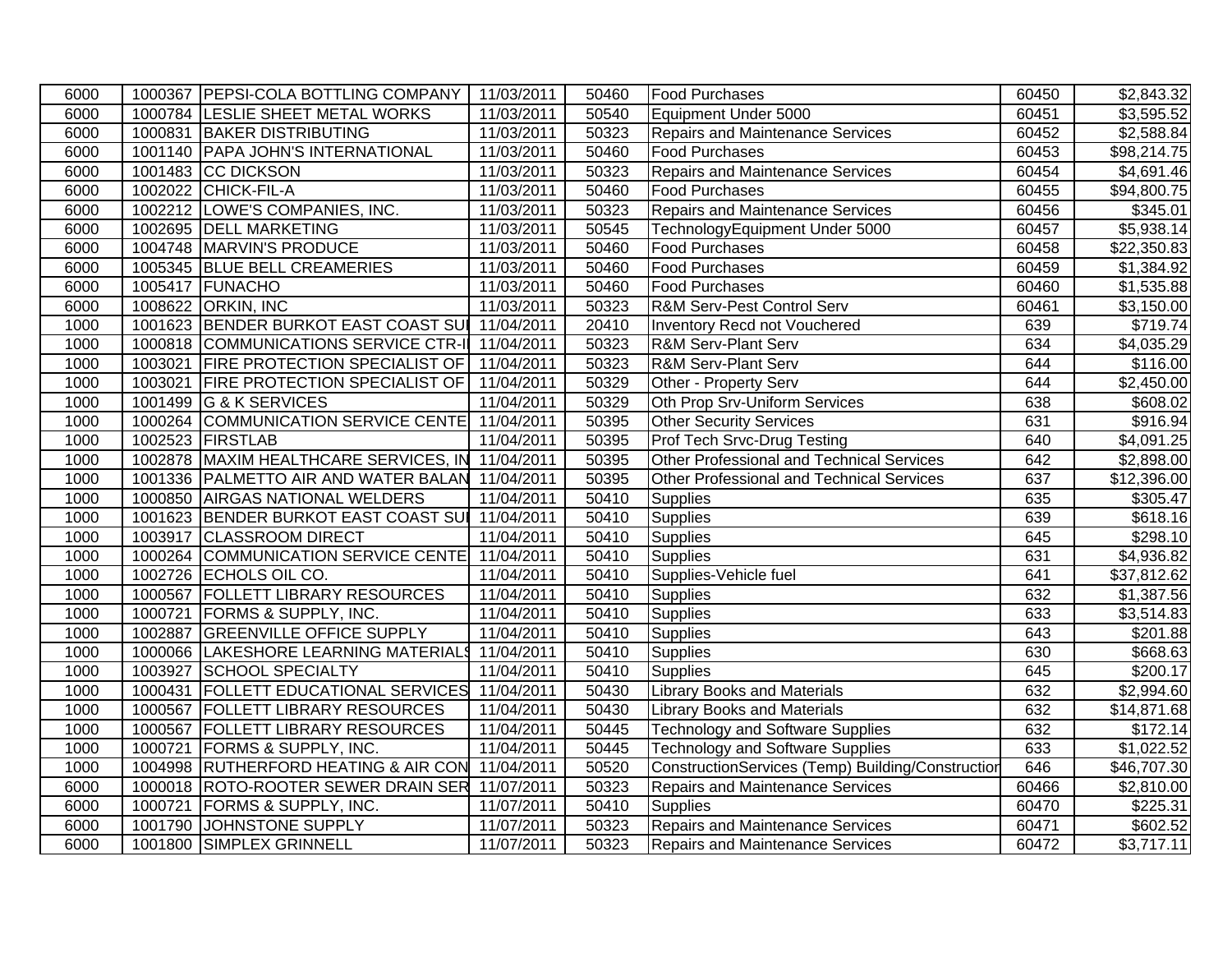| 6000 |         | 1002695 DELL MARKETING                  | 11/07/2011 | 50545 | TechnologyEquipment Under 5000                   | 60473 | \$201.40               |
|------|---------|-----------------------------------------|------------|-------|--------------------------------------------------|-------|------------------------|
| 6000 |         | 1003636 KELLY SERVICES                  | 11/07/2011 | 50311 | <b>Instructional Services</b>                    | 60474 | $\overline{$2,340.14}$ |
| 6000 |         | 1005515 PLUS LINEN                      | 11/07/2011 | 50490 | Other Supplies and Materials                     | 60476 | \$663.57               |
| 6000 |         | 1005526 SARA LEE BAKERY GROUP/ EARTH    | 11/07/2011 | 50460 | <b>Food Purchases</b>                            | 60477 | $\overline{$5,421.34}$ |
| 6000 |         | 1005564 WHALEY FOOD SERVICE REPAIRS     | 11/07/2011 | 50323 | Repairs and Maintenance Services                 | 60478 | \$321.03               |
| 6000 |         | 1006233 HD SUPPLY PLUMBING/HVAC, LTD.   | 11/07/2011 | 50540 | Equipment Under 5000                             | 60479 | \$8,444.95             |
| 1000 | 1010091 | <b>DGS EDUCATIONAL PRODUCTS</b>         | 11/09/2011 | 20410 | Inventory Recd not Vouchered                     | 42111 | \$478.27               |
| 1000 |         | 1000448 GEORGIA HARDWARE DISTRIBUTO     | 11/09/2011 | 20410 | Inventory Recd not Vouchered                     | 42153 | \$870.05               |
| 1000 |         | 1000310 SHIFFLER EQUIPMENT SALES        | 11/09/2011 | 20410 | Inventory Recd not Vouchered                     | 42331 | \$1,961.00             |
| 1000 |         | 1002318 SOUTHEASTERN PAPER GROUP        | 11/09/2011 | 20410 | <b>Inventory Recd not Vouchered</b>              | 42344 | \$3,200.67             |
| 1000 |         | 1000494 UNITED CHEMICAL AND SUPPLY IN   | 11/09/2011 | 20410 | Inventory Recd not Vouchered                     | 42384 | \$17,640.73            |
| 1000 | 1002417 | FRINGE BENEFITS MANGEMENT CO 11/09/2011 |            | 20412 | Out of Pocket Medical                            | 42145 | \$500.01               |
| 1000 |         | 1001731 SOUTH CAROLINA RETIREMENT SY    | 11/09/2011 | 20412 | <b>Employer Retirement Payable</b>               | 42343 | \$588.71               |
| 1000 |         | 1001731 SOUTH CAROLINA RETIREMENT SY    | 11/09/2011 | 20412 | <b>Retirement Deduction</b>                      | 42343 | \$407.73               |
| 1000 |         | 1009982 LENHARDT, CAROLYN               | 11/09/2011 | 50311 | <b>Instructional Services</b>                    | 42223 | \$514.10               |
| 1000 |         | 1009974 COMMUNITY MEDIATION CENTER      | 11/09/2011 | 50312 | Instructional Programs Improvement Services      | 42087 | \$3,000.00             |
| 1000 |         | 1001142  INTERNATIONAL BACCALAUREATE    | 11/09/2011 | 50312 | Instructional Programs Improvement Services      | 42188 | \$1,122.00             |
| 1000 |         | 1010470 DEPT OF HOMELAND SECURITY       | 11/09/2011 | 50314 | <b>Staff Services</b>                            | 42110 | \$1,225.00             |
| 1000 | 1001387 | <b>GREENE FINNEY &amp; HORTON LLP</b>   | 11/09/2011 | 50318 | <b>Audit Services</b>                            | 42159 | \$10,800.00            |
| 1000 | 1000145 | BLUE RIDGE RURAL WATER COMP.            | 11/09/2011 | 50321 | Public Utility Services (Excludes EnergySee 470) | 42032 | \$1,663.35             |
| 1000 | 1001497 | <b>GREENVILLE WATER SYSTEM</b>          | 11/09/2011 | 50321 | Public Utility Services (Excludes EnergySee 470) | 42165 | \$70,254.82            |
| 1000 | 1003739 | UNITED UTILITY CO                       | 11/09/2011 | 50321 | Public Utility Services (Excludes EnergySee 470) | 42385 | \$2,663.28             |
| 1000 | 1001105 | <b>BINSWANGER</b>                       | 11/09/2011 | 50323 | <b>R&amp;M Serv-Plant Serv</b>                   | 42028 | \$256.42               |
| 1000 |         | 1007450 CANNON ROOFING                  | 11/09/2011 | 50323 | <b>Repairs and Maintenance Services</b>          | 42057 | \$5,227.00             |
| 1000 |         | 1000293 CONTINENTAL ENGINES INC         | 11/09/2011 | 50323 | R&M Serv-Equipment Repair Serv                   | 42090 | \$2,755.92             |
| 1000 | 1007711 | <b>COTHRAN TOWING</b>                   | 11/09/2011 | 50323 | R&M Serv-Vehicle Serv                            | 42096 | \$200.00               |
| 1000 | 1007007 | <b>GRASON-STADLER</b>                   | 11/09/2011 | 50323 | Repairs and Maintenance Services                 | 42158 | $\sqrt{3414.58}$       |
| 1000 |         | 1003633 GREENVILLE CAR WASH             | 11/09/2011 | 50323 | R&M Serv-Vehicle Serv                            | 42162 | \$123.00               |
| 1000 |         | 1007453 JA PIPER ROOFING CO             | 11/09/2011 | 50323 | <b>Repairs and Maintenance Services</b>          | 42192 | \$1,597.82             |
| 1000 |         | 1001800 SIMPLEX GRINNELL                | 11/09/2011 | 50323 | R&M Serv-Equipment Repair Serv                   | 42333 | $\overline{$2,891.73}$ |
| 1000 |         | 1001049 SOUTHERN FLOORING INC.          | 11/09/2011 | 50323 | <b>R&amp;M Serv-Plant Serv</b>                   | 42345 | \$625.40               |
| 1000 |         | 1001049 SOUTHERN FLOORING INC.          | 11/09/2011 | 50323 | Repairs and Maintenance Services                 | 42345 | \$1,760.00             |
| 1000 |         | 1007452 TECTA AMERICA                   | 11/09/2011 | 50323 | <b>Repairs and Maintenance Services</b>          | 42365 | $\overline{$}7,500.00$ |
| 1000 |         | 1003635 YE OLDE PIANO SHOPPE, LLC       | 11/09/2011 | 50323 | R&M Serv-Piano & Strings Serv                    | 42425 | \$280.00               |
| 1000 | 1000071 | DRAMATIC PUBLISHING COMPANY             | 11/09/2011 | 50325 | Rentals                                          | 42118 | \$150.00               |
| 1000 |         | 1000032 SC DEPT OF LABOR LICENSING      | 11/09/2011 | 50329 | Other - Property Serv                            | 42318 | \$575.00               |
| 1000 |         | 1009916 WASTE CONNECTIONS CAROLINAS     | 11/09/2011 | 50329 | Oth Prop Srv-Waste Management                    | 42407 | \$1,378.12             |
| 1000 |         | 1008648 BEASLEY, ANTHONY WAYNE          | 11/09/2011 | 50331 | <b>Student Transportation</b>                    | 42020 | \$563.58               |
| 1000 |         | 1008647 BRUNSON, VICTORIA B             | 11/09/2011 | 50331 | <b>Student Transportation</b>                    | 42047 | \$163.62               |
| 1000 |         | 1002814 BURNS, DARRELL L                | 11/09/2011 | 50331 | <b>Student Transportation</b>                    | 42051 | \$470.16               |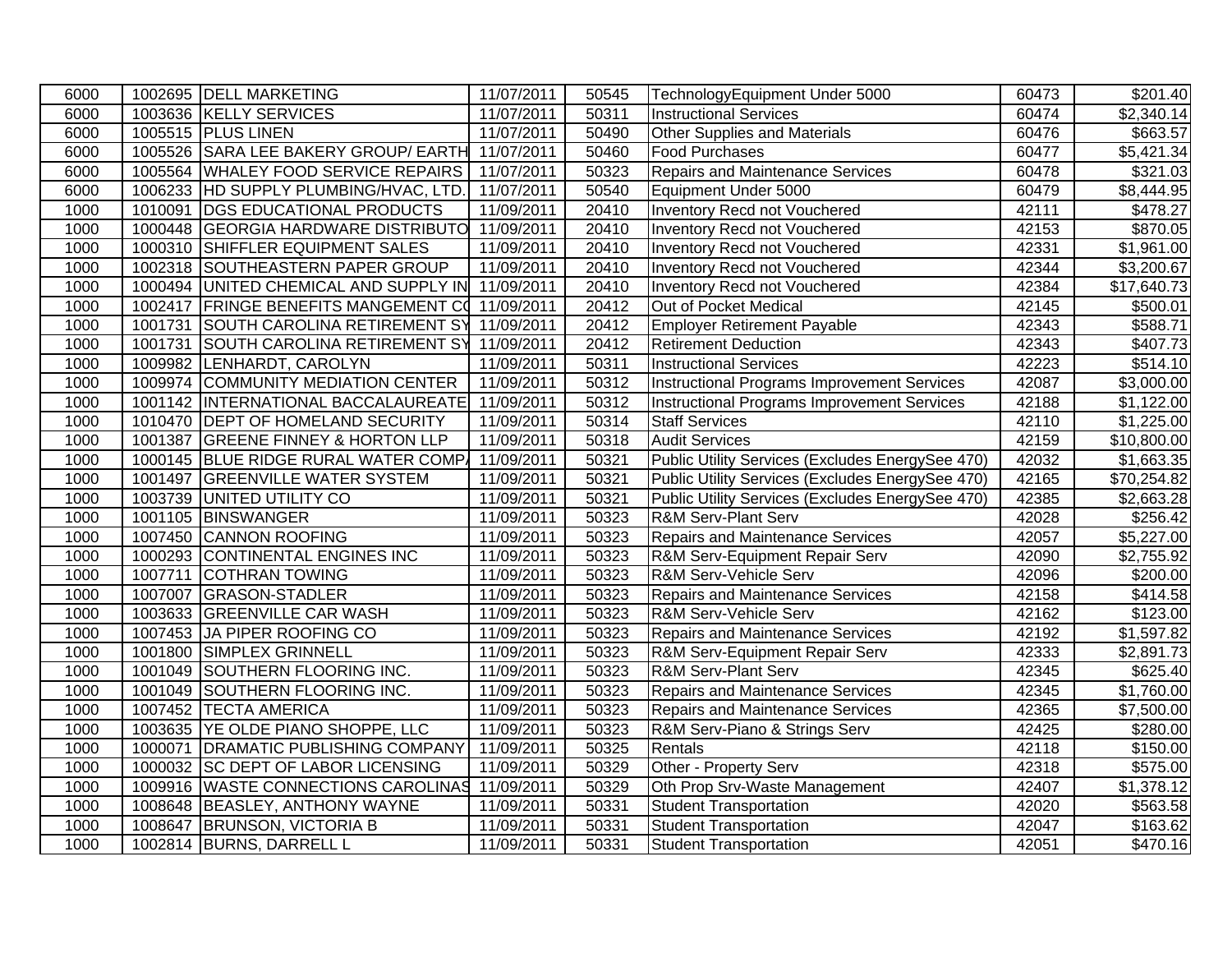| 1000 |         | 1009587 CHING, JUSTIN                | 11/09/2011 | 50331 | <b>Student Transportation</b>     | 42075 | \$323.20               |
|------|---------|--------------------------------------|------------|-------|-----------------------------------|-------|------------------------|
| 1000 |         | 1010399 COTA, KELLI K                | 11/09/2011 | 50331 | <b>Student Transportation</b>     | 42095 | \$537.32               |
| 1000 |         | 1008929 DELA TORRE, ANA              | 11/09/2011 | 50331 | <b>Student Transportation</b>     | 42107 | \$387.84               |
| 1000 |         | 1003604 DOWD, DANA                   | 11/09/2011 | 50331 | <b>Student Transportation</b>     | 42116 | \$363.60               |
| 1000 | 1006441 | DUNN, VIRGINIA DALE                  | 11/09/2011 | 50331 | <b>Student Transportation</b>     | 42122 | \$197.46               |
| 1000 | 1006442 | <b>FISHER, GEORGIA</b>               | 11/09/2011 | 50331 | <b>Student Transportation</b>     | 42136 | \$614.08               |
| 1000 | 1008840 | HARDIGREE, ALICIA D                  | 11/09/2011 | 50331 | <b>Student Transportation</b>     | 42174 | \$614.08               |
| 1000 |         | 1002614 HART, JANE J.                | 11/09/2011 | 50331 | <b>Student Transportation</b>     | 42176 | $\overline{$}307.04$   |
| 1000 | 1010397 | HENDRIX, CARMAN                      | 11/09/2011 | 50331 | <b>Student Transportation</b>     | 42179 | \$249.47               |
| 1000 | 1002812 | HOFFMAN, SARA                        | 11/09/2011 | 50331 | <b>Student Transportation</b>     | 42182 | \$481.77               |
| 1000 |         | 1003065 HOLT, CHRISTAL G             | 11/09/2011 | 50331 | <b>Student Transportation</b>     | 42184 | \$484.80               |
| 1000 |         | 1002434 JARA, ROBERT J               | 11/09/2011 | 50331 | <b>Student Transportation</b>     | 42194 | $\overline{$}520.03$   |
| 1000 |         | 1003603 KIRBY, TAMMIE                | 11/09/2011 | 50331 | <b>Student Transportation</b>     | 42212 | \$497.93               |
| 1000 |         | 1006604 MARSH, CHERI                 | 11/09/2011 | 50331 | <b>Student Transportation</b>     | 42240 | \$460.56               |
| 1000 | 1010217 | MERRIGAN, MICHELE G                  | 11/09/2011 | 50331 | Student Transportation            | 42252 | \$245.43               |
| 1000 |         | 1005852 NATIONAL BUS SALES & LEASING | 11/09/2011 | 50331 | <b>Student Transportation</b>     | 42261 | \$112.60               |
| 1000 | 1004876 | PANTEN, EVELYN                       | 11/09/2011 | 50331 | <b>Student Transportation</b>     | 42280 | \$386.33               |
| 1000 |         | 1003416 PLUMLEY, LISA K.             | 11/09/2011 | 50331 | <b>Student Transportation</b>     | 42289 | \$363.60               |
| 1000 |         | 1006453 PORTER, MIRINDA B.           | 11/09/2011 | 50331 | <b>Student Transportation</b>     | 42292 | \$220.69               |
| 1000 |         | 1003574 TAYLOR, ANGELA               | 11/09/2011 | 50331 | <b>Student Transportation</b>     | 42362 | \$581.76               |
| 1000 | 1002615 | <b>TOLLISON, SARAH JANE</b>          | 11/09/2011 | 50331 | <b>Student Transportation</b>     | 42372 | \$227.25               |
| 1000 |         | 1002220 TRUESDALE, ELATA             | 11/09/2011 | 50331 | Student Transportation            | 42380 | \$199.98               |
| 1000 | 1002811 | <b>WALLACE, GERALDINE ANN</b>        | 11/09/2011 | 50331 | <b>Student Transportation</b>     | 42403 | $\overline{$}566.11$   |
| 1000 | 1004877 | <b>WILLIAMS, APRYLE</b>              | 11/09/2011 | 50331 | <b>Student Transportation</b>     | 42414 | \$614.08               |
| 1000 | 1007674 | DOCKERY, CHAD                        | 11/09/2011 | 50332 | Emp Tvl-Conference Lodging        | 42181 | \$1,386.48             |
| 1000 |         | 1007674 DOCKERY, CHAD                | 11/09/2011 | 50332 | Emp Tvl-Conference Registration   | 42199 | \$590.00               |
| 1000 |         | 1007674 DOCKERY, CHAD                | 11/09/2011 | 50332 | Emp Tvl-Conference Transportation | 42144 | \$1,156.60             |
| 1000 |         | 1003215 JOBS FOR AMERICA'S GRADUATES | 11/09/2011 | 50332 | Emp Tvl-Conference Registration   | 42196 | \$590.00               |
| 1000 |         | 1010482 TYSONS CORNER MARRIOTT       | 11/09/2011 | 50332 | Emp Tvl-Conference Lodging        | 42382 | \$1,406.56             |
| 1000 | 1004857 | STATE BUDGET & CONTROL BOAR          | 11/09/2011 | 50340 | Communication                     | 42354 | $\overline{$2,462.45}$ |
| 1000 |         | 1005619 EDUCATIONAL RESEARCH NEWSLE  | 11/09/2011 | 50345 | Technology                        | 42124 | $\overline{$}204.50$   |
| 1000 |         | 1010313 IKNOWTHAT.COM                | 11/09/2011 | 50345 | Technology                        | 42186 | \$300.00               |
| 1000 |         | 1010084 KUTA SOFTWARE LLC            | 11/09/2011 | 50345 | Technology                        | 42216 | \$996.00               |
| 1000 |         | 1003798 LEARNING A-Z                 | 11/09/2011 | 50345 | Technology                        | 42221 | \$594.65               |
| 1000 |         | 1005949 ONTARIO INVESTMENTS, INC.    | 11/09/2011 | 50345 | <b>Tech Srvc-Copier Contract</b>  | 42273 | \$2,989.63             |
| 1000 |         | 1001846 RENAISSANCE LEARNING, INC.   | 11/09/2011 | 50345 | Technology                        | 42306 | \$1,351.50             |
| 1000 | 1004788 | <b>SHARP BUSINESS SYSTEMS</b>        | 11/09/2011 | 50345 | <b>Tech Srvc-Copier Contract</b>  | 42328 | \$4,881.11             |
| 1000 |         | 1010133 SPARTAN BUSINESS SYSTEMS     | 11/09/2011 | 50345 | <b>Tech Srvc-Copier Contract</b>  | 42349 | \$1,041.98             |
| 1000 |         | 1002763 STARFALL PUBLICATIONS        | 11/09/2011 | 50345 | Technology                        | 42353 | \$270.00               |
| 1000 |         | 1010252 TRIPLE A LEARNING            | 11/09/2011 | 50345 | Technology                        | 42375 | \$2,703.75             |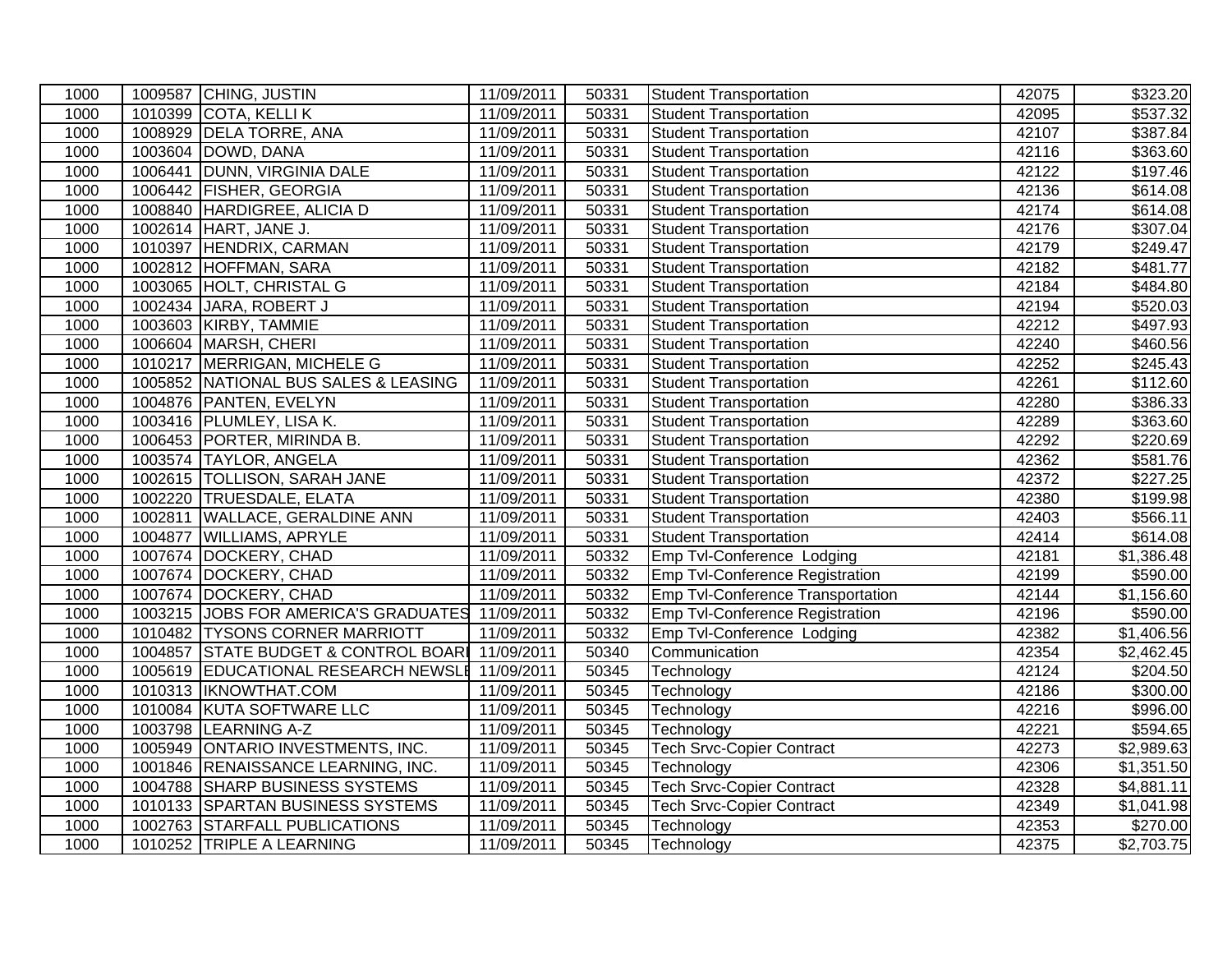| 1000 |                | 1005113 VIRTUCOM INC.                            | 11/09/2011 | 50345 | <b>Tech Srvc-Copier Contract</b>          | 42400 | \$4,266.56           |
|------|----------------|--------------------------------------------------|------------|-------|-------------------------------------------|-------|----------------------|
| 1000 |                | 1008002 BOXWOOD TECHNOLOGY, INC                  | 11/09/2011 | 50350 | Advertising                               | 42040 | $\overline{$}250.00$ |
| 1000 |                | 1003510 FOX CREEK PRINTING CO., INC.             | 11/09/2011 | 50360 | <b>Printing and Binding</b>               | 42142 | \$483.36             |
| 1000 |                | 1000452 GRAPHICS NOW INC                         | 11/09/2011 | 50360 | <b>Printing and Binding</b>               | 42157 | \$422.43             |
| 1000 |                | 1001087 INDEXX. INC.                             | 11/09/2011 | 50360 | Printing and Binding                      | 42187 | \$1,694.11           |
| 1000 |                | 1002069 LOFTIS PRINTING CO., INC.                | 11/09/2011 | 50360 | Printing and Binding                      | 42232 | $\overline{$}145.64$ |
| 1000 |                | 1000391 PIP PRINTING #3                          | 11/09/2011 | 50360 | Printing and Binding                      | 42287 | \$1,052.47           |
| 1000 |                | 1003382 TRUCOLOR                                 | 11/09/2011 | 50360 | <b>Printing and Binding</b>               | 42379 | \$186.14             |
| 1000 |                | 1005220 ANDERSON UNIVERSITY                      | 11/09/2011 | 50373 | Tuition to other Entity                   | 42008 | \$7,000.00           |
| 1000 |                | 1005218 AUBURN UNIVERSITY                        | 11/09/2011 | 50373 | Tuition to other Entity                   | 42014 | \$2,000.00           |
| 1000 |                | 1009902 BEREA COLLEGE                            | 11/09/2011 | 50373 | Tuition to other Entity                   | 42025 | \$1,000.00           |
| 1000 |                | 1000148 BOB JONES UNIVERSITY                     | 11/09/2011 | 50373 | Tuition to other Entity                   | 42035 | \$3,000.00           |
| 1000 |                | 1005217 BRIGHAM YOUNG UNIV - IDAHO               | 11/09/2011 | 50373 | Tuition to other Entity                   | 42041 | \$1,000.00           |
| 1000 |                | 1005229 COLUMBIA COLLEGE                         | 11/09/2011 | 50373 | Tuition to other Entity                   | 42086 | \$2,000.00           |
| 1000 |                | 1009924 HAMPDEN-SYDNEY COLLEGE                   | 11/09/2011 | 50373 | Tuition to other Entity                   | 42171 | \$1,000.00           |
| 1000 |                | 1005238 ITT TECHNICAL INSTITUTE                  | 11/09/2011 | 50373 | Tuition to other Entity                   | 42190 | \$1,000.00           |
| 1000 |                | 1009893 MARYVILLE COLLEGE                        | 11/09/2011 | 50373 | Tuition to other Entity                   | 42242 | \$1,000.00           |
| 1000 |                | 1005243 NORTH GREENVILLE UNIVERSITY              | 11/09/2011 | 50373 | Tuition to other Entity                   | 42265 | \$22,000.00          |
| 1000 |                | 1009867 OKLAHOMA CITY UNIVERSITY                 | 11/09/2011 | 50373 | Tuition to other Entity                   | 42272 | \$1,000.00           |
| 1000 |                | 1009932 RUTGERS-NEWARK CAMPUS                    | 11/09/2011 | 50373 | Tuition to other Entity                   | 42314 | \$1,000.00           |
| 1000 |                | 1005726 SPARTANBURG METHODIST COLLE 11/09/2011   |            | 50373 | Tuition to other Entity                   | 42350 | \$1,000.00           |
| 1000 |                | 1009922 STEVENS INSTITUTE OF TECH                | 11/09/2011 | 50373 | Tuition to other Entity                   | 42356 | \$1,000.00           |
| 1000 |                | 1009921 THE METHODIST UNIVERSITY                 | 11/09/2011 | 50373 | Tuition to other Entity                   | 42367 | \$1,000.00           |
| 1000 |                | 1007144 THE OHIO STATE UNIVERSITY                | 11/09/2011 | 50373 | Tuition to other Entity                   | 42368 | \$1,000.00           |
| 1000 |                | 1000813 UNIV OF CALIFORNIA, BERKELEY             | 11/09/2011 | 50373 | Tuition to other Entity                   | 42386 | \$1,000.00           |
| 1000 |                | 1008223 UNIV OF MISSOURI-ST. LOUIS               | 11/09/2011 | 50373 | Tuition to other Entity                   | 42387 | \$1,000.00           |
| 1000 |                | 1008186 UNIVERSITY OF ALABAMA                    | 11/09/2011 | 50373 | Tuition to other Entity                   | 42034 | \$1,000.00           |
| 1000 |                | 1005258 UNIVERSITY OF GEORGIA                    | 11/09/2011 | 50373 | Tuition to other Entity                   | 42390 | \$1,000.00           |
| 1000 |                | 1005261 UNIVERSITY OF PENNSYLVANIA               | 11/09/2011 | 50373 | Tuition to other Entity                   | 42391 | \$1,000.00           |
| 1000 |                | 1005262 UNIVERSITY OF PITTSBURGH                 | 11/09/2011 | 50373 | Tuition to other Entity                   | 42392 | \$1,000.00           |
| 1000 |                | 1009894 UNIVERSITY OF WISCONSIN-MADIS 11/09/2011 |            | 50373 | Tuition to other Entity                   | 42394 | \$1,000.00           |
| 1000 |                | 1009870 WASHINGTON UNIV                          | 11/09/2011 | 50373 | Tuition to other Entity                   | 42406 | \$1,000.00           |
| 1000 |                | 1003590 AMERICAN SECURITY                        | 11/09/2011 | 50395 | <b>Other Security Services</b>            | 42006 | \$4,362.48           |
| 1000 |                | 1002751 APS-LEGAL EASE, LLC                      | 11/09/2011 | 50395 | Other Professional and Technical Services | 42010 | \$155.00             |
| 1000 |                | 1002680 CHARTER COMMUNICATIONS                   | 11/09/2011 | 50395 | Other Professional and Technical Services | 42071 | \$332.49             |
| 1000 | 1004246 CINTAS |                                                  | 11/09/2011 | 50395 | Other Professional and Technical Services | 42078 | \$2,987.28           |
| 1000 |                | 1005616 CITY OF MAULDIN                          | 11/09/2011 | 50395 | Prof Tech Srvc-SRO Contracts              | 42079 | \$8,333.33           |
| 1000 |                | 1001886 COPY SPOT, INC.                          | 11/09/2011 | 50395 | Digitalization For As-Built Drawings      | 42093 | \$470.48             |
| 1000 |                | 1000332 CRANDALL CORPORATION                     | 11/09/2011 | 50395 | Prof Tech Srvc-Chemical Disposal          | 42100 | \$350.00             |
| 1000 |                | 1003404 MANAGEMENT DECISIONS                     | 11/09/2011 | 50395 | Other Professional and Technical Services | 42239 | \$787.50             |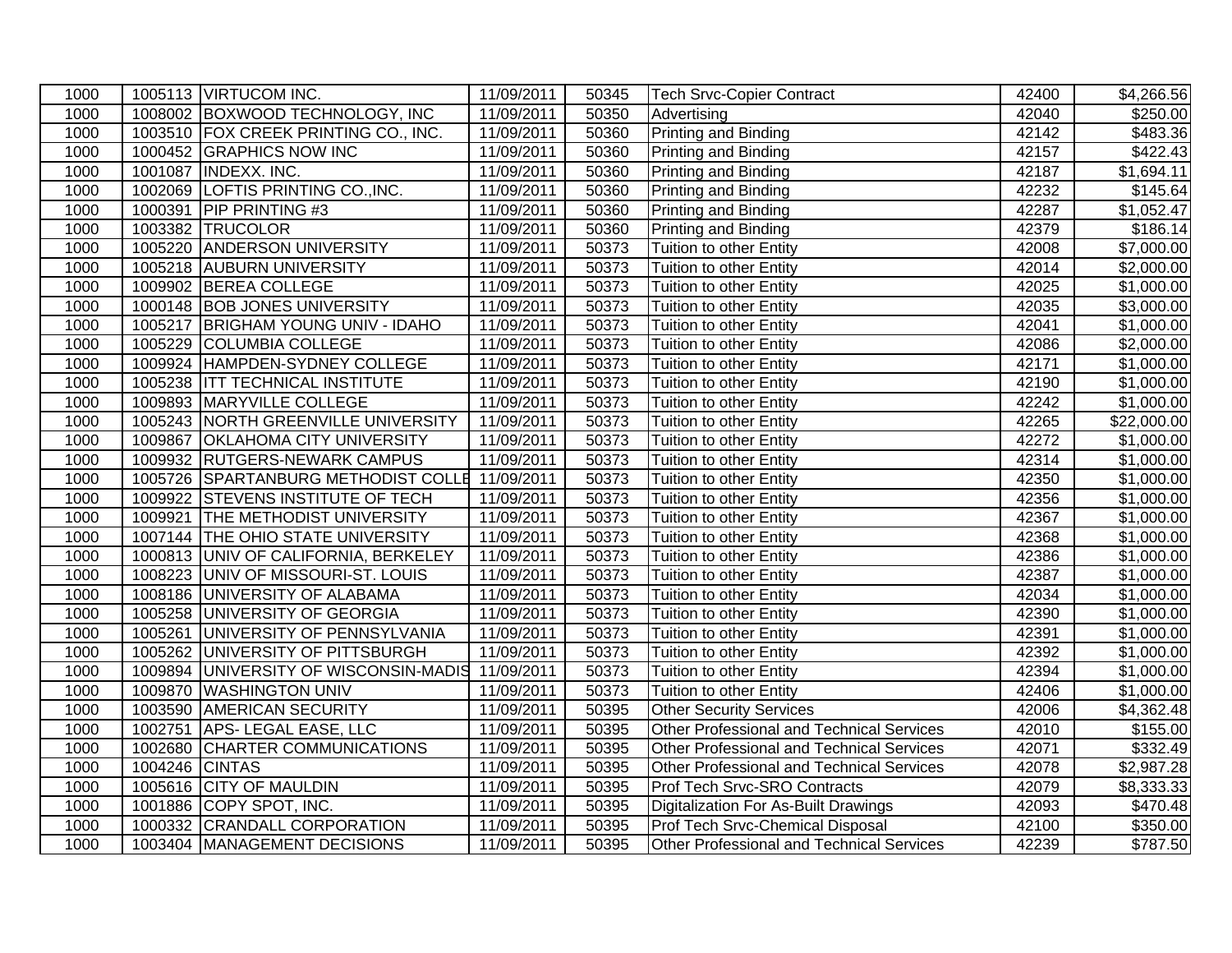| 1000 |                | 1002332 OSBORN, SHIRLEY                          | 11/09/2011 | 50395 | <b>Other Professional and Technical Services</b> | 42275 | \$635.00   |
|------|----------------|--------------------------------------------------|------------|-------|--------------------------------------------------|-------|------------|
| 1000 |                | 1003037 PEDIATRIC SERVICES OF AMERICA 11/09/2011 |            | 50395 | <b>Other Professional and Technical Services</b> | 42285 | \$9,663.75 |
| 1000 |                | 1008446 RAWLINS PORTRAITURES                     | 11/09/2011 | 50395 | <b>Other Professional and Technical Services</b> | 42301 | \$911.60   |
| 1000 |                | 1006889 WELLS FARGO BANK, N.A.                   | 11/09/2011 | 50395 | <b>Other Professional and Technical Services</b> | 42423 | \$1,000.00 |
| 1000 |                | 1000682 CAROLINA FIRST                           | 11/09/2011 | 50399 | Misc-Bank Service Charges                        | 42062 | \$5,000.00 |
| 1000 |                | 1006144 SOUTHSIDE CHRISTIAN SCHOOL               | 11/09/2011 | 50399 | Miscellaneous Purchased Services                 | 42347 | \$6,500.75 |
| 1000 |                | 1003914 AMAZON                                   | 11/09/2011 | 50410 | <b>Supplies</b>                                  | 42005 | \$241.78   |
| 1000 |                | 1000094 ANDERSON STAMP COMPANY                   | 11/09/2011 | 50410 | Supplies                                         | 42007 | \$116.07   |
| 1000 |                | 1000947 APPERSON PRINT MANAGEMENT S 11/09/2011   |            | 50410 | <b>Supplies</b>                                  | 42009 | \$2,072.14 |
| 1000 |                | 1007542 ASCENT INFORMATION TECHNOLO 11/09/2011   |            | 50410 | <b>Supplies</b>                                  | 42013 | \$311.12   |
| 1000 |                | 1002150 BARNES & NOBLE, INC.                     | 11/09/2011 | 50410 | Supplies                                         | 42017 | \$1,420.10 |
| 1000 | 1000141 BI-LO  |                                                  | 11/09/2011 | 50410 | Supplies                                         | 42026 | \$204.24   |
| 1000 | 1006377        | <b>BI-LO</b>                                     | 11/09/2011 | 50410 | Supplies                                         | 42027 | \$175.05   |
| 1000 |                | 1001105 BINSWANGER                               | 11/09/2011 | 50410 | Supplies-Routine Maintenance                     | 42028 | \$215.90   |
| 1000 |                | 1010433 BMB MANUFACTURING LLC                    | 11/09/2011 | 50410 | <b>Supplies</b>                                  | 42033 | \$1,370.00 |
| 1000 |                | 1007840 BRUCE AIR FILTER CO                      | 11/09/2011 | 50410 | Supplies-Filters                                 | 42046 | \$921.82   |
| 1000 |                | 1002404 BWI COMPANIES, INC.                      | 11/09/2011 | 50410 | Supplies-Custodial                               | 42054 | \$122.96   |
| 1000 |                | 1000164 CAMCOR                                   | 11/09/2011 | 50410 | <b>Supplies</b>                                  | 42055 | \$399.30   |
| 1000 |                | 1000752 CAROLINA BIOLOGICAL SUPPLY CO 11/09/2011 |            | 50410 | Supplies                                         | 42061 | \$1,209.63 |
| 1000 |                | 1010364 COMP BIND TECHNOLOGY                     | 11/09/2011 | 50410 | <b>Supplies</b>                                  | 42088 | \$186.94   |
| 1000 | 1001508        | CORBIN TURF & ORNAMENTAL SUF 11/09/2011          |            | 50410 | Supplies-Athletic Fields                         | 42094 | \$9,426.73 |
| 1000 | 1010139        | <b>CRESCANT GROUP, INC</b>                       | 11/09/2011 | 50410 | <b>Supplies</b>                                  | 42101 | \$1,229.60 |
| 1000 |                | 1002456 DAMAND PROMOTIONS                        | 11/09/2011 | 50410 | Supplies                                         | 42105 | \$4,562.00 |
| 1000 | 1000020 DEMCO  |                                                  | 11/09/2011 | 50410 | <b>Supplies</b>                                  | 42109 | \$103.98   |
| 1000 |                | 1000755 DICK BLICK COMPANY                       | 11/09/2011 | 50410 | Supplies                                         | 42113 | \$735.92   |
| 1000 |                | 1005827 DISCOUNT SCHOOL SUPPLY                   | 11/09/2011 | 50410 | Supplies                                         | 42114 | \$670.48   |
| 1000 |                | 1000063 DODGE LEARNING RESOURCES                 | 11/09/2011 | 50410 | Supplies                                         | 42115 | \$606.64   |
| 1000 |                | 1008723 EAI EDUCATION                            | 11/09/2011 | 50410 | Supplies                                         | 42123 | \$1,352.88 |
| 1000 | 1000274        | <b>ETA</b>                                       | 11/09/2011 | 50410 | <b>Supplies</b>                                  | 42131 | \$341.24   |
| 1000 |                | 1000286 EVERBIND/MARCO                           | 11/09/2011 | 50410 | <b>Supplies</b>                                  | 42132 | \$438.32   |
| 1000 |                | 1001572 FLINN SCIENTIFIC, INC.                   | 11/09/2011 | 50410 | Supplies                                         | 42137 | \$719.23   |
| 1000 |                | 1000567 FOLLETT LIBRARY RESOURCES                | 11/09/2011 | 50410 | Supplies                                         | 42395 | \$132.17   |
| 1000 |                | 1003647 GENESIS PRESS, INC.                      | 11/09/2011 | 50410 | <b>Supplies</b>                                  | 42152 | \$378.42   |
| 1000 |                | 1001666 GOODHEART WILLCOX COMPANY                | 11/09/2011 | 50410 | <b>Supplies</b>                                  | 42155 | \$764.42   |
| 1000 |                | 1001304 GRAINGER                                 | 11/09/2011 | 50410 | Supplies-Custodial                               | 42156 | \$631.60   |
| 1000 | 1007821        | <b>GUITAR CENTER</b>                             | 11/09/2011 | 50410 | <b>Supplies</b>                                  | 42167 | \$629.61   |
| 1000 |                | 1005742 HEINEMANN                                | 11/09/2011 | 50410 | <b>Supplies</b>                                  | 42178 | \$2,678.40 |
| 1000 |                | 1000550 INTERSTATE MUSIC SUPPLY                  | 11/09/2011 | 50410 | <b>Supplies</b>                                  | 42189 | \$835.34   |
| 1000 |                | 1000365 J W PEPPER & SON INC.                    | 11/09/2011 | 50410 | <b>Supplies</b>                                  | 42191 | \$253.83   |
| 1000 | 1000462 JANPAK |                                                  | 11/09/2011 | 50410 | Supplies                                         | 42193 | \$527.16   |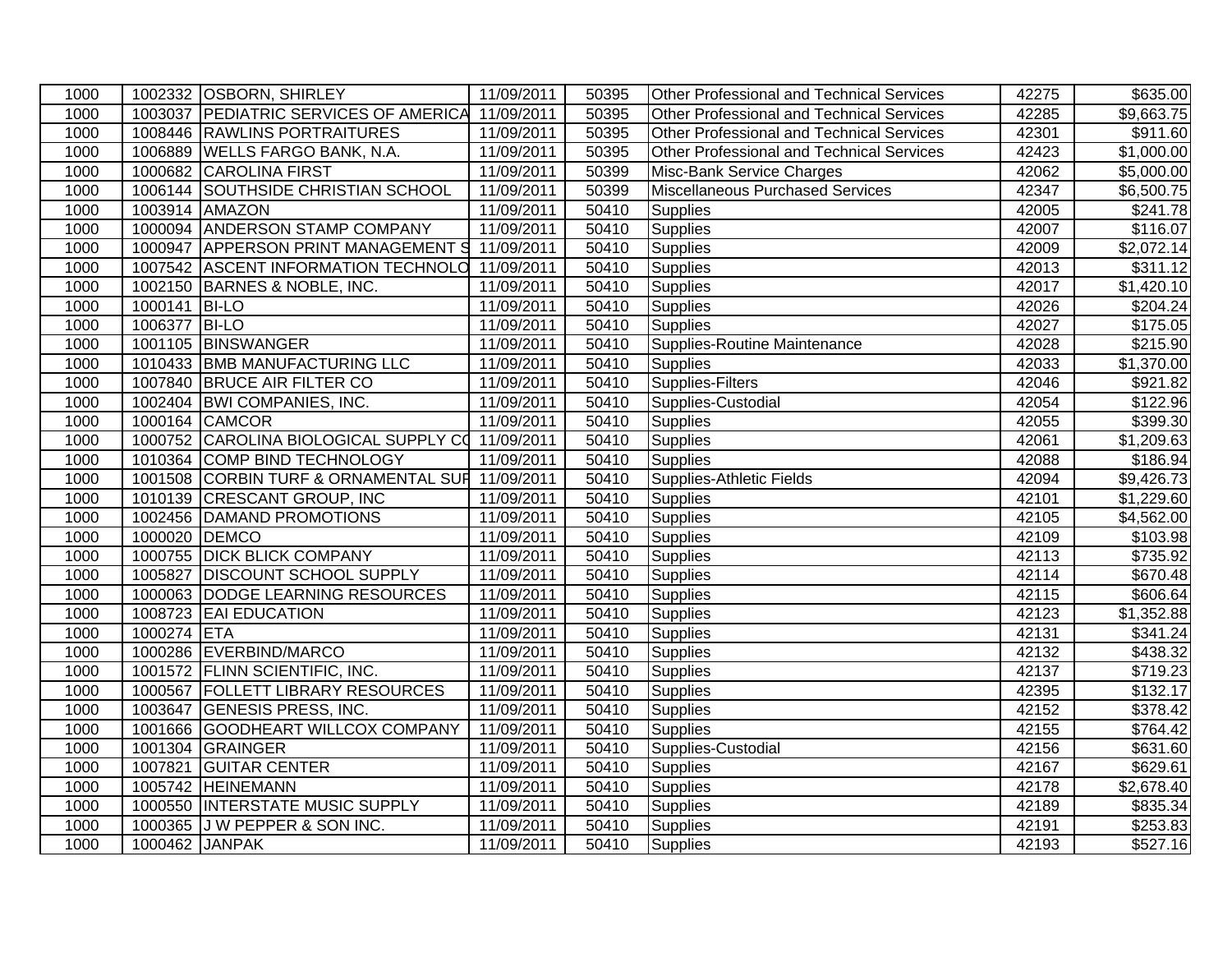| 1000 |         | 1000671 JONES SCHOOL SUPPLY CO.                  | 11/09/2011 | 50410 | Supplies                     | 42201 | \$627.15                |
|------|---------|--------------------------------------------------|------------|-------|------------------------------|-------|-------------------------|
| 1000 | 1001529 | <b>JUNIOR LIBRARY GUILD</b>                      | 11/09/2011 | 50410 | <b>Supplies</b>              | 42203 | \$732.00                |
| 1000 |         | 1000109 KAPLAN EARLY LEARNING CO                 | 11/09/2011 | 50410 | Supplies                     | 42206 | \$114.76                |
| 1000 |         | 1001383 KATHY'S ENTERPRISES                      | 11/09/2011 | 50410 | Supplies                     | 42208 | \$325.96                |
| 1000 |         | 1001507 KELVIN ELECTRONICS                       | 11/09/2011 | 50410 | Supplies                     | 42209 | \$1,321.69              |
| 1000 | 1000784 | <b>LESLIE SHEET METAL WORKS</b>                  | 11/09/2011 | 50410 | Supplies-Routine Maintenance | 42224 | \$452.62                |
| 1000 | 1000419 | <b>LIBRARY STORE INC</b>                         | 11/09/2011 | 50410 | <b>Supplies</b>              | 42229 | \$341.76                |
| 1000 |         | 1000111 LOWE'S OF EASLEY                         | 11/09/2011 | 50410 | <b>Supplies</b>              | 42234 | $\overline{$}1,181.69$  |
| 1000 | 1000112 | LOWE'S OF GREER                                  | 11/09/2011 | 50410 | Supplies                     | 42235 | \$1,865.60              |
| 1000 |         | 1001452 LOWE'S OF SIMPSONVILLE                   | 11/09/2011 | 50410 | <b>Supplies</b>              | 42234 | \$2,674.48              |
| 1000 |         | 1006405 MICE ON MAIN                             | 11/09/2011 | 50410 | Supplies                     | 42254 | $\overline{$}180.00$    |
| 1000 |         | 1009018 MINDSTEP, INC                            | 11/09/2011 | 50410 | <b>Supplies</b>              | 42256 | \$3,883.90              |
| 1000 |         | 1004450 OFFICE DEPOT                             | 11/09/2011 | 50410 | <b>Supplies</b>              | 42270 | \$609.06                |
| 1000 | 1000329 | <b>ORIENTAL TRADING COMPANY</b>                  | 11/09/2011 | 50410 | <b>Supplies</b>              | 42274 | \$267.56                |
| 1000 |         | 1000243 PEARSON EDUCATION, INC.                  | 11/09/2011 | 50410 | <b>Supplies</b>              | 42283 | \$3,272.36              |
| 1000 |         | 1000364 PECKNEL MUSIC COMPANY                    | 11/09/2011 | 50410 | <b>Supplies</b>              | 42284 | \$622.20                |
| 1000 |         | 1006389 PITNEY BOWES CREDIT CORP                 | 11/09/2011 | 50410 | <b>Supplies</b>              | 42288 | \$519.99                |
| 1000 | 1006871 | POLYTUFF, INC                                    | 11/09/2011 | 50410 | <b>Supplies</b>              | 42291 | \$972.71                |
| 1000 |         | 1001079 PRESENTATION SYSTEMS SOUTH,              | 11/09/2011 | 50410 | <b>Supplies</b>              | 42295 | \$300.29                |
| 1000 | 1000901 | <b>QUILL CORPORATION</b>                         | 11/09/2011 | 50410 | <b>Supplies</b>              | 42299 | \$1,063.88              |
| 1000 | 1000327 | <b>READING SOURCE</b>                            | 11/09/2011 | 50410 | <b>Supplies</b>              | 42303 | \$4,161.56              |
| 1000 | 1001573 | <b>REALLY GOOD STUFF</b>                         | 11/09/2011 | 50410 | Supplies                     | 42304 | \$142.47                |
| 1000 |         | 1001846 RENAISSANCE LEARNING, INC.               | 11/09/2011 | 50410 | <b>Supplies</b>              | 42306 | \$111.65                |
| 1000 |         | 1000037 SADDLEBACK EDUCATIONAL INCOL             | 11/09/2011 | 50410 | Supplies                     | 42315 | \$110.83                |
| 1000 |         | 1000056 SAUNDERS OFFICE SUPPLY                   | 11/09/2011 | 50410 | Supplies                     | 42316 | \$1,256.16              |
| 1000 |         | 1000837 SCHOLASTIC MAGAZINES                     | 11/09/2011 | 50410 | Supplies                     | 42322 | \$580.11                |
| 1000 |         | 1004306 SCHOLASTIC STORE ONLINE                  | 11/09/2011 | 50410 | Supplies                     | 42323 | $\overline{\$1,596.09}$ |
| 1000 |         | 1002762 SCHOLASTIC, INC.                         | 11/09/2011 | 50410 | Supplies                     | 42321 | \$176.58                |
| 1000 |         | 1002762 SCHOLASTIC, INC.                         | 11/09/2011 | 50410 | <b>Supplies</b>              | 42322 | \$272.80                |
| 1000 |         | 1002762 SCHOLASTIC, INC.                         | 11/09/2011 | 50410 | <b>Supplies</b>              | 42324 | \$113.05                |
| 1000 |         | 1002294 SCHOOL OUTFITTERS                        | 11/09/2011 | 50410 | <b>Supplies</b>              | 42325 | \$325.01                |
| 1000 |         | 1000372 SMILEMAKERS INC                          | 11/09/2011 | 50410 | <b>Supplies</b>              | 42338 | 370.58                  |
| 1000 |         | 1001222 STAPLES ADVANTAGE                        | 11/09/2011 | 50410 | <b>Supplies</b>              | 42361 | \$448.18                |
| 1000 |         | 1005110 STAPLES ADVANTAGE                        | 11/09/2011 | 50410 | Supplies                     | 42352 | \$206.33                |
| 1000 | 1004747 | <b>SYSTEMS DEPOT, INC</b>                        | 11/09/2011 | 50410 | Supplies                     | 42360 | \$113.02                |
| 1000 |         | 1005646 TIME FOR KIDS                            | 11/09/2011 | 50410 | <b>Supplies</b>              | 42371 | \$1,761.58              |
| 1000 |         | 1000483 TRIARCO ARTS AND CRAFTS                  | 11/09/2011 | 50410 | <b>Supplies</b>              | 42373 | \$200.47                |
| 1000 |         | 1002940 TRIUMPH LEARNING LLC                     | 11/09/2011 | 50410 | <b>Supplies</b>              | 42377 | \$1,704.47              |
| 1000 |         | 1000494 UNITED CHEMICAL AND SUPPLY IN 11/09/2011 |            | 50410 | <b>Supplies</b>              | 42384 | \$1,021.81              |
| 1000 |         | 1000494 UNITED CHEMICAL AND SUPPLY IN 11/09/2011 |            | 50410 | Supplies-Custodial           | 42384 | \$1,927.71              |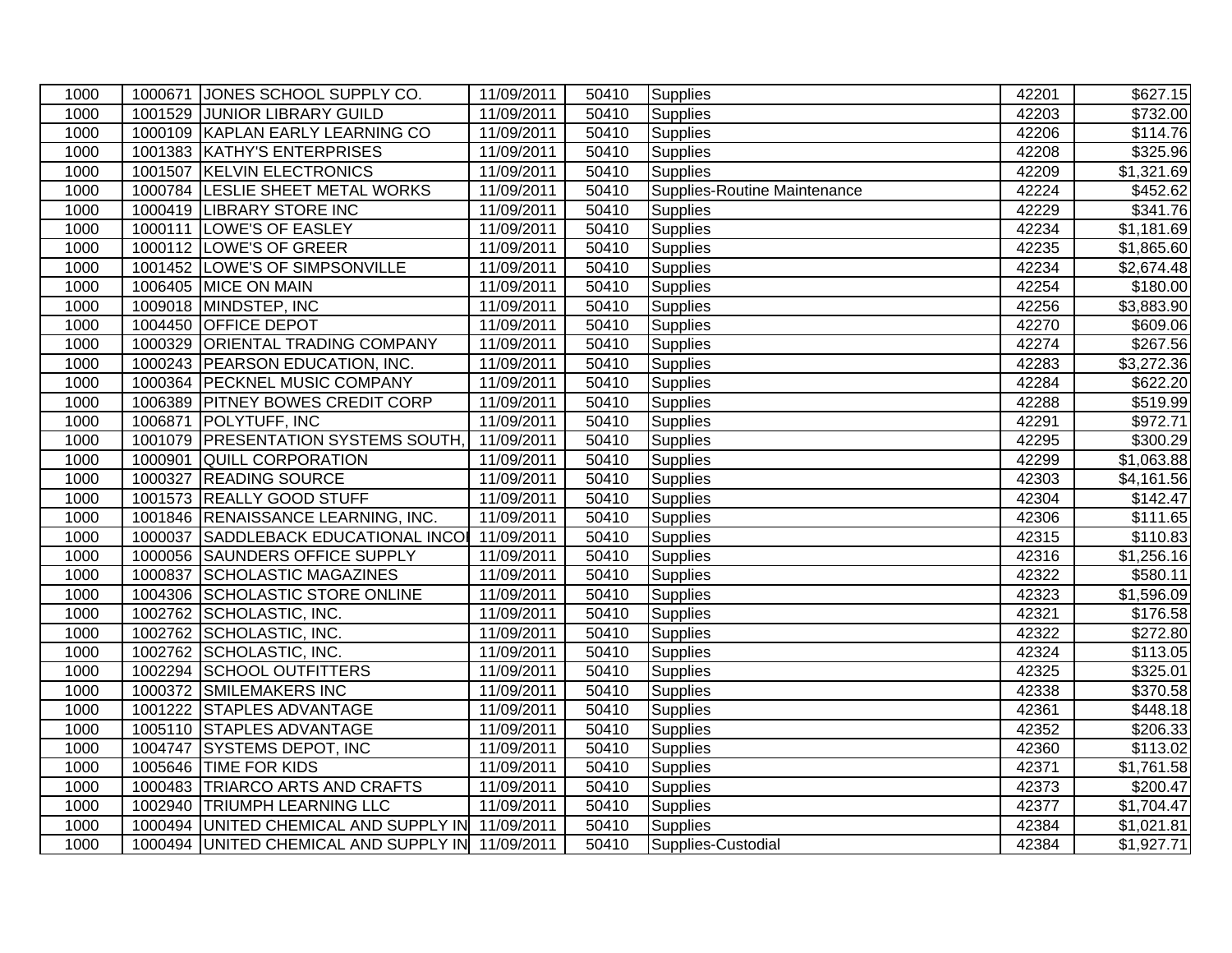| 1000 |               | 1002932 WARD'S NATURAL SCIENCE        | 11/09/2011 | 50410 | Supplies                                         | 42404 | \$583.89     |
|------|---------------|---------------------------------------|------------|-------|--------------------------------------------------|-------|--------------|
| 1000 |               | 1000940 WOODWIND & THE BRASSWIND      | 11/09/2011 | 50410 | <b>Supplies</b>                                  | 42419 | \$624.81     |
| 1000 |               | 1002150 BARNES & NOBLE, INC.          | 11/09/2011 | 50420 | <b>Textbooks</b>                                 | 42017 | \$268.44     |
| 1000 |               | 1010361 LEXISNEXIS MATTHEW BENDER     | 11/09/2011 | 50420 | <b>Textbooks</b>                                 | 42227 | \$553.19     |
| 1000 |               | 1000805 BOUND TO STAY BOUND           | 11/09/2011 | 50430 | <b>Library Books and Materials</b>               | 42039 | \$3,621.35   |
| 1000 | 1000567       | <b>FOLLETT LIBRARY RESOURCES</b>      | 11/09/2011 | 50430 | <b>Library Books and Materials</b>               | 42138 | \$108.18     |
| 1000 | 1001116       | GARRETT EDUCATIONAL CORP.             | 11/09/2011 | 50430 | <b>Library Books and Materials</b>               | 42149 | \$2,477.28   |
| 1000 | 1000855       | <b>JUNIOR LIBRARY GUILD</b>           | 11/09/2011 | 50430 | <b>Library Books and Materials</b>               | 42203 | \$927.00     |
| 1000 | 1001529       | <b>JUNIOR LIBRARY GUILD</b>           | 11/09/2011 | 50430 | <b>Library Books and Materials</b>               | 42203 | \$9,932.52   |
| 1000 |               | 1001529 JUNIOR LIBRARY GUILD          | 11/09/2011 | 50430 | <b>Library Books and Materials</b>               | 42204 | \$2,806.20   |
| 1000 |               | 1002146 KNOWBUDDY RESOURCES           | 11/09/2011 | 50430 | <b>Library Books and Materials</b>               | 42214 | \$501.28     |
| 1000 |               | 1002343 LIBRARIAN'S BOOK EXPRESS      | 11/09/2011 | 50430 | <b>Library Books and Materials</b>               | 42228 | \$147.55     |
| 1000 |               | 1003406 WT COX SUBSCRIPTIONS          | 11/09/2011 | 50440 | Periodicals                                      | 42422 | \$503.25     |
| 1000 |               | 1003169 ALLIED MEDICAL PRODUCTS       | 11/09/2011 | 50445 | <b>Technology and Software Supplies</b>          | 42004 | \$1,482.60   |
| 1000 |               | 1007542 ASCENT INFORMATION TECHNOLO   | 11/09/2011 | 50445 | <b>Technology and Software Supplies</b>          | 42013 | \$777.40     |
| 1000 |               | 1000164 CAMCOR                        | 11/09/2011 | 50445 | <b>Technology and Software Supplies</b>          | 42055 | \$533.94     |
| 1000 |               | 1002916 COMPUTER SOFTWARE INNOVATIO   | 11/09/2011 | 50445 | <b>Technology and Software Supplies</b>          | 42089 | \$1,260.75   |
| 1000 |               | 1006223 CSI TECHNOLOGY OUTFITTERS     | 11/09/2011 | 50445 | <b>Technology and Software Supplies</b>          | 42103 | \$180.20     |
| 1000 |               | 1002695 DELL MARKETING                | 11/09/2011 | 50445 | <b>Technology and Software Supplies</b>          | 42108 | \$721.52     |
| 1000 |               | 1002566 NETSUPPORT INC.               | 11/09/2011 | 50445 | <b>Technology and Software Supplies</b>          | 42263 | \$295.80     |
| 1000 | 1004450       | <b>OFFICE DEPOT</b>                   | 11/09/2011 | 50445 | <b>Technology and Software Supplies</b>          | 42270 | \$105.98     |
| 1000 | 1001870       | <b>OFFICE DEPOT, INC.</b>             | 11/09/2011 | 50445 | <b>Technology and Software Supplies</b>          | 42271 | \$187.04     |
| 1000 | 1000364       | <b>PECKNEL MUSIC COMPANY</b>          | 11/09/2011 | 50445 | <b>Technology and Software Supplies</b>          | 42284 | \$167.75     |
| 1000 | 1000056       | <b>SAUNDERS OFFICE SUPPLY</b>         | 11/09/2011 | 50445 | <b>Technology and Software Supplies</b>          | 42316 | \$188.65     |
| 1000 |               | 1000838 DUKE POWER                    | 11/09/2011 | 50470 | Energy-Electricity                               | 42120 | \$206.08     |
| 1000 |               | 1002662 FOUNTAIN INN NATURAL GAS SYST | 11/09/2011 | 50470 | Energy-Gas                                       | 42141 | \$2,280.39   |
| 1000 |               | 1003614 PIEDMONT NATURAL GAS          | 11/09/2011 | 50470 | Energy-Gas                                       | 42286 | \$10,607.25  |
| 1000 | 1000141 BI-LO |                                       | 11/09/2011 | 50490 | Supplies Food and Meals                          | 42026 | \$838.72     |
| 1000 |               | 1001296 DAVE'S OF BEREA RESTAURANT    | 11/09/2011 | 50490 | <b>Supplies Food and Meals</b>                   | 42106 | \$317.52     |
| 1000 | 1004701       | <b>LITTLE CAESAR'S</b>                | 11/09/2011 | 50490 | <b>Supplies Food and Meals</b>                   | 42231 | \$199.80     |
| 1000 |               | 1001655 ARD, WOOD, HOLCOMBE, & SLATE  | 11/09/2011 | 50520 | <b>ConstructionServices Arch Fees Capitalize</b> | 42011 | \$450.00     |
| 1000 |               | 1000733 MCMILLAN PAZDAN SMITH ARCHIT  | 11/09/2011 | 50520 | <b>ConstructionServices Arch Fees Capitalize</b> | 42248 | \$13,504.84  |
| 1000 |               | 1000733 MCMILLAN PAZDAN SMITH ARCHITI | 11/09/2011 | 50520 | ConstructionServices Arch Fees Reimb Capitalize  | 42248 | \$8,621.36   |
| 1000 | 1008539       | SHELCO, INC                           | 11/09/2011 | 50520 | ConstructionServices Buildings Capitalize        | 42330 | \$957,985.67 |
| 1000 | 1000956       | JOHN DEERE COMPANY                    | 11/09/2011 | 50540 | Equipment Over 5000                              | 42200 | \$25,288.90  |
| 1000 | 1006223       | <b>CSI TECHNOLOGY OUTFITTERS</b>      | 11/09/2011 | 50545 | TechnologyEquipment Under 5000                   | 42103 | \$4,390.30   |
| 1000 | 1002695       | <b>DELL MARKETING</b>                 | 11/09/2011 | 50545 | TechnologyEquipment Under 5000                   | 42108 | \$25,085.94  |
| 1000 |               | 1001142  INTERNATIONAL BACCALAUREATE  | 11/09/2011 | 50640 | Organization Membership Dues and Fees (Profess   | 42188 | \$1,640.00   |
| 1000 | 1001190 SCSHA |                                       | 11/09/2011 | 50640 | Organization Membership Dues and Fees (Profess   | 42326 | \$250.00     |
| 1000 |               | 1006148 CROSS COUNTRY TRAILWAYS       | 11/09/2011 | 50660 | Pupil Activity                                   | 42102 | \$1,702.82   |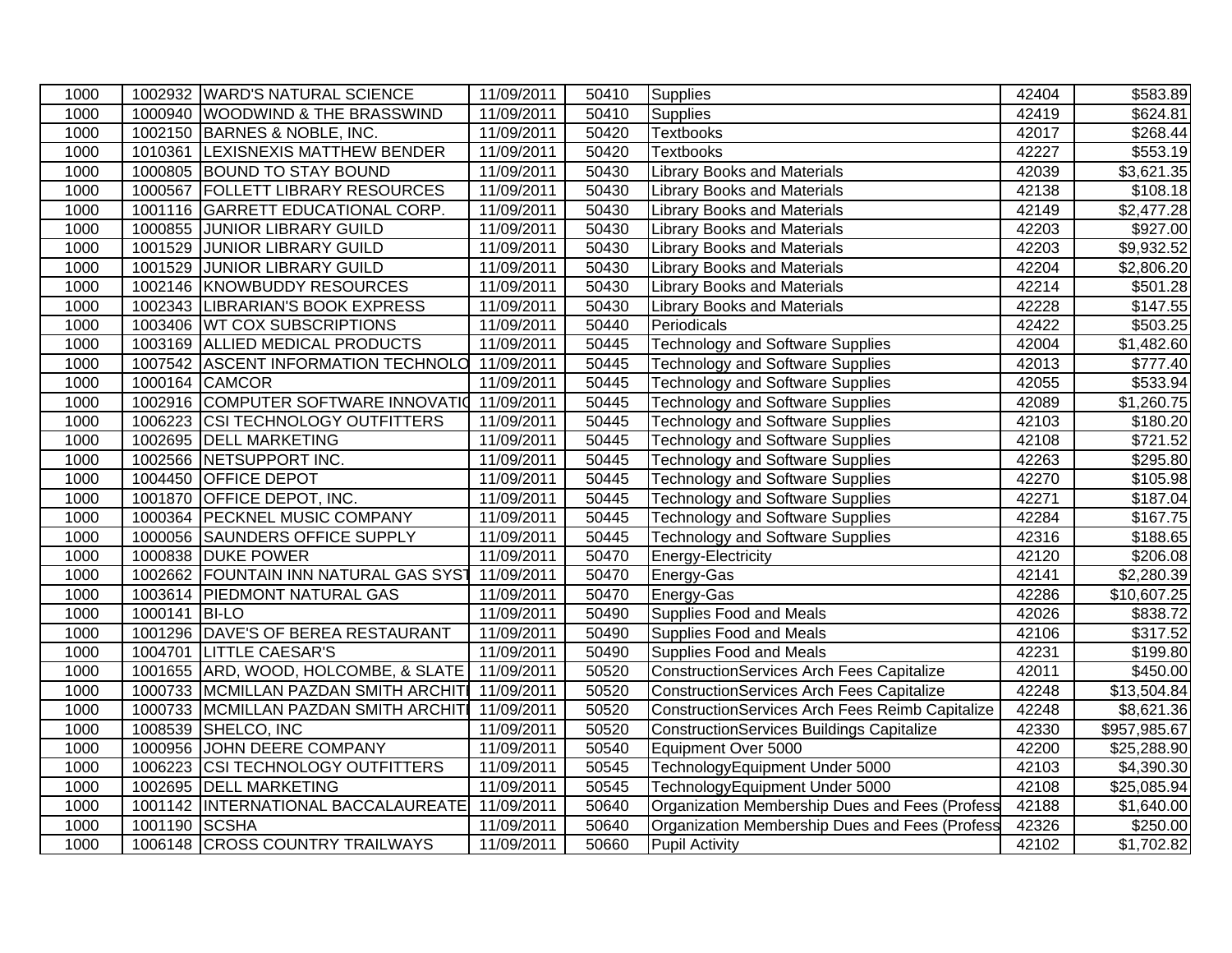| 1000 |         | 1009790 FREEDOM TRAVEL INC                       | 11/09/2011 | 50660 | <b>Pupil Activity</b>                       | 42143 | $\overline{$2,313.20}$  |
|------|---------|--------------------------------------------------|------------|-------|---------------------------------------------|-------|-------------------------|
| 1000 |         | 1008828 HILTON MCLEAN TYSONS CORNER 11/09/2011   |            | 50660 | <b>Pupil Activity</b>                       | 42180 | \$1,386.48              |
| 1000 |         | 1003215 JOBS FOR AMERICA'S GRADUATES 11/09/2011  |            | 50660 | <b>Pupil Activity</b>                       | 42196 | \$1,180.00              |
| 1000 |         | 1003215 JOBS FOR AMERICA'S GRADUATES 11/09/2011  |            | 50660 | Pupil Activity                              | 42197 | \$2,950.00              |
| 1000 |         | 1003215 JOBS FOR AMERICA'S GRADUATES 11/09/2011  |            | 50660 | <b>Pupil Activity</b>                       | 42198 | \$1,180.00              |
| 1000 |         | 1010482 TYSONS CORNER MARRIOTT                   | 11/09/2011 | 50660 | <b>Pupil Activity</b>                       | 42381 | \$3,248.20              |
| 1000 |         | 1010482 TYSONS CORNER MARRIOTT                   | 11/09/2011 | 50660 | Pupil Activity                              | 42382 | \$1,192.00              |
| 1000 |         | 1002934 LEGACY CHARTER SCHOOL                    | 11/09/2011 | 50720 | <b>Transits</b>                             | 42222 | \$51,687.32             |
| 6000 |         | 1000018 ROTO-ROOTER SEWER DRAIN SER 11/09/2011   |            | 50323 | <b>Repairs and Maintenance Services</b>     | 60486 | \$750.00                |
| 6000 |         | 1000367 PEPSI-COLA BOTTLING COMPANY              | 11/09/2011 | 50460 | Food Purchases                              | 60487 | \$8,446.38              |
| 6000 |         | 1000721 FORMS & SUPPLY, INC.                     | 11/09/2011 | 50410 | Supplies                                    | 60488 | \$391.89                |
| 6000 |         | 1001304 GRAINGER                                 | 11/09/2011 | 50323 | <b>Repairs and Maintenance Services</b>     | 60489 | \$1,004.79              |
| 6000 | 1002695 | <b>DELL MARKETING</b>                            | 11/09/2011 | 50545 | TechnologyEquipment Under 5000              | 60490 | $\overline{$}201.40$    |
| 6000 |         | 1004748 MARVIN'S PRODUCE                         | 11/09/2011 | 50460 | <b>Food Purchases</b>                       | 60491 | $\overline{$}26,855.87$ |
| 6000 |         | 1005345 BLUE BELL CREAMERIES                     | 11/09/2011 | 50460 | Food Purchases                              | 60492 | \$2,787.80              |
| 6000 |         | 1005351 BULL'S EYE BRANDS                        | 11/09/2011 | 50460 | <b>Food Purchases</b>                       | 60493 | \$765.42                |
| 6000 |         | 1005396 DELI AT PELHAM FALLS                     | 11/09/2011 | 50312 | Instructional Programs Improvement Services | 60498 | \$423.10                |
| 6000 |         | 1005417 FUNACHO                                  | 11/09/2011 | 50460 | Food Purchases                              | 60494 | \$3,700.31              |
| 6000 |         | 1005526 SARA LEE BAKERY GROUP/ EARTH             | 11/09/2011 | 50460 | <b>Food Purchases</b>                       | 60495 | \$5,316.01              |
| 6000 |         | 1010057 TABORDA, LUIS H                          | 11/09/2011 | 50690 | <b>Other Objects</b>                        | 60497 | $\overline{$}180.00$    |
| 1000 | 1003927 | <b>SCHOOL SPECIALTY</b>                          | 11/10/2011 | 20410 | <b>Inventory Recd not Vouchered</b>         | 661   | \$12,810.15             |
| 1000 | 1003021 | <b>FIRE PROTECTION SPECIALIST OF</b>             | 11/10/2011 | 50323 | <b>R&amp;M Serv-Plant Serv</b>              | 660   | \$290.00                |
| 1000 | 1001499 | G & K SERVICES                                   | 11/10/2011 | 50329 | Oth Prop Srv-Uniform Services               | 655   | \$1,116.10              |
| 1000 |         | 1002878 MAXIM HEALTHCARE SERVICES, IN 11/10/2011 |            | 50395 | Other Professional and Technical Services   | 658   | \$1,038.24              |
| 1000 |         | 1000850 AIRGAS NATIONAL WELDERS                  | 11/10/2011 | 50410 | <b>Supplies</b>                             | 653   | \$151.16                |
| 1000 |         | 1001623 BENDER BURKOT EAST COAST SUI 11/10/2011  |            | 50410 | Supplies                                    | 656   | \$6,993.29              |
| 1000 |         | 1003917 CLASSROOM DIRECT                         | 11/10/2011 | 50410 | Supplies                                    | 661   | \$971.31                |
| 1000 |         | 1000264 COMMUNICATION SERVICE CENTE 11/10/2011   |            | 50410 | <b>Supplies</b>                             | 649   | \$2,468.41              |
| 1000 |         | 1002726 ECHOLS OIL CO.                           | 11/10/2011 | 50410 | Supplies-Vehicle fuel                       | 657   | \$5,291.13              |
| 1000 |         | 1000567 FOLLETT LIBRARY RESOURCES                | 11/10/2011 | 50410 | Supplies                                    | 651   | \$1,552.77              |
| 1000 |         | 1000721 FORMS & SUPPLY, INC.                     | 11/10/2011 | 50410 | Supplies                                    | 652   | \$3,533.06              |
| 1000 | 1002887 | <b>GREENVILLE OFFICE SUPPLY</b>                  | 11/10/2011 | 50410 | <b>Supplies</b>                             | 659   | \$4,925.59              |
| 1000 |         | 1000066 LAKESHORE LEARNING MATERIALS             | 11/10/2011 | 50410 | <b>Supplies</b>                             | 647   | \$1,568.56              |
| 1000 | 1000177 | <b>MCBRIDES INC</b>                              | 11/10/2011 | 50410 | Supplies                                    | 648   | \$1,415.82              |
| 1000 |         | 1002552 NATIONAL WELDERS SUPPLY COM              | 11/10/2011 | 50410 | <b>Supplies</b>                             | 653   | \$1,210.08              |
| 1000 |         | 1000313 R L BRYAN COMPANY/CENTRAL TE 11/10/2011  |            | 50410 | <b>Supplies</b>                             | 650   | \$2,778.06              |
| 1000 | 1000567 | <b>FOLLETT LIBRARY RESOURCES</b>                 | 11/10/2011 | 50430 | <b>Library Books and Materials</b>          | 651   | \$15,608.19             |
| 1000 | 1001225 | <b>FOLLETT SOFTWARE COMPANY</b>                  | 11/10/2011 | 50445 | <b>Technology and Software Supplies</b>     | 654   | \$303.63                |
| 1000 | 1000721 | <b>FORMS &amp; SUPPLY, INC.</b>                  | 11/10/2011 | 50445 | <b>Technology and Software Supplies</b>     | 652   | \$770.32                |
| 1000 |         | 1002887 GREENVILLE OFFICE SUPPLY                 | 11/10/2011 | 50445 | Technology and Software Supplies            | 659   | \$509.59                |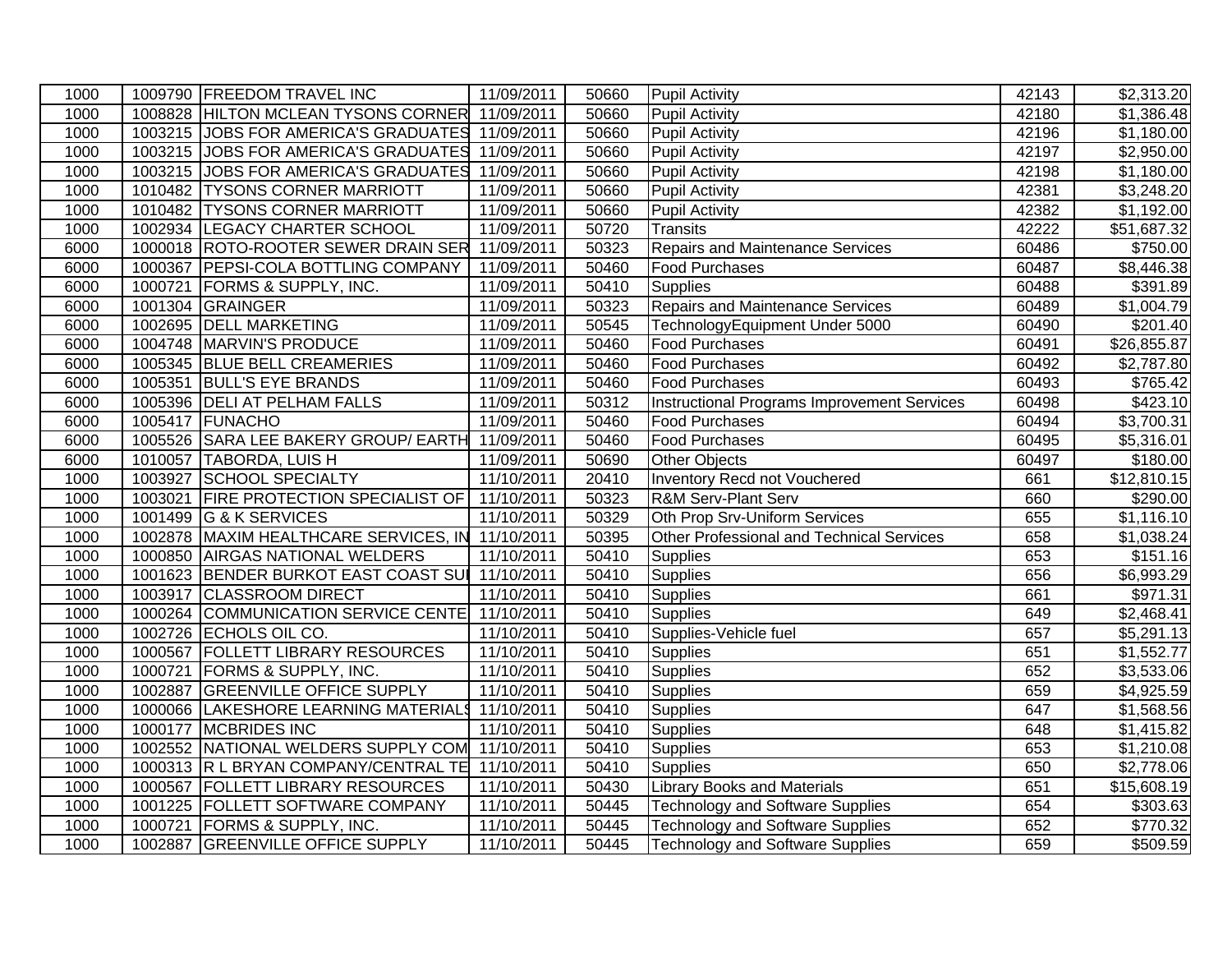| 1000 | 1000177 MCBRIDES INC                            | 11/10/2011 | 50445 | Technology and Software Supplies        | 648    | \$107.46                |
|------|-------------------------------------------------|------------|-------|-----------------------------------------|--------|-------------------------|
| 6000 | 1000017 AAA SUPPLY                              | 11/11/2011 | 50323 | Repairs and Maintenance Services        | 60506  | \$123.20                |
| 6000 | 1000025 JOYCE EQUIPMENT COMPANY                 | 11/11/2011 | 10290 | <b>Asset Clearing</b>                   | 60507  | $\overline{$40,250.30}$ |
| 6000 | 1000025 JOYCE EQUIPMENT COMPANY                 | 11/11/2011 | 50323 | <b>Repairs and Maintenance Services</b> | 60507  | \$2,399.23              |
| 6000 | 1000025 JOYCE EQUIPMENT COMPANY                 | 11/11/2011 | 50540 | Equipment Under 5000                    | 60507  | \$34,776.56             |
| 6000 | 1000133 BATTERY SPECIALISTS INC                 | 11/11/2011 | 50490 | Other Supplies and Materials            | 60509  | \$169.06                |
| 6000 | 1000142 BLACK ELECTRICAL SUPPLY INC             | 11/11/2011 | 50323 | <b>Repairs and Maintenance Services</b> | 60510  | \$155.58                |
| 6000 | 1000367 PEPSI-COLA BOTTLING COMPANY             | 11/11/2011 | 50460 | <b>Food Purchases</b>                   | 60513  | \$4,220.49              |
| 6000 | 1000721 FORMS & SUPPLY, INC.                    | 11/11/2011 | 50410 | <b>Supplies</b>                         | 60514  | \$138.01                |
| 6000 | 1000831 BAKER DISTRIBUTING                      | 11/11/2011 | 50323 | <b>Repairs and Maintenance Services</b> | 60515  | \$741.75                |
| 6000 | 1001483 CC DICKSON                              | 11/11/2011 | 50323 | <b>Repairs and Maintenance Services</b> | 60516  | \$1,329.04              |
| 6000 | 1001723 SHERWIN WILLIAMS                        | 11/11/2011 | 50323 | <b>Repairs and Maintenance Services</b> | 60517  | \$114.74                |
| 6000 | 1003636 KELLY SERVICES                          | 11/11/2011 | 50311 | <b>Instructional Services</b>           | 60518  | \$2,306.53              |
| 6000 | 1005345 BLUE BELL CREAMERIES                    | 11/11/2011 | 50460 | Food Purchases                          | 60519  | \$1,545.44              |
| 6000 | 1005417 FUNACHO                                 | 11/11/2011 | 50460 | <b>Food Purchases</b>                   | 60520  | \$3,595.90              |
| 6000 | 1005525 SANITECH SYSTEMS, INC.                  | 11/11/2011 | 50490 | Supplies Food and Meals                 | 60521  | \$21,323.65             |
| 6000 | 1005526 SARA LEE BAKERY GROUP/ EARTH            | 11/11/2011 | 50460 | Food Purchases                          | 60522  | \$4,265.58              |
| 6000 | 1005550 STERITECH GROUP, INC., THE              | 11/11/2011 | 50311 | <b>Instructional Services</b>           | 60523  | \$10,660.00             |
| 6000 | 1005627 HOBART CORPORATION                      | 11/11/2011 | 50323 | <b>Repairs and Maintenance Services</b> | 60524  | \$268.65                |
| 6000 | 1005632 BULLSEYE BRANDING                       | 11/11/2011 | 50460 | <b>Food Purchases</b>                   | 60525  | \$1,298.95              |
| 6000 | 1000025 JOYCE EQUIPMENT COMPANY                 | 11/14/2011 | 50323 | Repairs and Maintenance Services        | 60528  | \$400.68                |
| 6000 | 1000025 JOYCE EQUIPMENT COMPANY                 | 11/14/2011 | 50540 | Equipment Under 5000                    | 60528  | \$424.97                |
| 6000 | 1000721 FORMS & SUPPLY, INC.                    | 11/14/2011 | 50410 | <b>Supplies</b>                         | 60529  | \$390.22                |
| 6000 | 1001307 HD SUPPLY, INC.                         | 11/14/2011 | 10290 | <b>Asset Clearing</b>                   | 60530  | \$5,953.80              |
| 6000 | 1001307 HD SUPPLY, INC.                         | 11/14/2011 | 50323 | <b>Repairs and Maintenance Services</b> | 60530  | \$2,491.15              |
| 6000 | 1005526 SARA LEE BAKERY GROUP/ EARTH            | 11/14/2011 | 50460 | <b>Food Purchases</b>                   | 60533  | \$10,982.88             |
| 6000 | 1005564 WHALEY FOOD SERVICE REPAIRS             | 11/14/2011 | 50323 | Repairs and Maintenance Services        | 60534  | $\overline{$}337.82$    |
| 1000 | 1002049 DUKE ENERGY CORP.                       | 11/15/2011 | 50470 | Energy-Electricity                      | 102411 | \$423,517.71            |
| 1000 | 1002049 DUKE ENERGY CORP.                       | 11/15/2011 | 50470 | Energy-Electricity                      | 110711 | \$304,195.04            |
| 6000 | 1000367 PEPSI-COLA BOTTLING COMPANY             | 11/15/2011 | 50460 | <b>Food Purchases</b>                   | 60545  | $\overline{$9,982.26}$  |
| 6000 | 1003202 HONEY BAKED HAM COMPANY                 | 11/15/2011 | 50460 | <b>Food Purchases</b>                   | 60546  | \$396.31                |
| 6000 | 1004748 MARVIN'S PRODUCE                        | 11/15/2011 | 50460 | <b>Food Purchases</b>                   | 60547  | \$27,415.39             |
| 6000 | 1005345 BLUE BELL CREAMERIES                    | 11/15/2011 | 50460 | Food Purchases                          | 60548  | \$2,642.06              |
| 6000 | 1005351 BULL'S EYE BRANDS                       | 11/15/2011 | 50460 | <b>Food Purchases</b>                   | 60549  | \$775.42                |
| 6000 | 1005417 FUNACHO                                 | 11/15/2011 | 50460 | <b>Food Purchases</b>                   | 60550  | \$3,817.63              |
| 6000 | 1005606 PKU PERSPECTIVES                        | 11/15/2011 | 50460 | <b>Food Purchases</b>                   | 60551  | \$326.00                |
| 6000 | 1006209 SC DEPARTMENT OF REVENUE                | 11/15/2011 | 50670 | Sales Tax on Adult Meals                | 60552  | \$4,433.01              |
| 1000 | 1002262 CITY ELECTRIC SUPPLY                    | 11/16/2011 | 20410 | Inventory Recd not Vouchered            | 42552  | \$2,910.85              |
| 1000 | 1002417 FRINGE BENEFITS MANGEMENT CO 11/16/2011 |            | 20412 | Health Savings - Deductible             | 42604  | \$253.34                |
| 1000 | 1002417 FRINGE BENEFITS MANGEMENT CO 11/16/2011 |            | 20412 | Out of Pocket Medical                   | 42604  | \$149.95                |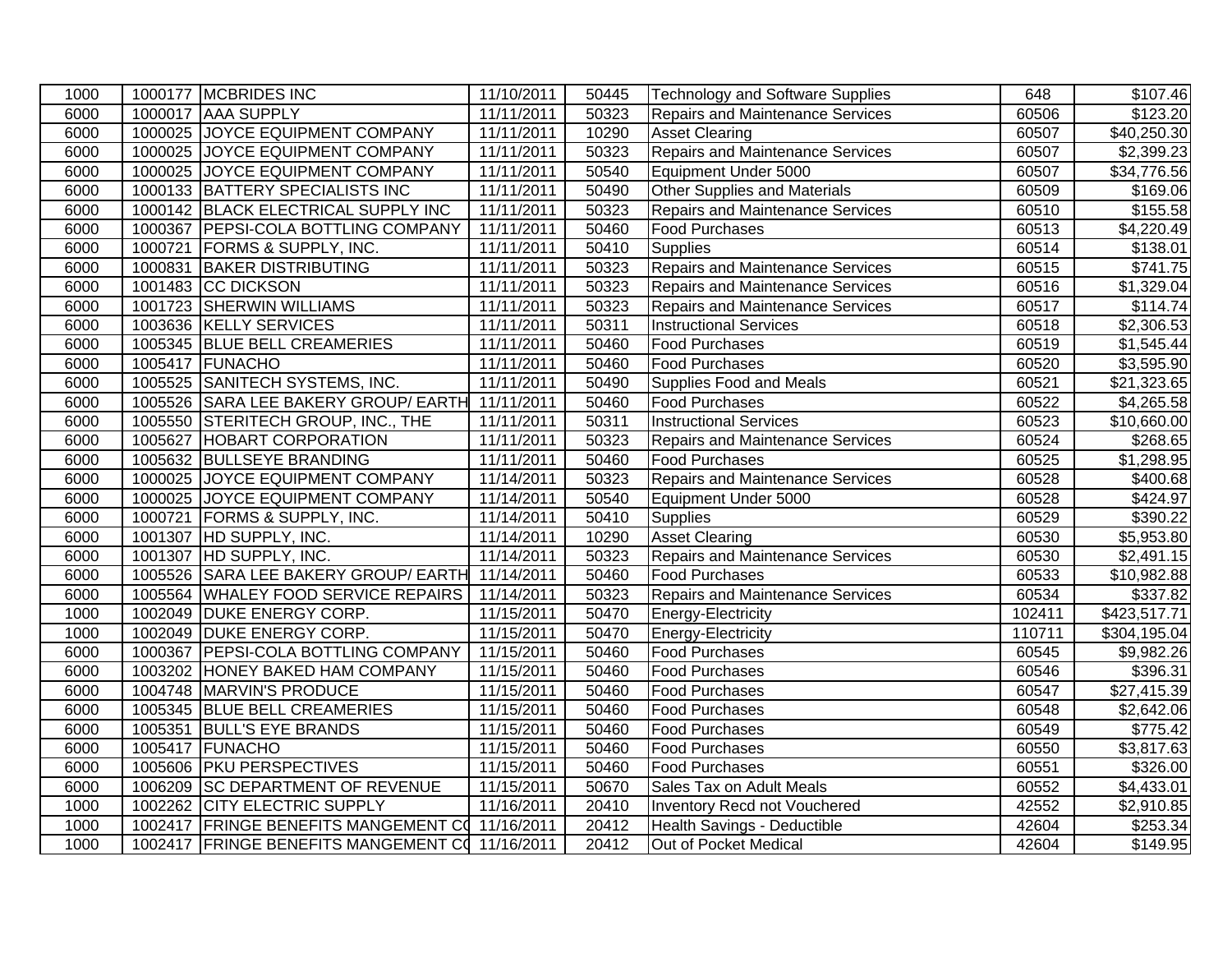| 1000 |         | 1007257 SDGC SALARY CONTINUATION                 | 11/16/2011              | 20412 | <b>Salary Continuation</b>                         | 42838 | \$5,000.00             |
|------|---------|--------------------------------------------------|-------------------------|-------|----------------------------------------------------|-------|------------------------|
| 1000 |         | 1010454 BLACKMAN HIGH SCHOOL                     | 11/16/2011              | 50410 | <b>Supplies</b>                                    | 42507 | \$218.88               |
| 1000 |         | 1003238 PMA MANAGEMENT CORP.                     | 11/16/2011              | 50270 | <b>Worker's Compensation Tax</b>                   | 42795 | $\overline{$2,000.00}$ |
| 1000 | 1002772 | GLOBAL TEACHERS RESEARCH & F 11/16/2011          |                         | 50311 | <b>Instructional Services</b>                      | 42618 | \$13,981.98            |
| 1000 |         | 1006188 JONES, SUSAN M(BOYS HOME OF 1            | 11/16/2011              | 50311 | <b>Instructional Services</b>                      | 42693 | \$455.90               |
| 1000 |         | 1005122 MCCOY, MELODY JOELL                      | 11/16/2011              | 50311 | <b>Instructional Services</b>                      | 42737 | \$360.00               |
| 1000 |         | 1001780 CHILDS & HALLIGAN                        | 11/16/2011              | 50312 | <b>Instructional Programs Improvement Services</b> | 42550 | \$215.00               |
| 1000 |         | 1007418 COLLINS, JAMES C                         | 11/16/2011              | 50312 | Instructional Programs Improvement Services        | 42560 | \$900.00               |
| 1000 |         | 1009018 MINDSTEP, INC                            | 11/16/2011              | 50312 | Instructional Programs Improvement Services        | 42752 | \$42,000.00            |
| 1000 |         | 1003187  TOOLS FOR LITERACY, INC.                | 11/16/2011              | 50312 | Instructional Programs Improvement Services        | 42879 | \$7,669.67             |
| 1000 |         | 1002172 HAYNSWORTH SINKLER BOYD                  | 11/16/2011              | 50314 | Staff Services                                     | 42651 | \$3,021.02             |
| 1000 |         | 1002941 LEXISNEXIS SCREENING SOLUTION            | $\overline{11/16/2011}$ | 50314 | <b>Staff Services</b>                              | 42717 | \$312.00               |
| 1000 | 1004973 | <b>DSCS HOLDINGS, LLC</b>                        | 11/16/2011              | 50315 | <b>Management Services</b>                         | 42583 | \$1,079.96             |
| 1000 |         | 1001780 CHILDS & HALLIGAN                        | 11/16/2011              | 50319 | Legal Services                                     | 42551 | \$573.02               |
| 1000 |         | 1002173 CLARKSON, WALSH, TERRELL& COU 11/16/2011 |                         | 50319 | <b>Legal Services</b>                              | 42554 | \$452.00               |
| 1000 |         | 1000826 HARPER, LAMBERT AND BROWN, P             | 11/16/2011              | 50319 | Legal Services                                     | 42644 | \$271.35               |
| 1000 |         | 1002172 HAYNSWORTH SINKLER BOYD                  | 11/16/2011              | 50319 | <b>Legal Services</b>                              | 42651 | \$210.00               |
| 1000 |         | 1000145 BLUE RIDGE RURAL WATER COMP 11/16/2011   |                         | 50321 | Public Utility Services (Excludes EnergySee 470)   | 42511 | \$1,836.19             |
| 1000 |         | 1001497 GREENVILLE WATER SYSTEM                  | 11/16/2011              | 50321 | Public Utility Services (Excludes EnergySee 470)   | 42626 | \$17,565.18            |
| 1000 |         | 1008178 GLYN C BABB PAINT CONTRACTOR 11/16/2011  |                         | 50323 | R&M Serv-Painting Serv                             | 42619 | \$4,340.00             |
| 1000 |         | 1007524 GREENVILLE ROOFING CO. INC.              | 11/16/2011              | 50323 | Repairs and Maintenance Services                   | 42625 | \$4,775.00             |
| 1000 |         | 1002718 HARLAND TECHNOLOGY SERVICES              | 11/16/2011              | 50323 | <b>Repairs and Maintenance Services</b>            | 42643 | \$266.06               |
| 1000 |         | 1003236 HAWKINS TOWING INC.                      | 11/16/2011              | 50323 | R&M Serv-Vehicle Serv                              | 42650 | $\overline{$}175.00$   |
| 1000 |         | 1001549   IKON OFFICE SOLUTIONS                  | 11/16/2011              | 50323 | <b>Repairs and Maintenance Services</b>            | 42672 | \$177.87               |
| 1000 |         | 1000552 J & R FENCING COMPANY                    | 11/16/2011              | 50323 | R&M Grounds                                        | 42677 | \$943.16               |
| 1000 |         | 1007453 JA PIPER ROOFING CO                      | 11/16/2011              | 50323 | Repairs and Maintenance Services                   | 42679 | \$375.00               |
| 1000 |         | 1010420 KEN'S AUTO & TRUCK BODY REPAI            | 11/16/2011              | 50323 | R&M Serv-Vehicle Serv                              | 42700 | \$2,049.77             |
| 1000 |         | 1002408 ROBBINS TIRE SERVICE, INC.               | 11/16/2011              | 50323 | R&M Serv-Vehicle Serv                              | 42817 | \$187.20               |
| 1000 |         | 1001125 SHABKIE, DON                             | 11/16/2011              | 50323 | R&M Serv-Piano & Strings Serv                      | 42841 | \$210.00               |
| 1000 |         | 1000913 SOUTH CAROLINA DEPT OF EDUC              | 11/16/2011              | 50323 | Repairs and Maintenance Services                   | 42852 | \$806.90               |
| 1000 |         | 1000850 AIRGAS NATIONAL WELDERS                  | 11/16/2011              | 50325 | Rentals                                            | 42482 | \$164.51               |
| 1000 |         | 1001787 CENTER FOR DEVELOPMENTAL SE 11/16/2011   |                         | 50325 | Rentals                                            | 42545 | $\overline{$8,717.85}$ |
| 1000 |         | 1003590 AMERICAN SECURITY                        | 11/16/2011              | 50329 | Other - Property Serv                              | 42485 | \$12,725.58            |
| 1000 |         | 1006280 SC DEPT OF MOTOR VEHICLES                | 11/16/2011              | 50329 | Other - Property Serv                              | 42827 | \$400.00               |
| 1000 |         | 1004003 BLACKSTOCK, SUSAN                        | 11/16/2011              | 50331 | <b>Student Transportation</b>                      | 42508 | \$307.04               |
| 1000 |         | 1009912 BROUGHTON, JENNIFER P                    | 11/16/2011              | 50331 | <b>Student Transportation</b>                      | 42522 | \$375.60               |
| 1000 |         | 1003291 BURRELL, CHAD SR                         | 11/16/2011              | 50331 | <b>Student Transportation</b>                      | 42533 | \$581.76               |
| 1000 |         | 1010324 CLEVELAND, ROSALIND Y                    | 11/16/2011              | 50331 | <b>Student Transportation</b>                      | 42556 | \$575.70               |
| 1000 |         | 1004437 DAVIES, MICHELE C                        | 11/16/2011              | 50331 | <b>Student Transportation</b>                      | 42573 | \$143.93               |
| 1000 |         | 1002813 FREEMAN, TINA                            | 11/16/2011              | 50331 | <b>Student Transportation</b>                      | 42603 | $\overline{$}367.64$   |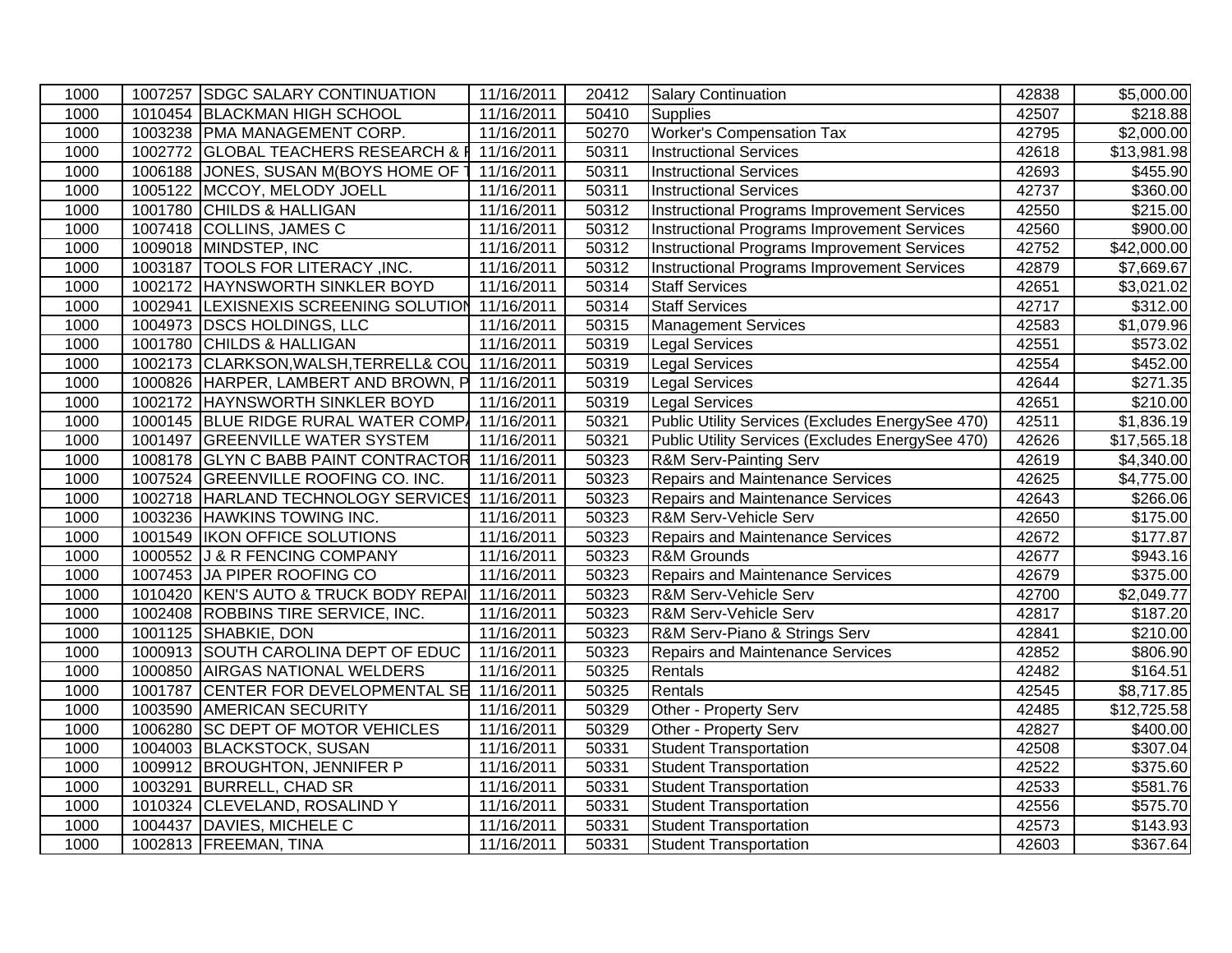| 1000 |              | 1006605 GARY, CLARA M                  | 11/16/2011 | 50331 | <b>Student Transportation</b>                    | 42611 | \$594.89               |
|------|--------------|----------------------------------------|------------|-------|--------------------------------------------------|-------|------------------------|
| 1000 |              | 1004926 HINES, KATIE                   | 11/16/2011 | 50331 | <b>Student Transportation</b>                    | 42661 | $\overline{$}300.48$   |
| 1000 |              | 1004448 HORNER, ANGELA                 | 11/16/2011 | 50331 | <b>Student Transportation</b>                    | 42666 | \$357.54               |
| 1000 |              | 1010387 KELLY, SEAN A                  | 11/16/2011 | 50331 | <b>Student Transportation</b>                    | 42699 | \$182.31               |
| 1000 |              | 1010270 KLINE, HEATHER KATHLEEN        | 11/16/2011 | 50331 | <b>Student Transportation</b>                    | 42703 | \$518.13               |
| 1000 | 1004389      | <b>MOLINA, MERI</b>                    | 11/16/2011 | 50331 | <b>Student Transportation</b>                    | 42754 | \$239.88               |
| 1000 | 1004878      | MOO, JONDA LYNN                        | 11/16/2011 | 50331 | <b>Student Transportation</b>                    | 42755 | \$262.60               |
| 1000 | 1003077      | <b>SANDERS, ALICIA</b>                 | 11/16/2011 | 50331 | Student Transportation                           | 42824 | \$420.16               |
| 1000 |              | 1002623 SMITH, MONTI GALLOWAY          | 11/16/2011 | 50331 | <b>Student Transportation</b>                    | 42848 | \$223.21               |
| 1000 |              | 1008900 STAMPS, GLORIA                 | 11/16/2011 | 50331 | <b>Student Transportation</b>                    | 42856 | \$113.63               |
| 1000 |              | 1004432 WEISS, SARAH                   | 11/16/2011 | 50331 | <b>Student Transportation</b>                    | 42897 | \$450.97               |
| 1000 |              | 1010495 WILLIAMS, FAYE                 | 11/16/2011 | 50331 | <b>Student Transportation</b>                    | 42904 | $\overline{$}450.97$   |
| 1000 |              | 1002719 WITMER, CONNIE A.              | 11/16/2011 | 50331 | <b>Student Transportation</b>                    | 42908 | \$441.37               |
| 1000 |              | 1002890 CAROLINA COMPUTER TRAINING, II | 11/16/2011 | 50332 | Emp Tvl-Conference Registration                  | 42540 | \$1,950.00             |
| 1000 |              | 1001142  INTERNATIONAL BACCALAUREATE   | 11/16/2011 | 50332 | Emp Tvl-Conference Registration                  | 42676 | \$1,350.00             |
| 1000 |              | 1008030 STEVENS, MARK RUSSELL          | 11/16/2011 | 50332 | Travel                                           | 42862 | \$178.71               |
| 1000 | 1002719      | WITMER, CONNIE A.                      | 11/16/2011 | 50339 | <b>Other Transportation Services</b>             | 42908 | \$2,925.00             |
| 1000 | 1001705 AT&T |                                        | 11/16/2011 | 50340 | Comm Srvc-Landlines                              | 42494 | \$58,805.65            |
| 1000 | 1002322      | <b>SPIRIT TELECOM</b>                  | 11/16/2011 | 50340 | Comm Srvc-Landlines                              | 42854 | $\overline{$1,601.46}$ |
| 1000 |              | 1000849 APPLE INC.                     | 11/16/2011 | 50345 | Technology                                       | 42489 | $\overline{$1,423.58}$ |
| 1000 |              | 1000934 DE LAGE LANDEN FINANCIAL SERV  | 11/16/2011 | 50345 | <b>Tech Srvc-Copier Contract</b>                 | 42575 | \$241.88               |
| 1000 | 1002589      | <b>KADI MEDICAL SERVICES</b>           | 11/16/2011 | 50345 | Technology                                       | 42696 | \$525.00               |
| 1000 | 1003798      | <b>LEARNING A-Z</b>                    | 11/16/2011 | 50345 | Technology                                       | 42711 | \$159.90               |
| 1000 | 1005949      | <b>ONTARIO INVESTMENTS, INC.</b>       | 11/16/2011 | 50345 | <b>Tech Srvc-Copier Contract</b>                 | 42775 | \$3,332.75             |
| 1000 |              | 1000050 RENAISSANCE LEARNING, INC.     | 11/16/2011 | 50345 | Technology                                       | 42810 | \$279.00               |
| 1000 |              | 1000074 RICOH AMERICAS CORP.           | 11/16/2011 | 50345 | <b>Tech Srvc-Copier Contract</b>                 | 42814 | \$1,485.98             |
| 1000 |              | 1004788 SHARP BUSINESS SYSTEMS         | 11/16/2011 | 50345 | <b>Tech Srvc-Copier Contract</b>                 | 42842 | \$29,745.41            |
| 1000 |              | 1005113 VIRTUCOM INC.                  | 11/16/2011 | 50345 | <b>Tech Srvc-Copier Contract</b>                 | 42892 | \$17,529.55            |
| 1000 |              | 1001794 COMMUNITY JOURNALS, LLC        | 11/16/2011 | 50350 | Advertising                                      | 42563 | \$596.70               |
| 1000 | 1000461      | <b>GREENVILLE NEWS</b>                 | 11/16/2011 | 50350 | Advertising                                      | 42874 | \$358.15               |
| 1000 |              | 1002314 ALPHA PRINTING                 | 11/16/2011 | 50360 | Printing and Binding                             | 42483 | \$1,421.14             |
| 1000 |              | 1001087 INDEXX. INC.                   | 11/16/2011 | 50360 | Printing and Binding                             | 42673 | \$1,357.18             |
| 1000 |              | 1003382 TRUCOLOR                       | 11/16/2011 | 50360 | Printing and Binding                             | 42882 | \$546.96               |
| 1000 |              | 1000251 COLLEGE OF CHARLESTON          | 11/16/2011 | 50373 | Tuition to other Entity                          | 42558 | \$840.00               |
| 1000 |              | 1003590 AMERICAN SECURITY              | 11/16/2011 | 50395 | Other Professional and Technical Services        | 42485 | \$448.20               |
| 1000 | 1003590      | <b>AMERICAN SECURITY</b>               | 11/16/2011 | 50395 | <b>Other Security Services</b>                   | 42485 | \$1,882.44             |
| 1000 |              | 1001655 ARD, WOOD, HOLCOMBE, & SLATE   | 11/16/2011 | 50395 | <b>Other Professional and Technical Services</b> | 42491 | \$5,212.50             |
| 1000 | 1001829      | CITY OF GREENVILLE POLICE DEPT         | 11/16/2011 | 50395 | Prof Tech Srvc-SRO Contracts                     | 42553 | \$20,666.64            |
| 1000 | 1003250      | HEALTHMASTER HOLDINGS, LLC             | 11/16/2011 | 50395 | Other Professional and Technical Services        | 42652 | \$1,859.71             |
| 1000 |              | 1010219 JAMES, AARON                   | 11/16/2011 | 50395 | Other Professional and Technical Services        | 42682 | \$301.00               |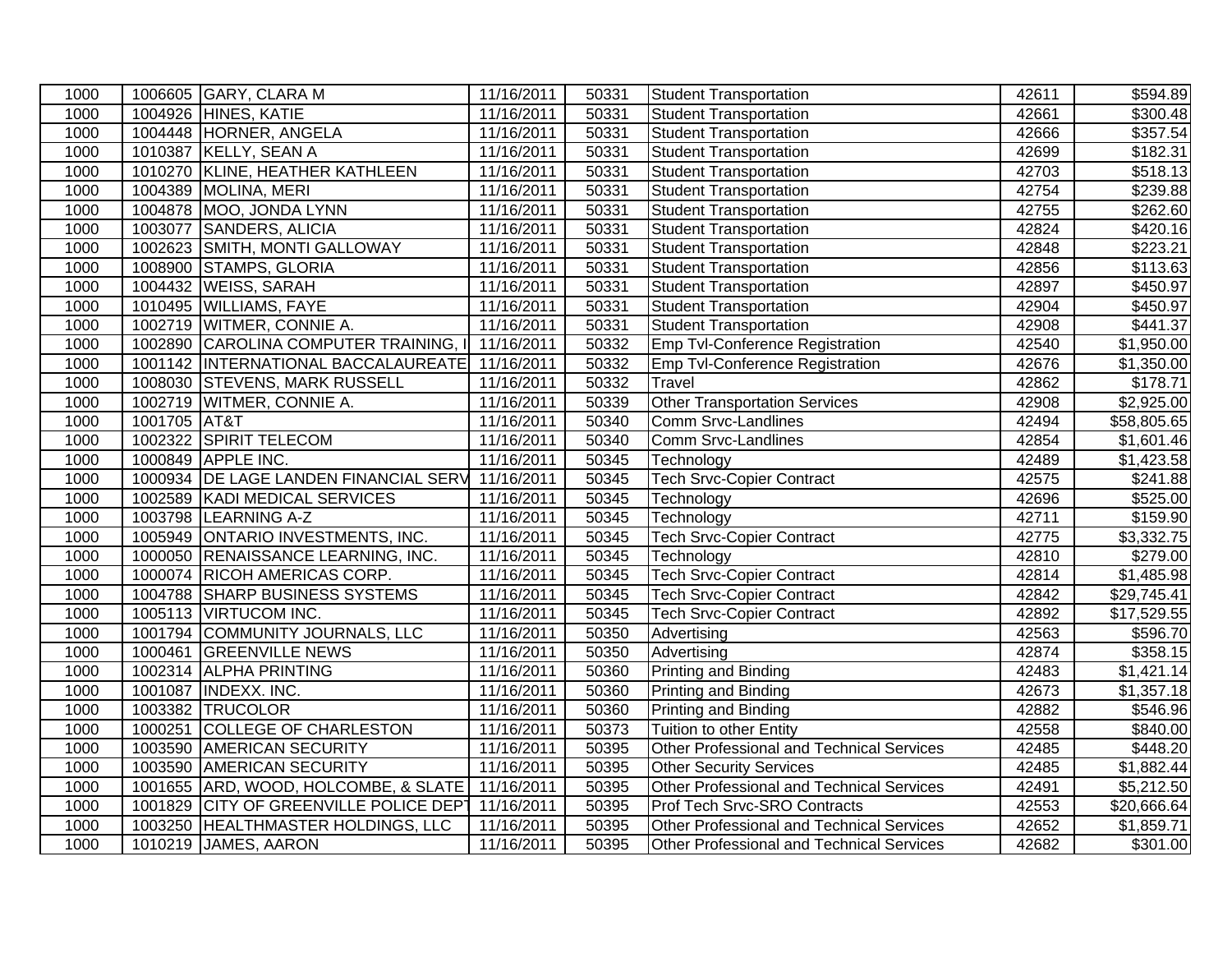| 1000 |                | 1000832 JOHNSON CONTROLS INC.                    | 11/16/2011 | 50395 | Other Professional and Technical Services        | 42687 | $\overline{$}2,247.50$ |
|------|----------------|--------------------------------------------------|------------|-------|--------------------------------------------------|-------|------------------------|
| 1000 |                | 1002655 KLG JONES                                | 11/16/2011 | 50395 | <b>Other Professional and Technical Services</b> | 42702 | \$550.00               |
| 1000 |                | 1003404 MANAGEMENT DECISIONS                     | 11/16/2011 | 50395 | <b>Other Professional and Technical Services</b> | 42728 | \$7,012.50             |
| 1000 |                | 1003037 PEDIATRIC SERVICES OF AMERICA            | 11/16/2011 | 50395 | Other Professional and Technical Services        | 42787 | \$8,280.00             |
| 1000 | 1002001 S&ME   |                                                  | 11/16/2011 | 50395 | Other Professional and Technical Services        | 42822 | $\overline{$1,068.30}$ |
| 1000 |                | 1000954 SMITH, SAMUEL (SECURITY)                 | 11/16/2011 | 50395 | Other Professional and Technical Services        | 42849 | \$230.00               |
| 1000 |                | 1006002 WORKWELL OCCUPATIONAL HEAL               | 11/16/2011 | 50395 | Prof Tech Srvc-Drug Testing                      | 42912 | \$2,709.00             |
| 1000 | 1002077        | YEAGER VISION CARE                               | 11/16/2011 | 50395 | Other Professional and Technical Services        | 42915 | $\sqrt{$220.00}$       |
| 1000 |                | 1000133 BATTERY SPECIALISTS INC                  | 11/16/2011 | 50410 | Supplies-Custodial                               | 42500 | $\overline{$2,534.52}$ |
| 1000 |                | 1002560 BERNHARDT HOUSE OF VIOLINS               | 11/16/2011 | 50410 | Supplies                                         | 42503 | \$499.58               |
| 1000 | 1000141 BI-LO  |                                                  | 11/16/2011 | 50410 | <b>Supplies</b>                                  | 42504 | $\overline{$}505.03$   |
| 1000 | 1006377        | <b>BI-LO</b>                                     | 11/16/2011 | 50410 | <b>Supplies</b>                                  | 42505 | \$322.09               |
| 1000 |                | 1000754 BRODART COMPANY                          | 11/16/2011 | 50410 | <b>Supplies</b>                                  | 42520 | \$354.98               |
| 1000 |                | 1007840 BRUCE AIR FILTER CO                      | 11/16/2011 | 50410 | Supplies-Filters                                 | 42526 | \$1,626.38             |
| 1000 |                | 1000160 BURMAX COMPANY INC                       | 11/16/2011 | 50410 | Supplies                                         | 42532 | \$1,311.03             |
| 1000 |                | 1000164 CAMCOR                                   | 11/16/2011 | 50410 | <b>Supplies</b>                                  | 42537 | \$147.50               |
| 1000 |                | 1000752 CAROLINA BIOLOGICAL SUPPLY CO 11/16/2011 |            | 50410 | <b>Supplies</b>                                  | 42539 | \$621.29               |
| 1000 |                | 1000172 CAROLINA LASER TECHNOLOGY/ Q 11/16/2011  |            | 50410 | <b>Supplies</b>                                  | 42541 | \$883.66               |
| 1000 |                | 1000173 CAROLINA LAWN & TRACTOR INC              | 11/16/2011 | 50410 | Supplies-Custodial                               | 42542 | $\overline{$}381.06$   |
| 1000 |                | 1002262 CITY ELECTRIC SUPPLY                     | 11/16/2011 | 50410 | Supplies-Custodial                               | 42552 | \$1,174.65             |
| 1000 | 1002224        | <b>DECKER EQUIPMENT</b>                          | 11/16/2011 | 50410 | Supplies-Custodial                               | 42576 | \$292.41               |
| 1000 |                | 1001139 DEMCO INC.                               | 11/16/2011 | 50410 | <b>Supplies</b>                                  | 42578 | \$276.64               |
| 1000 |                | 1003506 EDUCATION CENTER                         | 11/16/2011 | 50410 | Supplies                                         | 42586 | $\overline{$}178.25$   |
| 1000 |                | 1002885 FLAGHOUSE                                | 11/16/2011 | 50410 | <b>Supplies</b>                                  | 42597 | $\overline{$}310.21$   |
| 1000 |                | 1001572 FLINN SCIENTIFIC, INC.                   | 11/16/2011 | 50410 | Supplies                                         | 42598 | $\sqrt{445.70}$        |
| 1000 |                | 1001499 G & K SERVICES                           | 11/16/2011 | 50410 | <b>Supplies</b>                                  | 42606 | \$773.05               |
| 1000 |                | 1000450 GLOBAL INDUSTRIAL EQUIP.                 | 11/16/2011 | 50410 | Supplies-Custodial                               | 42617 | $\overline{$}254.35$   |
| 1000 |                | 1009697 GOPHER PROFORMANCE                       | 11/16/2011 | 50410 | <b>Supplies</b>                                  | 42622 | \$754.90               |
| 1000 |                | 1002703 HEINEMANN PUBLISHING                     | 11/16/2011 | 50410 | <b>Supplies</b>                                  | 42655 | \$1,247.40             |
| 1000 |                | 1009792 HIGHSMITH, LLC                           | 11/16/2011 | 50410 | Supplies                                         | 42660 | \$397.15               |
| 1000 |                | 1000539 HOUGHTON MIFFLIN HARCOURT                | 11/16/2011 | 50410 | <b>Supplies</b>                                  | 42667 | \$528.47               |
| 1000 |                | 1006620 ID WHOLESALER                            | 11/16/2011 | 50410 | <b>Supplies</b>                                  | 42671 | \$477.00               |
| 1000 |                | 1000365 J W PEPPER & SON INC.                    | 11/16/2011 | 50410 | <b>Supplies</b>                                  | 42678 | \$783.14               |
| 1000 | 1000462 JANPAK |                                                  | 11/16/2011 | 50410 | Supplies-Custodial                               | 42684 | \$2,303.00             |
| 1000 | 1000671        | JONES SCHOOL SUPPLY CO.                          | 11/16/2011 | 50410 | <b>Supplies</b>                                  | 42691 | \$455.46               |
| 1000 |                | 1001435 LANDSCAPERS SUPPLY II                    | 11/16/2011 | 50410 | Supplies-Custodial                               | 42707 | \$402.35               |
| 1000 |                | 1000069 LANDSCAPERS SUPPLY INC                   | 11/16/2011 | 50410 | Supplies-Custodial                               | 42707 | \$1,844.51             |
| 1000 |                | 1000113 LOWE'S OF GREENVILLE                     | 11/16/2011 | 50410 | Supplies-Custodial                               | 42719 | \$338.14               |
| 1000 | 1000421        | MARKERBOARD PEOPLE                               | 11/16/2011 | 50410 | <b>Supplies</b>                                  | 42730 | \$653.40               |
| 1000 |                | 1006569 MATH OLYMPIADS                           | 11/16/2011 | 50410 | <b>Supplies</b>                                  | 42731 | \$115.00               |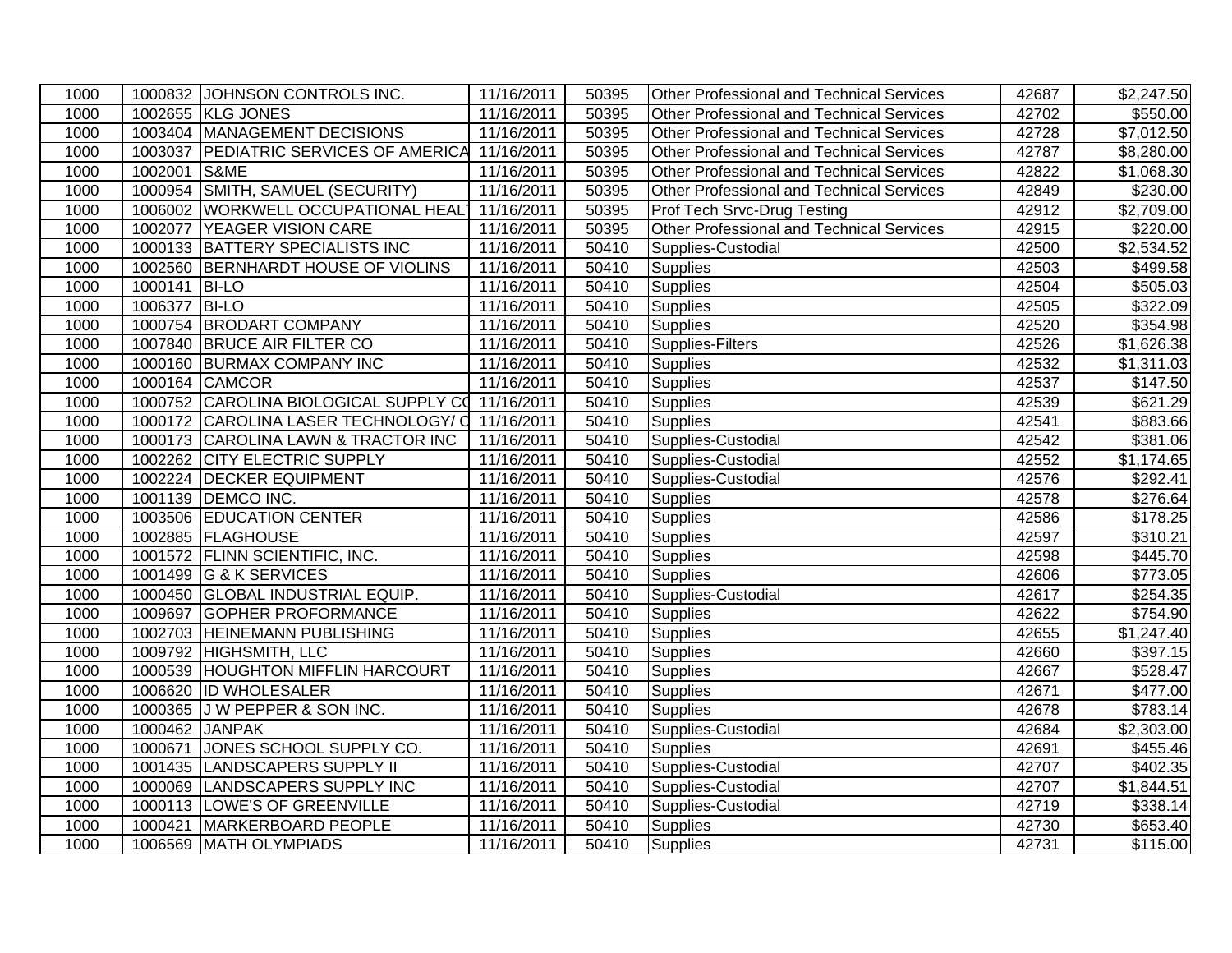| 1000 |                | 1005731 MUSICAL INNOVATIONS                     | 11/16/2011 | 50410 | Supplies               | 42760 | \$315.15               |
|------|----------------|-------------------------------------------------|------------|-------|------------------------|-------|------------------------|
| 1000 | 1008372 N2Y    |                                                 | 11/16/2011 | 50410 | <b>Supplies</b>        | 42762 | $\overline{$}140.00$   |
| 1000 |                | 1000205 NASCO INC                               | 11/16/2011 | 50410 | <b>Supplies</b>        | 42763 | \$280.70               |
| 1000 | 1000250 NCTM   |                                                 | 11/16/2011 | 50410 | Supplies               | 42764 | $\overline{$}226.97$   |
| 1000 | 1000751        | NU-IDEA SCHOOL SUPPLY CO INC                    | 11/16/2011 | 50410 | Supplies               | 42771 | \$982.24               |
| 1000 | 1004450        | <b>OFFICE DEPOT</b>                             | 11/16/2011 | 50410 | Supplies               | 42774 | \$155.65               |
| 1000 | 1001870        | <b>OFFICE DEPOT, INC.</b>                       | 11/16/2011 | 50410 | <b>Supplies</b>        | 42774 | \$131.33               |
| 1000 | 1000329        | <b>ORIENTAL TRADING COMPANY</b>                 | 11/16/2011 | 50410 | <b>Supplies</b>        | 42776 | \$957.52               |
| 1000 | 1000359        | <b>PARENT INSTITUTE</b>                         | 11/16/2011 | 50410 | <b>Supplies</b>        | 42779 | \$278.00               |
| 1000 |                | 1000360 PARK SEED WHOLESALE                     | 11/16/2011 | 50410 | <b>Supplies</b>        | 42780 | \$328.19               |
| 1000 |                | 1000364 PECKNEL MUSIC COMPANY                   | 11/16/2011 | 50410 | <b>Supplies</b>        | 42786 | \$611.40               |
| 1000 |                | 1000368 PERFECTION LEARNING CORP                | 11/16/2011 | 50410 | Supplies               | 42788 | \$470.91               |
| 1000 | 1002201 PITSCO |                                                 | 11/16/2011 | 50410 | <b>Supplies</b>        | 42793 | \$5,548.92             |
| 1000 |                | 1001309 PRECISION DATA PRODUCTS                 | 11/16/2011 | 50410 | <b>Supplies</b>        | 42798 | \$912.17               |
| 1000 |                | 1001079 PRESENTATION SYSTEMS SOUTH,             | 11/16/2011 | 50410 | <b>Supplies</b>        | 42799 | \$1,535.20             |
| 1000 |                | 1000305 QUILL CORPORATION                       | 11/16/2011 | 50410 | <b>Supplies</b>        | 42805 | \$759.36               |
| 1000 |                | 1000901 QUILL CORPORATION                       | 11/16/2011 | 50410 | Supplies               | 42805 | \$168.92               |
| 1000 |                | 1003615 QUILL CORPORATION                       | 11/16/2011 | 50410 | <b>Supplies</b>        | 42805 | \$631.62               |
| 1000 |                | 1000327 READING SOURCE                          | 11/16/2011 | 50410 | Supplies               | 42808 | \$2,900.37             |
| 1000 |                | 1001573 REALLY GOOD STUFF                       | 11/16/2011 | 50410 | <b>Supplies</b>        | 42809 | \$1,000.55             |
| 1000 |                | 1002738 SALLY'S BEAUTY SUPPLY #02339            | 11/16/2011 | 50410 | <b>Supplies</b>        | 42823 | \$353.23               |
| 1000 | 1000056        | <b>SAUNDERS OFFICE SUPPLY</b>                   | 11/16/2011 | 50410 | <b>Supplies</b>        | 42826 | \$101.71               |
| 1000 |                | 1001268 SCHOLASTIC INC                          | 11/16/2011 | 50410 | Supplies               | 42832 | $\sqrt{$245.48}$       |
| 1000 |                | 1000837 SCHOLASTIC MAGAZINES                    | 11/16/2011 | 50410 | <b>Supplies</b>        | 42832 | \$513.56               |
| 1000 |                | 1004306 SCHOLASTIC STORE ONLINE                 | 11/16/2011 | 50410 | <b>Supplies</b>        | 42833 | \$1,596.09             |
| 1000 |                | 1003208 SCIENCE KIT                             | 11/16/2011 | 50410 | Supplies               | 42835 | \$195.83               |
| 1000 |                | 1002796 SIRCHIE FINGERPRINT LABS                | 11/16/2011 | 50410 | <b>Supplies</b>        | 42845 | \$1,329.86             |
| 1000 |                | 1002318 SOUTHEASTERN PAPER GROUP                | 11/16/2011 | 50410 | Supplies-Custodial     | 42853 | \$270.08               |
| 1000 |                | 1001222 STAPLES ADVANTAGE                       | 11/16/2011 | 50410 | <b>Supplies</b>        | 42865 | \$604.48               |
| 1000 |                | 1005110 STAPLES ADVANTAGE                       | 11/16/2011 | 50410 | Supplies               | 42857 | \$340.82               |
| 1000 |                | 1001885 STEPS TO LITERACY, LLC                  | 11/16/2011 | 50410 | <b>Supplies</b>        | 42860 | \$1,185.82             |
| 1000 |                | 1003229 TEACHER DIRECT                          | 11/16/2011 | 50410 | <b>Supplies</b>        | 42870 | \$628.60               |
| 1000 |                | 1003926 TEACHER'S DISCOUNT                      | 11/16/2011 | 50410 | <b>Supplies</b>        | 42871 | $\overline{$179.14}$   |
| 1000 |                | 1006082 THE DBQ PROJECT                         | 11/16/2011 | 50410 | <b>Supplies</b>        | 42873 | \$371.71               |
| 1000 |                | 1010309 THE MAP SHOP                            | 11/16/2011 | 50410 | <b>Supplies</b>        | 42875 | \$345.90               |
| 1000 |                | 1002312 TRANE COMFORT SOLUTIONS                 | 11/16/2011 | 50410 | Supplies-HVAC supplies | 42880 | \$829.62               |
| 1000 |                | 1001055 ULTIMATE OFFICE INC.                    | 11/16/2011 | 50410 | <b>Supplies</b>        | 42884 | \$356.89               |
| 1000 |                | 1000494 UNITED CHEMICAL AND SUPPLY IN           | 11/16/2011 | 50410 | Supplies-Custodial     | 42885 | $\overline{$}5,633.78$ |
| 1000 |                | 1000302 US FOODSERVICE                          | 11/16/2011 | 50410 | <b>Supplies</b>        | 42887 | \$365.05               |
| 1000 |                | 1006277 US POST OFFICE-TRAVELERS RES 11/16/2011 |            | 50410 | Supplies               | 42888 | \$528.00               |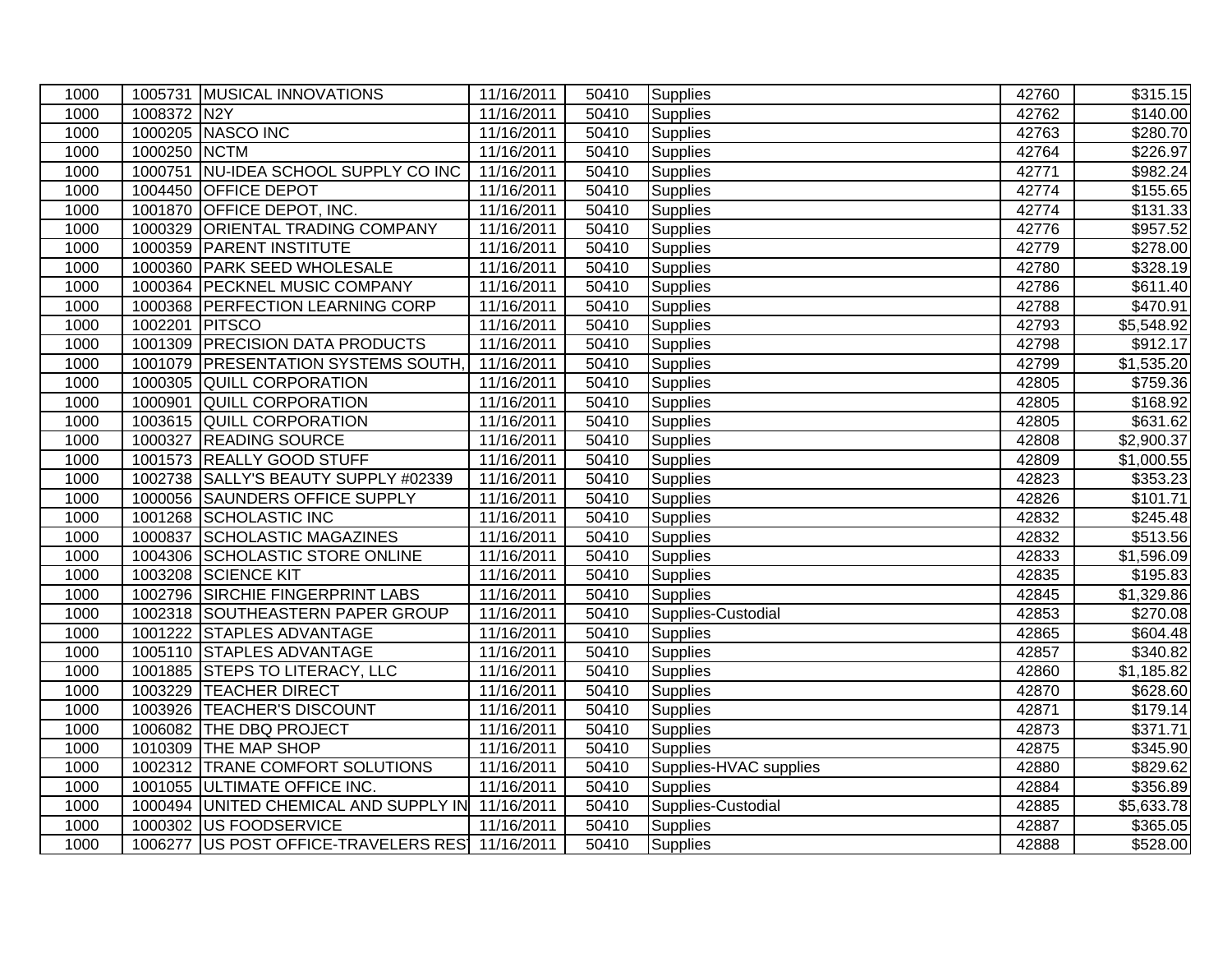| 1000 |               | 1000653 WEEKLY READER CORP.           | 11/16/2011              | 50410 | <b>Supplies</b>                                        | 42896 | \$228.10                |
|------|---------------|---------------------------------------|-------------------------|-------|--------------------------------------------------------|-------|-------------------------|
| 1000 |               | 1000479 WEST MUSIC COMPANY INC        | 11/16/2011              | 50410 | <b>Supplies</b>                                        | 42899 | \$137.69                |
| 1000 |               | 1003251 WRIGHT EXPRESS FINANCIAL SERY | 11/16/2011              | 50410 | Supplies-Driver Ed                                     | 42913 | \$1,753.34              |
| 1000 |               | 1000243 PEARSON EDUCATION, INC.       | 11/16/2011              | 50420 | <b>Textbooks</b>                                       | 42785 | \$595.32                |
| 1000 |               | 1000269 ENSLOW PUBLISHER INC          | 11/16/2011              | 50430 | <b>Library Books and Materials</b>                     | 42588 | \$890.74                |
| 1000 | 1001529       | <b>JUNIOR LIBRARY GUILD</b>           | 11/16/2011              | 50430 | <b>Library Books and Materials</b>                     | 42694 | \$1,794.00              |
| 1000 | 1003406       | <b>WT COX SUBSCRIPTIONS</b>           | 11/16/2011              | 50440 | Periodicals                                            | 42914 | \$621.28                |
| 1000 | 1006375       | <b>3M COMPANY</b>                     | 11/16/2011              | 50445 | <b>Technology and Software Supplies</b>                | 42478 | \$208.52                |
| 1000 |               | 1001238 A & E HOME VIDEO              | 11/16/2011              | 50445 | <b>Technology and Software Supplies</b>                | 42662 | \$749.00                |
| 1000 | 1000849       | APPLE INC.                            | 11/16/2011              | 50445 | <b>Technology and Software Supplies</b>                | 42489 | \$2,620.32              |
| 1000 |               | 1000849 APPLE INC.                    | 11/16/2011              | 50445 | <b>Technology and Software Supplies</b>                | 42490 | \$444.14                |
| 1000 |               | 1007542 ASCENT INFORMATION TECHNOLO   | 11/16/2011              | 50445 | <b>Technology and Software Supplies</b>                | 42493 | \$518.25                |
| 1000 |               | 1000164 CAMCOR                        | 11/16/2011              | 50445 | <b>Technology and Software Supplies</b>                | 42537 | \$7,062.73              |
| 1000 |               | 1002916 COMPUTER SOFTWARE INNOVATIO   | 11/16/2011              | 50445 | <b>Technology and Software Supplies</b>                | 42564 | \$1,204.27              |
| 1000 |               | 1006223 CSI TECHNOLOGY OUTFITTERS     | 11/16/2011              | 50445 | <b>Technology and Software Supplies</b>                | 42569 | \$9,350.04              |
| 1000 |               | 1000058 DISNEY EDUCATIONAL PRODUCTIO  | 11/16/2011              | 50445 | Technology and Software Supplies                       | 42582 | \$169.91                |
| 1000 | 1000321       | <b>FILMS FOR HUMANITIES INC</b>       | 11/16/2011              | 50445 | <b>Technology and Software Supplies</b>                | 42674 | $\overline{$}245.99$    |
| 1000 |               | 1002561 OTICON, INC                   | 11/16/2011              | 50445 | <b>Technology and Software Supplies</b>                | 42778 | \$220.00                |
| 1000 |               | 1000364 PECKNEL MUSIC COMPANY         | 11/16/2011              | 50445 | <b>Technology and Software Supplies</b>                | 42786 | \$722.47                |
| 1000 | 1001079       | <b>PRESENTATION SYSTEMS SOUTH,</b>    | 11/16/2011              | 50445 | <b>Technology and Software Supplies</b>                | 42799 | \$635.68                |
| 1000 | 1008653       | <b>PURELAND SUPPLY</b>                | 11/16/2011              | 50445 | <b>Technology and Software Supplies</b>                | 42803 | \$395.54                |
| 1000 | 1010473       | <b>S &amp; T PUBLICATIONS LLC</b>     | 11/16/2011              | 50445 | <b>Technology and Software Supplies</b>                | 42821 | \$1,219.00              |
| 1000 | 1004788       | <b>SHARP BUSINESS SYSTEMS</b>         | 11/16/2011              | 50445 | <b>Technology and Software Supplies</b>                | 42842 | \$707.34                |
| 1000 |               | 1005110 STAPLES ADVANTAGE             | 11/16/2011              | 50445 | <b>Technology and Software Supplies</b>                | 42857 | \$147.09                |
| 1000 |               | 1000213 COMMISSION OF PUBLIC WORKS    | 11/16/2011              | 50470 | Energy-Electricity                                     | 42562 | \$102.29                |
| 1000 |               | 1000213 COMMISSION OF PUBLIC WORKS    | 11/16/2011              | 50470 | Energy-Gas                                             | 42562 | \$695.08                |
| 1000 |               | 1001351 GREER GAS CO.                 | 11/16/2011              | 50470 | Energy-Gas                                             | 42627 | \$1,417.33              |
| 1000 | 1000561       | <b>HERITAGE PROPANE</b>               | 11/16/2011              | 50470 | Energy-Gas                                             | 42659 | \$707.18                |
| 1000 | 1000210       | LAURENS ELECTRIC COOPERATIVE          | 11/16/2011              | 50470 | Energy-Electricity                                     | 42709 | \$10,972.77             |
| 1000 |               | 1003614 PIEDMONT NATURAL GAS          | 11/16/2011              | 50470 | Energy-Gas                                             | 42791 | $\overline{$}39,273.32$ |
| 1000 |               | 1000663 ANN'S CAKES & CATERING        | 11/16/2011              | 50490 | Supplies Food and Meals                                | 42488 | \$336.55                |
| 1000 | 1000141 BI-LO |                                       | 11/16/2011              | 50490 | Supplies Food and Meals                                | 42504 | $\overline{$}286.75$    |
| 1000 | 1010521       | <b>GROUCHO'S DELI OF GREENVILLE</b>   | $\overline{11/16/2011}$ | 50490 | Supplies Food and Meals                                | 42634 | \$200.35                |
| 1000 |               | 1002090 MIKE & JEFF'S DINER           | 11/16/2011              | 50490 | Supplies Food and Meals                                | 42749 | \$175.50                |
| 1000 |               | 1001655 ARD, WOOD, HOLCOMBE, & SLATE  | 11/16/2011              | 50510 | Land                                                   | 42491 | \$1,100.00              |
| 1000 | 1001655       | ARD, WOOD, HOLCOMBE, & SLATE          | 11/16/2011              | 50520 | <b>ConstructionServices Arch Fees Reimb Capitalize</b> | 42491 | \$203.00                |
| 1000 |               | 1000854 B.C. CANNON CO.               | 11/16/2011              | 50520 | ConstructionServices (Temp) Building/Construction      | 42496 | \$621.69                |
| 1000 | 1002388       | HOFFMAN & HOFFMAN INC.                | 11/16/2011              | 50520 | ConstructionServices (Temp) Building/Construction      | 42663 | \$1,272.00              |
| 1000 |               | 1000552 J & R FENCING COMPANY         | 11/16/2011              | 50520 | ConstructionServices (Temp) Building/Construction      | 42677 | \$1,200.00              |
| 1000 |               | 1007453 JJA PIPER ROOFING CO          | 11/16/2011              | 50520 | ConstructionServices Buildings Capitalize              | 42679 | \$102,129.30            |
|      |               |                                       |                         |       |                                                        |       |                         |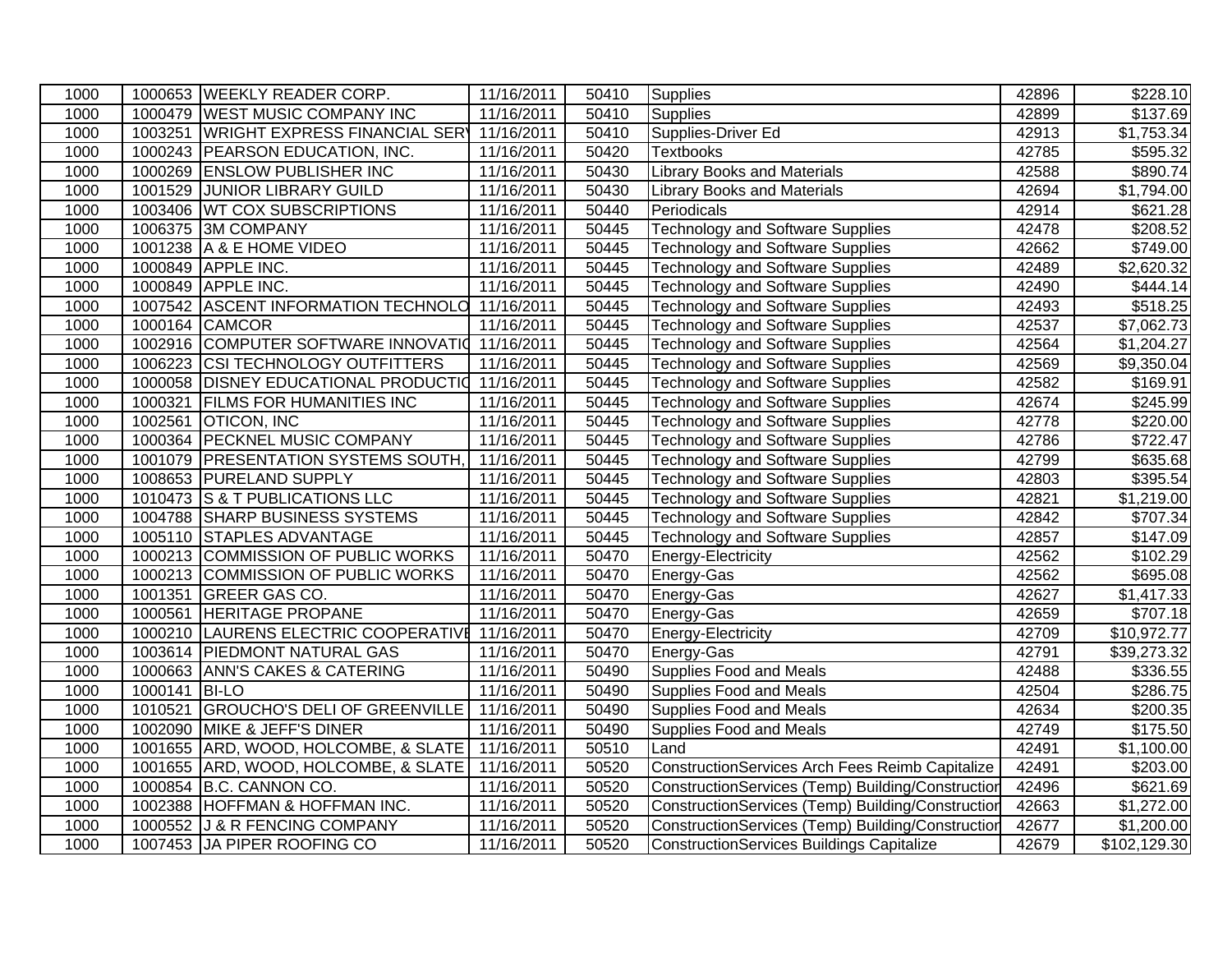| 1000 |               | 1000733 MCMILLAN PAZDAN SMITH ARCHITI 11/16/2011 |            | 50520 | ConstructionServices Arch Fees Reimb Capitalize   | 42741 | \$2,772.42             |
|------|---------------|--------------------------------------------------|------------|-------|---------------------------------------------------|-------|------------------------|
| 1000 |               | 1002312 TRANE COMFORT SOLUTIONS                  | 11/16/2011 | 50520 | ConstructionServices (Temp) Building/Construction | 42880 | $\overline{$3,941.00}$ |
| 1000 |               | 1007414 WALKER & WHITESIDE INC                   | 11/16/2011 | 50520 | ConstructionServices (Temp) Building/Construction | 42895 | \$39,537.00            |
| 1000 |               | 1000494 UNITED CHEMICAL AND SUPPLY IN 11/16/2011 |            | 50540 | Equipment Over 5000                               | 42885 | \$12,267.25            |
| 1000 |               | 1000494 UNITED CHEMICAL AND SUPPLY IN 11/16/2011 |            | 50540 | Equipment Under 5000                              | 42885 | \$4,801.30             |
| 1000 | 1000849       | <b>APPLE INC.</b>                                | 11/16/2011 | 50545 | TechnologyEquipment Under 5000                    | 42489 | \$6,393.92             |
| 1000 |               | 1000164 CAMCOR                                   | 11/16/2011 | 50545 | TechnologyEquipment Under 5000                    | 42537 | \$2,499.63             |
| 1000 |               | 1006223 CSI TECHNOLOGY OUTFITTERS                | 11/16/2011 | 50545 | TechnologyEquipment Under 5000                    | 42569 | \$40,988.60            |
| 1000 |               | 1001763 NETWORK CONTROLS & ELECTRIC 11/16/2011   |            | 50580 | Mobile Classrooms Construction Non Capitalize     | 42766 | \$1,564.88             |
| 1000 |               | 1001142  INTERNATIONAL BACCALAUREATE 11/16/2011  |            | 50640 | Organization Membership Dues and Fees (Profess    | 42675 | \$5,557.00             |
| 1000 |               | 1001577 SOCIETY FOR HUMAN RESOURCE               | 11/16/2011 | 50640 | Organization Membership Dues and Fees (Profess    | 42851 | \$180.00               |
| 1000 | 1002205 FIRST |                                                  | 11/16/2011 | 50660 | Pupil Activity                                    | 42593 | \$3,000.00             |
| 1000 |               | 1001579 FISHER'S ORCHARD                         | 11/16/2011 | 50660 | <b>Pupil Activity</b>                             | 42595 | \$259.00               |
| 1000 | 1000377       | STATE DEPARTMENT OF EDUCATIO 11/16/2011          |            | 50660 | Pupil Activity                                    | 42858 | \$16,709.00            |
| 1000 |               | 1005810 THE CHILDREN'S MUSEUM                    | 11/16/2011 | 50660 | Pupil Activity                                    | 42872 | \$175.00               |
| 1000 | 1010571       | <b>STATE ETHICS COMMISSION</b>                   | 11/16/2011 | 50690 | Other Objects                                     | 42859 | \$300.00               |
| 1000 |               | 1003233 BRASHIER MID COLLEGE CHARTER 11/16/2011  |            | 50720 | Transits                                          | 42516 | $\overline{$7,187.45}$ |
| 1000 |               | 1004436 GREER MIDDLE COLLEGE CHARTE 11/16/2011   |            | 50720 | Transits                                          | 42628 | \$11,438.86            |
| 1000 |               | 1002934 LEGACY CHARTER SCHOOL                    | 11/16/2011 | 50720 | Transits                                          | 42714 | \$5,525.31             |
| 6000 |               | 1000018 ROTO-ROOTER SEWER DRAIN SER              | 11/16/2011 | 50323 | <b>Repairs and Maintenance Services</b>           | 60554 | \$1,680.00             |
| 6000 | 1000025       | JOYCE EQUIPMENT COMPANY                          | 11/16/2011 | 10290 | <b>Asset Clearing</b>                             | 60555 | \$8,649.60             |
| 6000 | 1000025       | JOYCE EQUIPMENT COMPANY                          | 11/16/2011 | 50323 | <b>Repairs and Maintenance Services</b>           | 60555 | $\overline{$991.55}$   |
| 6000 | 1000025       | JOYCE EQUIPMENT COMPANY                          | 11/16/2011 | 50540 | Equipment Under 5000                              | 60555 | \$773.10               |
| 6000 | 1000332       | <b>CRANDALL CORPORATION</b>                      | 11/16/2011 | 50323 | <b>Repairs and Maintenance Services</b>           | 60556 | \$692.25               |
| 6000 |               | 1003636 KELLY SERVICES                           | 11/16/2011 | 50311 | <b>Instructional Services</b>                     | 60558 | $\overline{$1,985.75}$ |
| 6000 |               | 1005526 SARA LEE BAKERY GROUP/ EARTH             | 11/16/2011 | 50460 | <b>Food Purchases</b>                             | 60559 | \$8,448.46             |
| 1000 |               | 1003344 AJ CHEMICAL                              | 11/19/2011 | 50323 | <b>R&amp;M Preventative Maintenance</b>           | 676   | \$4,333.33             |
| 1000 | 1002041       | <b>THYSSENKRUPP ELEVATOR</b>                     | 11/19/2011 | 50323 | <b>R&amp;M Serv-Elevator Serv</b>                 | 672   | \$10,671.20            |
| 1000 | 1003021       | <b>FIRE PROTECTION SPECIALIST OF</b>             | 11/19/2011 | 50329 | Other - Property Serv                             | 675   | \$350.00               |
| 1000 | 1001499       | <b>G &amp; K SERVICES</b>                        | 11/19/2011 | 50329 | Oth Prop Srv-Uniform Services                     | 670   | \$860.35               |
| 1000 |               | 1001336 PALMETTO AIR AND WATER BALAN 11/19/2011  |            | 50395 | Other Professional and Technical Services         | 669   | \$720.00               |
| 1000 |               | 1000850 AIRGAS NATIONAL WELDERS                  | 11/19/2011 | 50410 | Supplies                                          | 668   | \$261.19               |
| 1000 |               | 1003917 CLASSROOM DIRECT                         | 11/19/2011 | 50410 | <b>Supplies</b>                                   | 677   | \$606.80               |
| 1000 |               | 1000264 COMMUNICATION SERVICE CENTE 11/19/2011   |            | 50410 | <b>Supplies</b>                                   | 664   | \$2,955.69             |
| 1000 | 1002726       | ECHOLS OIL CO.                                   | 11/19/2011 | 50410 | Supplies-Vehicle fuel                             | 673   | \$36,453.80            |
| 1000 | 1000567       | <b>FOLLETT LIBRARY RESOURCES</b>                 | 11/19/2011 | 50410 | <b>Supplies</b>                                   | 665   | \$455.76               |
| 1000 | 1000721       | <b>FORMS &amp; SUPPLY, INC.</b>                  | 11/19/2011 | 50410 | <b>Supplies</b>                                   | 667   | \$3,509.64             |
| 1000 | 1002887       | <b>GREENVILLE OFFICE SUPPLY</b>                  | 11/19/2011 | 50410 | <b>Supplies</b>                                   | 674   | \$246.40               |
| 1000 | 1000066       | LAKESHORE LEARNING MATERIALS                     | 11/19/2011 | 50410 | Supplies                                          | 662   | \$1,188.13             |
| 1000 |               | 1000177 MCBRIDES INC                             | 11/19/2011 | 50410 | Supplies                                          | 663   | \$1,544.69             |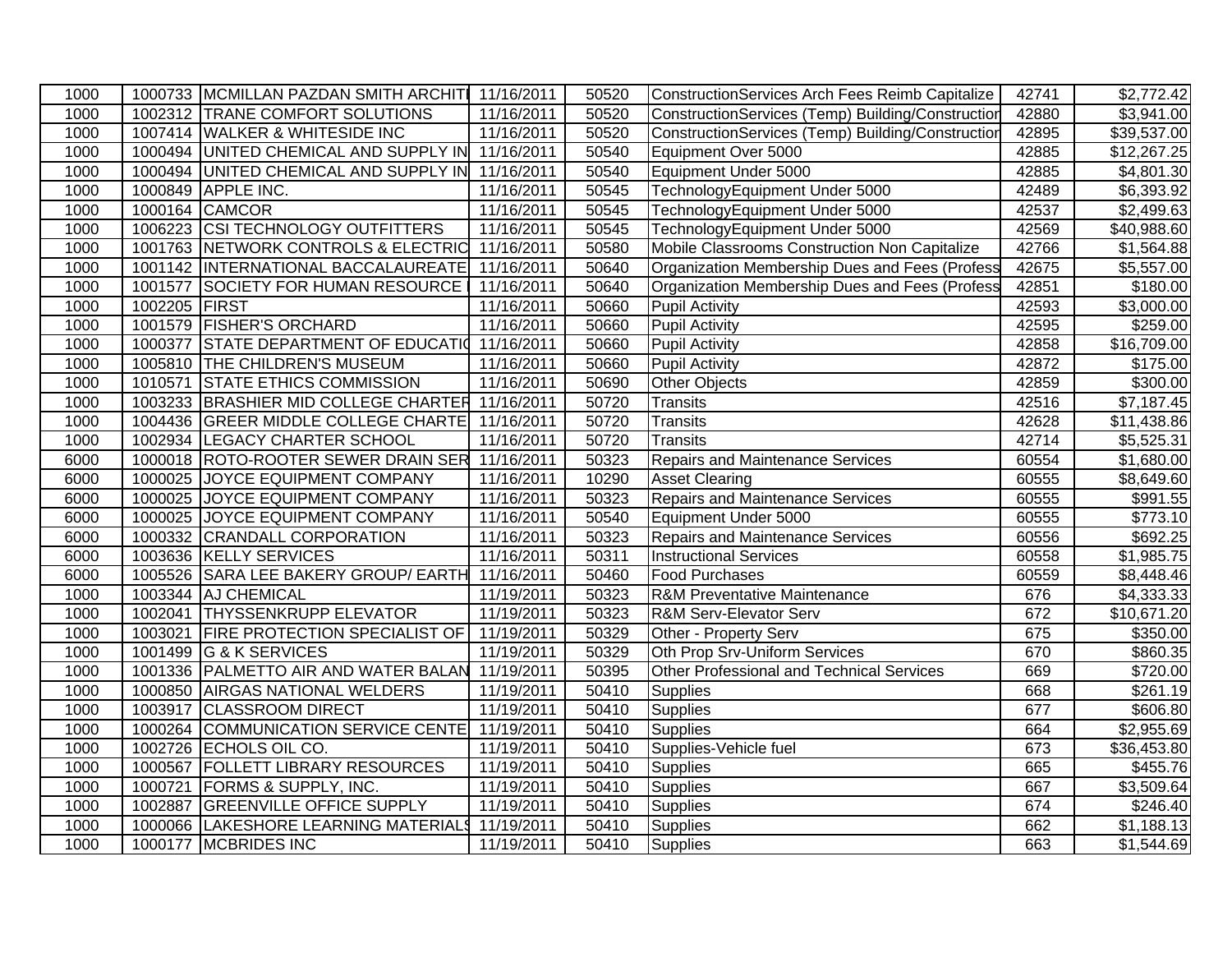| 1000 |         | 1003927 SCHOOL SPECIALTY             | 11/19/2011 | 50410 | Supplies                                         | 677    | \$121.68               |
|------|---------|--------------------------------------|------------|-------|--------------------------------------------------|--------|------------------------|
| 1000 |         | 1000567 FOLLETT LIBRARY RESOURCES    | 11/19/2011 | 50430 | <b>Library Books and Materials</b>               | 665    | \$10,622.67            |
| 1000 |         | 1000567 FOLLETT LIBRARY RESOURCES    | 11/19/2011 | 50445 | <b>Technology and Software Supplies</b>          | 665    | \$213.07               |
| 1000 |         | 1000721 FORMS & SUPPLY, INC.         | 11/19/2011 | 50445 | <b>Technology and Software Supplies</b>          | 667    | \$709.41               |
| 1000 | 1000177 | <b>MCBRIDES INC</b>                  | 11/19/2011 | 50445 | <b>Technology and Software Supplies</b>          | 663    | \$1,260.65             |
| 1000 | 1000660 | <b>WALDROP HEATING &amp; AIR</b>     | 11/19/2011 | 50520 | <b>ConstructionServices Buildings Capitalize</b> | 666    | \$190,467.85           |
| 1000 |         | 1007213 BANK OF AMERICA              | 11/21/2011 | 50314 | <b>Staff Services</b>                            | 112111 | \$2,137.00             |
| 1000 |         | 1007213 BANK OF AMERICA              | 11/21/2011 | 50322 | <b>Cleaning Services</b>                         | 112111 | \$185.21               |
| 1000 |         | 1007213 BANK OF AMERICA              | 11/21/2011 | 50323 | R&M Serv-Equipment Repair Serv                   | 112111 | \$4,143.14             |
| 1000 |         | 1007213 BANK OF AMERICA              | 11/21/2011 | 50323 | <b>R&amp;M Serv-Plant Serv</b>                   | 112111 | $\overline{$872.87}$   |
| 1000 |         | 1007213 BANK OF AMERICA              | 11/21/2011 | 50323 | R&M Serv-Vehicle Serv                            | 112111 | \$4,571.96             |
| 1000 |         | 1007213 BANK OF AMERICA              | 11/21/2011 | 50325 | Rentals                                          | 112111 | \$2,503.53             |
| 1000 |         | 1007213 BANK OF AMERICA              | 11/21/2011 | 50340 | Comm Srvc-Cellular                               | 112111 | \$31,757.67            |
| 1000 |         | 1007213 BANK OF AMERICA              | 11/21/2011 | 50340 | Communication                                    | 112111 | \$6,408.66             |
| 1000 |         | 1007213 BANK OF AMERICA              | 11/21/2011 | 50345 | Technology                                       | 112111 | \$32,516.51            |
| 1000 |         | 1007213 BANK OF AMERICA              | 11/21/2011 | 50410 | <b>Supplies</b>                                  | 112111 | \$316.00               |
| 1000 |         | 1007213 BANK OF AMERICA              | 11/21/2011 | 50410 | <b>Supplies-Generator PM</b>                     | 112111 | \$2,659.11             |
| 1000 |         | 1007213 BANK OF AMERICA              | 11/21/2011 | 50410 | Supplies-Grounds                                 | 112111 | \$4,647.44             |
| 1000 |         | 1007213 BANK OF AMERICA              | 11/21/2011 | 50410 | Supplies-HVAC supplies                           | 112111 | \$31,142.67            |
| 1000 |         | 1007213 BANK OF AMERICA              | 11/21/2011 | 50410 | <b>Supplies-Preventative Maint</b>               | 112111 | \$4,478.22             |
| 1000 |         | 1007213 BANK OF AMERICA              | 11/21/2011 | 50410 | Supplies-Routine Maintenance                     | 112111 | \$52,116.87            |
| 1000 |         | 1007213 BANK OF AMERICA              | 11/21/2011 | 50410 | Supplies-Security                                | 112111 | \$1,910.59             |
| 1000 |         | 1007213 BANK OF AMERICA              | 11/21/2011 | 50410 | <b>Supplies-Vehicle Supplies</b>                 | 112111 | \$22,501.61            |
| 1000 |         | 1007213 BANK OF AMERICA              | 11/21/2011 | 50445 | <b>Technology and Software Supplies</b>          | 112111 | \$1,248,874.48         |
| 1000 |         | 1007213 BANK OF AMERICA              | 11/21/2011 | 50540 | Equipment Under 5000                             | 112111 | \$2,449.66             |
| 1000 |         | 1007213 BANK OF AMERICA              | 11/21/2011 | 50545 | Technology Equipment Over 5000                   | 112111 | \$79,800.13            |
| 1000 |         | 1007213 BANK OF AMERICA              | 11/21/2011 | 50545 | TechnologyEquipment Under 5000                   | 112111 | \$1,285,099.10         |
| 1000 |         | 1007213 BANK OF AMERICA              | 11/21/2011 | 50580 | Mobile Classrooms Construction Non Capitalize    | 112111 | \$5,330.14             |
| 1000 |         | 1007213 BANK OF AMERICA              | 11/21/2011 | 50660 | <b>Pupil Activity</b>                            | 112111 | \$96,614.23            |
| 1000 |         | 1007213 BANK OF AMERICA              | 11/21/2011 | 50710 | <b>Fund Modifications</b>                        | 112111 | \$13,543.52            |
| 6000 |         | 1000025 JOYCE EQUIPMENT COMPANY      | 11/21/2011 | 50323 | <b>Repairs and Maintenance Services</b>          | 60564  | $\overline{$1,750.44}$ |
| 6000 |         | 1000367 PEPSI-COLA BOTTLING COMPANY  | 11/21/2011 | 50460 | <b>Food Purchases</b>                            | 60565  | \$5,044.63             |
| 6000 | 1000721 | <b>FORMS &amp; SUPPLY, INC.</b>      | 11/21/2011 | 50410 | <b>Supplies</b>                                  | 60566  | \$235.85               |
| 6000 |         | 1002695 DELL MARKETING               | 11/21/2011 | 50545 | TechnologyEquipment Under 5000                   | 60567  | $\overline{$}1,258.64$ |
| 6000 |         | 1005345 BLUE BELL CREAMERIES         | 11/21/2011 | 50460 | <b>Food Purchases</b>                            | 60568  | \$822.04               |
| 6000 | 1005417 | FUNACHO                              | 11/21/2011 | 50460 | Food Purchases                                   | 60569  | \$1,362.62             |
| 6000 |         | 1005515 PLUS LINEN                   | 11/21/2011 | 50490 | Other Supplies and Materials                     | 60570  | \$425.86               |
| 6000 |         | 1005526 SARA LEE BAKERY GROUP/ EARTH | 11/21/2011 | 50460 | <b>Food Purchases</b>                            | 60571  | \$8,858.72             |
| 6000 | 1006322 | <b>IMAGE MARKETING USA, LLC</b>      | 11/21/2011 | 50490 | Other Supplies and Materials                     | 60573  | \$1,059.66             |
| 1000 |         | 1008607 INK 4 INC                    | 11/22/2011 | 10160 | Inventory - Warehouse                            | 42996  | \$2,915.00             |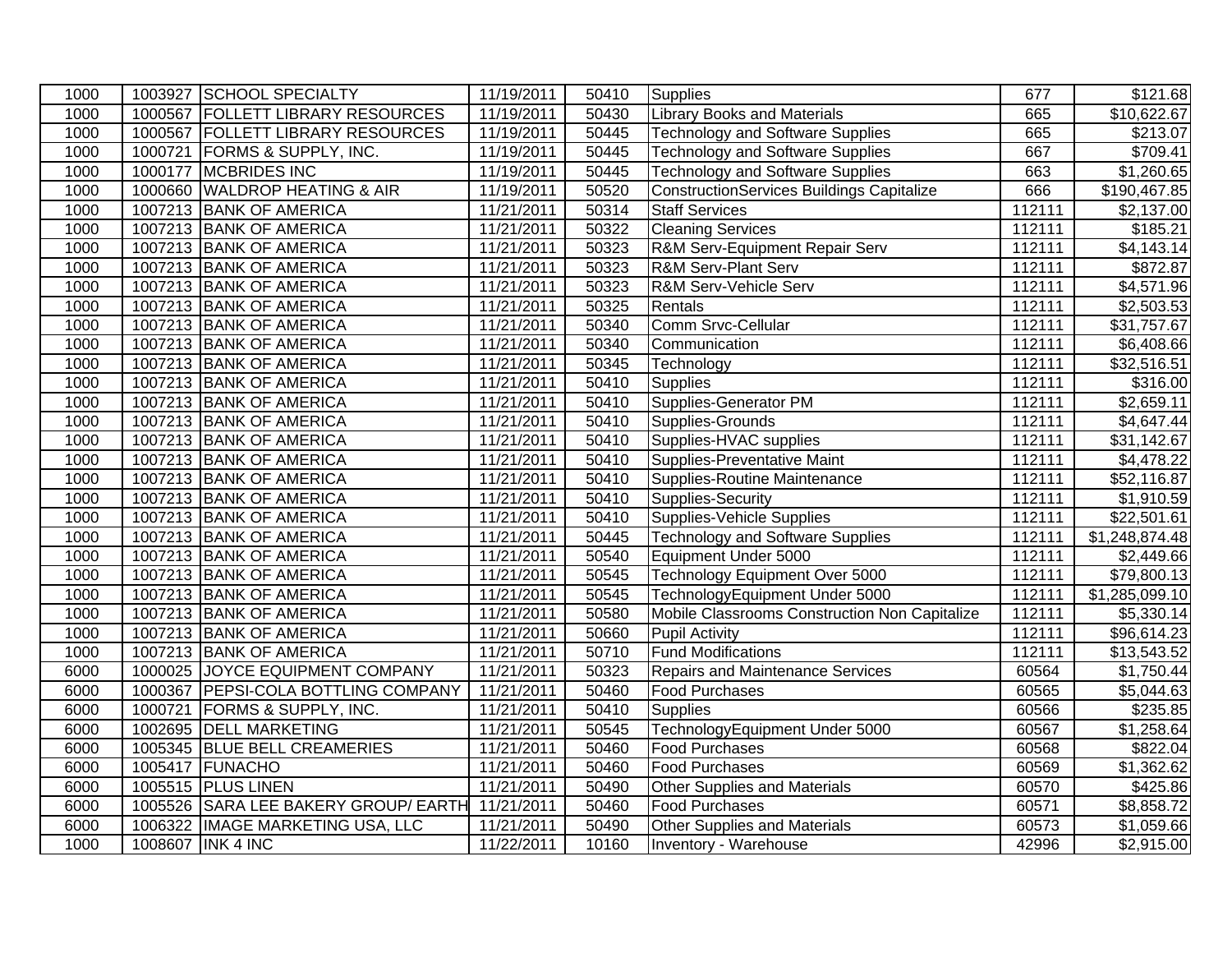| 1000 |                | 1000446 GENESIS II                                | 11/22/2011 | 20410 | Inventory Recd not Vouchered                     | 42982 | \$2,874.51             |
|------|----------------|---------------------------------------------------|------------|-------|--------------------------------------------------|-------|------------------------|
| 1000 |                | 1000557 JANITOR'S WHOLESALE SUPPLY                | 11/22/2011 | 20410 | Inventory Recd not Vouchered                     | 42998 | \$1,478.70             |
| 1000 | 1000462 JANPAK |                                                   | 11/22/2011 | 20410 | Inventory Recd not Vouchered                     | 42999 | \$30,125.44            |
| 1000 |                | 1005314 LABELVALUE.COM                            | 11/22/2011 | 20410 | <b>Inventory Recd not Vouchered</b>              | 43003 | \$5,135.71             |
| 1000 |                | 1002083 MOORE MEDICAL                             | 11/22/2011 | 20410 | Inventory Recd not Vouchered                     | 43030 | \$752.60               |
| 1000 |                | 1001347 PYRAMID SCHOOL PRODUCTS                   | 11/22/2011 | 20410 | Inventory Recd not Vouchered                     | 43052 | \$3,543.94             |
| 1000 |                | 1002318 SOUTHEASTERN PAPER GROUP                  | 11/22/2011 | 20410 | Inventory Recd not Vouchered                     | 43073 | \$39,243.74            |
| 1000 |                | 1000495 UNITED ELECTRICAL                         | 11/22/2011 | 20410 | <b>Inventory Recd not Vouchered</b>              | 43088 | \$23,124.96            |
| 1000 |                | 1007000 VICK SR., DONALD S.                       | 11/22/2011 | 50311 | <b>Instructional Services</b>                    | 43091 | \$465.60               |
| 1000 |                | 1010459 BELEN, ROBERTO                            | 11/22/2011 | 50312 | Instructional Programs Improvement Services      | 42931 | \$350.00               |
| 1000 |                | 1000238 CLEMSON UNIVERSITY PROFESSIO 11/22/2011   |            | 50312 | Instructional Programs Improvement Services      | 42951 | \$1,500.00             |
| 1000 |                | 1007213 BANK OF AMERICA                           | 11/22/2011 | 50314 | <b>Staff Services</b>                            | 42928 | \$725.00               |
| 1000 |                | 1001714 WEST GROUP                                | 11/22/2011 | 50319 | <b>Legal Services</b>                            | 43096 | \$344.03               |
| 1000 |                | 1000213 COMMISSION OF PUBLIC WORKS                | 11/22/2011 | 50321 | Public Utility Services (Excludes EnergySee 470) | 42953 | $\overline{$}3,511.65$ |
| 1000 |                | 1007213 BANK OF AMERICA                           | 11/22/2011 | 50323 | R&M Serv-Plant Serv                              | 42928 | \$266.67               |
| 1000 | 1008621 BISCO  |                                                   | 11/22/2011 | 50323 | Repairs and Maintenance Services                 | 42935 | \$329.00               |
| 1000 |                | 1010532 FACILITY INSTALLATION & SERVIC            | 11/22/2011 | 50323 | R&M Serv-Equipment Repair Serv                   | 42972 | \$267.00               |
| 1000 |                | 1007453 JA PIPER ROOFING CO                       | 11/22/2011 | 50323 | <b>Repairs and Maintenance Services</b>          | 42997 | $\overline{$}1,125.00$ |
| 1000 |                | 1002045 SOUTHERN PAINT.& MAINT.SPECIA             | 11/22/2011 | 50323 | R&M Serv-Painting Serv                           | 43074 | \$17,950.00            |
| 1000 |                | 1007213 BANK OF AMERICA                           | 11/22/2011 | 50325 | Rentals                                          | 42928 | $\overline{$}204.53$   |
| 1000 | 1002698 SCAPT  |                                                   | 11/22/2011 | 50332 | Emp Tvl-Conference Registration                  | 43064 | \$100.00               |
| 1000 |                | 1007213 BANK OF AMERICA                           | 11/22/2011 | 50345 | Technology                                       | 42928 | \$13,802.26            |
| 1000 |                | 1002823 BRAINPOP LLC                              | 11/22/2011 | 50345 | Technology                                       | 42938 | \$495.00               |
| 1000 |                | 1005619 EDUCATIONAL RESEARCH NEWSLE               | 11/22/2011 | 50345 | Technology                                       | 42971 | \$204.50               |
| 1000 |                | 1009406 GLOGSTER EDU                              | 11/22/2011 | 50345 | Technology                                       | 42983 | \$198.00               |
| 1000 |                | 1004377 LAWSON SOFTWARE AMERICAS, IN 11/22/2011   |            | 50345 | Technology                                       | 43008 | \$900.00               |
| 1000 |                | 1004788 SHARP BUSINESS SYSTEMS                    | 11/22/2011 | 50345 | <b>Tech Srvc-Copier Contract</b>                 | 43068 | \$3,183.26             |
| 1000 |                | 1005113 VIRTUCOM INC.                             | 11/22/2011 | 50345 | <b>Tech Srvc-Copier Contract</b>                 | 43092 | \$11,625.61            |
| 1000 | 1000189        | <b>MINUTEMAN PRESS</b>                            | 11/22/2011 | 50360 | Printing and Binding                             | 43028 | \$117.02               |
| 1000 | 1000391        | <b>PIP PRINTING #3</b>                            | 11/22/2011 | 50360 | Printing and Binding                             | 43046 | \$141.65               |
| 1000 |                | 1004976 QUICK COPY PRINT CENTER                   | 11/22/2011 | 50360 | Printing and Binding                             | 43053 | \$419.74               |
| 1000 |                | 1000465 GREENVILLE TECHNICAL COLLEGE 11/22/2011   |            | 50373 | Tuition to other Entity                          | 42988 | \$1,080.00             |
| 1000 |                | 1001655 ARD, WOOD, HOLCOMBE, & SLATE   11/22/2011 |            | 50395 | Other Professional and Technical Services        | 42924 | $\overline{$}1,314.00$ |
| 1000 |                | 1000734 BUNNELL-LAMMONS ENGINEERING 11/22/2011    |            | 50395 | <b>Other Professional and Technical Services</b> | 42940 | \$175.00               |
| 1000 |                | 1001886 COPY SPOT, INC.                           | 11/22/2011 | 50395 | Digitalization For As-Built Drawings             | 42956 | \$1,210.73             |
| 1000 | 1002234        | <b>DIGITAL ASSURANCE CERTIFICATION</b>            | 11/22/2011 | 50395 | <b>Other Professional and Technical Services</b> | 42965 | \$2,500.00             |
| 1000 |                | 1003404 MANAGEMENT DECISIONS                      | 11/22/2011 | 50395 | Other Professional and Technical Services        | 43018 | \$1,303.75             |
| 1000 |                | 1010343 MILLER, TY                                | 11/22/2011 | 50395 | Other Professional and Technical Services        | 43026 | \$105.00               |
| 1000 | 1002077        | YEAGER VISION CARE                                | 11/22/2011 | 50395 | Other Professional and Technical Services        | 43098 | \$135.00               |
| 1000 |                | 1003187  TOOLS FOR LITERACY, INC.                 | 11/22/2011 | 50399 | Miscellaneous Purchased Services                 | 43085 | \$300.00               |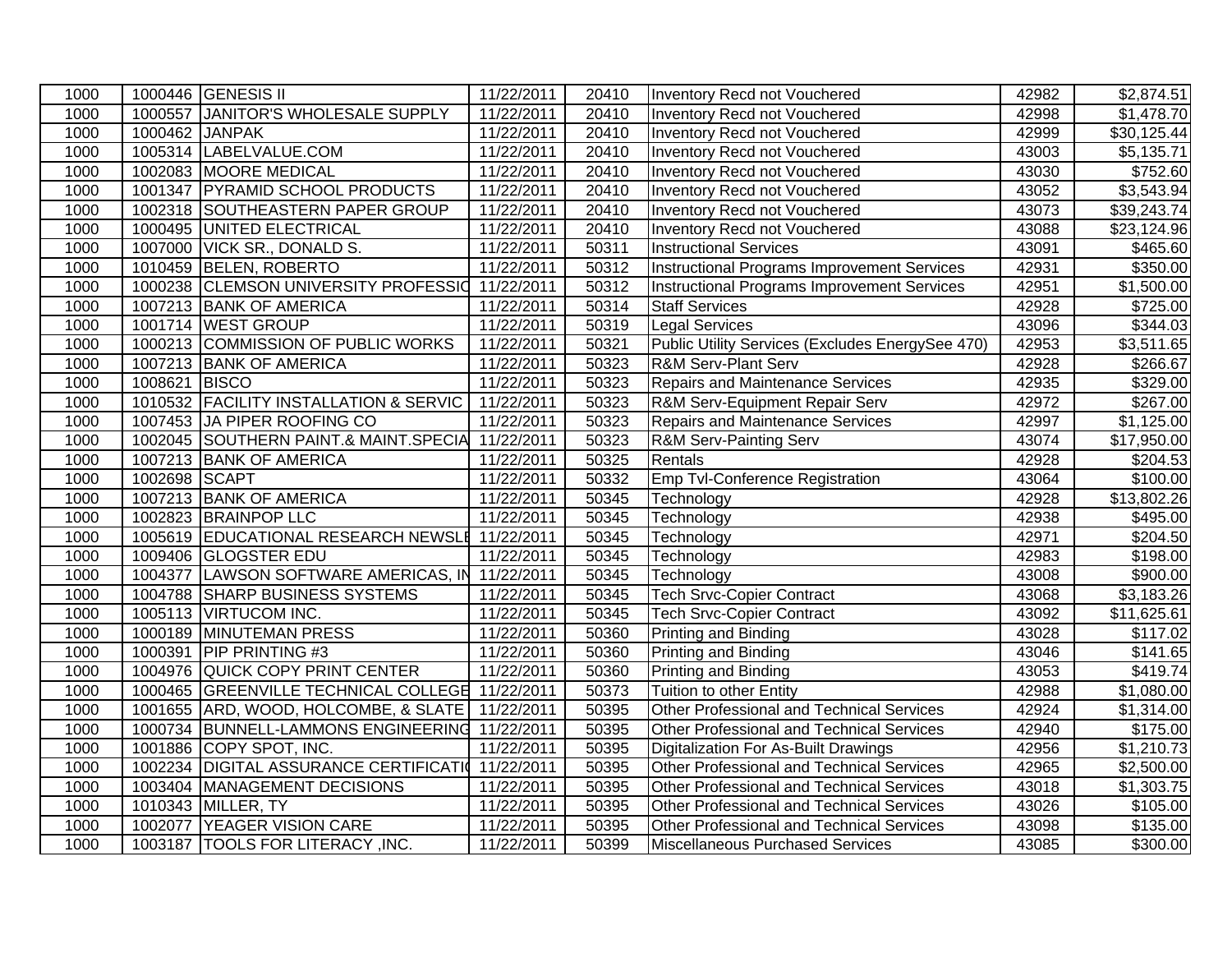| 1000 |               | 1007213 BANK OF AMERICA                          | 11/22/2011 | 50410 | Supplies-Grounds             | 42928 | \$1,425.39             |
|------|---------------|--------------------------------------------------|------------|-------|------------------------------|-------|------------------------|
| 1000 |               | 1007213 BANK OF AMERICA                          | 11/22/2011 | 50410 | Supplies-HVAC supplies       | 42928 | $\overline{$3,376.87}$ |
| 1000 |               | 1007213 BANK OF AMERICA                          | 11/22/2011 | 50410 | Supplies-Preventative Maint  | 42928 | \$1,173.55             |
| 1000 |               | 1007213 BANK OF AMERICA                          | 11/22/2011 | 50410 | Supplies-Routine Maintenance | 42928 | \$9,578.29             |
| 1000 |               | 1007213 BANK OF AMERICA                          | 11/22/2011 | 50410 | Supplies-Vehicle Supplies    | 42928 | \$2,185.89             |
| 1000 |               | 1002150 BARNES & NOBLE, INC.                     | 11/22/2011 | 50410 | <b>Supplies</b>              | 42929 | \$1,834.72             |
| 1000 |               | 1000133 BATTERY SPECIALISTS INC                  | 11/22/2011 | 50410 | Supplies-Custodial           | 42930 | \$3,860.24             |
| 1000 | 1000141 BI-LO |                                                  | 11/22/2011 | 50410 | <b>Supplies</b>              | 42933 | 3287.68                |
| 1000 |               | 1000752 CAROLINA BIOLOGICAL SUPPLY CO 11/22/2011 |            | 50410 | <b>Supplies</b>              | 42944 | \$1,243.32             |
| 1000 |               | 1000188 CENTER FOR LEARNING                      | 11/22/2011 | 50410 | <b>Supplies</b>              | 42947 | \$405.30               |
| 1000 |               | 1002262 CITY ELECTRIC SUPPLY                     | 11/22/2011 | 50410 | Supplies-Custodial           | 42950 | \$465.61               |
| 1000 |               | 1010139 CRESCANT GROUP, INC                      | 11/22/2011 | 50410 | <b>Supplies</b>              | 42958 | \$614.80               |
| 1000 |               | 1000344 CRYSTAL SPRINGS BOOKS                    | 11/22/2011 | 50410 | Supplies                     | 42959 | \$116.00               |
| 1000 |               | 1000755 DICK BLICK COMPANY                       | 11/22/2011 | 50410 | Supplies                     | 42964 | \$807.48               |
| 1000 |               | 1000063 DODGE LEARNING RESOURCES                 | 11/22/2011 | 50410 | <b>Supplies</b>              | 42967 | \$715.97               |
| 1000 |               | 1008723 EAI EDUCATION                            | 11/22/2011 | 50410 | <b>Supplies</b>              | 42970 | \$594.59               |
| 1000 |               | 1007813 FDC FIRE SERVICES LLC                    | 11/22/2011 | 50410 | <b>Supplies</b>              | 42973 | $\overline{$}411.28$   |
| 1000 |               | 1000566 FISHER SCIENTIFIC                        | 11/22/2011 | 50410 | <b>Supplies</b>              | 42975 | \$464.44               |
| 1000 |               | 1009962 GAMBLE MUSIC CO, LTD                     | 11/22/2011 | 50410 | <b>Supplies</b>              | 42979 | \$378.71               |
| 1000 |               | 1000415 GREENVILLE NEWS SUBSCRIPTION 11/22/2011  |            | 50410 | <b>Supplies</b>              | 42986 | $\overline{$}262.50$   |
| 1000 |               | 1000462 JANPAK                                   | 11/22/2011 | 50410 | Supplies-Custodial           | 42999 | \$268.67               |
| 1000 | 1000066       | LAKESHORE LEARNING MATERIALS                     | 11/22/2011 | 50410 | <b>Supplies</b>              | 43004 | $\overline{$}351.44$   |
| 1000 | 1001667       | LEARNING WRAP-UPS                                | 11/22/2011 | 50410 | <b>Supplies</b>              | 43011 | \$202.95               |
| 1000 |               | 1003470 LEGO EDUCATION                           | 11/22/2011 | 50410 | <b>Supplies</b>              | 43013 | \$899.94               |
| 1000 |               | 1001452 LOWE'S OF SIMPSONVILLE                   | 11/22/2011 | 50410 | <b>Supplies</b>              | 43017 | \$391.18               |
| 1000 |               | 1000421 MARKERBOARD PEOPLE                       | 11/22/2011 | 50410 | <b>Supplies</b>              | 43019 | \$1,168.58             |
| 1000 |               | 1001354 MCCORMICK'S ENTERPRISES                  | 11/22/2011 | 50410 | Supplies                     | 43022 | $\overline{$271.36}$   |
| 1000 |               | 1009018 MINDSTEP, INC                            | 11/22/2011 | 50410 | <b>Supplies</b>              | 43027 | \$924.32               |
| 1000 |               | 1000189 MINUTEMAN PRESS                          | 11/22/2011 | 50410 | <b>Supplies</b>              | 43028 | \$201.40               |
| 1000 | 1002704 NAEYC |                                                  | 11/22/2011 | 50410 | <b>Supplies</b>              | 43032 | \$237.93               |
| 1000 |               | 1000205 NASCO INC                                | 11/22/2011 | 50410 | <b>Supplies</b>              | 43033 | \$187.92               |
| 1000 |               | 1002552 NATIONAL WELDERS SUPPLY COM              | 11/22/2011 | 50410 | <b>Supplies</b>              | 43035 | \$514.10               |
| 1000 |               | 1004450 OFFICE DEPOT                             | 11/22/2011 | 50410 | <b>Supplies</b>              | 43037 | \$2,001.49             |
| 1000 |               | 1001870 OFFICE DEPOT, INC.                       | 11/22/2011 | 50410 | <b>Supplies</b>              | 43037 | $\overline{$}417.37$   |
| 1000 |               | 1000329 ORIENTAL TRADING COMPANY                 | 11/22/2011 | 50410 | <b>Supplies</b>              | 43039 | \$988.30               |
| 1000 |               | 1000359 PARENT INSTITUTE                         | 11/22/2011 | 50410 | <b>Supplies</b>              | 43042 | \$286.75               |
| 1000 |               | 1000243 PEARSON EDUCATION, INC.                  | 11/22/2011 | 50410 | <b>Supplies</b>              | 43043 | \$24,863.64            |
| 1000 |               | 1000364 PECKNEL MUSIC COMPANY                    | 11/22/2011 | 50410 | Supplies                     | 43044 | \$508.08               |
| 1000 |               | 1000392 PITNEY BOWES                             | 11/22/2011 | 50410 | <b>Supplies</b>              | 43047 | \$682.83               |
| 1000 |               | 1001309 PRECISION DATA PRODUCTS                  | 11/22/2011 | 50410 | <b>Supplies</b>              | 43048 | \$182.81               |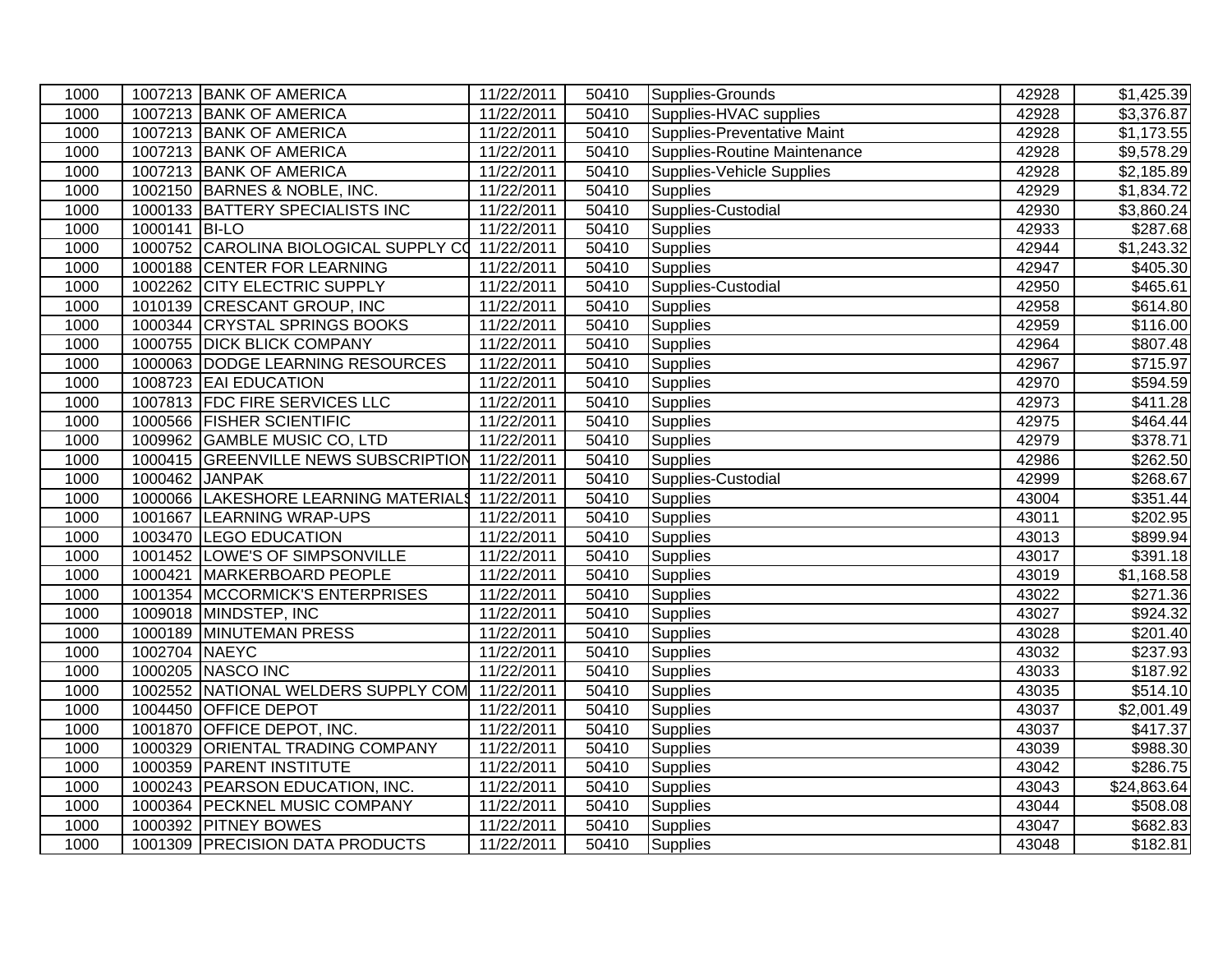| 1000 |               | 1001079 PRESENTATION SYSTEMS SOUTH,            | 11/22/2011 | 50410 | Supplies                                | 43050 | \$413.52                 |
|------|---------------|------------------------------------------------|------------|-------|-----------------------------------------|-------|--------------------------|
| 1000 | 1000305       | <b>QUILL CORPORATION</b>                       | 11/22/2011 | 50410 | <b>Supplies</b>                         | 43054 | \$922.20                 |
| 1000 | 1000901       | <b>QUILL CORPORATION</b>                       | 11/22/2011 | 50410 | Supplies                                | 43054 | \$156.65                 |
| 1000 | 1003615       | <b>QUILL CORPORATION</b>                       | 11/22/2011 | 50410 | <b>Supplies</b>                         | 43054 | \$116.78                 |
| 1000 | 1000327       | <b>READING SOURCE</b>                          | 11/22/2011 | 50410 | <b>Supplies</b>                         | 43055 | \$2,628.43               |
| 1000 | 1000814       | SARGENT-WELCH SCIENTIFIC                       | 11/22/2011 | 50410 | <b>Supplies</b>                         | 43060 | \$1,290.45               |
| 1000 | 1000056       | <b>SAUNDERS OFFICE SUPPLY</b>                  | 11/22/2011 | 50410 | <b>Supplies</b>                         | 43061 | \$983.05                 |
| 1000 | 1000837       | SCHOLASTIC MAGAZINES                           | 11/22/2011 | 50410 | <b>Supplies</b>                         | 43065 | \$420.17                 |
| 1000 | 1000675       | <b>SCHOOL NURSE SUPPLY</b>                     | 11/22/2011 | 50410 | <b>Supplies</b>                         | 43066 | $\overline{$}161.66$     |
| 1000 | 1003927       | SCHOOL SPECIALTY                               | 11/22/2011 | 50410 | <b>Supplies</b>                         | 43049 | $\overline{$}2,137.09$   |
| 1000 |               | 1001004 SCHOOLMASTERS                          | 11/22/2011 | 50410 | <b>Supplies</b>                         | 43067 | \$446.87                 |
| 1000 |               | 1002318 SOUTHEASTERN PAPER GROUP               | 11/22/2011 | 50410 | Supplies-Custodial                      | 43073 | \$380.43                 |
| 1000 |               | 1001425 SOUTHPAW ENTERPRISES                   | 11/22/2011 | 50410 | Supplies                                | 43075 | $\overline{$}620.47$     |
| 1000 |               | 1010314 SPRINT SYSTEMS OF PHOTOGRAP            | 11/22/2011 | 50410 | <b>Supplies</b>                         | 43076 | \$427.19                 |
| 1000 |               | 1005110 STAPLES ADVANTAGE                      | 11/22/2011 | 50410 | <b>Supplies</b>                         | 43077 | \$680.85                 |
| 1000 |               | 1002618 STEVE SPANGLER SCIENCE                 | 11/22/2011 | 50410 | <b>Supplies</b>                         | 43079 | \$375.07                 |
| 1000 |               | 1000654 SUMMIT LEARNING                        | 11/22/2011 | 50410 | Supplies                                | 43080 | \$970.13                 |
| 1000 |               | 1002940 TRIUMPH LEARNING LLC                   | 11/22/2011 | 50410 | <b>Supplies</b>                         | 43086 | $\overline{$}1,091.45$   |
| 1000 |               | 1000494 UNITED CHEMICAL AND SUPPLY IN          | 11/22/2011 | 50410 | Supplies-Custodial                      | 43087 | \$1,485.22               |
| 1000 |               | 1000735 UNITED PARCEL SERVICE                  | 11/22/2011 | 50410 | <b>Supplies</b>                         | 43089 | \$418.21                 |
| 1000 | 1000302       | US FOODSERVICE                                 | 11/22/2011 | 50410 | <b>Supplies</b>                         | 43090 | \$363.17                 |
| 1000 |               | 1000475 WELDORS SUPPLY HOUSE INC               | 11/22/2011 | 50410 | <b>Supplies</b>                         | 43095 | \$709.46                 |
| 1000 | 1003799       | <b>CENGAGE LEARNING</b>                        | 11/22/2011 | 50420 | Textbooks                               | 42946 | \$4,947.15               |
| 1000 |               | 1000805 BOUND TO STAY BOUND                    | 11/22/2011 | 50430 | <b>Library Books and Materials</b>      | 42936 | \$1,668.17               |
| 1000 |               | 1000844 FACTS ON FILE INC                      | 11/22/2011 | 50430 | <b>Library Books and Materials</b>      | 42995 | \$606.00                 |
| 1000 |               | 1001529 JUNIOR LIBRARY GUILD                   | 11/22/2011 | 50430 | <b>Library Books and Materials</b>      | 43000 | \$1,076.40               |
| 1000 |               | 1000418 LERNER PUBLISHING GROUP                | 11/22/2011 | 50430 | <b>Library Books and Materials</b>      | 43014 | \$737.39                 |
| 1000 |               | 1000327 READING SOURCE                         | 11/22/2011 | 50430 | <b>Library Books and Materials</b>      | 43055 | \$1,082.72               |
| 1000 | 1010442       | <b>DISCOUNT MAGAZINE SUBSCRIP S</b>            | 11/22/2011 | 50440 | Periodicals                             | 42966 | \$166.85                 |
| 1000 |               | 1007542 ASCENT INFORMATION TECHNOLO            | 11/22/2011 | 50445 | <b>Technology and Software Supplies</b> | 42925 | \$6,014.47               |
| 1000 |               | 1007213 BANK OF AMERICA                        | 11/22/2011 | 50445 | <b>Technology and Software Supplies</b> | 42928 | $\overline{$115,880.03}$ |
| 1000 |               | 1000164 CAMCOR                                 | 11/22/2011 | 50445 | <b>Technology and Software Supplies</b> | 42941 | \$415.39                 |
| 1000 |               | 1002916 COMPUTER SOFTWARE INNOVATIO 11/22/2011 |            | 50445 | <b>Technology and Software Supplies</b> | 42955 | \$1,202.04               |
| 1000 |               | 1006223 CSI TECHNOLOGY OUTFITTERS              | 11/22/2011 | 50445 | <b>Technology and Software Supplies</b> | 42960 | \$1,026.88               |
| 1000 |               | 1001081  D AND H DISTRIBUTING                  | 11/22/2011 | 50445 | <b>Technology and Software Supplies</b> | 42961 | \$1,286.34               |
| 1000 | 1002695       | <b>DELL MARKETING</b>                          | 11/22/2011 | 50445 | <b>Technology and Software Supplies</b> | 42962 | \$1,270.09               |
| 1000 |               | 1001666 GOODHEART WILLCOX COMPANY              | 11/22/2011 | 50445 | <b>Technology and Software Supplies</b> | 42984 | \$175.93                 |
| 1000 | 1000099       | <b>LIBRARY VIDEO COMPANY</b>                   | 11/22/2011 | 50445 | <b>Technology and Software Supplies</b> | 43015 | $\overline{$}144.20$     |
| 1000 | 1002704 NAEYC |                                                | 11/22/2011 | 50445 | <b>Technology and Software Supplies</b> | 43032 | \$358.60                 |
| 1000 |               | 1000056 SAUNDERS OFFICE SUPPLY                 | 11/22/2011 | 50445 | Technology and Software Supplies        | 43061 | \$216.87                 |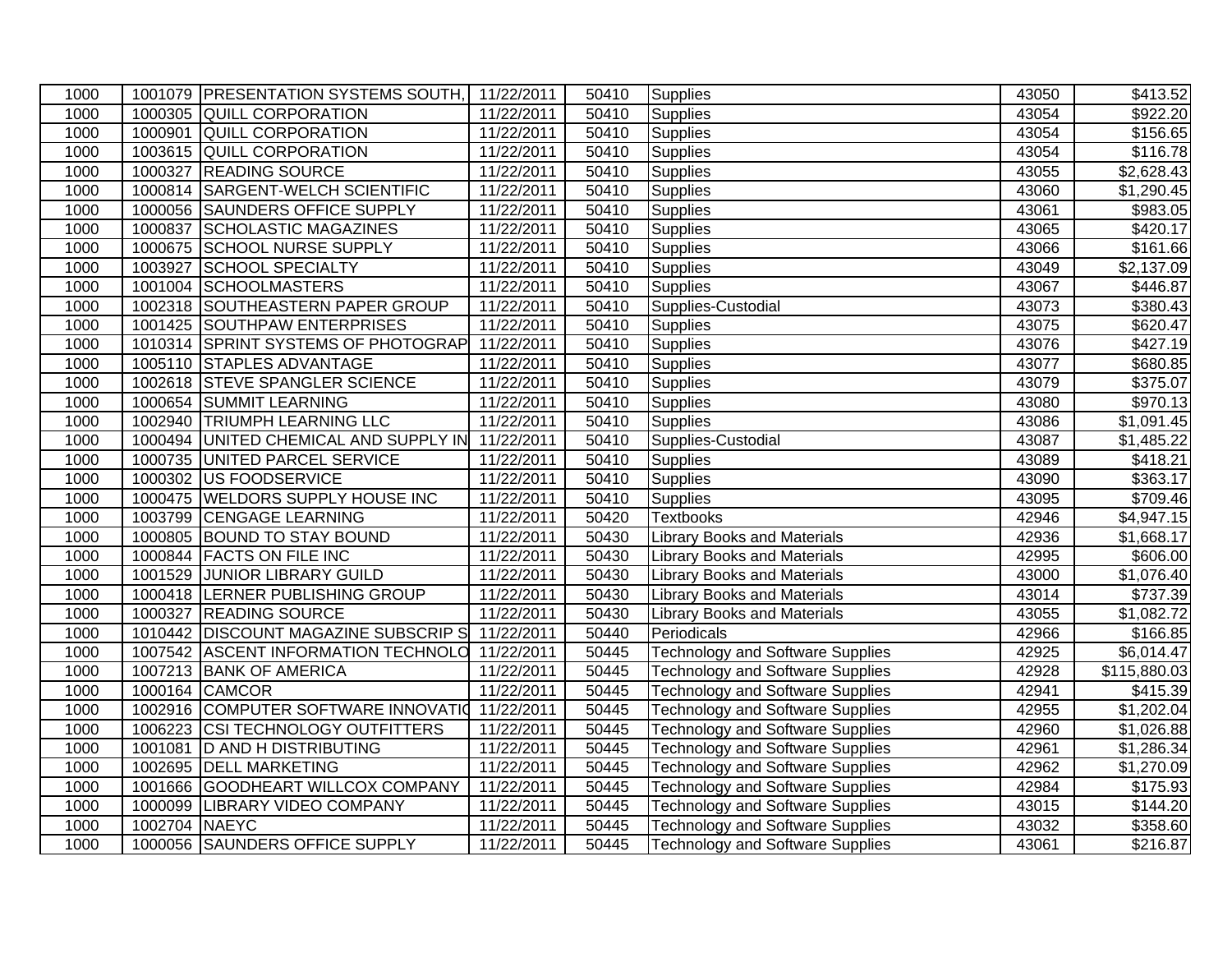| 1000 |               | 1005110 STAPLES ADVANTAGE                        | 11/22/2011 | 50445 | Technology and Software Supplies                  | 43077 | \$147.09               |
|------|---------------|--------------------------------------------------|------------|-------|---------------------------------------------------|-------|------------------------|
| 1000 |               | 1000213 COMMISSION OF PUBLIC WORKS               | 11/22/2011 | 50470 | Energy-Electricity                                | 42953 | \$57,740.96            |
| 1000 |               | 1000213 COMMISSION OF PUBLIC WORKS               | 11/22/2011 | 50470 | Energy-Gas                                        | 42953 | $\overline{$6,381.88}$ |
| 1000 |               | 1000838 DUKE POWER                               | 11/22/2011 | 50470 | Energy-Electricity                                | 42969 | \$496.34               |
| 1000 |               | 1000210 LAURENS ELECTRIC COOPERATIVE 11/22/2011  |            | 50470 | Energy-Electricity                                | 43007 | \$28,228.37            |
| 1000 | 1003614       | <b>PIEDMONT NATURAL GAS</b>                      | 11/22/2011 | 50470 | Energy-Gas                                        | 43045 | \$32,898.73            |
| 1000 | 1000141 BI-LO |                                                  | 11/22/2011 | 50490 | <b>Supplies Food and Meals</b>                    | 42933 | \$433.49               |
| 1000 |               | 1005107 CAMILLE'S SIDEWALK CAFE                  | 11/22/2011 | 50490 | <b>Supplies Food and Meals</b>                    | 42942 | \$177.98               |
| 1000 | 1008102       | MOE'S SOUTHWEST GRILL                            | 11/22/2011 | 50490 | <b>Supplies Food and Meals</b>                    | 43029 | \$291.31               |
| 1000 | 1002027       | ASHMORE, LEAPHART & RABON LLO 11/22/2011         |            | 50510 | Land                                              | 42926 | \$2,898.45             |
| 1000 | 1002949       | CHURCHICH RECREATIONAL DESI 11/22/2011           |            | 50520 | ConstructionServices (Temp) Building/Construction | 42949 | \$9,944.10             |
| 1000 |               | 1009696 MATRIX CONSTRUCTION CO                   | 11/22/2011 | 50520 | ConstructionServices Buildings Capitalize         | 43020 | \$180,639.00           |
| 1000 |               | 1007986 MBAJ ARCHITECTURE                        | 11/22/2011 | 50520 | <b>ConstructionServices Arch Fees Capitalize</b>  | 43021 | \$7,636.14             |
| 1000 |               | 1000733 MCMILLAN PAZDAN SMITH ARCHITI 11/22/2011 |            | 50520 | <b>ConstructionServices Arch Fees Capitalize</b>  | 43024 | \$12,013.37            |
| 1000 |               | 1000733 MCMILLAN PAZDAN SMITH ARCHITI            | 11/22/2011 | 50520 | ConstructionServices Arch Fees Reimb Capitalize   | 43024 | \$4,323.58             |
| 1000 | 1002001 S&ME  |                                                  | 11/22/2011 | 50520 | ConstructionServices (Temp) Building/Construction | 43059 | \$7,612.65             |
| 1000 |               | 1010432 SITE LINE DEV & CONSTRUCTION             | 11/22/2011 | 50520 | ConstructionServices (Temp) Building/Construction | 43070 | \$2,500.00             |
| 1000 | 1001806       | YEARGIN CONSTRUCTION COMPAN 11/22/2011           |            | 50520 | ConstructionServices Buildings Capitalize         | 43099 | \$191,347.00           |
| 1000 | 1010531       | CATHY L SCARVER CH 7 TRUSTEE                     | 11/22/2011 | 50530 | Improvements Other Than Buildings                 | 42945 | \$4,764.63             |
| 1000 | 1001354       | <b>MCCORMICK'S ENTERPRISES</b>                   | 11/22/2011 | 50540 | Equipment Under 5000                              | 43022 | \$900.65               |
| 1000 | 1000494       | UNITED CHEMICAL AND SUPPLY IN 11/22/2011         |            | 50540 | Equipment Over 5000                               | 43087 | \$7,396.75             |
| 1000 | 1000494       | UNITED CHEMICAL AND SUPPLY IN 11/22/2011         |            | 50540 | Equipment Under 5000                              | 43087 | \$7,348.31             |
| 1000 | 1000849       | APPLE INC.                                       | 11/22/2011 | 50545 | TechnologyEquipment Under 5000                    | 42923 | \$3,425.60             |
| 1000 |               | 1007213 BANK OF AMERICA                          | 11/22/2011 | 50545 | TechnologyEquipment Under 5000                    | 42928 | \$56,199.49            |
| 1000 |               | 1008014 BRAINCHILD CORP                          | 11/22/2011 | 50545 | TechnologyEquipment Under 5000                    | 42937 | \$4,539.00             |
| 1000 | 1006223       | <b>CSI TECHNOLOGY OUTFITTERS</b>                 | 11/22/2011 | 50545 | Technology Equipment Over 5000                    | 42960 | \$10,275.02            |
| 1000 | 1006223       | <b>CSI TECHNOLOGY OUTFITTERS</b>                 | 11/22/2011 | 50545 | TechnologyEquipment Under 5000                    | 42960 | \$180,093.76           |
| 1000 | 1002695       | <b>DELL MARKETING</b>                            | 11/22/2011 | 50545 | TechnologyEquipment Under 5000                    | 42962 | $\overline{$157.08}$   |
| 1000 | 1010502       | <b>HENSLEY AUTO SALES INC</b>                    | 11/22/2011 | 50550 | Licensed Vehicles Over 5000                       | 43150 | \$10,295.00            |
| 1000 | 1007450       | <b>CANNON ROOFING</b>                            | 11/22/2011 | 50580 | Mobile Classrooms Construction Non Capitalize     | 42943 | \$2,650.00             |
| 1000 |               | 1007213 BANK OF AMERICA                          | 11/22/2011 | 50660 | Pupil Activity                                    | 42928 | \$6,633.88             |
| 1000 | 1000377       | STATE DEPARTMENT OF EDUCATIO 11/22/2011          |            | 50660 | Pupil Activity                                    | 43078 | \$17,108.90            |
| 1000 |               | 1007213 BANK OF AMERICA                          | 11/22/2011 | 50710 | Fund Modifications                                | 42928 | \$176.13               |
| 1000 |               | 1003233 BRASHIER MID COLLEGE CHARTER 11/22/2011  |            | 50720 | <b>Transits</b>                                   | 42939 | \$203,309.64           |
| 1000 | 1002688       | GREENVILLE TECH CHARTER HIGH 11/22/2011          |            | 50720 | <b>Transits</b>                                   | 42989 | \$206,482.98           |
| 1000 | 1002688       | GREENVILLE TECH CHARTER HIGH 11/22/2011          |            | 50720 | <b>Transits</b>                                   | 42990 | \$31,889.83            |
| 1000 | 1004436       | GREER MIDDLE COLLEGE CHARTE 11/22/2011           |            | 50720 | Transits                                          | 42992 | \$191,556.03           |
| 1000 | 1002929       | LANGSTON CHARTER MIDDLE SCH 11/22/2011           |            | 50720 | <b>Transits</b>                                   | 43005 | \$173,582.27           |
| 1000 | 1002929       | LANGSTON CHARTER MIDDLE SCH 11/22/2011           |            | 50720 | <b>Transits</b>                                   | 43006 | \$18,222.76            |
| 1000 | 232012        | LEAD ACADEMY CHARTER SCHOOL 11/22/2011           |            | 50720 | <b>Transits</b>                                   | 43009 | \$52,665.65            |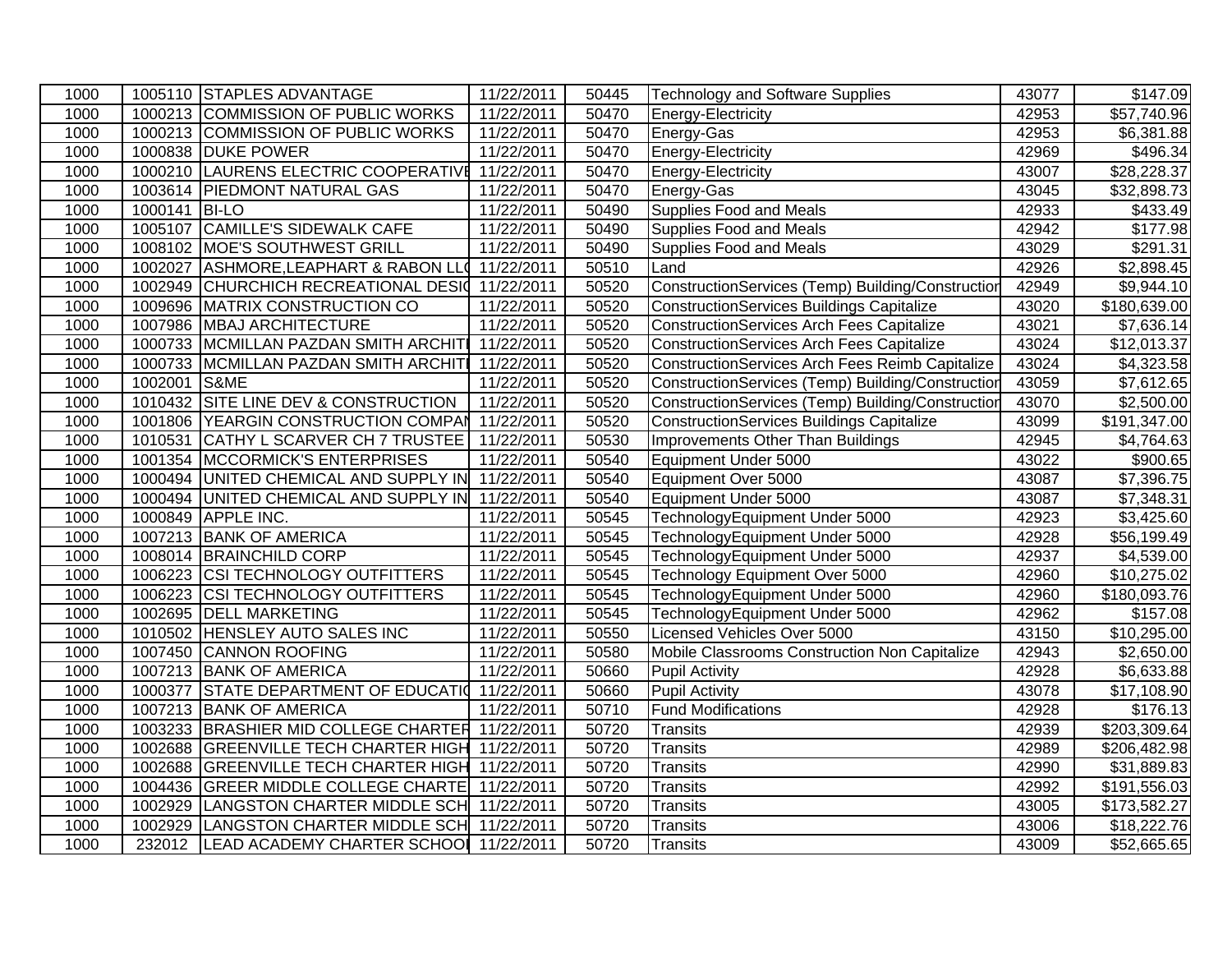| 1000 |                | 232012 LEAD ACADEMY CHARTER SCHOOL 11/22/2011    |            | 50720 | Transits                                | 43010 | \$9,111.38               |
|------|----------------|--------------------------------------------------|------------|-------|-----------------------------------------|-------|--------------------------|
| 1000 |                | 1002934 LEGACY CHARTER SCHOOL                    | 11/22/2011 | 50720 | Transits                                | 43012 | $\overline{$}344,593.74$ |
| 1000 |                | 1001281 MEYER CENTER                             | 11/22/2011 | 50720 | Transits                                | 43025 | \$11,540.29              |
| 1000 |                | 1004949 SC DEPARTMENT OF JUVENILE JUS 11/22/2011 |            | 50720 | Transits                                | 43063 | \$2,283.88               |
| 6000 |                | 1005526 SARA LEE BAKERY GROUP/ EARTH 11/22/2011  |            | 50460 | <b>Food Purchases</b>                   | 60580 | \$3,601.60               |
| 6000 | 1000017        | <b>AAA SUPPLY</b>                                | 11/28/2011 | 50323 | Repairs and Maintenance Services        | 60589 | \$1,606.88               |
| 6000 |                | 1000018 ROTO-ROOTER SEWER DRAIN SER 11/28/2011   |            | 50323 | Repairs and Maintenance Services        | 60590 | \$2,430.00               |
| 6000 |                | 1000047 SAM'S CLUB                               | 11/28/2011 | 50460 | <b>Food Purchases</b>                   | 60591 | \$2,412.88               |
| 6000 | 1000047        | <b>SAM'S CLUB</b>                                | 11/28/2011 | 50460 | <b>Food Purchases</b>                   | 60618 | \$2,412.88               |
| 6000 |                | 1000047 SAM'S CLUB                               | 11/28/2011 | 50490 | <b>Other Supplies and Materials</b>     | 60591 | \$888.81                 |
| 6000 |                | 1000047 SAM'S CLUB                               | 11/28/2011 | 50490 | <b>Other Supplies and Materials</b>     | 60618 | \$888.81                 |
| 6000 |                | 1000047 SAM'S CLUB                               | 11/28/2011 | 50690 | Other Objects                           | 60591 | \$5,544.83               |
| 6000 |                | 1000047 SAM'S CLUB                               | 11/28/2011 | 50690 | <b>Other Objects</b>                    | 60618 | $\overline{$}544.83$     |
| 6000 |                | 1000047 SAM'S CLUB                               | 11/28/2011 | 50690 | Other Objects                           | 60619 | \$5,000.00               |
| 6000 |                | 1000367 PEPSI-COLA BOTTLING COMPANY              | 11/28/2011 | 50460 | <b>Food Purchases</b>                   | 60592 | \$10,571.69              |
| 6000 |                | 1000831 BAKER DISTRIBUTING                       | 11/28/2011 | 50323 | Repairs and Maintenance Services        | 60593 | \$1,539.51               |
| 6000 |                | 1001483 CC DICKSON                               | 11/28/2011 | 50323 | Repairs and Maintenance Services        | 60594 | \$2,340.40               |
| 6000 |                | 1001561 HOLDER ELECTRIC SUPPLY                   | 11/28/2011 | 50323 | <b>Repairs and Maintenance Services</b> | 60595 | \$571.76                 |
| 6000 |                | 1001790 JOHNSTONE SUPPLY                         | 11/28/2011 | 50323 | Repairs and Maintenance Services        | 60596 | \$699.80                 |
| 6000 |                | 1001800 SIMPLEX GRINNELL                         | 11/28/2011 | 50323 | Repairs and Maintenance Services        | 60597 | \$6,795.15               |
| 6000 |                | 1003636 KELLY SERVICES                           | 11/28/2011 | 50311 | <b>Instructional Services</b>           | 60598 | \$1,716.92               |
| 6000 |                | 1005276 GREENVILLE COUNTY SCHOOLS                | 11/28/2011 | 10150 | Due To From General Fund                | 60599 | \$1,028,579.80           |
| 6000 |                | 1005345 BLUE BELL CREAMERIES                     | 11/28/2011 | 50460 | <b>Food Purchases</b>                   | 60600 | \$3,404.04               |
| 6000 |                | 1005349 BROOKWOOD FARMS, INC.                    | 11/28/2011 | 10160 | Inventory - Food                        | 60601 | \$5,404.00               |
| 6000 |                | 1005388 CULINARY STANDARDS CORP.                 | 11/28/2011 | 10160 | <b>Inventory - Food</b>                 | 60602 | \$10,362.88              |
| 6000 |                | 1005417 FUNACHO                                  | 11/28/2011 | 50460 | <b>Food Purchases</b>                   | 60603 | \$3,338.66               |
| 6000 |                | 1005441 HINSON AND ASSOCIATES                    | 11/28/2011 | 50311 | <b>Instructional Services</b>           | 60604 | \$2,940.00               |
| 6000 |                | 1005453 INTEGRATED FOOD SERVICES                 | 11/28/2011 | 10160 | Inventory - Food                        | 60605 | \$52,917.89              |
| 6000 |                | 1005454 J. M. SMUCKERS COMPANY                   | 11/28/2011 | 10160 | Inventory - Food                        | 60606 | \$19,154.85              |
| 6000 |                | 1005458 JTM PROVISIONS CO                        | 11/28/2011 | 10160 | Inventory - Food                        | 60607 | \$11,055.00              |
| 6000 |                | 1005459 KINGS DELIGHT, LTD.                      | 11/28/2011 | 10160 | Inventory - Food                        | 60608 | \$6,188.00               |
| 6000 |                | 1005462 LAND O' LAKES, INC.                      | 11/28/2011 | 10160 | Inventory - Food                        | 60609 | \$31,341.40              |
| 6000 | 1005464 LING'S |                                                  | 11/28/2011 | 10160 | Inventory - Food                        | 60610 | \$7,784.70               |
| 6000 |                | 1005526 SARA LEE BAKERY GROUP/ EARTH             | 11/28/2011 | 50460 | <b>Food Purchases</b>                   | 60611 | \$4,192.46               |
| 6000 |                | 1005558 TYSON FOODS COMMODITY PROC               | 11/28/2011 | 10160 | Inventory - Food                        | 60612 | \$28,331.25              |
| 6000 | 1005561        | NATIONAL FOOD GROUP, INC                         | 11/28/2011 | 10160 | Inventory - Food                        | 60613 | \$20,394.20              |
| 6000 |                | 1005564 WHALEY FOOD SERVICE REPAIRS              | 11/28/2011 | 50323 | <b>Repairs and Maintenance Services</b> | 60614 | \$140.25                 |
| 6000 |                | 1005790 TMS SOUTH INC                            | 11/28/2011 | 50323 | <b>Repairs and Maintenance Services</b> | 60615 | \$352.64                 |
| 6000 |                | 1006854 TASTY BRANDS, LLC                        | 11/28/2011 | 10160 | Inventory - Food                        | 60616 | \$9,570.96               |
| 6000 |                | 1010370 RICH PRODUCTS CORP                       | 11/28/2011 | 10160 | Inventory - Food                        | 60617 | \$18,382.50              |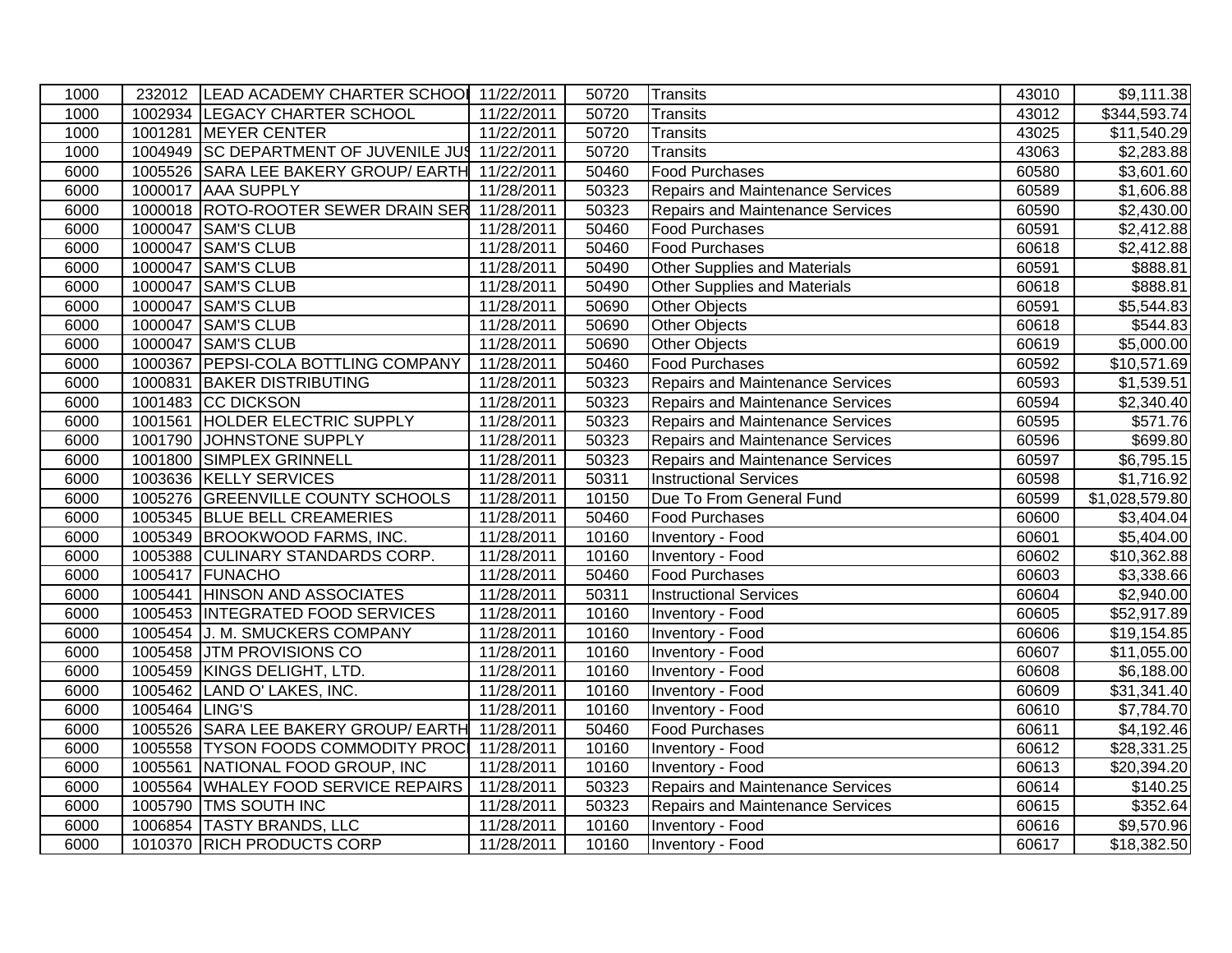| 6000 | 1000367 PEPSI-COLA BOTTLING COMPANY               | 11/29/2011 | 50460 | <b>Food Purchases</b>                              | 60622 | \$5,817.60             |
|------|---------------------------------------------------|------------|-------|----------------------------------------------------|-------|------------------------|
| 6000 | 1000721 FORMS & SUPPLY, INC.                      | 11/29/2011 | 50460 | <b>Food Purchases</b>                              | 60623 | \$103.88               |
| 6000 | 1001385 GOLDEN STRIP CULINARY ARTS                | 11/29/2011 | 50460 | <b>Food Purchases</b>                              | 60624 | \$300.00               |
| 6000 | 1002033 FURMAN UNIVERSITY                         | 11/29/2011 | 50311 | <b>Instructional Services</b>                      | 60635 | \$575.00               |
| 6000 | 1002038 PET DAIRY                                 | 11/29/2011 | 50460 | <b>Food Purchases</b>                              | 60625 | \$164,265.01           |
| 6000 | 1002695 DELL MARKETING                            | 11/29/2011 | 50545 | TechnologyEquipment Under 5000                     | 60626 | \$6,751.63             |
| 6000 | 1004748 MARVIN'S PRODUCE                          | 11/29/2011 | 50460 | Food Purchases                                     | 60627 | \$31,419.59            |
| 6000 | 1005276 GREENVILLE COUNTY SCHOOLS                 | 11/29/2011 | 50340 | Communication                                      | 60629 | \$1,428.66             |
| 6000 | 1005345 BLUE BELL CREAMERIES                      | 11/29/2011 | 50460 | Food Purchases                                     | 60630 | \$1,330.18             |
| 6000 | 1005417 FUNACHO                                   | 11/29/2011 | 50460 | <b>Food Purchases</b>                              | 60631 | \$1,366.76             |
| 6000 | 1005470 LUNCHBYTE SYSTEMS, INC.                   | 11/29/2011 | 50545 | TechnologyEquipment Under 5000                     | 60632 | $\overline{$}717.62$   |
| 6000 | 1005526 SARA LEE BAKERY GROUP/ EARTH 11/29/2011   |            | 50460 | <b>Food Purchases</b>                              | 60633 | \$4,571.65             |
| 6000 | 1008622 ORKIN, INC                                | 11/29/2011 | 50323 | R&M Serv-Pest Control Serv                         | 60634 | \$3,150.00             |
| 1000 | 1010061 KENTRON HEALTH CARE, INC                  | 11/30/2011 | 20410 | Inventory Recd not Vouchered                       | 43245 | \$797.54               |
| 1000 | 1002083 MOORE MEDICAL                             | 11/30/2011 | 20410 | Inventory Recd not Vouchered                       | 43268 | \$1,765.79             |
| 1000 | 1001347 PYRAMID SCHOOL PRODUCTS                   | 11/30/2011 | 20410 | Inventory Recd not Vouchered                       | 43290 | \$6,496.98             |
| 1000 | 1005878 SMITH & JONES JANITORIAL SUPPL 11/30/2011 |            | 20410 | Inventory Recd not Vouchered                       | 43310 | \$2,377.36             |
| 1000 | 1000635 EMPLOYEE INSURANCE PROGRAM 11/30/2011     |            | 20412 | Accrued Exp - Dental Ins                           | 43205 | \$85,335.74            |
| 1000 | 1000635 EMPLOYEE INSURANCE PROGRAM 11/30/2011     |            | 20412 | Accrued Exp - Health Ins                           | 43205 | \$2,989,622.42         |
| 1000 | 1000635 EMPLOYEE INSURANCE PROGRAM 11/30/2011     |            | 20412 | Accrued Exp - LngTerm Disab                        | 43205 | \$22,327.48            |
| 1000 | 1000635 EMPLOYEE INSURANCE PROGRAM 11/30/2011     |            | 20412 | Accrued Exp - State Life Ins                       | 43205 | \$2,357.56             |
| 1000 | 1000635 EMPLOYEE INSURANCE PROGRAM 11/30/2011     |            | 20412 | Dental Insurance                                   | 43205 | \$146,405.44           |
| 1000 | 1000635 EMPLOYEE INSURANCE PROGRAM 11/30/2011     |            | 20412 | Long Term Disability                               | 43205 | \$14,520.66            |
| 1000 | 1000635 EMPLOYEE INSURANCE PROGRAM 11/30/2011     |            | 20412 | State Health Insurance BCBS                        | 43205 | \$1,251,879.76         |
| 1000 | 1000635 EMPLOYEE INSURANCE PROGRAM 11/30/2011     |            | 20412 | State Term Life Ins                                | 43205 | \$56,312.52            |
| 1000 | 1002417 FRINGE BENEFITS MANGEMENT CO 11/30/2011   |            | 20412 | Out of Pocket Medical                              | 43214 | \$100.00               |
| 1000 | 1002417 FRINGE BENEFITS MANGEMENT CO 11/30/2011   |            | 20412 | Out of Pocket Medical                              | 43215 | $\overline{$}156.66$   |
| 1000 | 1010098 HARRIS, JOHN M                            | 11/30/2011 | 50311 | <b>Instructional Services</b>                      | 43229 | \$175.00               |
| 1000 | 1009982 LENHARDT, CAROLYN                         | 11/30/2011 | 50311 | <b>Instructional Services</b>                      | 43254 | \$749.88               |
| 1000 | 1010098 HARRIS, JOHN M                            | 11/30/2011 | 50312 | <b>Instructional Programs Improvement Services</b> | 43229 | \$175.00               |
| 1000 | 1007978 SC COALITION FOR MATH & SCIEN 41/30/2011  |            | 50312 | Instructional Programs Improvement Services        | 43300 | $\overline{$}2,500.00$ |
| 1000 | 1010406 TAYLOR, ROBERT LEE                        | 11/30/2011 | 50312 | <b>Instructional Programs Improvement Services</b> | 43323 | \$500.00               |
| 1000 | 1000027 S C DHEC                                  | 11/30/2011 | 50314 | <b>Staff Services</b>                              | 43298 | \$225.00               |
| 1000 | 1000145 BLUE RIDGE RURAL WATER COMP 11/30/2011    |            | 50321 | Public Utility Services (Excludes EnergySee 470)   | 43172 | \$1,808.50             |
| 1000 | 1001497 GREENVILLE WATER SYSTEM                   | 11/30/2011 | 50321 | Public Utility Services (Excludes EnergySee 470)   | 43225 | \$20,717.20            |
| 1000 | 1001489 ANTHONY ALLEN'S TREE SERVICE              | 11/30/2011 | 50323 | <b>R&amp;M Grounds</b>                             | 43160 | \$500.00               |
| 1000 | 1000143 BLANCHARD'S                               | 11/30/2011 | 50323 | R&M Serv-Vehicle Serv                              | 43171 | \$2,227.16             |
| 1000 | 1008435 G & W EQUIPMENT                           | 11/30/2011 | 50323 | R&M Preventative Maintenance                       | 43217 | \$203.33               |
| 1000 | 1000770 GOT-U-COVERED                             | 11/30/2011 | 50323 | R&M Serv-Vehicle Serv                              | 43221 | \$185.50               |
| 1000 | 1003236 HAWKINS TOWING INC.                       | 11/30/2011 | 50323 | R&M Serv-Vehicle Serv                              | 43230 | \$400.00               |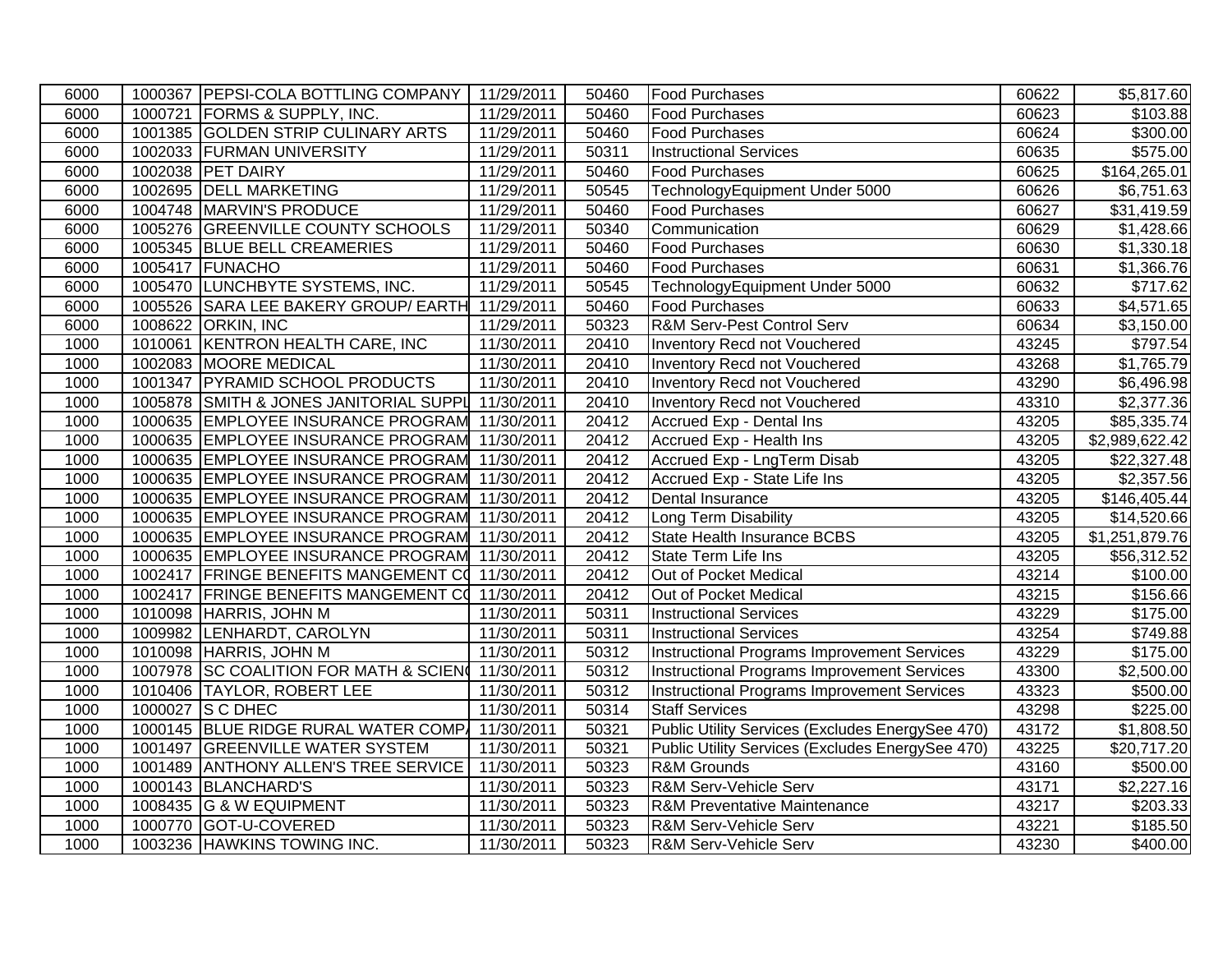| 1000 |               | 1001533 KALEIDOSCOPE CONSTRUCTION & 11/30/2011   |            | 50323 | R&M Serv-Field & Park Light Serv                 | 43242 | \$1,883.75              |
|------|---------------|--------------------------------------------------|------------|-------|--------------------------------------------------|-------|-------------------------|
| 1000 |               | 1007717 MASTERCRAFT RENOVAITON SYST 11/30/2011   |            | 50323 | R&M Serv-Gym Bleacher Serv                       | 43265 | \$8,786.00              |
| 1000 |               | 1007717   MASTERCRAFT RENOVAITON SYST 11/30/2011 |            | 50323 | <b>R&amp;M Serv-Plant Serv</b>                   | 43265 | \$2,254.00              |
| 1000 |               | 1000841 MOTOROLA INC                             | 11/30/2011 | 50323 | R&M Serv-Equipment Repair Serv                   | 43269 | \$2,443.83              |
| 1000 |               | 1007593 MULCH MART OF POWDERSVILLE               | 11/30/2011 | 50323 | R&M Grounds                                      | 43270 | \$16,660.00             |
| 1000 |               | 1008622 ORKIN, INC                               | 11/30/2011 | 50323 | R&M Serv-Pest Control Serv                       | 43281 | \$3,910.00              |
| 1000 | 1002561       | <b>OTICON, INC</b>                               | 11/30/2011 | 50323 | <b>Repairs and Maintenance Services</b>          | 43282 | \$297.06                |
| 1000 |               | 1010614 PALMETTO STATE ROOFING & SHE             | 11/30/2011 | 50323 | Repairs and Maintenance Services                 | 43284 | \$223.00                |
| 1000 |               | 1002479   PHONAK, LLC                            | 11/30/2011 | 50323 | Repairs and Maintenance Services                 | 43286 | \$316.89                |
| 1000 |               | 1001125 SHABKIE, DON                             | 11/30/2011 | 50323 | R&M Serv-Piano & Strings Serv                    | 43306 | \$140.00                |
| 1000 |               | 1003590 AMERICAN SECURITY                        | 11/30/2011 | 50329 | Other - Property Serv                            | 43156 | \$4,236.12              |
| 1000 |               | 1000458 GREENVILLE COUNTY SOLID WAST             | 11/30/2011 | 50329 | Oth Prop Srv-Waste Management                    | 43224 | \$283.70                |
| 1000 |               | 1001800 SIMPLEX GRINNELL                         | 11/30/2011 | 50329 | Other - Property Serv                            | 43309 | \$13,834.36             |
| 1000 |               | 1009916 WASTE CONNECTIONS CAROLINAS 11/30/2011   |            | 50329 | Oth Prop Srv-Waste Management                    | 43334 | \$37,981.89             |
| 1000 |               | 1003291 BURRELL, CHAD SR                         | 11/30/2011 | 50331 | <b>Student Transportation</b>                    | 43177 | \$448.00                |
| 1000 |               | 1010270 KLINE, HEATHER KATHLEEN                  | 11/30/2011 | 50331 | <b>Student Transportation</b>                    | 43247 | $\sqrt{$280.28}$        |
| 1000 |               | 1005749 CAROLINA FIRST                           | 11/30/2011 | 50332 | Emp Tvl-Conference Registration                  | 43182 | \$1,080.00              |
| 1000 |               | 1005749 CAROLINA FIRST                           | 11/30/2011 | 50332 | Emp Tvl-Incidentals (Meals, mileage, etc.)       | 43182 | \$221.76                |
| 1000 |               | 1004014 ACT, INC.                                | 11/30/2011 | 50345 | Technology                                       | 43152 | \$2,758.70              |
| 1000 |               | 1002589 KADI MEDICAL SERVICES                    | 11/30/2011 | 50345 | Technology                                       | 43241 | \$132.00                |
| 1000 |               | 1004788 SHARP BUSINESS SYSTEMS                   | 11/30/2011 | 50345 | <b>Tech Srvc-Copier Contract</b>                 | 43307 | \$7,318.51              |
| 1000 |               | 1005113 VIRTUCOM INC.                            | 11/30/2011 | 50345 | <b>Tech Srvc-Copier Contract</b>                 | 43332 | $\overline{31,169.93}$  |
| 1000 | 1000461       | <b>GREENVILLE NEWS</b>                           | 11/30/2011 | 50350 | Advertising                                      | 43326 | 347.70                  |
| 1000 |               | 1000452 GRAPHICS NOW INC                         | 11/30/2011 | 50360 | <b>Printing and Binding</b>                      | 43223 | 3494.33                 |
| 1000 |               | 1003590 AMERICAN SECURITY                        | 11/30/2011 | 50395 | Other Professional and Technical Services        | 43156 | \$634.95                |
| 1000 |               | 1003590 AMERICAN SECURITY                        | 11/30/2011 | 50395 | <b>Other Security Services</b>                   | 43156 | \$956.16                |
| 1000 |               | 1003404 MANAGEMENT DECISIONS                     | 11/30/2011 | 50395 | Other Professional and Technical Services        | 43262 | \$5,775.00              |
| 1000 |               | 1003037 PEDIATRIC SERVICES OF AMERICA            | 11/30/2011 | 50395 | <b>Other Professional and Technical Services</b> | 43285 | $\overline{\$4,567.50}$ |
| 1000 |               | 1000954 SMITH, SAMUEL (SECURITY)                 | 11/30/2011 | 50395 | Other Professional and Technical Services        | 43313 | \$218.50                |
| 1000 |               | 1003845 WARD, WENDY COOK                         | 11/30/2011 | 50395 | Other Professional and Technical Services        | 43333 | \$690.00                |
| 1000 |               | 1005220 ANDERSON UNIVERSITY                      | 11/30/2011 | 50399 | Miscellaneous Purchased Services                 | 43157 | \$600.00                |
| 1000 |               | 1006529 BOB JONES UNIV MUSEUM & GALLI            | 11/30/2011 | 50399 | Miscellaneous Purchased Services                 | 43173 | \$150.00                |
| 1000 |               | 1009935 FAYETTEVILLE STATE UNIV                  | 11/30/2011 | 50399 | Miscellaneous Purchased Services                 | 43210 | \$600.00                |
| 1000 |               | 1005258 UNIVERSITY OF GEORGIA                    | 11/30/2011 | 50399 | Miscellaneous Purchased Services                 | 43329 | \$600.00                |
| 1000 |               | 1009897 UNIVERSITY OF NC @ CHAPEL HILL           | 11/30/2011 | 50399 | Miscellaneous Purchased Services                 | 43330 | \$600.00                |
| 1000 |               | 1001924 ADDISON SAFETY GROUP                     | 11/30/2011 | 50410 | Supplies-Security                                | 43153 | \$392.20                |
| 1000 |               | 1000072 AMERICAN LIBRARY ASSOCIATION             | 11/30/2011 | 50410 | <b>Supplies</b>                                  | 43155 | \$393.42                |
| 1000 |               | 1000130 BALLENTINE EQUIPMENT COMPAN              | 11/30/2011 | 50410 | <b>Supplies</b>                                  | 43163 | \$509.61                |
| 1000 |               | 1002150 BARNES & NOBLE, INC.                     | 11/30/2011 | 50410 | <b>Supplies</b>                                  | 43164 | \$4,855.60              |
| 1000 | 1000141 BI-LO |                                                  | 11/30/2011 | 50410 | <b>Supplies</b>                                  | 43167 | \$174.34                |
|      |               |                                                  |            |       |                                                  |       |                         |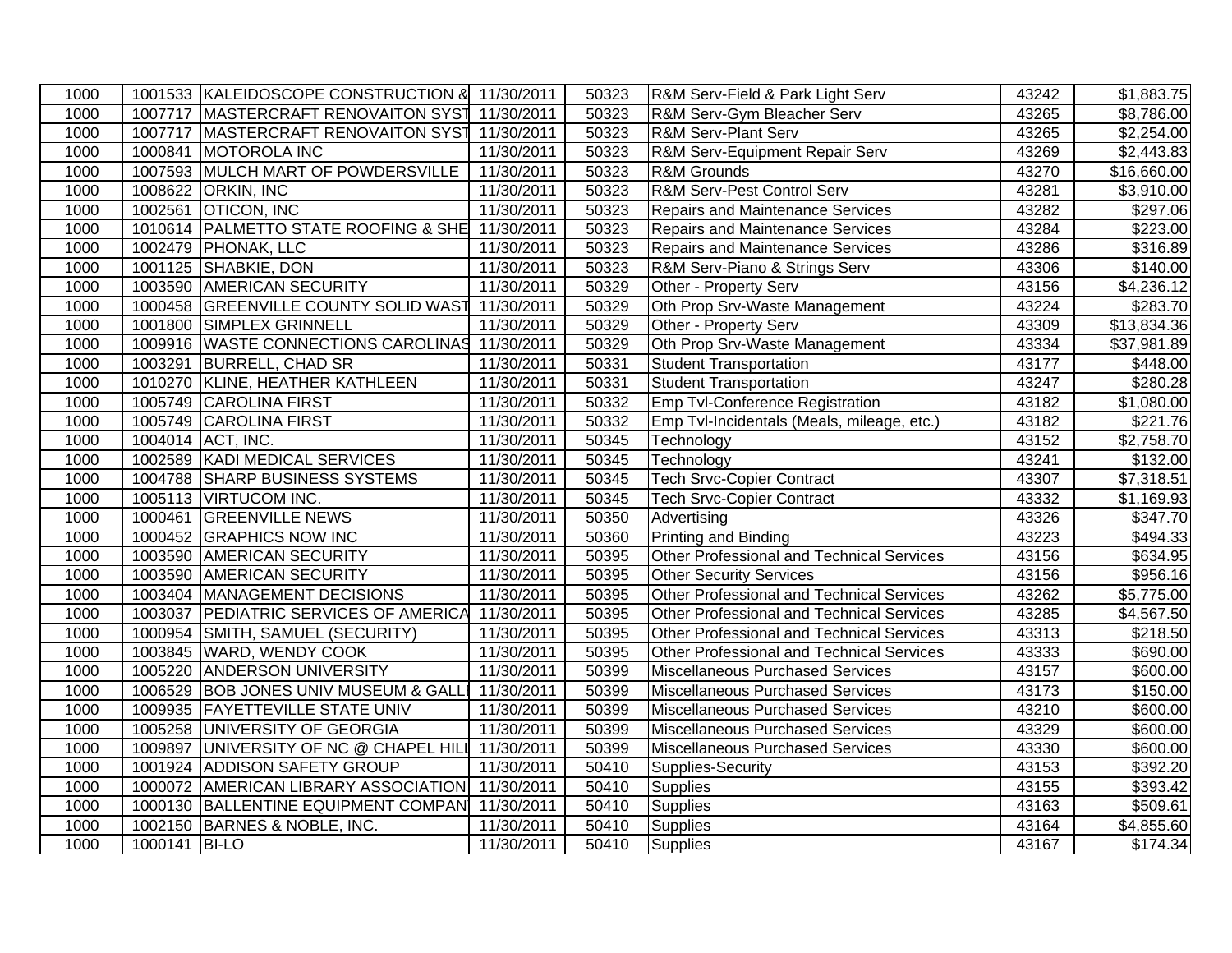| 1000 |             | 1001105 BINSWANGER                      | 11/30/2011 | 50410 | Supplies-Routine Maintenance | 43170 | \$134.52                |
|------|-------------|-----------------------------------------|------------|-------|------------------------------|-------|-------------------------|
| 1000 |             | 1007840 BRUCE AIR FILTER CO             | 11/30/2011 | 50410 | Supplies-Filters             | 43174 | \$4,595.35              |
| 1000 |             | 1000163 CALLOWAY HOUSE INC              | 11/30/2011 | 50410 | <b>Supplies</b>              | 43178 | $\overline{$}137.58$    |
| 1000 |             | 1000164 CAMCOR                          | 11/30/2011 | 50410 | Supplies                     | 43179 | \$269.38                |
| 1000 |             | 1010586 CANADIAN MUSIC CENTRE           | 11/30/2011 | 50410 | <b>Supplies</b>              | 43180 | \$232.00                |
| 1000 | 1000752     | CAROLINA BIOLOGICAL SUPPLY CO           | 11/30/2011 | 50410 | <b>Supplies</b>              | 43181 | \$2,726.99              |
| 1000 | 1003799     | <b>CENGAGE LEARNING</b>                 | 11/30/2011 | 50410 | <b>Supplies</b>              | 43184 | \$342.51                |
| 1000 |             | 1000248 COLLEGE BOARD PUBLISHERS        | 11/30/2011 | 50410 | <b>Supplies</b>              | 43325 | \$192.22                |
| 1000 |             | 1002963 COUNTER ACT, INC.               | 11/30/2011 | 50410 | Supplies-Routine Maintenance | 43189 | \$462.16                |
| 1000 | 1000317     | <b>COWART AWARDS</b>                    | 11/30/2011 | 50410 | Supplies                     | 43191 | \$2,983.90              |
| 1000 |             | 1001503 CURRICULUM ASSOCIATES           | 11/30/2011 | 50410 | Supplies                     | 43192 | \$727.59                |
| 1000 |             | 1001081 D AND H DISTRIBUTING            | 11/30/2011 | 50410 | Supplies                     | 43193 | \$1,150.41              |
| 1000 | 1005827     | <b>DISCOUNT SCHOOL SUPPLY</b>           | 11/30/2011 | 50410 | Supplies                     | 43200 | $\overline{$}137.80$    |
| 1000 |             | 1008723 EAI EDUCATION                   | 11/30/2011 | 50410 | <b>Supplies</b>              | 43202 | $\overline{$}195.95$    |
| 1000 | 1000274 ETA |                                         | 11/30/2011 | 50410 | <b>Supplies</b>              | 43207 | \$2,088.64              |
| 1000 | 1009697     | <b>GOPHER PROFORMANCE</b>               | 11/30/2011 | 50410 | <b>Supplies</b>              | 43220 | \$421.37                |
| 1000 | 1009792     | HIGHSMITH, LLC                          | 11/30/2011 | 50410 | <b>Supplies</b>              | 43232 | \$213.92                |
| 1000 |             | 1000539 HOUGHTON MIFFLIN HARCOURT       | 11/30/2011 | 50410 | <b>Supplies</b>              | 43235 | $\overline{$}641.56$    |
| 1000 |             | 1000462 JANPAK                          | 11/30/2011 | 50410 | Supplies-Custodial           | 43237 | \$2,069.13              |
| 1000 |             | 1004254 KIDS DISCOVER                   | 11/30/2011 | 50410 | <b>Supplies</b>              | 43246 | \$187.44                |
| 1000 | 1001435     | <b>LANDSCAPERS SUPPLY II</b>            | 11/30/2011 | 50410 | Supplies-Custodial           | 43249 | \$127.20                |
| 1000 | 1000069     | <b>LANDSCAPERS SUPPLY INC</b>           | 11/30/2011 | 50410 | <b>Supplies</b>              | 43248 | \$2,511.14              |
| 1000 | 1000419     | <b>LIBRARY STORE INC</b>                | 11/30/2011 | 50410 | <b>Supplies</b>              | 43256 | \$841.02                |
| 1000 |             | 1007592 LIEBERMAN, GINA (MALLET INSTRUI | 11/30/2011 | 50410 | <b>Supplies</b>              | 43258 | \$282.33                |
| 1000 |             | 1002212 LOWE'S COMPANIES, INC.          | 11/30/2011 | 50410 | Supplies-Custodial           | 43260 | \$140.91                |
| 1000 |             | 1006844 MUSIC THEATRE INTERNATIONAL     | 11/30/2011 | 50410 | Supplies                     | 43272 | \$590.00                |
| 1000 |             | 1000205 NASCO INC                       | 11/30/2011 | 50410 | <b>Supplies</b>              | 43274 | $\overline{\$1,035.58}$ |
| 1000 |             | 1000228 NATIONAL SCHOOL PRODUCTS        | 11/30/2011 | 50410 | <b>Supplies</b>              | 43276 | \$199.11                |
| 1000 | 1008639     | NORTHERN SPEECH SERVICE                 | 11/30/2011 | 50410 | <b>Supplies</b>              | 43278 | \$13,740.00             |
| 1000 |             | 1001573 REALLY GOOD STUFF               | 11/30/2011 | 50410 | <b>Supplies</b>              | 43293 | \$1,000.05              |
| 1000 | 1000759     | <b>SCANTRON</b>                         | 11/30/2011 | 50410 | Supplies                     | 43302 | \$1,659.77              |
| 1000 |             | 1002762 SCHOLASTIC, INC.                | 11/30/2011 | 50410 | <b>Supplies</b>              | 43305 | \$741.10                |
| 1000 |             | 1001425 SOUTHPAW ENTERPRISES            | 11/30/2011 | 50410 | <b>Supplies</b>              | 43316 | \$855.14                |
| 1000 |             | 1001222 STAPLES ADVANTAGE               | 11/30/2011 | 50410 | Supplies                     | 43322 | \$166.16                |
| 1000 |             | 1005110 STAPLES ADVANTAGE               | 11/30/2011 | 50410 | <b>Supplies</b>              | 43318 | \$1,330.80              |
| 1000 | 1000739     | <b>SUNDANCE PUBLISHING</b>              | 11/30/2011 | 50410 | Supplies                     | 43320 | \$548.90                |
| 1000 | 1000409     | <b>TEACHER'S DISCOVERY</b>              | 11/30/2011 | 50410 | <b>Supplies</b>              | 43324 | \$203.15                |
| 1000 | 1010486     | <b>THE KEYBOARD TEACHER</b>             | 11/30/2011 | 50410 | Supplies                     | 43327 | \$287.06                |
| 1000 |             | 1004908 WEST COAST LANYARDS, INC.       | 11/30/2011 | 50410 | <b>Supplies</b>              | 43335 | \$635.40                |
| 1000 |             | 1003251 WRIGHT EXPRESS FINANCIAL SERY   | 11/30/2011 | 50410 | Supplies-Vehicle fuel        | 43342 | \$596.67                |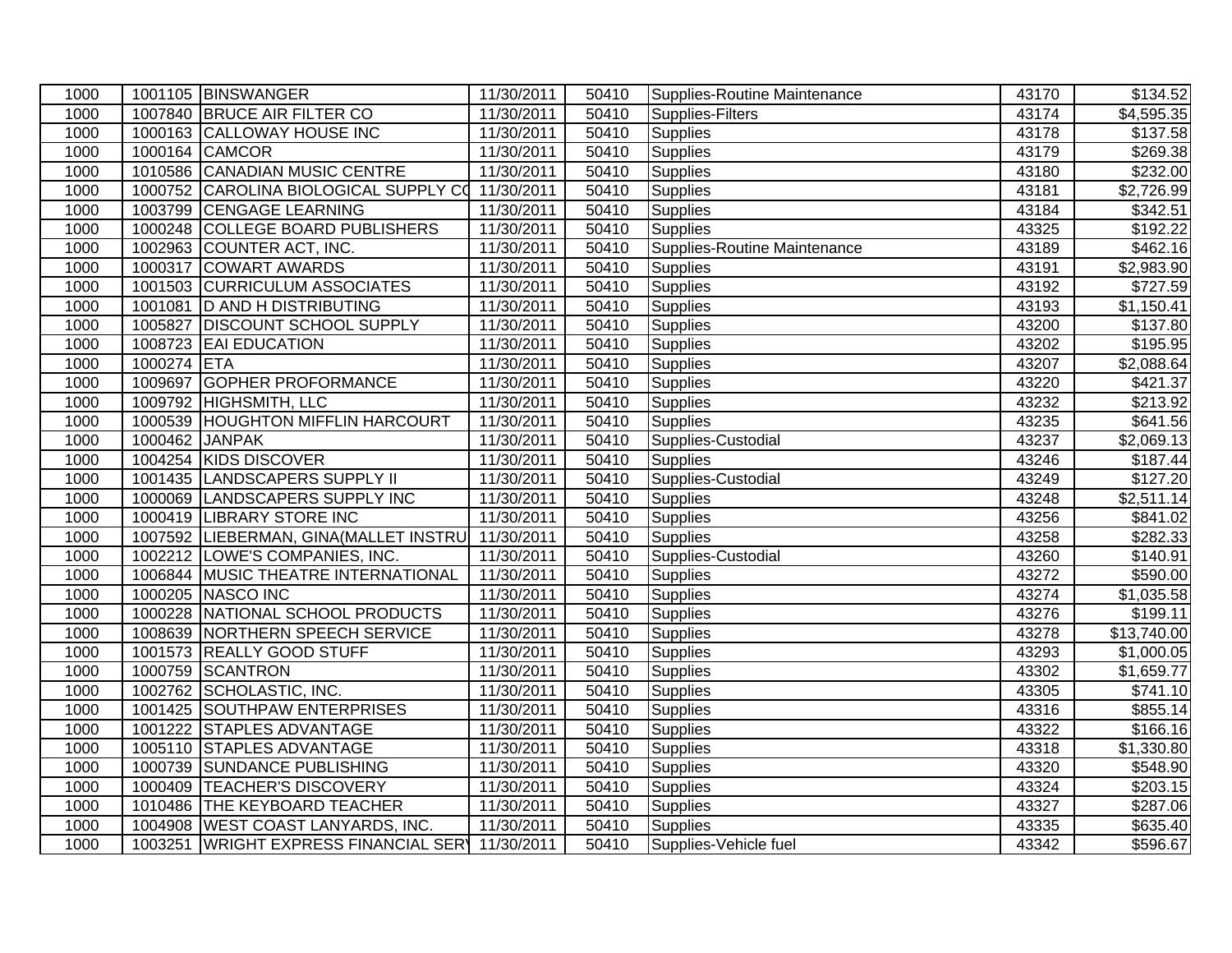| 1000 |               | 1000096 EBSCO SUBSCRIPTION SERVICES             | 11/30/2011 | 50430 | <b>Library Books and Materials</b>             | 43204 | \$404.15             |
|------|---------------|-------------------------------------------------|------------|-------|------------------------------------------------|-------|----------------------|
| 1000 |               | 1010323 GARRETT BOOK COMPANY                    | 11/30/2011 | 50430 | <b>Library Books and Materials</b>             | 43218 | \$2,574.57           |
| 1000 |               | 1001529 JUNIOR LIBRARY GUILD                    | 11/30/2011 | 50430 | <b>Library Books and Materials</b>             | 43240 | $\overline{$}538.20$ |
| 1000 |               | 1000983 MARSHALL CAVENDISH CORP.                | 11/30/2011 | 50430 | <b>Library Books and Materials</b>             | 43263 | \$1,433.75           |
| 1000 |               | 1010442 DISCOUNT MAGAZINE SUBSCRIP S            | 11/30/2011 | 50440 | Periodicals                                    | 43199 | \$349.98             |
| 1000 | 1002463 EBSCO |                                                 | 11/30/2011 | 50440 | Periodicals                                    | 43203 | \$312.83             |
| 1000 |               | 1001529 JUNIOR LIBRARY GUILD                    | 11/30/2011 | 50440 | Periodicals                                    | 43240 | \$502.20             |
| 1000 |               | 1000164 CAMCOR                                  | 11/30/2011 | 50445 | <b>Technology and Software Supplies</b>        | 43179 | \$1,843.10           |
| 1000 |               | 1003051 CARTRIDGE WORLD                         | 11/30/2011 | 50445 | <b>Technology and Software Supplies</b>        | 43183 | \$268.71             |
| 1000 |               | 1003799 CENGAGE LEARNING                        | 11/30/2011 | 50445 | <b>Technology and Software Supplies</b>        | 43184 | \$327.94             |
| 1000 |               | 1002695 DELL MARKETING                          | 11/30/2011 | 50445 | <b>Technology and Software Supplies</b>        | 43194 | \$1,797.76           |
| 1000 |               | 1009386 LYNXMOTION, INC                         | 11/30/2011 | 50445 | <b>Technology and Software Supplies</b>        | 43261 | \$1,997.40           |
| 1000 |               | 1004450 OFFICE DEPOT                            | 11/30/2011 | 50445 | <b>Technology and Software Supplies</b>        | 43279 | \$301.00             |
| 1000 |               | 1005110 STAPLES ADVANTAGE                       | 11/30/2011 | 50445 | <b>Technology and Software Supplies</b>        | 43319 | \$147.09             |
| 1000 |               | 1000213 COMMISSION OF PUBLIC WORKS              | 11/30/2011 | 50470 | Energy-Gas                                     | 43187 | \$12,117.65          |
| 1000 |               | 1002506 COMMISSION OF PUBLIC WORKS-G            | 11/30/2011 | 50470 | Energy-Gas                                     | 43188 | \$521.61             |
| 1000 |               | 1000838 DUKE POWER                              | 11/30/2011 | 50470 | Energy-Electricity                             | 43201 | \$1,699.78           |
| 1000 |               | 1000210 LAURENS ELECTRIC COOPERATIVE            | 11/30/2011 | 50470 | Energy-Electricity                             | 43251 | \$37,071.74          |
| 1000 |               | 1003614 PIEDMONT NATURAL GAS                    | 11/30/2011 | 50470 | Energy-Gas                                     | 43287 | \$14,858.63          |
| 1000 |               | 1000663 ANN'S CAKES & CATERING                  | 11/30/2011 | 50490 | Supplies Food and Meals                        | 43159 | \$150.00             |
| 1000 |               | 1003282 OJ'S DINER                              | 11/30/2011 | 50490 | <b>Supplies Food and Meals</b>                 | 43280 | \$2,000.00           |
| 1000 |               | 1009847 S ALLAN HILL PC                         | 11/30/2011 | 50510 | Land                                           | 43297 | \$163,917.30         |
| 1000 |               | 1001756 SMITH SURVEYORS, INC.                   | 11/30/2011 | 50510 | $L$ and                                        | 43311 | \$2,399.00           |
| 1000 |               | 1000956 JOHN DEERE COMPANY                      | 11/30/2011 | 50540 | Equipment Over 5000                            | 43238 | \$7,378.22           |
| 1000 |               | 1006085 LEROY DYER SIGNS                        | 11/30/2011 | 50540 | Equipment Under 5000                           | 43255 | \$1,896.00           |
| 1000 |               | 1000849 APPLE INC.                              | 11/30/2011 | 50545 | TechnologyEquipment Under 5000                 | 43161 | \$323.30             |
| 1000 |               | 1000849 APPLE INC.                              | 11/30/2011 | 50545 | TechnologyEquipment Under 5000                 | 43162 | \$2,832.32           |
| 1000 | 1002695       | <b>DELL MARKETING</b>                           | 11/30/2011 | 50545 | TechnologyEquipment Under 5000                 | 43194 | \$3,040.19           |
| 1000 |               | 1004788 SHARP BUSINESS SYSTEMS                  | 11/30/2011 | 50545 | TechnologyEquipment Under 5000                 | 43307 | \$636.00             |
| 1000 |               | 1000376 SOUTH CAROLINA BAR                      | 11/30/2011 | 50640 | Organization Membership Dues and Fees (Profess | 43315 | \$390.00             |
| 1000 |               | 1004117 ENHANCED FINANCIAL SOLUTIONS 11/30/2011 |            | 50690 | Other Objects                                  | 43206 | \$190,173.84         |
| 1000 |               | 1002929 LANGSTON CHARTER MIDDLE SCH 11/30/2011  |            | 50720 | Transits                                       | 43250 | \$15,529.44          |
| 6000 |               | 1002038 PET DAIRY                               | 11/30/2011 | 50460 | <b>Food Purchases</b>                          | 60750 | \$88,493.92          |
| 6000 |               | 1005526 SARA LEE BAKERY GROUP/ EARTH 11/30/2011 |            | 50460 | <b>Food Purchases</b>                          | 60751 | \$3,866.07           |
|      |               |                                                 |            |       |                                                |       |                      |
|      |               |                                                 |            |       |                                                |       | \$23,690,134.54      |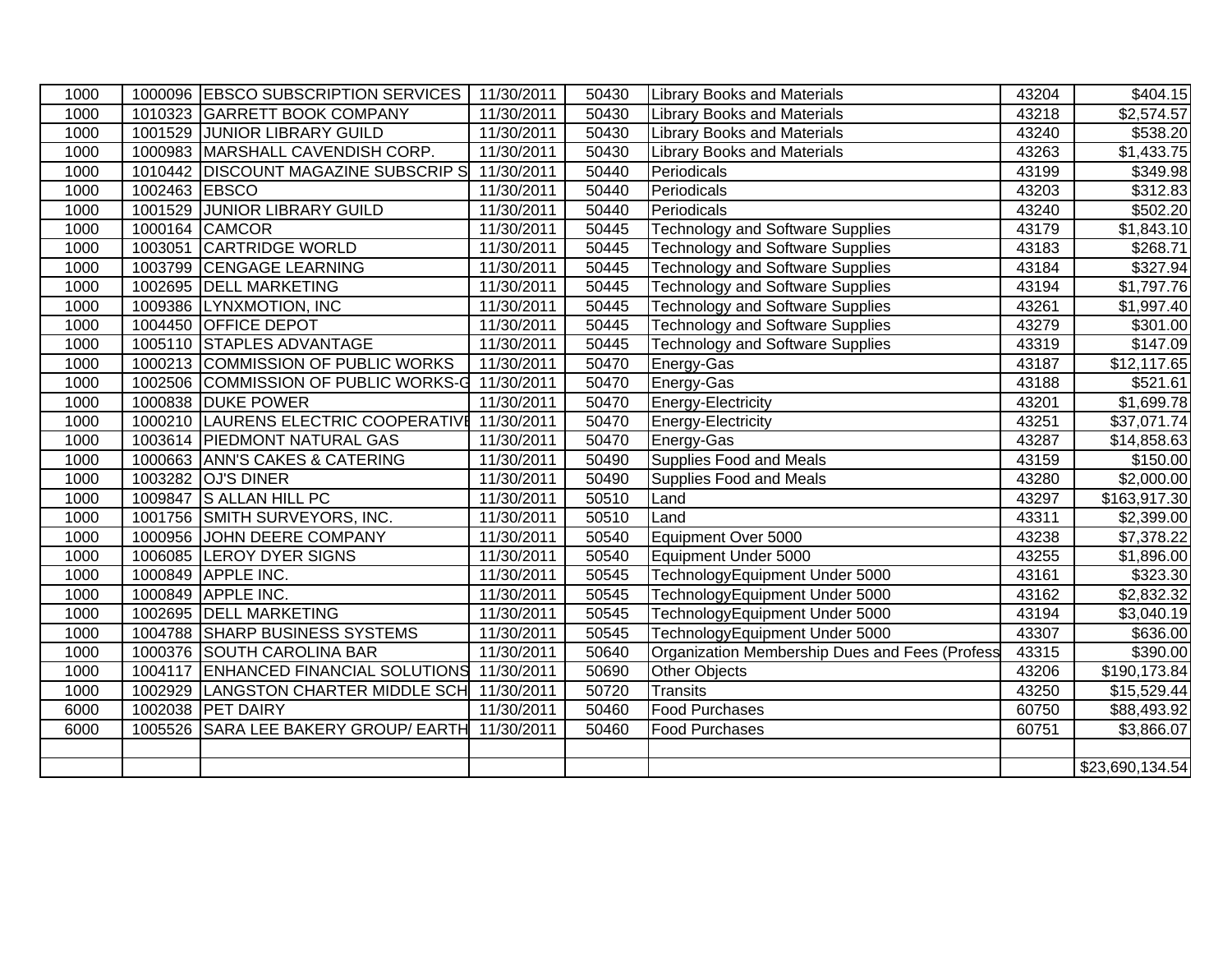| <b>Greenville County Schools</b><br><b>Purchasing Card November 2011</b> |               |                                     |  |  |  |
|--------------------------------------------------------------------------|---------------|-------------------------------------|--|--|--|
| <b>Post Date</b>                                                         | <b>Amount</b> | <b>Vendor Name</b>                  |  |  |  |
| 11/1/2011                                                                |               | \$98.50 HAWKINS TOWING INC          |  |  |  |
| 11/1/2011                                                                |               | \$40.00 HICKORY POINT 33            |  |  |  |
| 11/1/2011                                                                |               | \$66.99 CE GREENVILLE               |  |  |  |
| 11/1/2011                                                                |               | \$25.44 WM SUPERCENTER              |  |  |  |
| 11/1/2011                                                                |               | \$15.16   FOOD LION # 2644          |  |  |  |
| 11/1/2011                                                                |               | \$997.24 CAMCOR INC                 |  |  |  |
| 11/1/2011                                                                |               | \$3,333.70 APL APPLE ONLINE STORE   |  |  |  |
| 11/1/2011                                                                |               | \$826.88 CAMCOR INC                 |  |  |  |
| 11/1/2011                                                                |               | \$1,578.77 CAMCOR INC               |  |  |  |
| 11/1/2011                                                                |               | \$9,272.88 APL APPLE ONLINE STORE   |  |  |  |
| 11/1/2011                                                                |               | \$27.84   LOWES #00528              |  |  |  |
| 11/1/2011                                                                |               | \$196.22 BINSWANGER GLASS #043      |  |  |  |
| 11/1/2011                                                                |               | \$1,545.48 APL APPLE ONLINE STORE   |  |  |  |
| 11/1/2011                                                                |               | \$1,333.48 CAMCOR INC               |  |  |  |
| 11/1/2011                                                                | \$18.17       | Amazon.com                          |  |  |  |
| 11/1/2011                                                                |               | \$124.55   D & D MOTORS, INC.       |  |  |  |
| 11/1/2011                                                                |               | \$27.64   LOWES #00667              |  |  |  |
| 11/1/2011                                                                |               | \$46.60 AUTOZONE #0178              |  |  |  |
| 11/1/2011                                                                | \$7.92        | MICHAELS #6001                      |  |  |  |
| 11/1/2011                                                                |               | \$35.02 HICKORY POINT MOON          |  |  |  |
| 11/1/2011                                                                |               | \$7,610.66   DMI DELL K-12 PTR      |  |  |  |
| 11/1/2011                                                                |               | \$50.29 BI-LO 274                   |  |  |  |
| 11/1/2011                                                                |               | \$56.14   LOWES #00667              |  |  |  |
| 11/1/2011                                                                |               | \$25.00 SC LAW ENFORCEMENT          |  |  |  |
| 11/1/2011                                                                |               | \$82.62 PETSMART INC 1300           |  |  |  |
| 11/1/2011                                                                | \$23.71       | HOLDER ELECTRIC SUPPLY              |  |  |  |
| 11/1/2011                                                                | \$25.00       | <b>SC LAW ENFORCEMENT</b>           |  |  |  |
| 11/1/2011                                                                |               | \$4,636.44 APL APPLE ONLINE STORE   |  |  |  |
| 11/1/2011                                                                |               | \$10,045.62 APL APPLE ONLINE STORE  |  |  |  |
| 11/1/2011                                                                | \$25.00       | <b>SC LAW ENFORCEMENT</b>           |  |  |  |
| 11/1/2011                                                                | \$1,183.91    | <b>CAMCOR INC</b>                   |  |  |  |
| 11/1/2011                                                                | \$327.06      | Amazon.com                          |  |  |  |
| 11/1/2011                                                                |               | \$4,000.44 APL APPLE ONLINE STORE   |  |  |  |
| 11/1/2011                                                                | \$1,545.48    | APL APPLE ONLINE STORE              |  |  |  |
| 11/1/2011                                                                | \$176.15      | NATL BUS SALES & LEASING            |  |  |  |
| 11/1/2011                                                                | \$772.74      | APL APPLE ONLINE STORE              |  |  |  |
| 11/1/2011                                                                | \$20.00       | <b>HAWKINS TOWING INC</b>           |  |  |  |
| 11/1/2011                                                                | \$29.47       | LOWES #00667                        |  |  |  |
| 11/1/2011                                                                | \$2,666.96    | <b>CAMCOR INC</b>                   |  |  |  |
| 11/1/2011                                                                | \$12.48       | <b>BURDETTE HARDWARE SIMPSON</b>    |  |  |  |
| 11/1/2011                                                                | \$73.99       | <b>HD SUPPLY</b>                    |  |  |  |
| 11/1/2011                                                                | \$402.69      | <b>FIRST TEAM SPORTS</b>            |  |  |  |
| 11/1/2011                                                                | \$6,000.66    | <b>CAMCOR INC</b>                   |  |  |  |
| 11/1/2011                                                                | \$1,545.48    | APL APPLE ONLINE STORE              |  |  |  |
| 11/1/2011                                                                | \$1,545.48    | APL APPLE ONLINE STORE              |  |  |  |
| 11/1/2011                                                                | \$24.62       | PORTER PAINTS 9388                  |  |  |  |
| 11/1/2011                                                                | \$15.89       | OREILLY AUTO 00018127               |  |  |  |
| 11/1/2011                                                                | \$61.35       | <b>NATL BUS SALES &amp; LEASING</b> |  |  |  |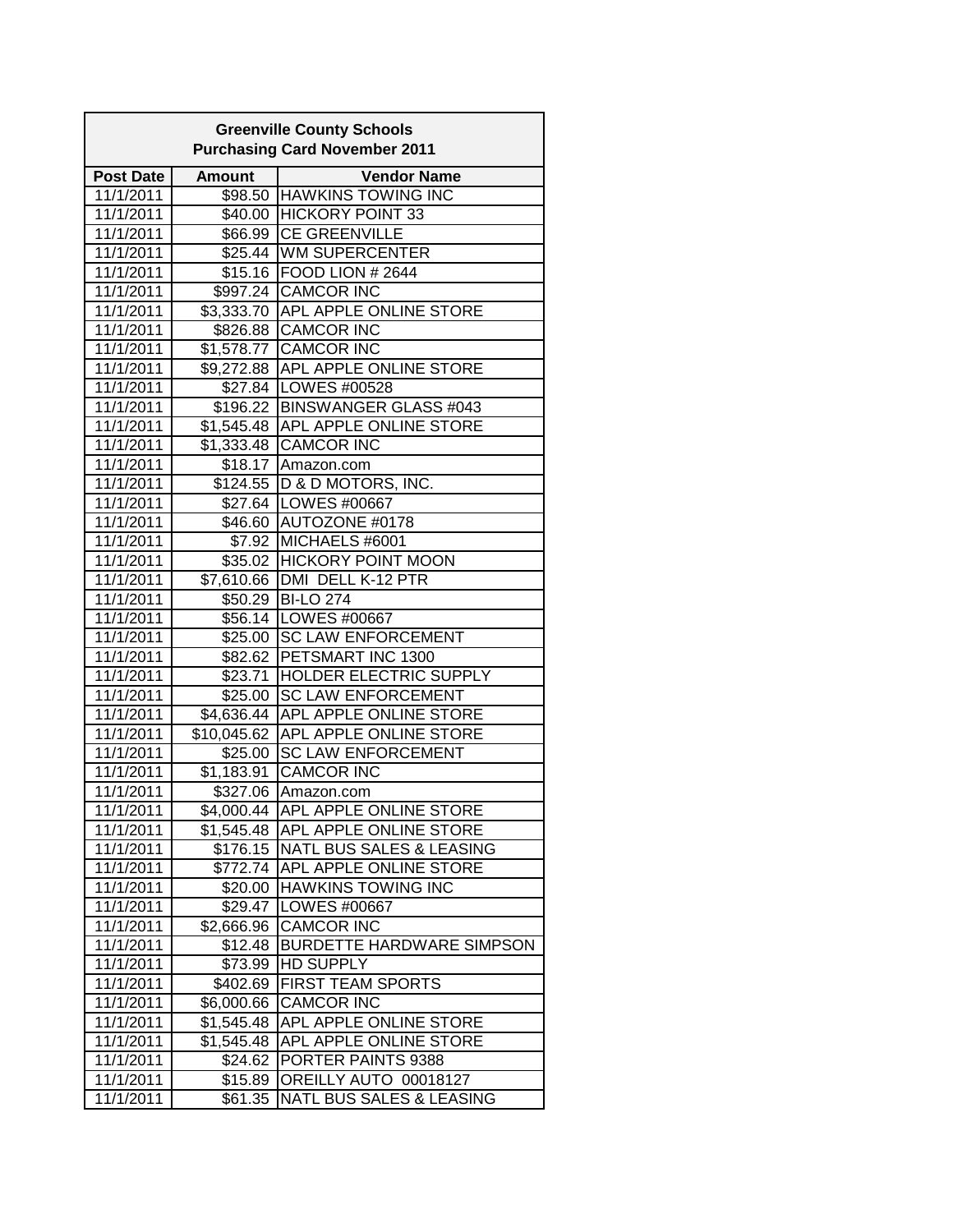| 11/1/2011 |          | \$413.89 BINSWANGER GLASS #043     |
|-----------|----------|------------------------------------|
| 11/1/2011 |          | \$406.82 LOWES #00667              |
| 11/1/2011 |          | \$27.55  LANDSCAPER'S SUPPLY       |
| 11/1/2011 |          | \$27,427.82 DMI DELL K-12 PTR      |
| 11/1/2011 |          | \$3,090.96 APL APPLE ONLINE STORE  |
| 11/1/2011 |          | \$40.24 THE TRANE COMPANY          |
| 11/1/2011 |          | \$1,545.48 APL APPLE ONLINE STORE  |
| 11/1/2011 |          | \$1,744.96 CAMCOR INC              |
| 11/1/2011 |          | \$335.38 BINSWANGER GLASS #043     |
| 11/1/2011 |          | \$1,854.79 CAMCOR INC              |
| 11/1/2011 |          | \$31.72 GARDEN RIDGE - 018         |
| 11/2/2011 |          | \$54.23 HOLDER ELECTRIC SUPPLY     |
| 11/2/2011 |          | \$267.02 BINSWANGER GLASS #043     |
| 11/2/2011 |          | \$14.84 CRESCENT SUPPLY COMPANY I  |
| 11/2/2011 |          | \$25.00 SC LAW ENFORCEMENT         |
| 11/2/2011 |          | \$248.00 CLASSIC HWD & POSTAL      |
| 11/2/2011 |          | \$9.15 ADVANCE AUTO PARTS #5440    |
| 11/2/2011 |          | \$1.88 USPS 45366006529808201      |
| 11/2/2011 |          | \$90.90 CRESCENT SUPPLY COMPANY I  |
| 11/2/2011 |          | \$172.88 CLASSIC HWD & POSTAL      |
| 11/2/2011 |          | \$38.13 ADVANCE AUTO PARTS #5440   |
| 11/2/2011 |          | \$28.87 JJOHNSTONE SUPPLY-GREENVIL |
| 11/2/2011 |          | \$142.56 TONYS PIZZA & SUBS        |
| 11/2/2011 |          | \$7.82 INAPA AUTO PARTS OF         |
| 11/2/2011 |          | \$77.43 HOLDER ELECTRIC SUPPLY     |
| 11/2/2011 |          | \$20.69 WW GRAINGER                |
| 11/2/2011 |          | \$95.18 CAROLINA LAWN & TRACTOR    |
| 11/2/2011 |          | \$38.25 JUST FOR KIX CATALOG LLC   |
| 11/2/2011 |          | \$12.17 JOHNSTONE SUPPLY-GREENVIL  |
| 11/2/2011 |          | \$24.91   TMS SOUTH                |
| 11/2/2011 |          | \$384.00 LWT INC                   |
| 11/2/2011 |          | \$36.94 S&S WORLDWIDE              |
| 11/2/2011 |          | \$58.73 HOLDER ELECTRIC SUPPLY     |
| 11/2/2011 |          | \$329.93  HONEYBAKED HAM 109999    |
| 11/2/2011 |          | \$61.56   TMS SOUTH                |
| 11/2/2011 |          | \$886.37 K & K TRUCK SERVICE       |
| 11/2/2011 | \$160.07 | TMS SOUTH                          |
| 11/2/2011 | \$25.00  | <b>SC LAW ENFORCEMENT</b>          |
| 11/2/2011 | \$25.00  | <b>SC LAW ENFORCEMENT</b>          |
| 11/2/2011 | \$13.84  | USPS 45568006629808466             |
| 11/2/2011 | \$18.98  | THE HOME DEPOT 1119                |
| 11/2/2011 | \$190.79 | CARQUEST<br>01013663               |
| 11/2/2011 | \$25.00  | <b>SC LAW ENFORCEMENT</b>          |
| 11/2/2011 | \$25.63  | <b>FGS HARDWARE</b>                |
| 11/2/2011 | \$28.17  | OFFICE DEPOT #1214                 |
| 11/2/2011 | \$807.93 | <b>HAWKINS TOWING INC</b>          |
| 11/2/2011 | \$68.37  | <b>CAROLINA LAWN &amp; TRACTOR</b> |
| 11/2/2011 | \$126.88 | <b>BAKER DIST CO 578</b>           |
| 11/2/2011 | \$8.56   | LOWES #01718                       |
| 11/2/2011 | \$100.00 | <b>GREATER MAULDEN CHAM O</b>      |
| 11/2/2011 | \$10.00  | CARSON'S NUT-BOLT & TO             |
| 11/2/2011 | \$22.58  | JOHNSTONE SUPPLY-GREENVIL          |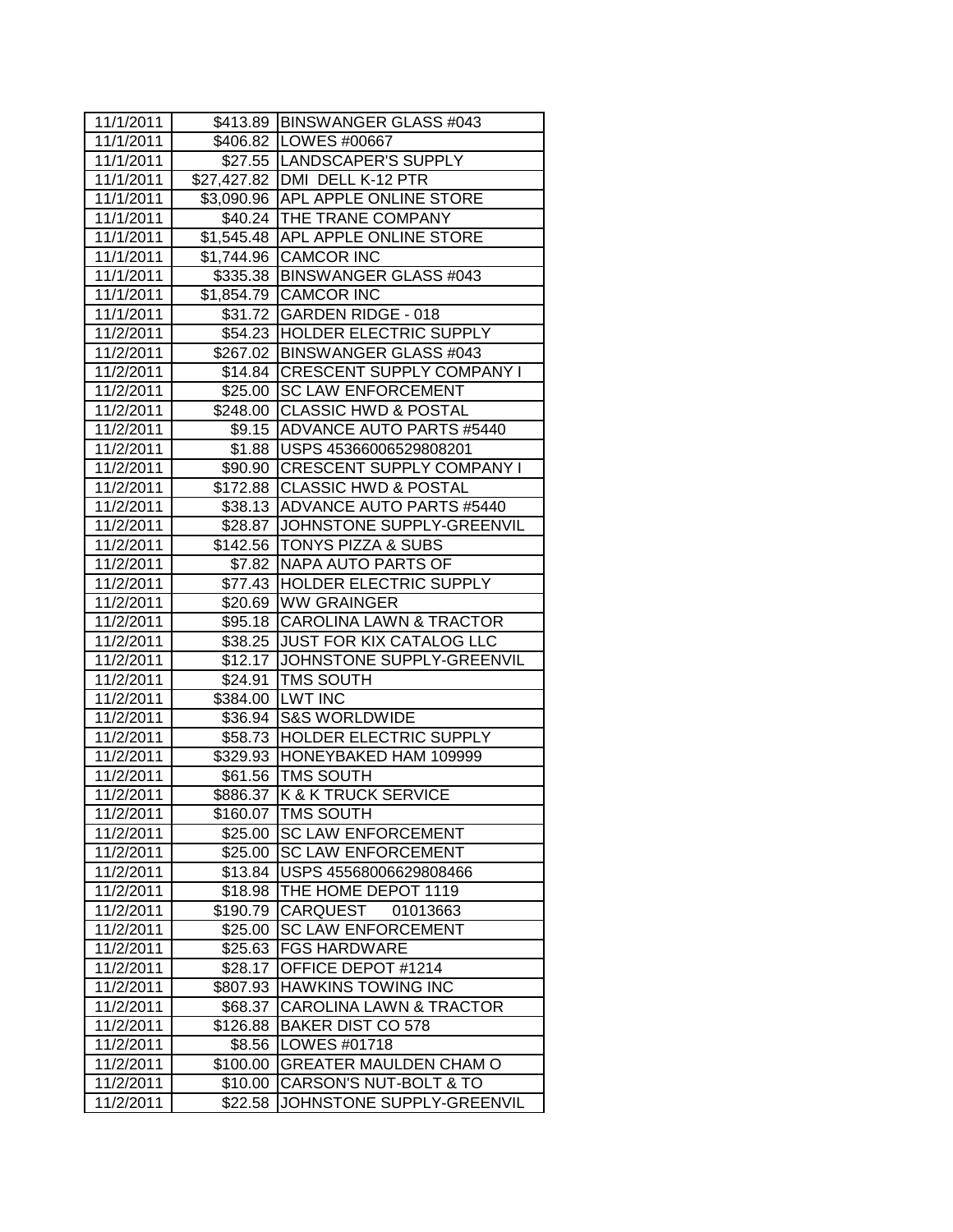| 11/2/2011 |                    | \$8.00 SC LAW ENFORCEMENT          |
|-----------|--------------------|------------------------------------|
| 11/2/2011 |                    | \$1.09   LOWES #01983              |
| 11/2/2011 |                    | \$160.62 JOHNSTONE SUPPLY-GREENVIL |
| 11/2/2011 |                    | \$25.00 SC LAW ENFORCEMENT         |
| 11/2/2011 |                    | \$10.07 C C DICKSON CO 1063        |
| 11/2/2011 |                    | \$100.00 A AUGUSTA ROAD RADIATOR S |
| 11/2/2011 |                    | \$21.12   LOWES #01718             |
| 11/2/2011 |                    | \$59.78 WM SUPERCENTER             |
| 11/2/2011 |                    | \$35.51 AAA FASTENER AND SUPPLY L  |
| 11/2/2011 |                    | \$10.94 TMS SOUTH                  |
| 11/2/2011 |                    | \$83.70 WM SUPERCENTER             |
| 11/2/2011 |                    | \$136.88 NAPA AUTO PARTS OF        |
| 11/2/2011 |                    | \$38.80 LOWES #00667               |
| 11/2/2011 |                    | \$315.16   LIQUID HIGHWAY ON LINE  |
| 11/2/2011 | \$10.60            | <b>SOCAR CHEMICAL COMPANY</b>      |
| 11/2/2011 |                    | \$10.58   LOWES #00667             |
| 11/3/2011 |                    | \$12.29   LOWES #00528             |
| 11/3/2011 | \$373.40           | SHERWIN WILLIAMS #2194             |
| 11/3/2011 |                    | \$992.19 CHEF WORKS                |
| 11/3/2011 |                    | \$162.00 CHICK-FIL-A #00726        |
| 11/3/2011 |                    | \$15.26 CAROLINA LAWN & TRACTOR    |
| 11/3/2011 |                    | \$145.64 GOS// GREENVILLE OFFICE S |
| 11/3/2011 |                    | \$181.70 Amazon.com                |
| 11/3/2011 |                    | \$10.15 BARNES&NOBLE COM           |
| 11/3/2011 |                    | \$100.36 2865-CED                  |
| 11/3/2011 |                    | \$20.00 VZWRLSS PREPAID REC        |
| 11/3/2011 |                    | \$1,314.50 SYSTEMS DISTRIBUTOR     |
| 11/3/2011 |                    | \$105.92 HOLDER ELECTRIC SUPPLY    |
| 11/3/2011 | $\overline{$}6.11$ | LOWES #01718                       |
| 11/3/2011 |                    | \$13.32 FASTENAL COMPANY01         |
| 11/3/2011 |                    | \$1,755.36 DMI DELL K-12 PTR       |
| 11/3/2011 |                    | \$29.68 PIEDMONT PLASTICS GR #05   |
| 11/3/2011 |                    | \$5.08 BARNES&NOBLE COM            |
| 11/3/2011 |                    | \$29.66 NAPA AUTO PARTS OF         |
| 11/3/2011 | \$12.70            | <b>CLASSIC HWD &amp; POSTAL</b>    |
| 11/3/2011 | \$45.99            | <b>ARLENCO DISTRIBUTION</b>        |
| 11/3/2011 | \$163.72           | SHERWIN WILLIAMS #2194             |
| 11/3/2011 | \$25.00            | <b>SC LAW ENFORCEMENT</b>          |
| 11/3/2011 | \$100.00           | KELLETT'S WELL BORING              |
| 11/3/2011 | \$29.60            | <b>GEORGE H PENNELL</b>            |
| 11/3/2011 | \$1,120.04         | DMI DELL K-12 PTR                  |
| 11/3/2011 | \$23.50            | SHERWIN WILLIAMS #2785             |
| 11/3/2011 | \$176.33           | THE HOME DEPOT 1127                |
| 11/3/2011 | \$47.45            | <b>HD SUPPLY</b>                   |
| 11/3/2011 | \$10.90            | <b>AMAZON MKTPLACE PMTS</b>        |
| 11/3/2011 | \$10.15            | <b>BARNES&amp;NOBLE COM</b>        |
| 11/3/2011 | \$168.11           | PORTER PAINTS 9388                 |
| 11/3/2011 | \$540.60           | DMI DELL K-12 PTR                  |
| 11/3/2011 | \$130.69           | <b>BATTERIES PLUS</b>              |
| 11/3/2011 | \$133.97           | HOLDER ELECTRIC SUPPLY             |
| 11/3/2011 | \$19.98            | ADVANCE AUTO PARTS #5440           |
| 11/3/2011 | \$124.36           | SHERWIN WILLIAMS #2785             |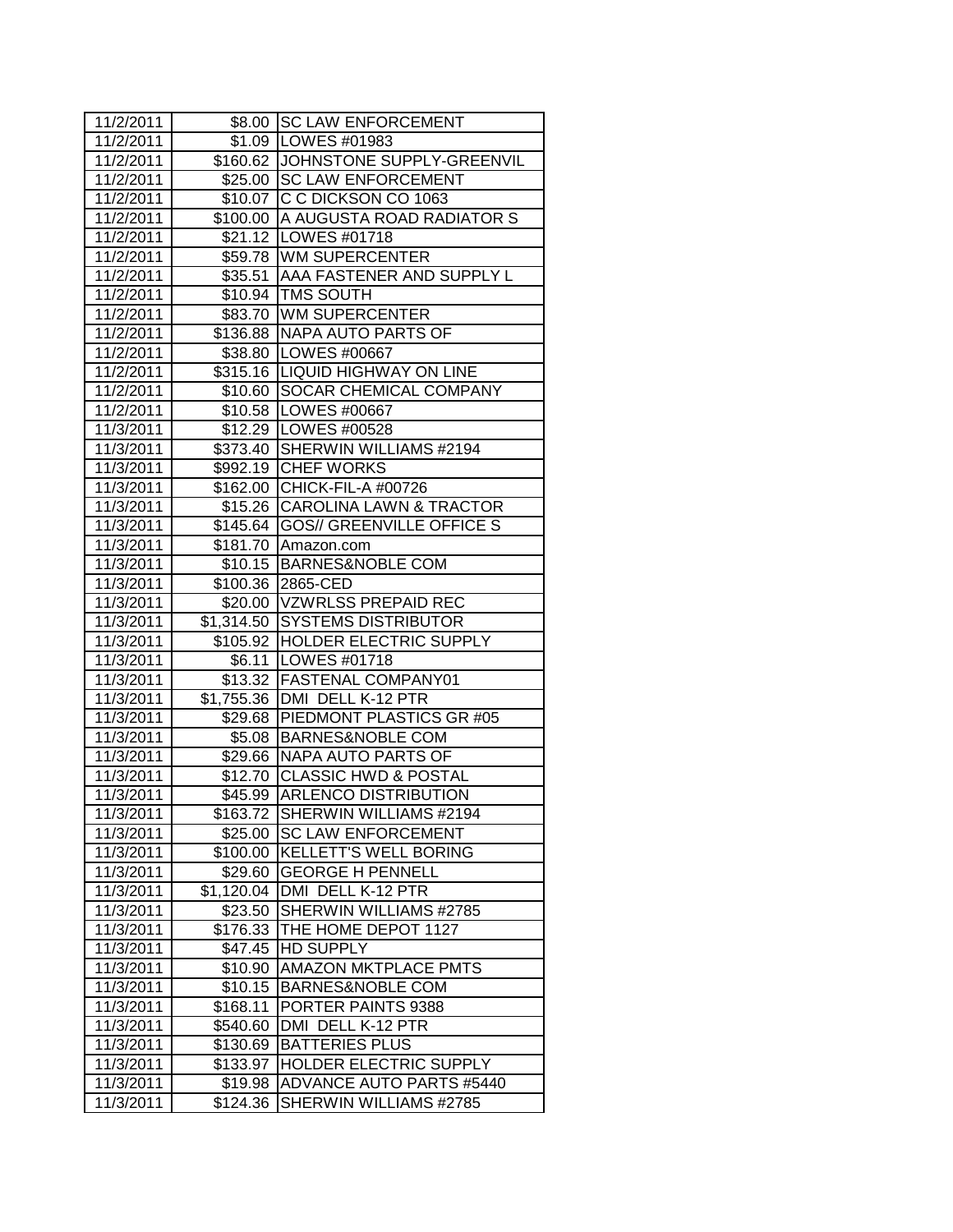| 11/3/2011 |                  | (\$26.48) FASTENAL COMPANY01         |
|-----------|------------------|--------------------------------------|
| 11/3/2011 |                  | \$235.32 CRESCENT SUPPLY COMPANY I   |
| 11/3/2011 |                  | \$365.57   BARNES&NOBLE COM          |
| 11/3/2011 |                  | \$6,791.46   DMI DELL K-12 PTR       |
| 11/3/2011 |                  | \$27.51 PORTER PAINTS 9388           |
| 11/3/2011 |                  | \$2,784.00 THE PEACE CENTER FOR THE  |
| 11/3/2011 |                  | \$72.07   LOWES #00528               |
| 11/3/2011 |                  | \$300.00 JOBTARGET LLC               |
| 11/3/2011 |                  | \$27.98 ADVANCE AUTO PARTS #5440     |
| 11/3/2011 |                  | \$73.48   THE TRANE COMPANY          |
| 11/3/2011 |                  | \$5,165.19   DMI DELL K-12 PTR       |
| 11/3/2011 |                  | \$860.88 DMI DELL K-12 PTR           |
| 11/3/2011 |                  | \$80.56 SOUTHEASTERN ELECTRICA       |
| 11/3/2011 |                  | \$73.04   LOWES #01983               |
| 11/3/2011 |                  | \$12.07   LOWES #01718               |
| 11/3/2011 |                  | \$181.70 Amazon.com                  |
| 11/3/2011 |                  | \$8.56 JJ W VAUGHN CO INC            |
| 11/3/2011 |                  | \$178.35 ANDY OXY CO INC 6           |
| 11/3/2011 |                  | \$70.04 BATTERY SPECIALISTS          |
| 11/3/2011 |                  | \$3.00   AAA FASTENER AND SUPPLY L   |
| 11/3/2011 |                  | \$264.58 CRESCENT SUPPLY COMPANY I   |
| 11/3/2011 |                  | \$4,680.96   DMI DELL K-12 PTR       |
| 11/3/2011 |                  | \$41.60 FOOD LION # 2644             |
| 11/3/2011 |                  | \$34.57 JJOHNSTONE SUPPLY-GREENVIL   |
| 11/3/2011 | \$287.41         | <b>NORFOLK WIRE &amp; ELECTRONIC</b> |
| 11/3/2011 |                  | \$2,117.88   DMI DELL K-12 PTR       |
| 11/3/2011 | \$1,135.00       | <b>STORK SYSTEMS INC.</b>            |
| 11/3/2011 | \$6.01           | <b>HD SUPPLY</b>                     |
| 11/3/2011 |                  | \$26.48 FASTENAL COMPANY01           |
| 11/3/2011 |                  | \$48.00 HAWKINS TOWING INC           |
| 11/3/2011 |                  | \$118.57 NAPA AUTO PARTS OF          |
| 11/3/2011 |                  | \$29.85 TMS SOUTH                    |
| 11/3/2011 |                  | \$73.48 THE TRANE COMPANY            |
| 11/3/2011 |                  | \$663.95 ACCURATE LABEL DESIGNS IN   |
| 11/3/2011 | \$208.45         | ALL AMERICAN T SHIRT CO              |
| 11/3/2011 | \$120.08         | <b>TMS SOUTH</b>                     |
| 11/3/2011 | $\sqrt{3}100.00$ | LIFE SAFETY & COMM. SYS.             |
| 11/3/2011 | \$65.00          | <b>HAWKINS TOWING INC</b>            |
| 11/3/2011 | \$16.93          | THE HOME DEPOT 1127                  |
| 11/3/2011 | \$7.20           | HOLDER ELECTRIC SUPPLY               |
| 11/3/2011 | \$124.78         | C C DICKSON CO 1004                  |
| 11/3/2011 | \$71.61          | LOWES #01983                         |
| 11/3/2011 | \$1,058.94       | DMI DELL K-12 PTR                    |
| 11/3/2011 | \$213.47         | <b>SYSTEMS DISTRIBUTOR</b>           |
| 11/3/2011 | \$39.49          | NAPA AUTO PARTS OF                   |
| 11/3/2011 | \$280.69         | HOLDER ELECTRIC SUPPLY               |
| 11/3/2011 | \$12,913.00      | DMI DELL K-12 PTR                    |
| 11/3/2011 | \$38.54          | <b>BLACK ELECTRICAL SUPPLY I</b>     |
| 11/3/2011 | \$211.95         | <b>IMAGE PRINTING OF SC</b>          |
| 11/3/2011 | \$912.13         | <b>ROBBINS TIRE SERVI</b>            |
| 11/3/2011 | \$25.39          | <b>BARNES&amp;NOBLE COM</b>          |
| 11/3/2011 | \$131.29         | TMS SOUTH                            |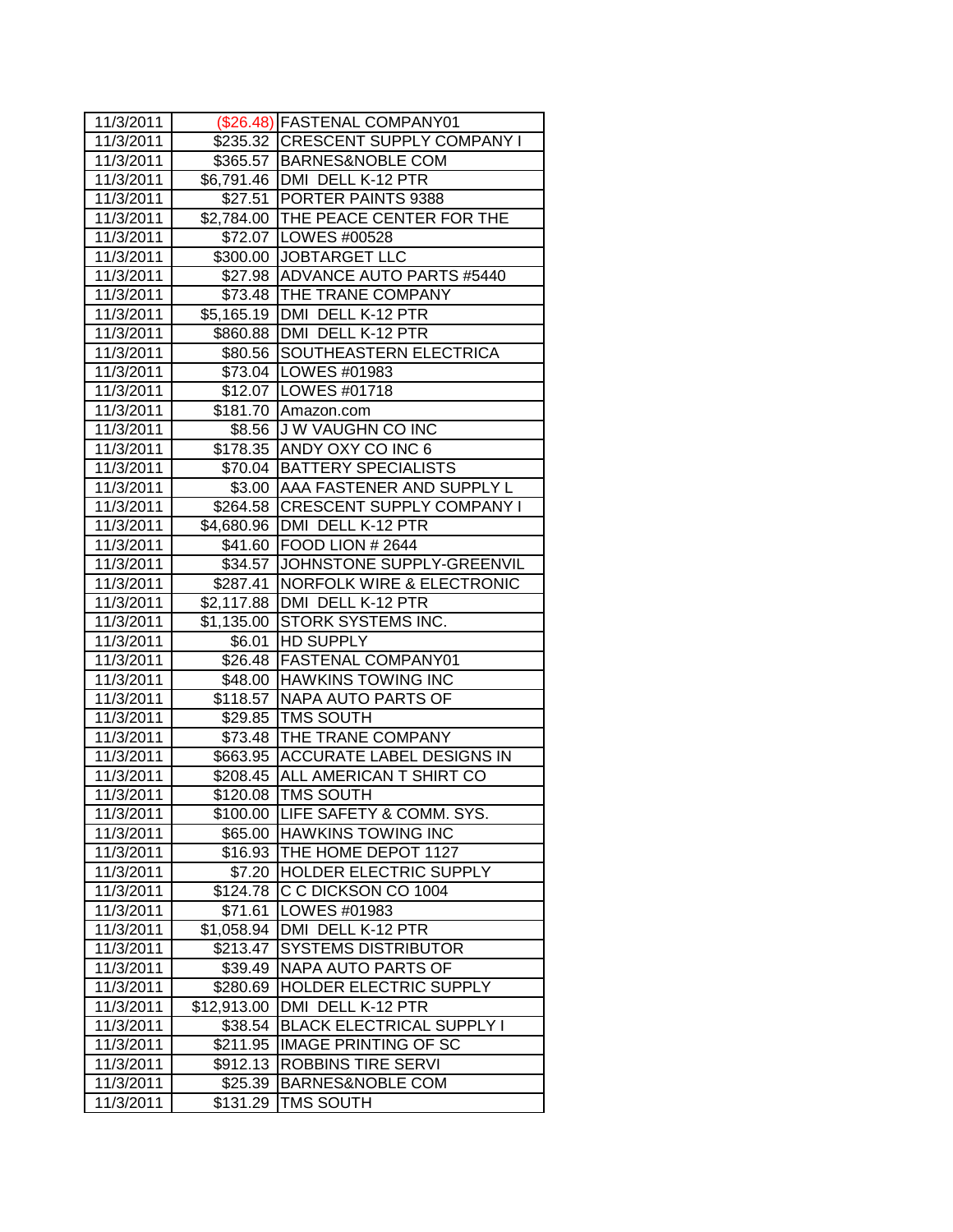| 11/3/2011              |                      | \$26.50 HEATHERLYS BROTHERS AUTO              |
|------------------------|----------------------|-----------------------------------------------|
| 11/3/2011              |                      | \$25.00 SC LAW ENFORCEMENT                    |
| 11/3/2011              |                      | \$72.30   EINSTRUCTION / GTCO.                |
| 11/3/2011              |                      | \$80.48   THE TRANE COMPANY                   |
| 11/3/2011              |                      | \$40.05 CARSON'S NUT-BOLT & TO                |
| 11/3/2011              |                      | \$71.08 BARNES&NOBLE COM                      |
| 11/3/2011              |                      | \$2.10   LOWES #01718                         |
| 11/3/2011              |                      | \$28.79 HOLDER ELECTRIC SUPPLY                |
| 11/3/2011              |                      | \$40.34 JJOHNSTONE SUPPLY-GREENVIL            |
| 11/3/2011              |                      | \$84.13 AUTOZONE #1010                        |
| 11/3/2011              |                      | \$540.60 INDUSTRIAL FIRE SYSTEMS              |
| 11/4/2011              |                      | \$185.88 LIFE SAFETY & COMM. SYS.             |
| 11/4/2011              |                      | \$135.00 CAROLINA BIOMEDICAL                  |
| 11/4/2011              |                      | \$17.98 ADVANCE AUTO PARTS #5440              |
| 11/4/2011              |                      | \$519.13 CAMCOR INC                           |
| 11/4/2011              |                      | \$35.06 Amazon.com                            |
| 11/4/2011              |                      | \$21.51 AAA SUPPLY - GVILLE                   |
| 11/4/2011              |                      | \$75.95 BANKS APPLIANCE PARTS & S             |
| 11/4/2011              |                      | \$25.00 SC LAW ENFORCEMENT                    |
| 11/4/2011              | \$700.00             | <b>EASTSIDE TRANSPORTATION S</b>              |
| 11/4/2011              |                      | \$117.74   LOWES #00667                       |
| 11/4/2011              |                      | \$25.00 SC LAW ENFORCEMENT                    |
| 11/4/2011              |                      | \$58.45 STAPLES<br>00105536                   |
| 11/4/2011              |                      | \$57.01   LOWES #01983                        |
| 11/4/2011              |                      | \$14.09   LOWES #01718                        |
| 11/4/2011              |                      | \$72.68 Amazon.com                            |
| 11/4/2011              |                      | \$59.48 AMAZON MKTPLACE PMTS                  |
| 11/4/2011              |                      | \$7.97 USPS 45818106829832383                 |
| 11/4/2011              |                      | \$171.20 WARES AUTO AND TRUCK PART            |
| 11/4/2011              |                      | \$42.40 2865-CED                              |
| 11/4/2011              | \$68.31              | <b>ADVANCE AUTO PARTS #5440</b>               |
| 11/4/2011              |                      | \$56.70 NAPA AUTO PARTS OF                    |
| 11/4/2011              |                      | \$25.18 TARGET 00011825                       |
| 11/4/2011              |                      | \$25.00 SC LAW ENFORCEMENT                    |
| 11/4/2011              |                      |                                               |
|                        |                      | \$8.00 SC LAW ENFORCEMENT                     |
| 11/4/2011              |                      | \$31.38   LOWES #00528                        |
| 11/4/2011              | $\overline{$118.11}$ | <b>NATL BUS SALES &amp; LEASING</b>           |
| 11/4/2011              | \$25.27              | TMS SOUTH                                     |
| 11/4/2011              | \$397.34             | THE TRANE COMPANY                             |
| 11/4/2011              | \$25.00              | <b>SC LAW ENFORCEMENT</b>                     |
| 11/4/2011              | \$25.00              | <b>SC LAW ENFORCEMENT</b>                     |
| 11/4/2011              | \$310.05             | SANDLAPPER CONCRETE LL                        |
| 11/4/2011              | \$360.04             | THE TRANE COMPANY                             |
| 11/4/2011              | \$25.00              | <b>SC LAW ENFORCEMENT</b>                     |
| 11/4/2011              | \$16.45              | AAA SUPPLY - GVILLE                           |
| 11/4/2011              | \$25.00              | <b>SC LAW ENFORCEMENT</b>                     |
| 11/4/2011              | \$45.70              | <b>BARNES&amp;NOBLE COM</b>                   |
| 11/4/2011              | \$373.87             | <b>CAMCOR INC</b>                             |
| 11/4/2011              | \$48.26              | BARNES & NOBLE #2221                          |
| 11/4/2011              | \$17.98              | ADVANCE AUTO PARTS #5440                      |
| 11/4/2011<br>11/4/2011 | \$25.00              | <b>SC LAW ENFORCEMENT</b><br>BARNES&NOBLE COM |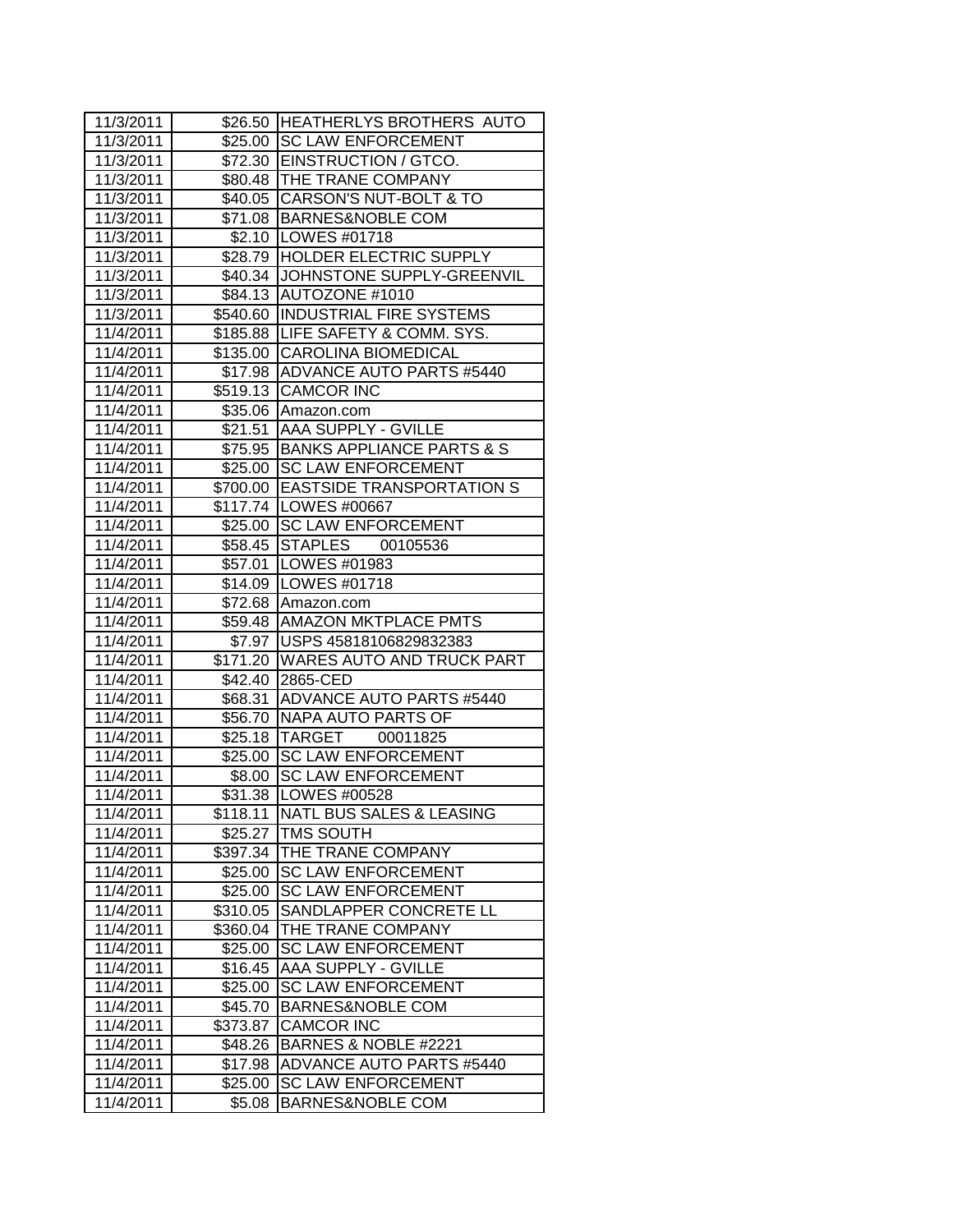| 11/4/2011 |            | \$315.92 M AND A SUPPLY CO GREENVI |
|-----------|------------|------------------------------------|
| 11/4/2011 |            | \$22.85   LOWES #00528             |
| 11/4/2011 |            | \$33.63 BENSON CHRYSLER PLYMOUTH   |
| 11/4/2011 |            | \$61.44 JJOHNSTONE SUPPLY-GREENVIL |
| 11/4/2011 |            | (\$24.00) HAWKINS TOWING INC       |
| 11/4/2011 |            | \$30.46 BARNES&NOBLE COM           |
| 11/4/2011 |            | \$67.42   TMS SOUTH                |
| 11/4/2011 |            | \$83.63 ADVANCE AUTO PARTS #5440   |
| 11/4/2011 |            | \$61.29 ELLIS FLOORING SALES #43   |
| 11/4/2011 |            | \$79.33 TMS SOUTH                  |
| 11/4/2011 |            | \$9.51 WARES AUTO AND TRUCK PART   |
| 11/4/2011 |            | \$25.00 SC LAW ENFORCEMENT         |
| 11/4/2011 | \$71.55    | 2865-CED                           |
| 11/4/2011 | \$25.00    | <b>SC LAW ENFORCEMENT</b>          |
| 11/4/2011 | \$25.00    | <b>SC LAW ENFORCEMENT</b>          |
| 11/4/2011 |            | \$20.13 ELLIS FLOORING SALES #43   |
| 11/4/2011 |            | \$101.32 ADVANCE AUTO PARTS #5440  |
| 11/4/2011 | \$25.00    | <b>SC LAW ENFORCEMENT</b>          |
| 11/4/2011 | \$207.70   | <b>CAMCOR INC</b>                  |
| 11/4/2011 |            | \$313.32 BINSWANGER GLASS #043     |
| 11/4/2011 |            | \$235.25 LIFE SAFETY & COMM. SYS.  |
| 11/4/2011 |            | \$83.95   LOWES #01718             |
| 11/4/2011 |            | \$984.88 AAA SUPPLY - GVILLE       |
| 11/4/2011 |            | \$25.00 SC LAW ENFORCEMENT         |
| 11/4/2011 |            | \$202.01 THE CLINE COMPANY         |
| 11/4/2011 |            | \$83.08 CAMCOR INC                 |
| 11/4/2011 |            | \$195.30 LIFE SAFETY & COMM. SYS.  |
| 11/4/2011 | \$25.00    | <b>SC LAW ENFORCEMENT</b>          |
| 11/4/2011 |            | \$65.40 WM SUPERCENTER             |
| 11/4/2011 |            | \$49.46 HAWKINS TOWING INC         |
| 11/4/2011 |            | \$116.78 BARNES&NOBLE COM          |
| 11/4/2011 |            | \$498.49 CAMCOR INC                |
| 11/4/2011 |            | \$132.29 THE TRANE COMPANY         |
| 11/4/2011 |            | \$34.74   THE TRANE COMPANY        |
| 11/4/2011 |            | \$28,052.35 SPRINT WIRELESS        |
| 11/4/2011 | \$87.92    | <b>HAWKINS TOWING INC</b>          |
| 11/4/2011 | \$20.89    | <b>TMS SOUTH</b>                   |
| 11/4/2011 | \$77.71    | <b>HOLDER ELECTRIC SUPPLY</b>      |
| 11/4/2011 | \$30.99    | <b>DUNCANS HOME CENTER</b>         |
| 11/4/2011 | \$25.00    | <b>SC LAW ENFORCEMENT</b>          |
| 11/4/2011 | \$237.07   | TMS SOUTH                          |
| 11/4/2011 | \$258.22   | <b>CHRISTOPHER TRUCKS 2</b>        |
| 11/4/2011 | \$1,074.67 | <b>CHRISTOPHER TRUCKS 2</b>        |
| 11/4/2011 | \$25.00    | <b>SC LAW ENFORCEMENT</b>          |
| 11/4/2011 | \$20.31    | <b>BARNES&amp;NOBLE COM</b>        |
| 11/4/2011 | (\$68.31)  | ADVANCE AUTO PARTS #5440           |
| 11/4/2011 | \$88.97    | <b>TMS SOUTH</b>                   |
| 11/4/2011 | \$25.00    | <b>SC LAW ENFORCEMENT</b>          |
| 11/4/2011 | \$20.99    | ORIENTAL TRADING CO                |
| 11/4/2011 | \$39.41    | <b>WM SUPERCENTER</b>              |
| 11/4/2011 | \$264.51   | SHERWIN WILLIAMS #2735             |
| 11/4/2011 | \$5.09     | <b>GENERAL WHOLESALE DIST</b>      |
|           |            |                                    |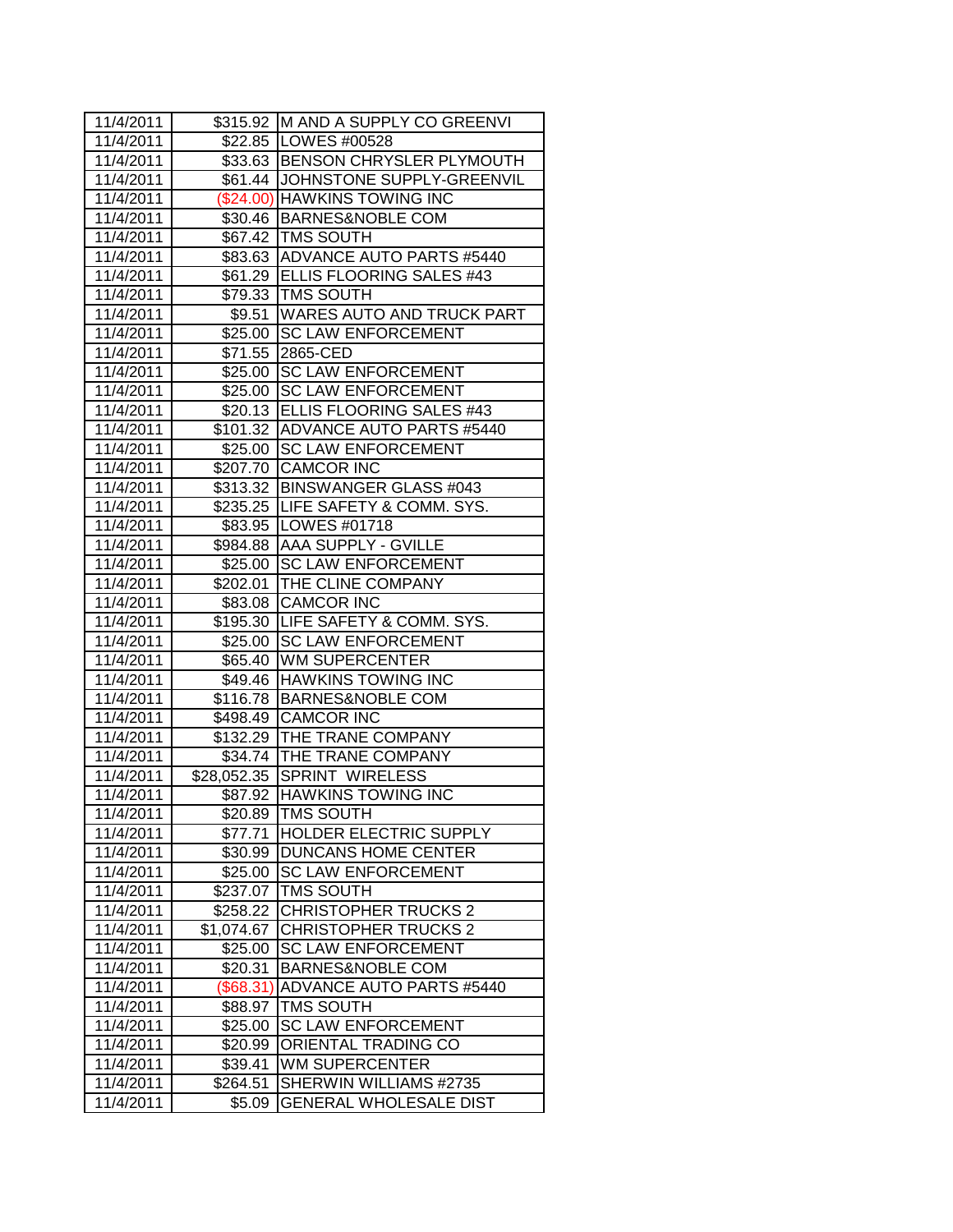| 11/4/2011 |            | \$25.00 SC LAW ENFORCEMENT            |
|-----------|------------|---------------------------------------|
| 11/4/2011 |            | (\$335.38) BINSWANGER GLASS #043      |
| 11/4/2011 |            | \$73.08  NAPA AUTO PARTS OF           |
| 11/4/2011 |            | \$92.28   WM SUPERCENTER              |
| 11/4/2011 |            | \$30.46 BARNES&NOBLE COM              |
| 11/4/2011 |            | \$125.03 2865-CED                     |
| 11/4/2011 |            | \$25.00 SC LAW ENFORCEMENT            |
| 11/4/2011 |            | \$35.09 NAPA AUTO PARTS OF            |
| 11/4/2011 |            | \$25.00 SC LAW ENFORCEMENT            |
| 11/4/2011 |            | \$25.00 SC LAW ENFORCEMENT            |
| 11/4/2011 |            | \$25.00 SC LAW ENFORCEMENT            |
| 11/4/2011 |            | \$25.00 SC LAW ENFORCEMENT            |
| 11/4/2011 | \$25.00    | <b>SC LAW ENFORCEMENT</b>             |
| 11/4/2011 |            | \$34.74 THE TRANE COMPANY             |
| 11/4/2011 |            | \$25.00 SC LAW ENFORCEMENT            |
| 11/4/2011 |            | \$29.12 ADVANCE AUTO PARTS #5440      |
| 11/7/2011 |            | \$36.31 CAROLINA LAWN & TRACTOR       |
| 11/7/2011 |            | \$76.74 BI-LO 256                     |
| 11/7/2011 |            | \$1,372.02 JJOHNSTONE SUPPLY-GREENVIL |
| 11/7/2011 |            | \$144.16 OFFICE DEPOT #479            |
| 11/7/2011 |            | \$23.31 STAPLES<br>00105536           |
| 11/7/2011 |            | \$170.02 JJOHNSTONE SUPPLY-GREENVIL   |
| 11/7/2011 |            | \$39.80 PORTER PAINTS 9388            |
| 11/7/2011 |            | \$13.75 THE TRANE COMPANY             |
| 11/7/2011 |            | \$25.00 SC LAW ENFORCEMENT            |
| 11/7/2011 |            | \$39.33   TMS SOUTH                   |
| 11/7/2011 |            | \$296.43 WW GRAINGER                  |
| 11/7/2011 |            | \$229.87 THE OLIVE GARD00016238       |
| 11/7/2011 |            | \$87.69 HAMPTON INNS                  |
| 11/7/2011 |            | \$287.28 HEATHERLYS BROTHERS AUTO     |
| 11/7/2011 |            | \$23.95 CARSON'S NUT-BOLT & TO        |
| 11/7/2011 |            | \$148.39 CDW GOVERNMENT               |
| 11/7/2011 |            | \$296.00 THE PEACE CENTER FOR THE     |
| 11/7/2011 |            | \$104.73 NRA SERVSAFE                 |
| 11/7/2011 |            | \$878.03 MUSICAL INNOVATIONS          |
| 11/7/2011 | \$217.62   | CHICK-FIL-A #01076                    |
| 11/7/2011 | \$25.00    | <b>SC LAW ENFORCEMENT</b>             |
| 11/7/2011 | \$505.50   | <b>HAMPTON INN GREENVILLE GS</b>      |
| 11/7/2011 | \$70.08    | <b>DEMCO INC</b>                      |
| 11/7/2011 | \$42.23    | <b>WM SUPERCENTER</b>                 |
| 11/7/2011 | \$10.60    | <b>BI-LO 274</b>                      |
| 11/7/2011 | \$279.63   | <b>FUDDRUCKERS</b>                    |
| 11/7/2011 | \$27.77    | JOHNSTONE SUPPLY-GREENVIL             |
| 11/7/2011 | \$17.14    | HOBBY LOBBY #0318                     |
| 11/7/2011 | \$619.46   | <b>CAROLINA LAWN &amp; TRACTOR</b>    |
| 11/7/2011 | \$124.97   | JOHNSTONE SUPPLY-GREENVIL             |
| 11/7/2011 | \$27.79    | TMS SOUTH                             |
| 11/7/2011 | \$62.54    | DMI DELL K-12 PTR                     |
| 11/7/2011 | \$132.00   | <b>CAROLINA LAWN &amp; TRACTOR</b>    |
| 11/7/2011 | \$1,002.27 | <b>CAMCOR INC</b>                     |
| 11/7/2011 | \$5,512.49 | <b>CAMCOR INC</b>                     |
| 11/7/2011 | \$33.05    | NATL BUS SALES & LEASING              |
|           |            |                                       |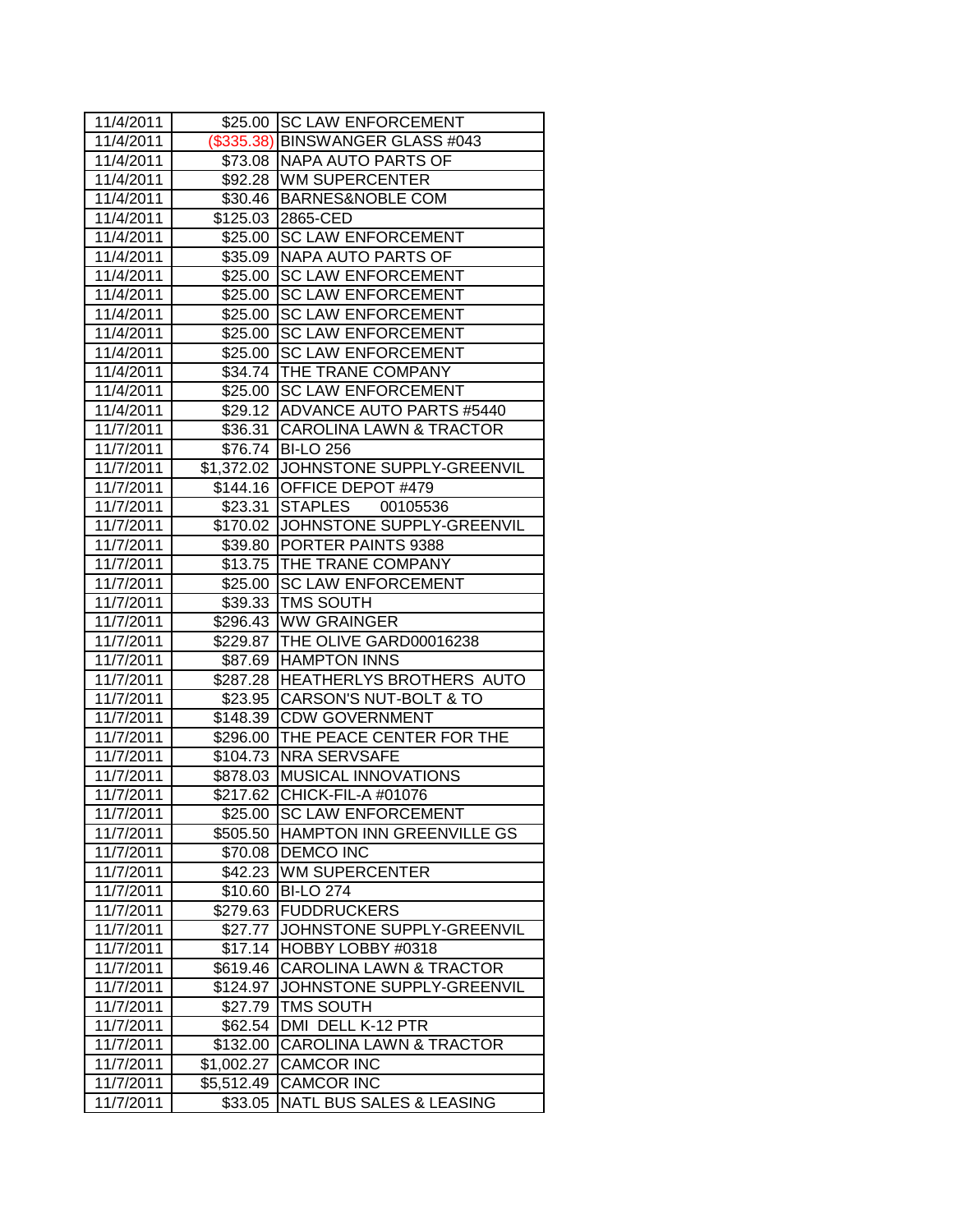| 11/7/2011              |          | \$232.30 ADVANCE AUTO PARTS #5440  |
|------------------------|----------|------------------------------------|
| 11/7/2011              |          | \$3.02 TMS SOUTH                   |
| 11/7/2011              |          | \$36.34 Amazon.com                 |
| 11/7/2011              |          | \$221.54 KIMBALL MIDWEST           |
| 11/7/2011              |          | \$35.02   BATTERY SPECIALISTS      |
| 11/7/2011              |          | \$87.69 HAMPTON INNS               |
| 11/7/2011              |          | \$13,802.26 DMI DELL K-12 PTR      |
| 11/7/2011              |          | \$5.08 BARNES&NOBLE COM            |
| 11/7/2011              |          | \$2,974.40 NEFF COMPANY            |
| 11/7/2011              |          | \$287.84 BLANCHARD MACHINERY       |
| 11/7/2011              |          | \$58.60 HOLDER ELECTRIC SUPPLY     |
| 11/7/2011              |          | \$757.70 CAMCOR INC                |
| 11/7/2011              |          | \$187.66 THE TRANE COMPANY         |
| 11/7/2011              |          | \$87.69 HAMPTON INNS               |
| 11/7/2011              |          | \$244.48 CES-SC-0027               |
| 11/7/2011              |          | \$162.00 CHICK-FIL-A #00726        |
| 11/7/2011              |          | \$56.36   THE TRANE COMPANY        |
| 11/7/2011              |          | \$14.20 AC MOORE STR 58            |
| 11/7/2011              |          | \$109.89 HAMPTON INN COLUMBIA NE   |
| 11/7/2011              |          | \$20.00 HAWKINS TOWING INC         |
| 11/7/2011              |          | \$36.74 HOLDER ELECTRIC SUPPLY     |
| 11/7/2011              |          | \$17.98   ADVANCE AUTO PARTS #5440 |
| 11/7/2011              |          | \$47.50   THE OLIVE GARD00016238   |
| 11/7/2011              |          | \$13.67 J W VAUGHN CO INC          |
| 11/7/2011              |          | \$438.84   DMI DELL K-12 PTR       |
| 11/7/2011              |          | \$32.06 ADVANCE AUTO PARTS #5440   |
| 11/7/2011              |          | \$144.00 NRA SERVSAFE              |
| 11/7/2011              |          | \$38.01 TMS SOUTH                  |
| 11/7/2011              |          | \$101.00 WM SUPERCENTER            |
| 11/7/2011              |          | \$371.00 ADVANCED DOOR SYSTEMS     |
| 11/7/2011              |          | \$899.40 THE TRANE COMPANY         |
| 11/7/2011              |          | \$32.52 NAPA AUTO PARTS OF         |
| 11/7/2011              |          | \$1,142.83   DMI DELL K-12 PTR     |
| 11/7/2011              |          | \$305.28   UPSTATE PRINT CONNECTI  |
| 11/7/2011              |          | \$145.36 Amazon.com                |
| 11/7/2011              |          | \$54.49 HOBBY LOBBY #0318          |
| 11/7/2011              |          | \$111.98  AAA SUPPLY - GVILLE      |
| 11/7/2011              | \$13.94  | TMS SOUTH                          |
| 11/7/2011              | \$149.46 | TMS SOUTH                          |
| 11/7/2011              | \$9.12   | J W VAUGHN CO INC                  |
| 11/7/2011              | \$51.30  | THE CHOCOLATE SHOPPE               |
| 11/7/2011              | \$25.00  | <b>SC LAW ENFORCEMENT</b>          |
| 11/7/2011              | \$122.70 | <b>TMS SOUTH</b>                   |
| 11/7/2011              | \$57.24  | <b>TMS SOUTH</b>                   |
| 11/7/2011<br>11/7/2011 | \$62.82  | THE HOME DEPOT 1127                |
|                        | \$57.49  | JOHNSTONE SUPPLY-GREENVIL          |
| 11/7/2011<br>11/7/2011 | \$30.72  | <b>STAPLES</b><br>00108688         |
|                        | \$73.94  | ANDYMARK, INC.<br><b>TMS SOUTH</b> |
| 11/7/2011<br>11/7/2011 | \$81.58  |                                    |
| 11/7/2011              | \$33.42  | AMERICAN GREETINGS #0034           |
| 11/7/2011              | \$28.40  | CARSON'S NUT-BOLT & TO             |
|                        | \$36.18  | LOWES #01983                       |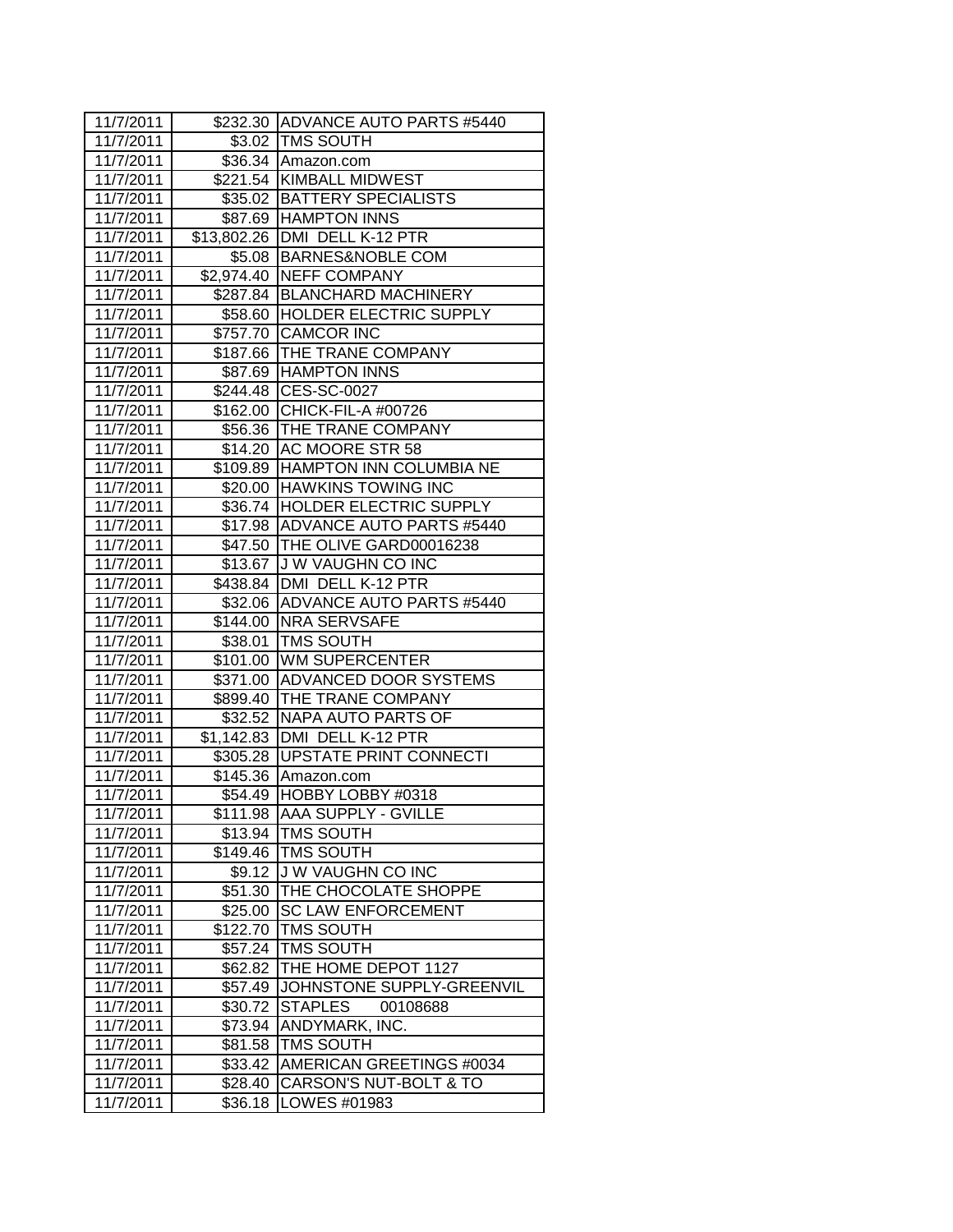| 11/7/2011 |             | \$385.59 THE HOME DEPOT 1127        |
|-----------|-------------|-------------------------------------|
| 11/7/2011 |             | \$34.32 ADVANCE AUTO PARTS #5440    |
| 11/7/2011 |             | \$117.80 JJOHNSTONE SUPPLY-GREENVIL |
| 11/7/2011 |             | \$558.62 BI-LO 274                  |
| 11/7/2011 |             | (\$106.49) NAPA AUTO PARTS OF       |
| 11/7/2011 |             | \$356.08   AAA SUPPLY - GVILLE      |
| 11/7/2011 |             | \$109.89 HAMPTON INN COLUMBIA NE    |
| 11/7/2011 |             | \$63.91 ADVANCE AUTO PARTS #5440    |
| 11/7/2011 |             | \$31.01 BANKS APPLIANCE PARTS & S   |
| 11/7/2011 |             | \$668.18 CAMCOR INC                 |
| 11/7/2011 |             | \$3,805.31 DMI DELL K-12 PTR        |
| 11/7/2011 |             | \$62.62 JOHNSTONE SUPPLY-GREENVIL   |
| 11/7/2011 | \$7.95      | SUBWAY 00153049                     |
| 11/7/2011 |             | \$109.89 HAMPTON INN COLUMBIA NE    |
| 11/7/2011 |             | \$251.79   TMS SOUTH                |
| 11/7/2011 |             | \$558.89   THE TRANE COMPANY        |
| 11/7/2011 |             | \$438.84   DMI DELL K-12 PTR        |
| 11/7/2011 |             | \$87.69 HAMPTON INNS                |
| 11/7/2011 |             | \$31.24 BURDETTE HARDWARE SIMPSON   |
| 11/7/2011 |             | \$108.25   TMS SOUTH                |
| 11/7/2011 |             | \$109.89 HAMPTON INN COLUMBIA NE    |
| 11/7/2011 |             | \$65.00 HAWKINS TOWING INC          |
| 11/7/2011 |             | \$110.76 ADVANCE AUTO PARTS #5440   |
| 11/7/2011 | \$37.51     | SHERWIN WILLIAMS #2735              |
| 11/7/2011 |             | \$531.27   FOTOZOOMER, LLC          |
| 11/7/2011 | \$328.83    | <b>SCHOOL OUTFITTERS</b>            |
| 11/7/2011 |             | \$87.69 HAMPTON INNS                |
| 11/7/2011 | \$1,670.45  | <b>CAMCOR INC</b>                   |
| 11/7/2011 | \$131.04    | <b>ELLIS FLOORING SALES #43</b>     |
| 11/7/2011 |             | \$27,427.81   DMI DELL K-12 PTR     |
| 11/7/2011 |             | \$30.00 BUY BUY BABY #3032          |
| 11/7/2011 |             | \$34.74 THE TRANE COMPANY           |
| 11/8/2011 |             | \$25.00 SC LAW ENFORCEMENT          |
| 11/8/2011 |             | \$64.52 AMER SOCIETY FOR QUALITY    |
| 11/8/2011 |             | \$84.92 HOLDER ELECTRIC SUPPLY      |
| 11/8/2011 |             | \$54.73 HOLDER ELECTRIC SUPPLY      |
| 11/8/2011 |             | \$87.44 ILOWES #01983               |
| 11/8/2011 | \$162.32    | <b>WM SUPERCENTER</b>               |
| 11/8/2011 | \$650.00    | <b>CHRISTOPHER TRUCKS 2</b>         |
| 11/8/2011 | \$189.34    | HOLDER ELECTRIC SUPPLY              |
| 11/8/2011 | \$27.88     | LOWES #01718                        |
| 11/8/2011 | \$10.60     | AAA FASTENER AND SUPPLY L           |
| 11/8/2011 | \$11.85     | LOWES #00667                        |
| 11/8/2011 | \$8.44      | LOWES #00667                        |
| 11/8/2011 | \$269.76    | <b>FREEDOM FUNDRAISING</b>          |
| 11/8/2011 | \$227.56    | <b>GROUCHOS OF GREENVILLE</b>       |
| 11/8/2011 | $(\$10.56)$ | <b>WM SUPERCENTER</b>               |
| 11/8/2011 | \$24.78     | <b>BI-LO 161</b>                    |
| 11/8/2011 | \$122.37    | THE TRANE COMPANY                   |
| 11/8/2011 | \$25.00     | <b>SC LAW ENFORCEMENT</b>           |
| 11/8/2011 | \$37.43     | <b>WM SUPERCENTER</b>               |
| 11/8/2011 | \$163.09    | <b>KEVIN WHITAKER CHEVROLET</b>     |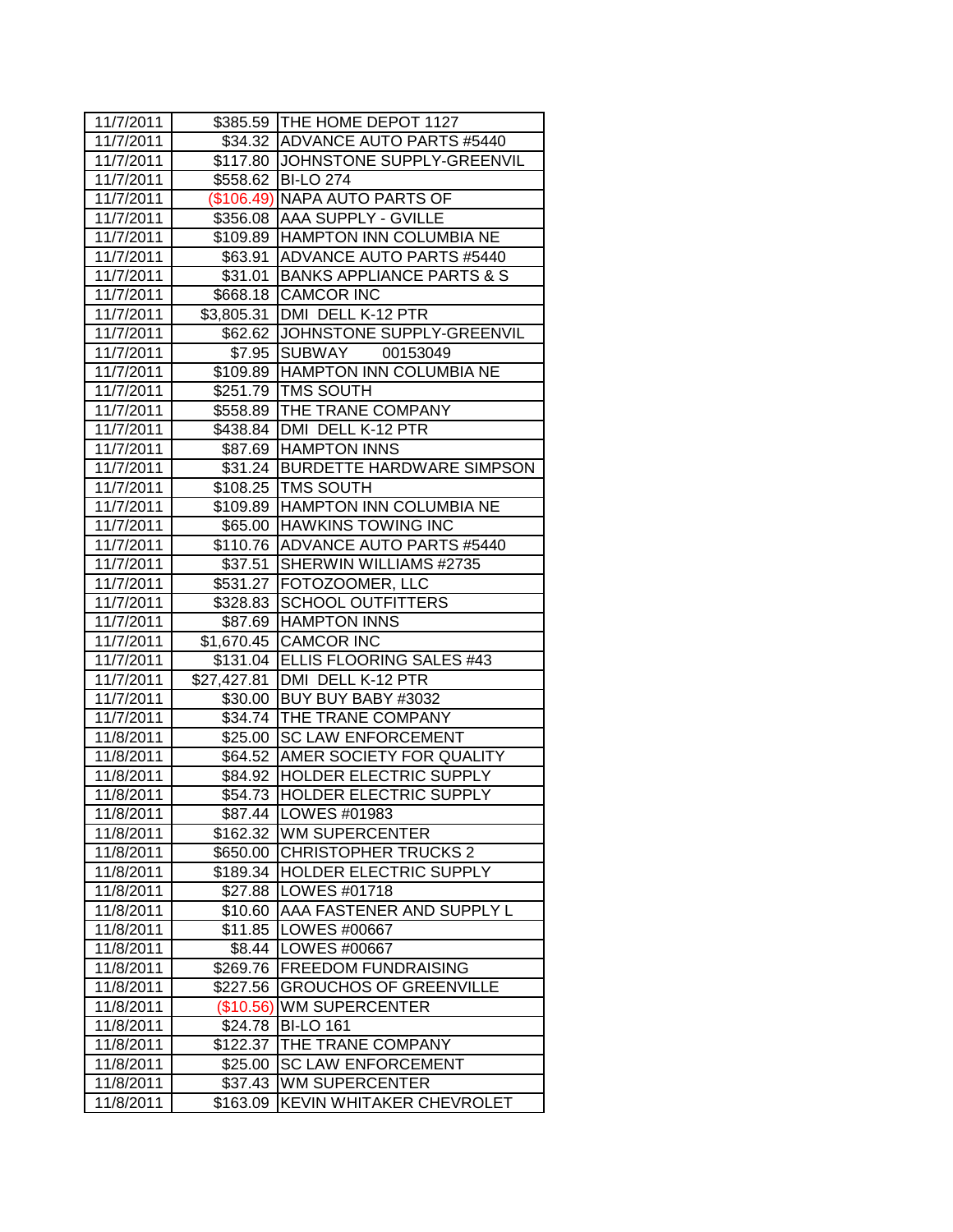| 11/8/2011 |            | \$25.00 SC LAW ENFORCEMENT          |
|-----------|------------|-------------------------------------|
| 11/8/2011 |            | \$132.24 THE TRANE COMPANY          |
| 11/8/2011 |            | \$51.45 SHEALY ELECT 803-227-0599   |
| 11/8/2011 |            | \$254.27 HOLDER ELECTRIC SUPPLY     |
| 11/8/2011 |            | \$100.36 2865-CED                   |
| 11/8/2011 |            | \$598.90   W. W. WILLIAMS           |
| 11/8/2011 |            | \$29.16   LOWES #01983              |
| 11/8/2011 |            | \$67.26 GREER GAS 1911000           |
| 11/8/2011 |            | \$4.58   LOWES #01718               |
| 11/8/2011 |            | \$21.06   LOWES #00528              |
| 11/8/2011 |            | \$41.49   LOWES #01718              |
| 11/8/2011 |            | \$10.56 WM SUPERCENTER              |
| 11/8/2011 |            | \$42.39 BI-LO 161                   |
| 11/8/2011 |            | \$581.57 CAMCOR INC                 |
| 11/8/2011 |            | \$25.00 SC LAW ENFORCEMENT          |
| 11/8/2011 |            | \$25.00 SC LAW ENFORCEMENT          |
| 11/8/2011 |            | \$54.48  HOLDER ELECTRIC SUPPLY     |
| 11/8/2011 | \$27.90    | <b>SKILLSUSA ORG</b>                |
| 11/8/2011 |            | (\$30.00) LOWES #01983              |
| 11/8/2011 |            | \$28.37  HOLDER ELECTRIC SUPPLY     |
| 11/8/2011 |            | \$76.45   BLANCHARD MACHINERY       |
| 11/9/2011 |            | \$65.56   D & D MOTORS, INC.        |
| 11/9/2011 |            | \$173.31 Amazon.com                 |
| 11/9/2011 |            | \$498.50 JJOHNSTONE SUPPLY-GREENVIL |
| 11/9/2011 |            | \$179.14 EAST COAST METAL DIST 04   |
| 11/9/2011 |            | \$26.47 THE HOME DEPOT 1119         |
| 11/9/2011 | \$88.72    | <b>WHOLESALE INDUSTRIAL ELEC</b>    |
| 11/9/2011 | \$4.55     | <b>ADVANCE AUTO PARTS #5440</b>     |
| 11/9/2011 | \$781.94   | <b>CRESCENT SUPPLY COMPANY I</b>    |
| 11/9/2011 |            | \$455.50 CRESCENT SUPPLY COMPANY I  |
| 11/9/2011 |            | \$62.21 PORTER PAINTS 9388          |
| 11/9/2011 |            | \$71.42 SHERWIN WILLIAMS #2735      |
| 11/9/2011 |            | \$27.11 CRESCENT SUPPLY COMPANY I   |
| 11/9/2011 |            | \$15.90 PORTER PAINTS 9250          |
| 11/9/2011 |            | \$404.04 YORK INT'L                 |
| 11/9/2011 |            | \$28.92 FASTENAL COMPANY01          |
|           |            |                                     |
| 11/9/2011 | \$5.37     | <b>JGEORGE H PENNELL</b>            |
| 11/9/2011 | \$58.30    | TLF SIMPSONVILLE FLORI              |
| 11/9/2011 | \$22.41    | WOODCRAFT 560                       |
| 11/9/2011 | \$165.36   | COOK & BOARDMAN OF                  |
| 11/9/2011 | \$352.41   | HOLDER ELECTRIC SUPPLY              |
| 11/9/2011 | \$28.36    | <b>FGS HARDWARE</b>                 |
| 11/9/2011 | \$1,130.29 | <b>BOBCAT OF GREENVILLE</b>         |
| 11/9/2011 | \$37.39    | LOWES #00667                        |
| 11/9/2011 | \$231.08   | S BATSON INC                        |
| 11/9/2011 | \$86.90    | JOHNSTONE SUPPLY-GREENVIL           |
| 11/9/2011 | \$240.40   | JOHNSTONE SUPPLY-GREENVIL           |
| 11/9/2011 | \$45.78    | THE HOME DEPOT #1126                |
| 11/9/2011 | \$15.48    | LOWES #01983                        |
| 11/9/2011 | \$69.83    | <b>HD SUPPLY</b>                    |
| 11/9/2011 | \$119.78   | SILMAR ELECTRONICS-GRNVLE           |
| 11/9/2011 | \$18.49    | HOLDER ELECTRIC SUPPLY              |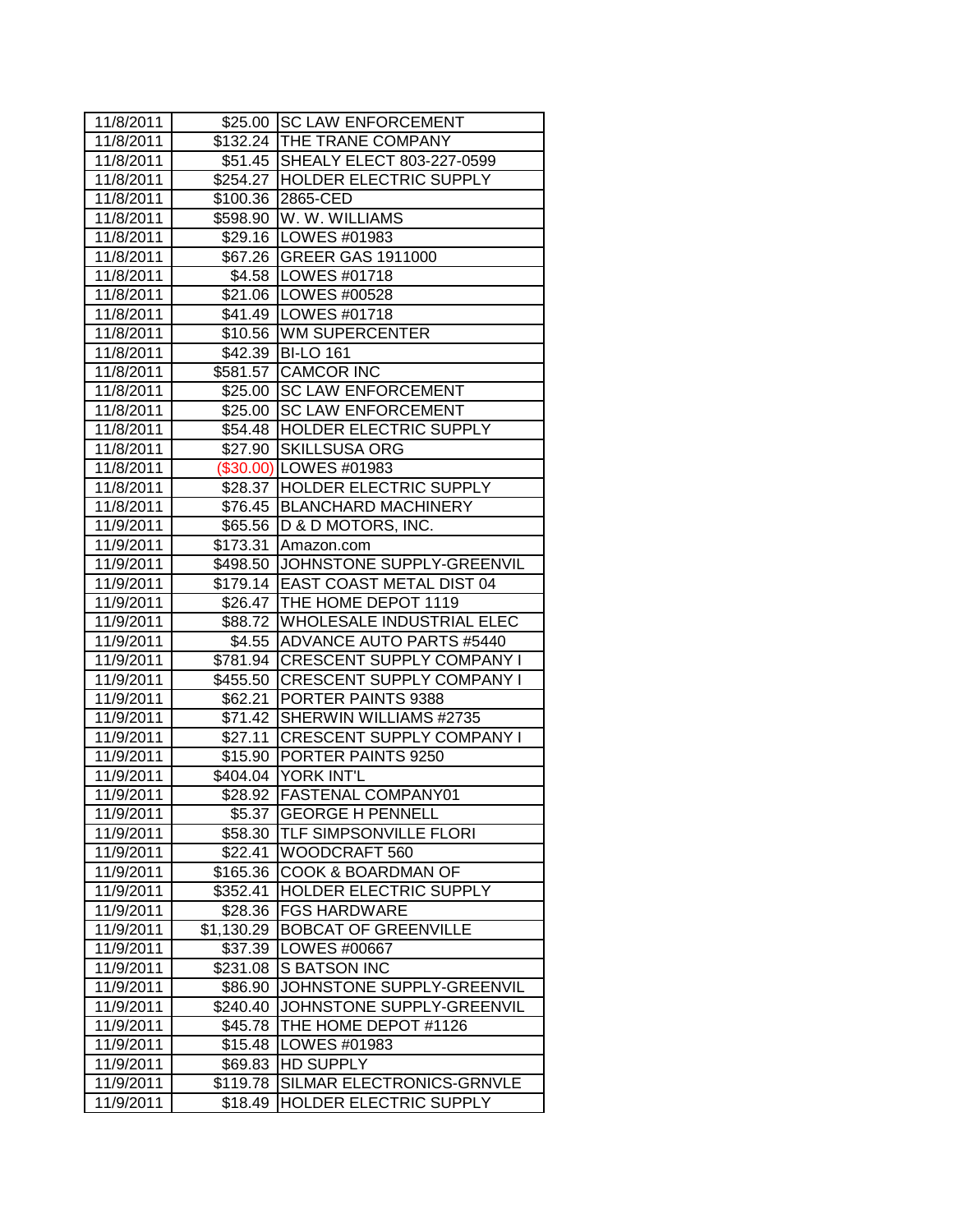| 11/9/2011  |          | \$1,294.26 THE GRAPHIC COW CO.      |
|------------|----------|-------------------------------------|
| 11/9/2011  |          | \$230.81 BATTERY SPECIALISTS        |
| 11/9/2011  |          | \$10.77  HOLDER ELECTRIC SUPPLY     |
| 11/9/2011  |          | \$686.82 DMI DELL K-12 PTR          |
| 11/9/2011  |          | \$287.77   DMI DELL K-12 PTR        |
| 11/9/2011  |          | \$11.43   LOWES #00528              |
| 11/9/2011  |          | \$7.69 THE HOME DEPOT 1127          |
| 11/9/2011  |          | \$59.15 WHOLESALE INDUSTRIAL ELEC   |
| 11/9/2011  |          | (\$33.20) JOHNSTONE SUPPLY-GREENVIL |
| 11/9/2011  |          | \$74.20   AAA LOCKSMITH & ALARM COM |
| 11/9/2011  |          | \$56.31 AMAZON MKTPLACE PMTS        |
| 11/9/2011  |          | \$33.20 JJOHNSTONE SUPPLY-GREENVIL  |
| 11/9/2011  |          | \$14.80 LOWES #00667                |
| 11/9/2011  |          | \$24.27   LOWES #00667              |
| 11/9/2011  |          | \$234.50 ARAMARK BMW ZENTRUM        |
| 11/9/2011  |          | \$41.30   LOWES #01983              |
| 11/9/2011  |          | \$200.13 HOLDER ELECTRIC SUPPLY     |
| 11/9/2011  |          | \$19.33   LOWES #00667              |
| 11/9/2011  |          | \$125.00 SCMSAORG                   |
| 11/9/2011  |          | \$18.82   WOODCRAFT 560             |
| 11/9/2011  |          | \$9.58 J W VAUGHN CO INC            |
| 11/9/2011  |          | \$64.10 NAPA AUTO PARTS OF          |
| 11/9/2011  |          | \$54.06   LANDSCAPER'S SUPPLY       |
| 11/9/2011  |          | \$266.67 BINSWANGER GLASS #043      |
| 11/9/2011  |          | \$124.20 JJOHN DEERE LANDSCAPES522  |
| 11/9/2011  |          | \$66.75 FERGUSON ENT #43            |
| 11/9/2011  |          | \$48.60 C C DICKSON CO 1004         |
| 11/9/2011  |          | \$48.01 LANDSCAPER'S SUPPLY         |
| 11/9/2011  | \$43.07  | SHERWIN WILLIAMS #2735              |
| 11/9/2011  |          | \$8.63 ADVANCE AUTO PARTS #5820     |
| 11/9/2011  |          | \$114.20 THE NEW YORK BUTCHER SHOP  |
| 11/9/2011  |          | \$17.78 ADVANCE AUTO PARTS #5440    |
| 11/9/2011  |          | \$3.99   LOWES #00528               |
| 11/9/2011  |          | \$179.20 OFFICE DEPOT #1214         |
| 11/9/2011  |          | \$25.44  DOLRTREE 980 00009803      |
| 11/9/2011  |          | \$67.16   LOWES #01983              |
| 11/9/2011  | \$250.46 | IMCABEE TRACTOR & TURF              |
| 11/9/2011  | \$13.73  | LOWES #01983                        |
| 11/10/2011 | \$349.45 | THE TRANE COMPANY                   |
| 11/10/2011 | \$60.80  | <b>ADVANCE AUTO PARTS #5440</b>     |
| 11/10/2011 | \$85.00  | CARSON'S NUT-BOLT & TO              |
| 11/10/2011 | \$64.55  | 2865-CED                            |
| 11/10/2011 | \$27.39  | <b>BLACK ELECTRICAL SUPPLY I</b>    |
| 11/10/2011 | \$11.58  | FASTENAL COMPANY01                  |
| 11/10/2011 | \$19.29  | <b>BLACK ELECTRICAL SUPPLY I</b>    |
| 11/10/2011 | \$400.00 | <b>SWANK MOTION PICTURES</b>        |
| 11/10/2011 | \$41.82  | 2865-CED                            |
| 11/10/2011 | \$25.00  | <b>SC LAW ENFORCEMENT</b>           |
| 11/10/2011 | \$249.57 | THE TRANE COMPANY                   |
| 11/10/2011 | \$384.36 | CAROLINA LAWN & TRACTOR             |
| 11/10/2011 | \$86.32  | LOWES #00667                        |
| 11/10/2011 | \$983.03 | ST CLAIR SIGNS INC                  |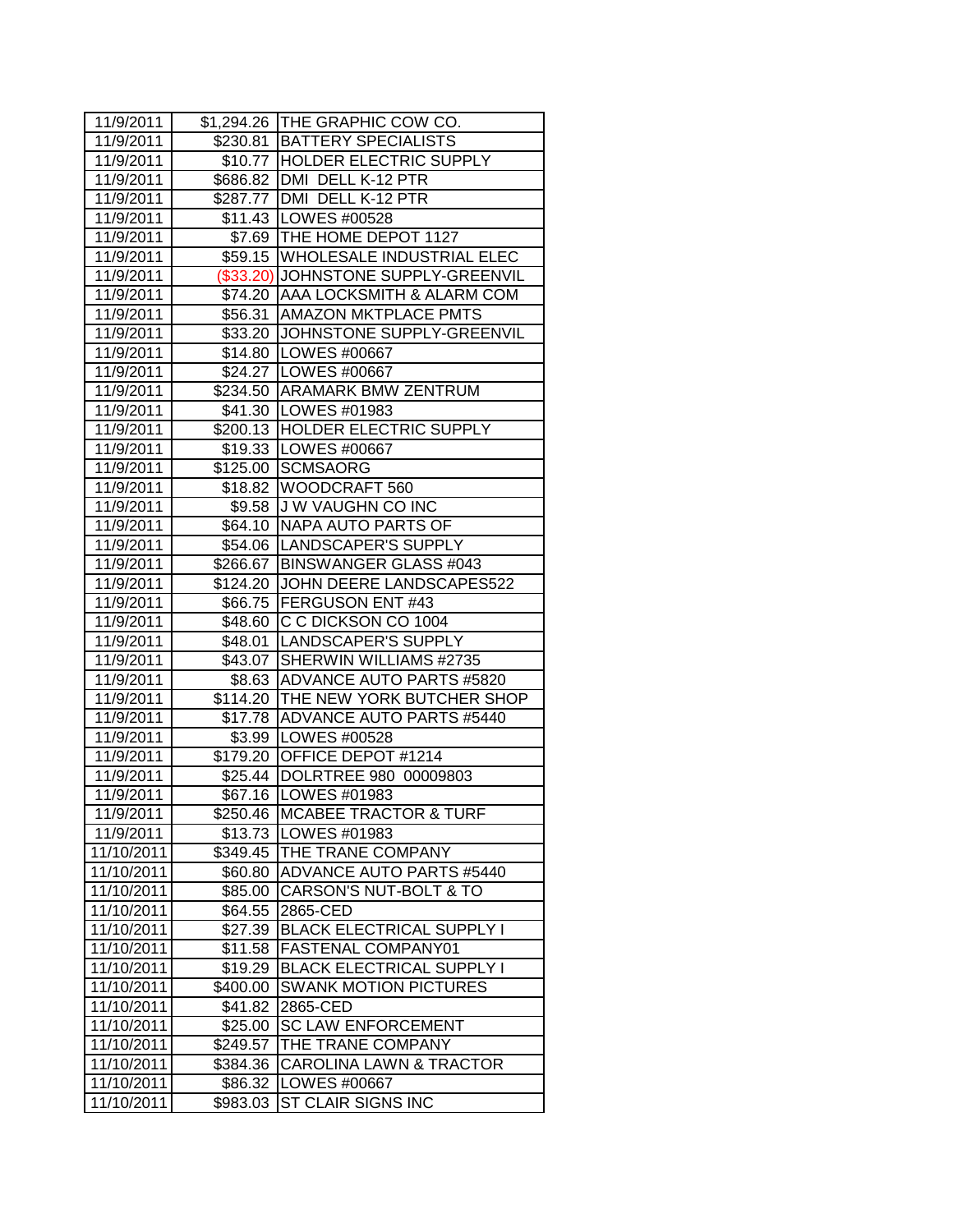| 11/10/2011 |            | \$87.35 WM SUPERCENTER             |
|------------|------------|------------------------------------|
| 11/10/2011 |            | \$99.27 PUBLIX #531                |
| 11/10/2011 |            | \$31.16 WM SUPERCENTER             |
| 11/10/2011 |            | \$25.00 ISC LAW ENFORCEMENT        |
| 11/10/2011 |            | \$122.64 TMS SOUTH                 |
| 11/10/2011 |            | \$25.00 SC LAW ENFORCEMENT         |
| 11/10/2011 |            | \$25.00 SC LAW ENFORCEMENT         |
| 11/10/2011 |            | \$115.33 GREENVILLE FENCE CO       |
| 11/10/2011 |            | \$25.00 SC LAW ENFORCEMENT         |
| 11/10/2011 |            | \$25.00 SC LAW ENFORCEMENT         |
| 11/10/2011 |            | (\$26.47) THE HOME DEPOT 1119      |
| 11/10/2011 | \$25.00    | <b>SC LAW ENFORCEMENT</b>          |
| 11/10/2011 |            | \$13.48 WOLF CAMERA #1602          |
| 11/10/2011 |            | \$58.44   THE HOME DEPOT #1124     |
| 11/10/2011 |            | \$348.30 C C DICKSON CO 1063       |
| 11/10/2011 |            | \$174.87   PARTY CITY #200         |
| 11/10/2011 |            | \$295.34   FOLLETT LIBRARY RES     |
| 11/10/2011 |            | (\$100.00) KELLETT'S WELL BORING   |
| 11/10/2011 |            | \$6.73 JJOHNSTONE SUPPLY-GREENVIL  |
| 11/10/2011 |            | \$310.05 SHERWIN WILLIAMS #2735    |
| 11/10/2011 |            | \$26.09 HOLDER ELECTRIC SUPPLY     |
| 11/10/2011 |            | \$82.83   BLANCHARD MACHINERY      |
| 11/10/2011 |            | \$131.84 NATL BUS SALES & LEASING  |
| 11/10/2011 |            | \$91.84 TRUCKPRO INC 022           |
| 11/10/2011 |            | \$181.34   LIQUID HIGHWAY ON LINE  |
| 11/10/2011 |            | \$340.00 TOLEDO ZOOLOGICAL SOCIETY |
| 11/10/2011 |            | \$1,158.97 BLANCHARD MACHINERY     |
| 11/10/2011 |            | \$65.70 WOODWORKS, LTD             |
| 11/10/2011 |            | \$14.37 J W VAUGHN CO INC          |
| 11/10/2011 |            | \$60.60 CARSON'S NUT-BOLT & TO     |
| 11/10/2011 |            | \$204.53 RENTAL ONE                |
| 11/10/2011 |            | \$32.66 JJOHNSTONE SUPPLY-GREENVIL |
| 11/10/2011 |            | 00011825<br>\$535.00 TARGET        |
| 11/10/2011 |            | \$49.34 SPINX #166                 |
| 11/10/2011 |            | \$25.00 SC LAW ENFORCEMENT         |
| 11/10/2011 | \$183.41   | ACS SOUND & LIGHTING               |
| 11/10/2011 | \$56.65    | <b>HOLDER ELECTRIC SUPPLY</b>      |
| 11/10/2011 | \$17.77    | RADIOSHACK COR00187518             |
| 11/10/2011 | \$170.93   | BENSON CHRYSLER PLYMOUTH           |
| 11/10/2011 | \$185.60   | BARNES & NOBLE #2221               |
| 11/10/2011 | \$242.87   | HOLDER ELECTRIC SUPPLY             |
| 11/10/2011 | (\$16.11)  | BARNES & NOBLE #2221               |
| 11/10/2011 | \$25.00    | <b>SC LAW ENFORCEMENT</b>          |
| 11/10/2011 | \$44.94    | JOHNSTONE SUPPLY-GREENVIL          |
| 11/10/2011 | \$201.61   | TMS SOUTH                          |
| 11/10/2011 | \$235.27   | 2865-CED                           |
| 11/10/2011 | \$48.12    | C C DICKSON CO 1063                |
| 11/10/2011 | \$25.00    | <b>SC LAW ENFORCEMENT</b>          |
| 11/10/2011 | \$111.05   | <b>AAA SUPPLY - GVILLE</b>         |
| 11/10/2011 | \$1,027.06 | <b>SYSTEM DISTRIBUTORS IN</b>      |
| 11/10/2011 | \$225.24   | JOHNSTONE SUPPLY-GREENVIL          |
| 11/10/2011 | \$6.87     | THE HOME DEPOT 1119                |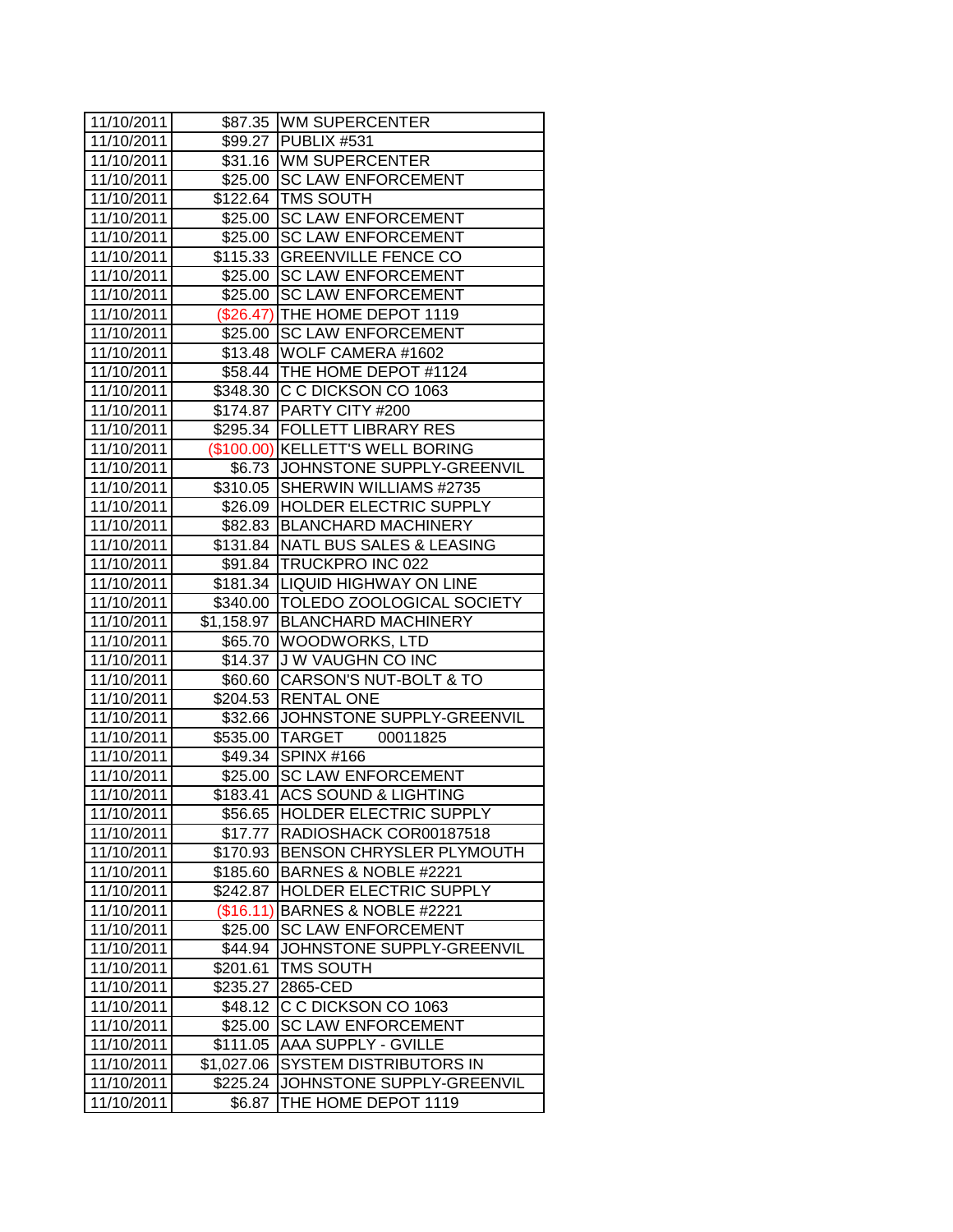| 11/10/2011 |              | \$47.81   LOWES #01983             |
|------------|--------------|------------------------------------|
| 11/10/2011 |              | \$27.67 2865-CED                   |
| 11/10/2011 |              | \$36.02   RADIOSHACK COR00196238   |
| 11/10/2011 |              | \$33.28  HOLDER ELECTRIC SUPPLY    |
| 11/10/2011 |              | \$94.44 ADVANCE AUTO PARTS #5440   |
| 11/10/2011 |              | \$1,652.91   MULTI MEDIA SERVICES  |
| 11/10/2011 |              | \$21.41 JOHNSTONE SUPPLY-GREENVIL  |
| 11/10/2011 |              | \$3,394.30 NETWORK CONTROLS & E    |
| 11/10/2011 |              | \$7.13 HOBBY LOBBY #0318           |
| 11/10/2011 |              | \$19.07 BARNES & NOBLE #2558       |
| 11/10/2011 |              | \$25.00 SC LAW ENFORCEMENT         |
| 11/10/2011 | \$64.55      | 2865-CED                           |
| 11/10/2011 |              | \$95.46 NAPA AUTO PARTS OF         |
| 11/10/2011 |              | \$25.00 SC LAW ENFORCEMENT         |
| 11/10/2011 |              | \$175.58 BLACK ELECTRICAL SUPPLY I |
| 11/10/2011 |              | \$10.68 PIEDMONT PLASTICS GR #05   |
| 11/10/2011 |              | \$415.14 BATTERY SPECIALISTS       |
| 11/10/2011 |              | \$29.62   LOWES #00667             |
| 11/10/2011 |              | \$198.86   MCALISTERS DELI 1062    |
| 11/10/2011 |              | \$11.63   LOWES #01718             |
| 11/11/2011 |              | \$165.25 BATTERY SPECIALISTS       |
| 11/11/2011 |              | \$25.00 SC LAW ENFORCEMENT         |
| 11/11/2011 |              | \$25.00 SC LAW ENFORCEMENT         |
| 11/11/2011 |              | \$70.42 CDW GOVERNMENT             |
| 11/11/2011 |              | \$25.00 SC LAW ENFORCEMENT         |
| 11/11/2011 |              | \$30.00 VZWRLSS PREPAID REC        |
| 11/11/2011 |              | \$190.74   LOWES #00667            |
| 11/11/2011 |              | \$30.34 AAA SUPPLY - GVILLE        |
| 11/11/2011 | \$25.00      | <b>SC LAW ENFORCEMENT</b>          |
| 11/11/2011 |              | \$52.59 THE TRANE COMPANY          |
| 11/11/2011 | \$25.00      | <b>SC LAW ENFORCEMENT</b>          |
| 11/11/2011 |              | \$11.98 THE HOME DEPOT 1127        |
| 11/11/2011 | \$113.74     | JOHNSTONE SUPPLY-GREENVIL          |
| 11/11/2011 | \$25.00      | <b>SC LAW ENFORCEMENT</b>          |
| 11/11/2011 | \$22.47      | JOHNSTONE SUPPLY-GREENVIL          |
| 11/11/2011 | \$345.60     | <b>MCBRIDES INC</b>                |
| 11/11/2011 |              | \$25.00  SC LAW ENFORCEMENT        |
| 11/11/2011 | \$25.00      | <b>SC LAW ENFORCEMENT</b>          |
| 11/11/2011 | \$25.00      | <b>SC LAW ENFORCEMENT</b>          |
| 11/11/2011 | \$45.25      | C C DICKSON CO 1004                |
| 11/11/2011 | \$26.29      | LOWES #00528                       |
| 11/11/2011 | \$10.66      | <b>TMS SOUTH</b>                   |
| 11/11/2011 | \$42.86      | BWI-GREENVILLE-SPARTAN             |
| 11/11/2011 | \$25.00      | <b>SC LAW ENFORCEMENT</b>          |
| 11/11/2011 | $($ \$8.63)  | <b>ADVANCE AUTO PARTS #5820</b>    |
| 11/11/2011 | \$365.41     | THE TRANE COMPANY                  |
| 11/11/2011 | \$4.95       | NAPA AUTO PARTS OF                 |
| 11/11/2011 | \$27.98      | <b>ADVANCE AUTO PARTS #5440</b>    |
| 11/11/2011 | \$17.17      | <b>J W VAUGHN CO INC</b>           |
| 11/11/2011 | \$206.00     | STORK SYSTEMS INC.                 |
| 11/11/2011 | (\$1,386.48) | W. W. WILLIAMS                     |
| 11/11/2011 | \$4.24       | DOLRTREE 1965 00019653             |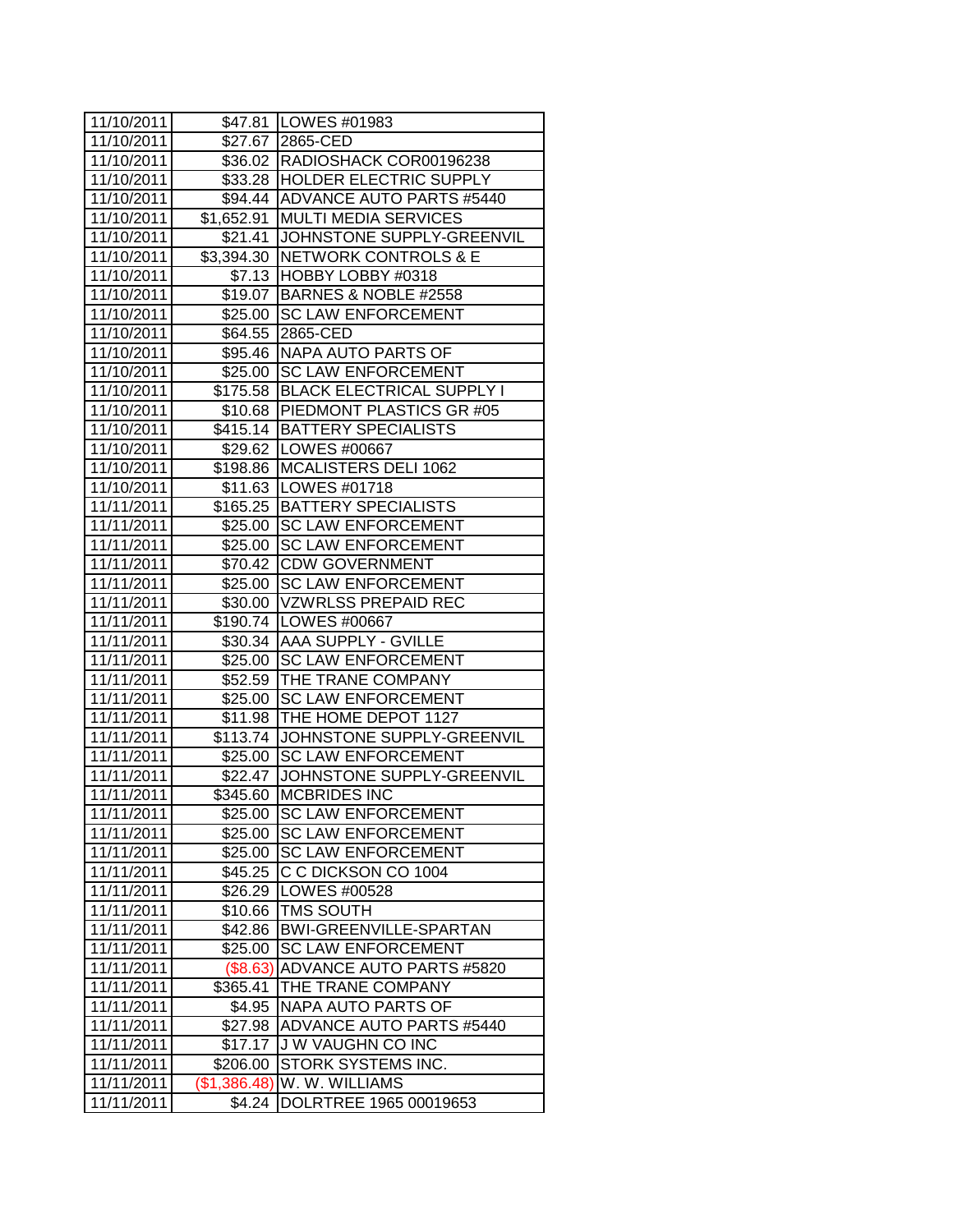| 11/11/2011 |            | \$22.60 LOWES #00667                 |
|------------|------------|--------------------------------------|
| 11/11/2011 |            | \$74.57 LOWES #01983                 |
| 11/11/2011 |            | \$23.56 CAROLINA LAWN & TRACTOR      |
| 11/11/2011 |            | \$4.81   PORTER PAINTS 9250          |
| 11/11/2011 |            | \$4.56 ADVANCE AUTO PARTS #5440      |
| 11/11/2011 |            | \$85.91  HOLDER ELECTRIC SUPPLY      |
| 11/11/2011 |            | \$87.56 HOLDER ELECTRIC SUPPLY       |
| 11/11/2011 |            | \$188.89 HOLDER ELECTRIC SUPPLY      |
| 11/11/2011 |            | \$201.48   BATTERIES PLUS            |
| 11/11/2011 |            | \$102.82 THE HOME DEPOT 1104         |
| 11/11/2011 |            | \$111.30 BLACK ELECTRICAL SUPPLY I   |
| 11/11/2011 |            | \$316.54 THE TRANE COMPANY           |
| 11/11/2011 |            | \$136.68 NAPA AUTO PARTS OF          |
| 11/11/2011 |            | \$152.53 BATTERIES PLUS              |
| 11/11/2011 |            | \$146.62 AAA SUPPLY - GVILLE         |
| 11/11/2011 |            | \$1,488.13 MOORE & BALLIEW OIL COMPA |
| 11/11/2011 |            | \$91.50 LIQUID HIGHWAY ON LINE       |
| 11/11/2011 |            | \$58.04 ADVANCE AUTO PARTS #5440     |
| 11/11/2011 |            | \$25.00 SC LAW ENFORCEMENT           |
| 11/11/2011 |            | \$46.60 THE TRANE COMPANY            |
| 11/11/2011 |            | \$15.27   LOWES #00528               |
| 11/11/2011 |            | \$25.00 SC LAW ENFORCEMENT           |
| 11/11/2011 |            | \$108.54 240 C-K SIMPSONV            |
| 11/11/2011 |            | \$4.99 ADVANCE AUTO PARTS #5440      |
| 11/11/2011 |            | \$25.00 SC LAW ENFORCEMENT           |
| 11/11/2011 | \$25.00    | <b>SC LAW ENFORCEMENT</b>            |
| 11/11/2011 |            | \$646.55 MUSICAL INNOVATIONS         |
| 11/11/2011 | \$25.00    | <b>SC LAW ENFORCEMENT</b>            |
| 11/11/2011 | \$165.25   | <b>BATTERY SPECIALISTS</b>           |
| 11/11/2011 |            | \$39.90 LOWES #00667                 |
| 11/11/2011 |            | \$25.00 SC LAW ENFORCEMENT           |
| 11/11/2011 |            | \$9.46   LOWES #00667                |
| 11/11/2011 |            | \$44.46 GARDEN RIDGE - 018           |
| 11/11/2011 |            | \$650.63 THE TRANE COMPANY           |
| 11/11/2011 |            | \$14.76   LOWES #01718               |
| 11/11/2011 | \$38.69    | <b>CRESCENT SUPPLY COMPANY I</b>     |
| 11/11/2011 | \$25.00    | <b>ISC LAW ENFORCEMENT</b>           |
| 11/11/2011 | \$165.07   | SHERWIN WILLIAMS #2785               |
| 11/11/2011 | \$1,386.48 | W. W. WILLIAMS                       |
| 11/11/2011 | \$576.64   | <b>TMS SOUTH</b>                     |
| 11/11/2011 | \$25.00    | <b>SC LAW ENFORCEMENT</b>            |
| 11/11/2011 | \$25.00    | <b>SC LAW ENFORCEMENT</b>            |
| 11/11/2011 | \$8.14     | <b>ADVANCE AUTO PARTS #5440</b>      |
| 11/11/2011 | \$25.00    | <b>SC LAW ENFORCEMENT</b>            |
| 11/11/2011 | \$25.00    | <b>SC LAW ENFORCEMENT</b>            |
| 11/11/2011 | \$583.00   | W. W. WILLIAMS                       |
| 11/11/2011 | \$14.09    | LOWES #00667                         |
| 11/11/2011 | \$179.14   | EAST COAST METAL DIST 04             |
| 11/11/2011 | \$30.90    | <b>BLACK ELECTRICAL SUPPLY I</b>     |
| 11/11/2011 | \$25.00    | <b>SC LAW ENFORCEMENT</b>            |
| 11/11/2011 | \$25.00    | <b>SC LAW ENFORCEMENT</b>            |
| 11/11/2011 | \$13.10    | USPS 45366006529808201               |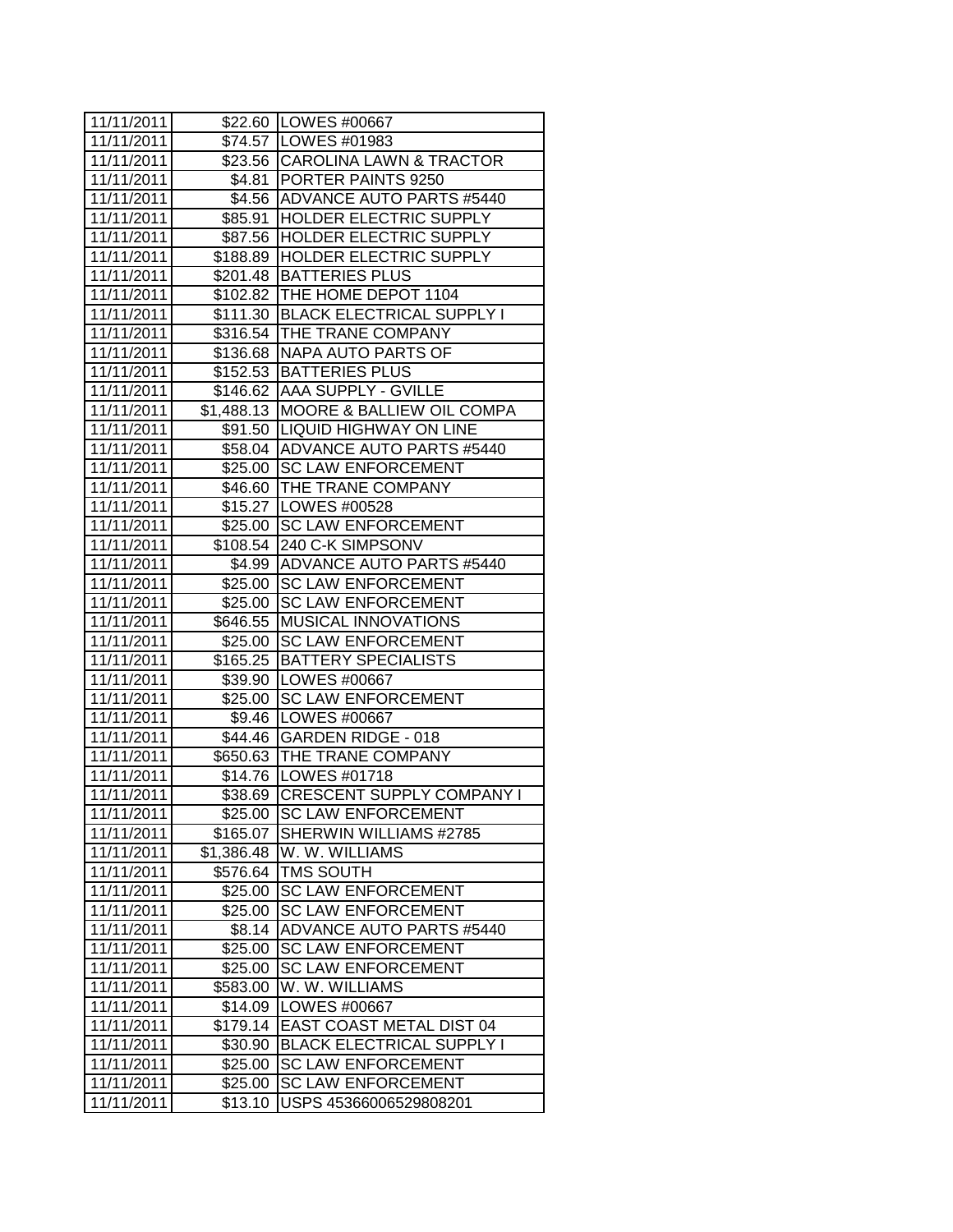| 11/11/2011 |            | \$1,117.64 JOHNSTONE SUPPLY-GREENVIL |
|------------|------------|--------------------------------------|
| 11/11/2011 |            | \$378.50 CAROLINA LAWN & TRACTOR     |
| 11/11/2011 |            | \$72.05   AMAZON MKTPLACE PMTS       |
| 11/11/2011 |            | \$1,220.06 THE GRAPHIC COW CO.       |
| 11/11/2011 |            | \$31.79 RADIOSHACK COR00196238       |
| 11/11/2011 |            | \$280.51 JOHNSTONE SUPPLY-GREENVIL   |
| 11/11/2011 |            | \$132.05 CAROLINA INTL TRUCKS        |
| 11/11/2011 |            | \$12.72 ADVANCE AUTO PARTS #5440     |
| 11/11/2011 |            | \$1,386.48 W. W. WILLIAMS            |
| 11/11/2011 |            | \$44.46 SHERWIN WILLIAMS #2194       |
| 11/11/2011 |            | \$31.79  RADIOSHACK COR00196238      |
| 11/11/2011 | \$25.00    | <b>SC LAW ENFORCEMENT</b>            |
| 11/11/2011 | \$19.98    | ADVANCE AUTO PARTS #5440             |
| 11/11/2011 |            | \$25.31   NATL BUS SALES & LEASING   |
| 11/11/2011 |            | \$280.37 SHEALY ELECT 803-227-0599   |
| 11/11/2011 |            | \$5.05   LOWES #00667                |
| 11/11/2011 |            | \$145.14   CRESCENT SUPPLY COMPANY I |
| 11/11/2011 |            | \$438.75 HYATT HOTELS INDIANAPOLIS   |
| 11/11/2011 | \$25.00    | <b>SC LAW ENFORCEMENT</b>            |
| 11/11/2011 |            | \$595.48   LOWES #01718              |
| 11/11/2011 |            | \$62.76   TRUCKPRO INC 022           |
| 11/11/2011 |            | \$25.00 SC LAW ENFORCEMENT           |
| 11/11/2011 |            | \$264.26   RENTAL ONE                |
| 11/11/2011 |            | \$188.89 HOLDER ELECTRIC SUPPLY      |
| 11/11/2011 |            | \$22.12   AMAZON MKTPLACE PMTS       |
| 11/11/2011 |            | \$408.96 PANERA BREAD #911           |
| 11/11/2011 | \$60.49    | <b>HOLDER ELECTRIC SUPPLY</b>        |
| 11/11/2011 | \$25.00    | <b>SC LAW ENFORCEMENT</b>            |
| 11/11/2011 | (\$136.88) | <b>NAPA AUTO PARTS OF</b>            |
| 11/11/2011 | \$172.23   | NAPA AUTO PARTS OF                   |
| 11/11/2011 |            | \$56.20 TMS SOUTH                    |
| 11/11/2011 |            | \$252.28 SILMAR ELECTRONICS-GRNVLE   |
| 11/11/2011 |            | \$39.75 AAA LOCKSMITH & ALARM COM    |
| 11/11/2011 |            | \$474.63 JJEFF LYNCH APPLIANCE AND   |
| 11/14/2011 |            | \$12.70 ADVANCE AUTO PARTS #5330     |
| 11/14/2011 |            | \$64.30   TMS SOUTH                  |
| 11/14/2011 | \$15.75    | <b>B &amp; D INDUSTRIAL INC</b>      |
| 11/14/2011 | \$89.49    | ANDY OXY CO INC 6                    |
| 11/14/2011 | \$27.54    | <b>COUNTRY BOY'S</b>                 |
| 11/14/2011 | \$77.32    | <b>HOLIDAY INN EXPRESS LXG</b>       |
| 11/14/2011 | \$25.00    | <b>SC LAW ENFORCEMENT</b>            |
| 11/14/2011 | \$24.22    | LOWES #00667                         |
| 11/14/2011 | \$66.67    | <b>BLACK ELECTRICAL SUPPLY I</b>     |
| 11/14/2011 | \$65.30    | <b>BLANCHARD MACHINERY</b>           |
| 11/14/2011 | \$57.33    | ADVANCE AUTO PARTS #5440             |
| 11/14/2011 | \$37.86    | LOWES #01983                         |
| 11/14/2011 | \$66.27    | <b>TMS SOUTH</b>                     |
| 11/14/2011 | \$25.00    | <b>SC LAW ENFORCEMENT</b>            |
| 11/14/2011 | \$258.83   | TMS SOUTH                            |
| 11/14/2011 | \$577.45   | THE TRANE COMPANY                    |
| 11/14/2011 | \$34.98    | COOK & BOARDMAN OF                   |
| 11/14/2011 | \$160.60   | AAA SUPPLY - GVILLE                  |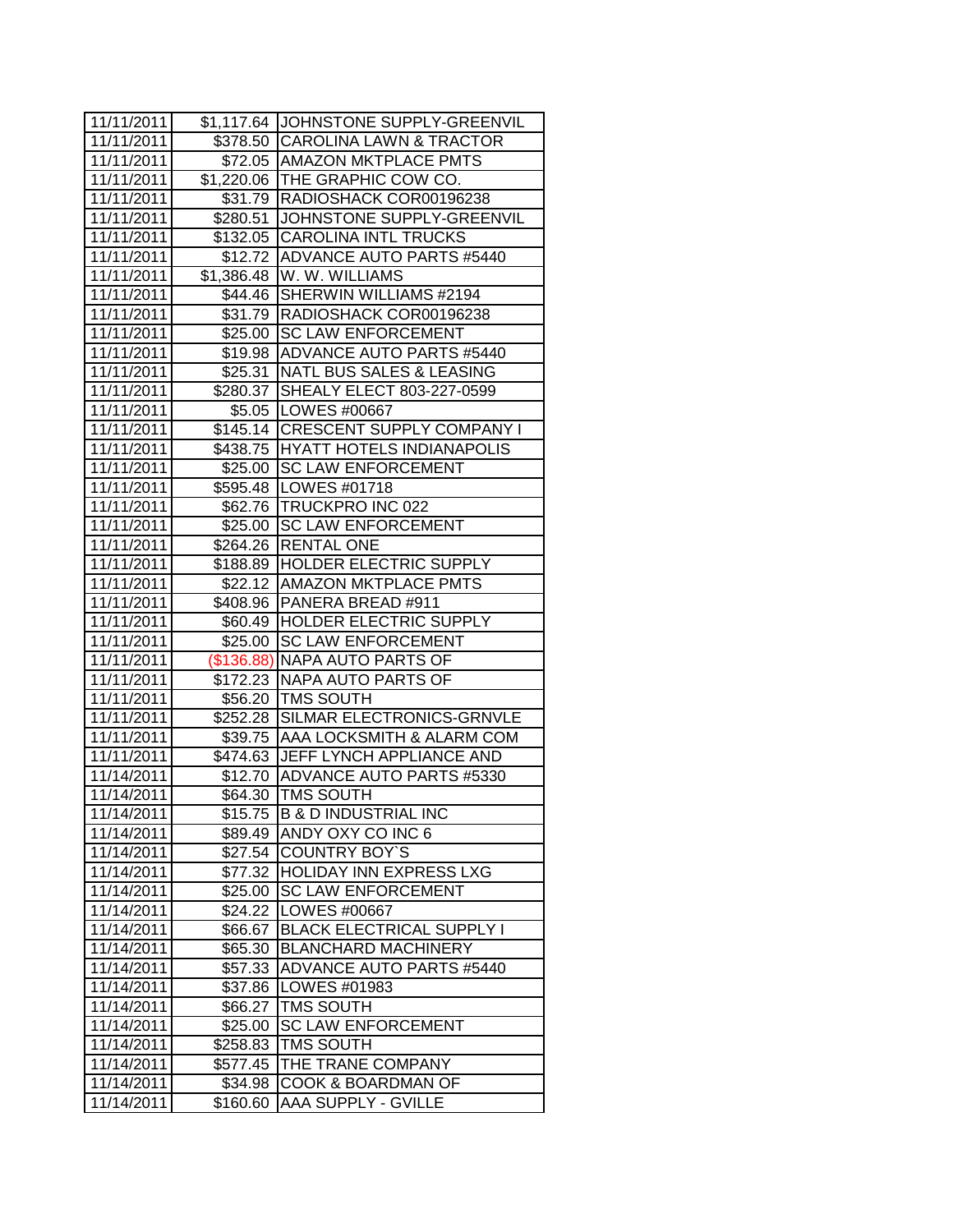| 11/14/2011 |             | \$150.66 CHICK-FIL-A #01076         |
|------------|-------------|-------------------------------------|
| 11/14/2011 |             | \$655.40 GBC ECOMMERCE              |
| 11/14/2011 |             | \$25.00 SC LAW ENFORCEMENT          |
| 11/14/2011 |             | \$25.00 SC LAW ENFORCEMENT          |
| 11/14/2011 |             | \$767.00 CES-SC-0027                |
| 11/14/2011 |             | \$178.72 SYSTEMS DISTRIBUTOR        |
| 11/14/2011 |             | \$116.78 BARNES&NOBLE COM           |
| 11/14/2011 |             | \$19.27   BLACK ELECTRICAL SUPPLY I |
| 11/14/2011 |             | \$47.43   BATTERY SPECIALISTS       |
| 11/14/2011 |             | \$25.00 SC LAW ENFORCEMENT          |
| 11/14/2011 |             | \$25.00 SC LAW ENFORCEMENT          |
| 11/14/2011 |             | \$794.68 THE TRANE COMPANY          |
| 11/14/2011 |             | \$25.00 SC LAW ENFORCEMENT          |
| 11/14/2011 |             | \$25.00 SC LAW ENFORCEMENT          |
| 11/14/2011 |             | \$146.48  LEGO EDUCATION            |
| 11/14/2011 |             | \$688.14 FATZ CAFE 17               |
| 11/14/2011 |             | \$45.05 NORRIS SUPPLY               |
| 11/14/2011 |             | \$258.96 NAPA AUTO PARTS OF         |
| 11/14/2011 |             | \$188.27   FOLLETT LIBRARY RES      |
| 11/14/2011 |             | \$41.66 JJOHNSTONE SUPPLY-GREENVIL  |
| 11/14/2011 |             | \$65.85 PUBLIX #632                 |
| 11/14/2011 |             | \$25.00 SC LAW ENFORCEMENT          |
| 11/14/2011 |             | \$415.07 CAMPBELL BROWN INC         |
| 11/14/2011 |             | \$26.55 STAPLES<br>00105536         |
| 11/14/2011 |             | \$37.34 INGLES GAS EXP #206         |
| 11/14/2011 |             | \$25.00 SC LAW ENFORCEMENT          |
| 11/14/2011 |             | \$218.04 FIRST TEAM SPORTS          |
| 11/14/2011 |             | \$257.92 THE TRANE COMPANY          |
| 11/14/2011 |             | \$114.44 NAPA AUTO PARTS OF         |
| 11/14/2011 |             | \$148.10 THE TRANE COMPANY          |
| 11/14/2011 |             | \$25.00 SC LAW ENFORCEMENT          |
| 11/14/2011 |             | \$40.24 THE TRANE COMPANY           |
| 11/14/2011 |             | \$43.28 NAPA AUTO PARTS OF          |
| 11/14/2011 |             | \$3.98 J W VAUGHN CO INC            |
| 11/14/2011 |             | \$105.34 JOHNSTONE SUPPLY-GREENVIL  |
| 11/14/2011 |             | \$32.41 WM SUPERCENTER              |
| 11/14/2011 | \$15.96     | IADVANCE AUTO PARTS #5440           |
| 11/14/2011 | \$25.00     | <b>SC LAW ENFORCEMENT</b>           |
| 11/14/2011 | \$20.00     | <b>HAWKINS TOWING INC</b>           |
| 11/14/2011 | \$129.95    | <b>BLACK ELECTRICAL SUPPLY I</b>    |
| 11/14/2011 | \$25.00     | <b>SC LAW ENFORCEMENT</b>           |
| 11/14/2011 | \$25.00     | <b>SC LAW ENFORCEMENT</b>           |
| 11/14/2011 | \$199.55    | <b>NORRIS SUPPLY</b>                |
| 11/14/2011 | \$44.00     | PUBLIX #632                         |
| 11/14/2011 | \$14.09     | LOWES #00667                        |
| 11/14/2011 | \$25.00     | <b>SC LAW ENFORCEMENT</b>           |
| 11/14/2011 | \$25.00     | <b>SC LAW ENFORCEMENT</b>           |
| 11/14/2011 | \$25.00     | <b>SC LAW ENFORCEMENT</b>           |
| 11/14/2011 | \$25.00     | <b>SC LAW ENFORCEMENT</b>           |
| 11/14/2011 | \$19,012.74 | <b>MULTI MEDIA SERVICES</b>         |
| 11/14/2011 | \$25.00     | <b>SC LAW ENFORCEMENT</b>           |
| 11/14/2011 | \$25.00     | <b>SC LAW ENFORCEMENT</b>           |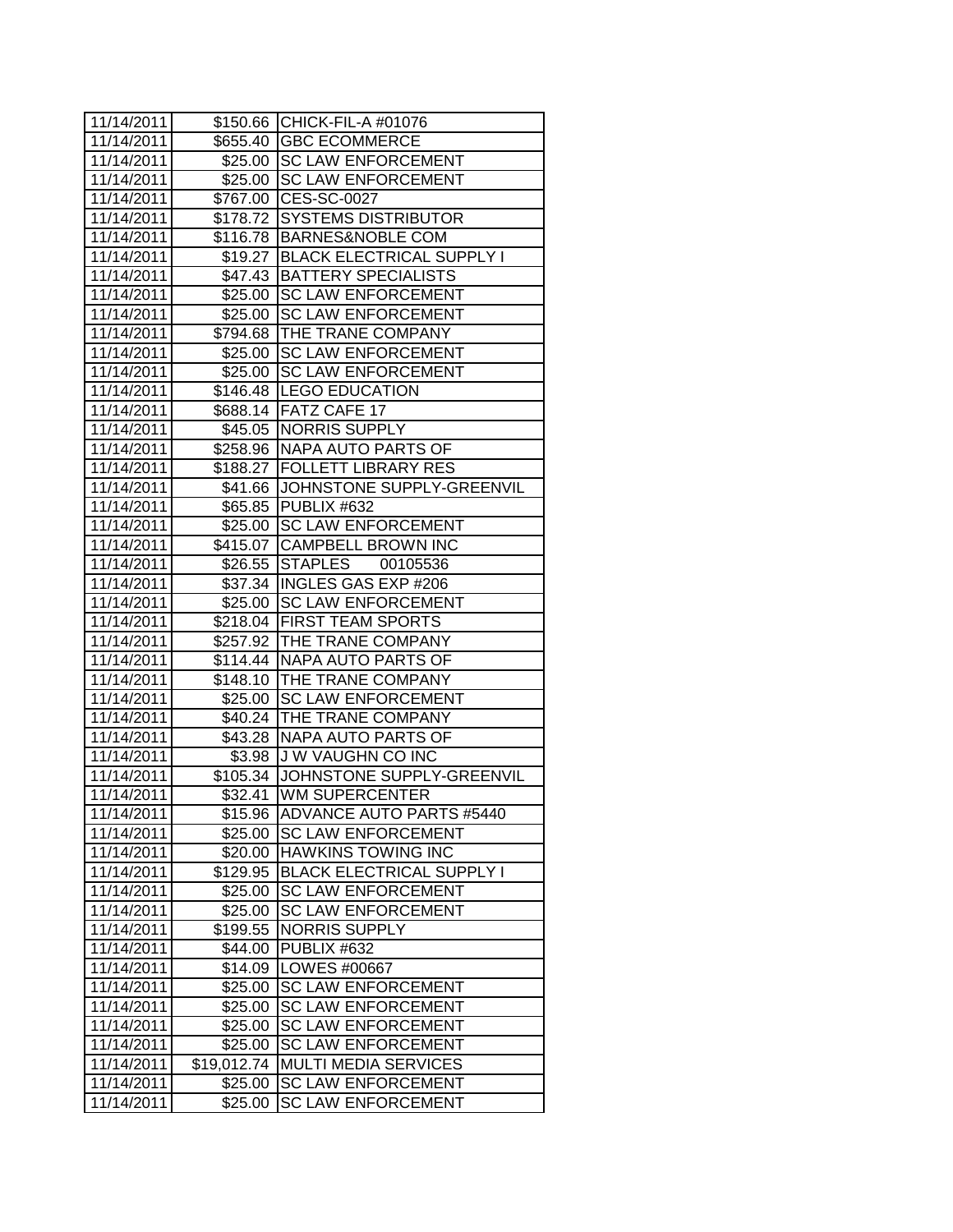| 11/14/2011 |                      | \$68.67 THE TRANE COMPANY          |
|------------|----------------------|------------------------------------|
| 11/14/2011 |                      | \$104.72 DMI DELL K-12 PTR         |
| 11/14/2011 |                      | \$26.79 BLACK ELECTRICAL SUPPLY I  |
| 11/14/2011 |                      | (\$9.46) LOWES #00667              |
| 11/14/2011 |                      | \$25.00 SC LAW ENFORCEMENT         |
| 11/14/2011 |                      | \$70.70 SILMAR ELECTRONICS-GRNVLE  |
| 11/14/2011 |                      | \$36.03 DMI DELL K-12 PTR          |
| 11/14/2011 |                      | \$20.35   THE HOME DEPOT 1127      |
| 11/14/2011 |                      | \$8.91 WHITE BROS OF GREENVILLE    |
| 11/14/2011 |                      | \$25.00 SC LAW ENFORCEMENT         |
| 11/14/2011 |                      | \$14.48 WM SUPERCENTER             |
| 11/14/2011 |                      | \$1,172.28 SCHNEIDER ELECTRIC      |
| 11/14/2011 | \$25.00              | <b>SC LAW ENFORCEMENT</b>          |
| 11/14/2011 | \$390.45             | <b>TMS SOUTH</b>                   |
| 11/14/2011 | \$240.32             | <b>CONTINENTAL ENGINE</b>          |
| 11/14/2011 |                      | \$138.39 BLACK ELECTRICAL SUPPLY I |
| 11/14/2011 |                      | \$25.00 SC LAW ENFORCEMENT         |
| 11/14/2011 | \$271.18             | CHICK-FIL-A #02122                 |
| 11/14/2011 |                      | \$129.74   TMS SOUTH               |
| 11/14/2011 |                      | \$127.01 HAWKINS TOWING INC        |
| 11/14/2011 |                      | \$26.47   LOWES #00667             |
| 11/14/2011 |                      | \$287.39   TMS SOUTH               |
| 11/14/2011 |                      | \$25.00 SC LAW ENFORCEMENT         |
| 11/14/2011 |                      | \$10.05 TMS SOUTH                  |
| 11/14/2011 |                      | \$67.55 SYSTEMS DISTRIBUTOR        |
| 11/14/2011 |                      | \$1,155.60 PRO LOOK SPORTS         |
| 11/14/2011 | \$466.01             | THE TRANE COMPANY                  |
| 11/14/2011 |                      | \$42.85   TMS SOUTH                |
| 11/14/2011 | \$25.00              | <b>SC LAW ENFORCEMENT</b>          |
| 11/14/2011 | $\overline{$}225.99$ | CHICK-FIL-A #01076                 |
| 11/14/2011 | \$122.88             | JOHNSTONE SUPPLY-GREENVIL          |
| 11/14/2011 |                      | \$29.23 BI-LO 57                   |
| 11/14/2011 |                      | \$32.12 TMS SOUTH                  |
| 11/14/2011 |                      | \$143.10 NORFOLK WIRE & ELECTRONIC |
| 11/14/2011 | \$25.00              | <b>SC LAW ENFORCEMENT</b>          |
| 11/14/2011 | \$10.18              | <b>WM SUPERCENTER</b>              |
| 11/14/2011 | \$62.51              | JOHNSTONE SUPPLY-GREENVIL          |
| 11/14/2011 | \$24.37              | OFFICE DEPOT #62                   |
| 11/14/2011 | \$16.73              | <b>BLACK ELECTRICAL SUPPLY I</b>   |
| 11/14/2011 | \$77.32              | <b>HOLIDAY INN EXPRESS LXG</b>     |
| 11/14/2011 | \$289.98             | WHITE BROS OF GREENVILLE           |
| 11/14/2011 | \$22.25              | <b>OFFICE MAX</b>                  |
| 11/14/2011 | \$19.15              | TMS SOUTH                          |
| 11/14/2011 | \$7.49               | <b>ADVANCE AUTO PARTS #5440</b>    |
| 11/14/2011 | \$60.94              | LOWES #00667                       |
| 11/14/2011 | \$83.70              | ADVANCE AUTO PARTS #5330           |
| 11/14/2011 | \$8.46               | THE HOME DEPOT 1127                |
| 11/14/2011 | \$122.43             | THE TRANE COMPANY                  |
| 11/14/2011 | \$25.00              | <b>SC LAW ENFORCEMENT</b>          |
| 11/14/2011 | \$46.91              | NAPA AUTO PARTS OF                 |
| 11/14/2011 | \$25.00              | <b>SC LAW ENFORCEMENT</b>          |
| 11/15/2011 | \$181.64             | 2865-CED                           |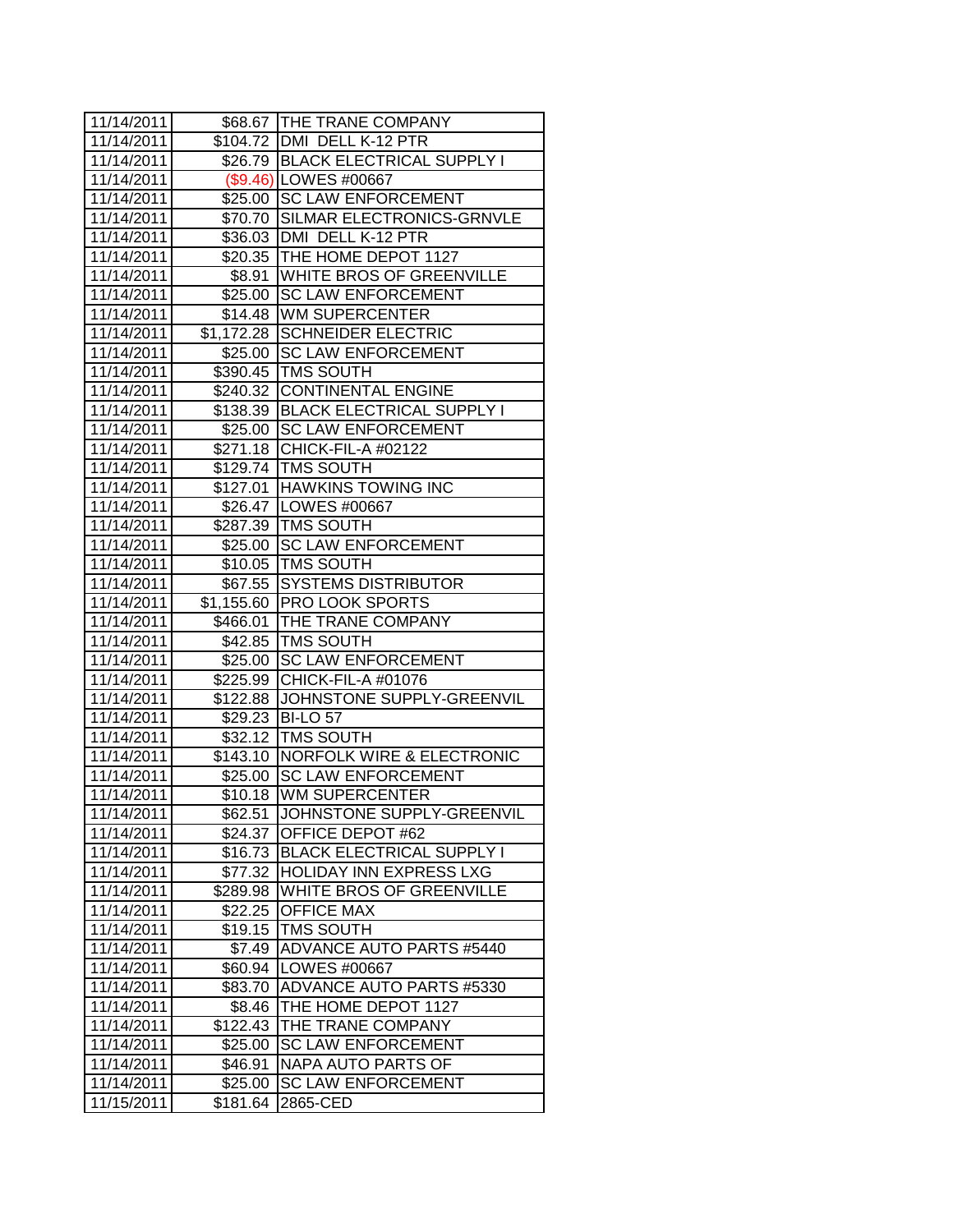| 11/15/2011               |                     | \$20.86 LOWES #00667                         |
|--------------------------|---------------------|----------------------------------------------|
| 11/15/2011               |                     | \$98.45 HOLDER ELECTRIC SUPPLY               |
| 11/15/2011               |                     | \$138.90 CRESCENT SUPPLY COMPANY I           |
| 11/15/2011               |                     | \$46.22 CRESCENT SUPPLY COMPANY I            |
| 11/15/2011               |                     | \$196.86 COURTYARD BY MARRIOTT ROC           |
| 11/15/2011               |                     | \$356.16 JOHN DEERE LANDSCAPES191            |
| 11/15/2011               |                     | \$74.09   LOWES #01718                       |
| 11/15/2011               |                     | \$3.82 HOLDER ELECTRIC SUPPLY                |
| 11/15/2011               |                     | (\$341.63) CRESCENT SUPPLY COMPANY I         |
| 11/15/2011               |                     | \$196.86 COURTYARD BY MARRIOTT ROC           |
| 11/15/2011               |                     | \$12.70   RADIOSHACK COR00117465             |
| 11/15/2011               |                     | \$205.98 Amazon.com                          |
| 11/15/2011               | \$9.97              | Amazon.com                                   |
| 11/15/2011               | \$61.86             | <b>PUBLIX #576</b>                           |
| 11/15/2011               |                     | \$9.56 JWM SUPERCENTER                       |
| 11/15/2011               |                     | \$64.90 WM SUPERCENTER                       |
| 11/15/2011               |                     | \$698.90 THE TRANE COMPANY                   |
| 11/15/2011               |                     | \$3.82 HOLDER ELECTRIC SUPPLY                |
| 11/15/2011               | \$299.36            | <b>CUSTOM WRISTBANDS</b>                     |
| 11/15/2011               | \$84.77             | <b>BLANCHARD MACHINERY</b>                   |
| 11/15/2011               | \$196.86            | COURTYARD BY MARRIOTT ROC                    |
| 11/15/2011               |                     | \$132.67 HOLDER ELECTRIC SUPPLY              |
| 11/15/2011               |                     | \$29.57   LOWES #00667                       |
| 11/15/2011               |                     | (\$179.14) EAST COAST METAL DIST 04          |
| 11/15/2011               |                     | \$196.86 COURTYARD BY MARRIOTT ROC           |
| 11/15/2011               |                     | \$37.15 GREENVILLE FENCE CO                  |
| 11/15/2011               |                     | \$16.93 LOWES #00528                         |
| 11/15/2011               |                     | (\$698.90) THE TRANE COMPANY                 |
| 11/15/2011               | \$873.99            | NATL BUS SALES & LEASING                     |
| 11/15/2011               | \$196.86            | COURTYARD BY MARRIOTT ROC                    |
|                          |                     |                                              |
| 11/15/2011               | \$546.96            | <b>HOLDER ELECTRIC SUPPLY</b>                |
| 11/15/2011               | \$296.50            | <b>THE TRANE COMPANY</b>                     |
| 11/15/2011               | \$37.09             | <b>BI-LO 57</b>                              |
| 11/15/2011               |                     | \$9.25   LOWES #00667                        |
| 11/15/2011               | \$196.86            | COURTYARD BY MARRIOTT ROC                    |
| 11/15/2011               | \$196.86            | COURTYARD BY MARRIOTT ROC                    |
| 11/15/2011               | \$698.90            | THE TRANE COMPANY                            |
| 11/15/2011               | \$196.86            | COURTYARD BY MARRIOTT ROC                    |
| 11/15/2011               | \$196.86            | COURTYARD BY MARRIOTT ROC                    |
| 11/15/2011               | \$150.11            | <b>BLANCHARD MACHINERY</b>                   |
| 11/15/2011               | \$174.80            | YORK INT'L                                   |
| 11/15/2011               | \$196.86            | COURTYARD BY MARRIOTT ROC                    |
| 11/15/2011               | \$196.86            | COURTYARD BY MARRIOTT ROC                    |
| 11/15/2011               | \$13.99             | LOWES #01718                                 |
| 11/15/2011               | \$84.24             | LOWES #01983                                 |
| 11/15/2011               | \$196.86            | COURTYARD BY MARRIOTT ROC                    |
| 11/15/2011               | \$43.06             | LOWES #00667                                 |
| 11/15/2011               | \$667.42            | <b>CAMCOR INC</b>                            |
| 11/15/2011               | \$196.86            | COURTYARD BY MARRIOTT ROC                    |
| 11/15/2011               | \$54.23             | HOLDER ELECTRIC SUPPLY                       |
| 11/15/2011<br>11/15/2011 | \$196.86<br>\$88.00 | COURTYARD BY MARRIOTT ROC<br>FOTOZOOMER, LLC |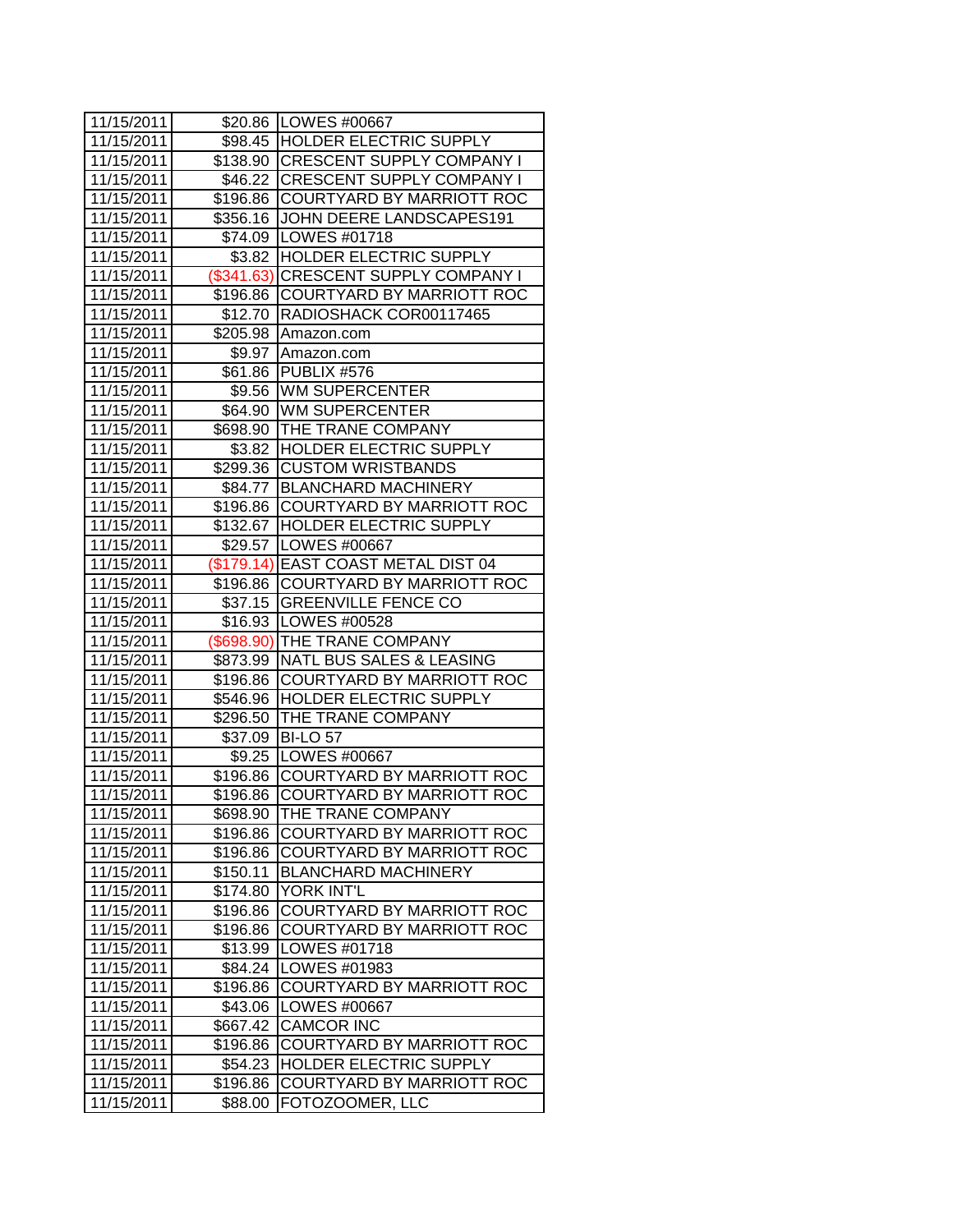| 11/16/2011 |             | \$75.87 ROBBINS TIRE SERVI         |
|------------|-------------|------------------------------------|
| 11/16/2011 |             | \$145.56   LOWES #01718            |
| 11/16/2011 |             | \$1.72   CRESCENT SUPPLY COMPANY I |
| 11/16/2011 |             | \$195.00 KIAWAH ISLAND RESORT #1   |
| 11/16/2011 |             | \$51.76   DEWALT FACTORY SVC #72   |
| 11/16/2011 |             | \$2,823.89 Best Buy 00002725       |
| 11/16/2011 |             | \$41.65 LOWES #00667               |
| 11/16/2011 |             | \$183.38 GREENVILLE FENCE CO       |
| 11/16/2011 |             | \$116.70 GOS// GREENVILLE OFFICE S |
| 11/16/2011 |             | \$20.13 ELLIS FLOORING SALES #43   |
| 11/16/2011 |             | \$69.99  LIQUID HIGHWAY ON LINE    |
| 11/16/2011 |             | \$250.00 TARGET 00011825           |
| 11/16/2011 |             | \$145.00 HAWKINS TOWING INC        |
| 11/16/2011 |             | \$25.00 SC LAW ENFORCEMENT         |
| 11/16/2011 |             | \$25.00 SC LAW ENFORCEMENT         |
| 11/16/2011 |             | \$26.40 WM SUPERCENTER             |
| 11/16/2011 |             | \$16.47 NORFOLK WIRE & ELECTRONIC  |
| 11/16/2011 |             | \$573.74  HOLDER ELECTRIC SUPPLY   |
| 11/16/2011 |             | \$404.71 ADVANCE AUTO PARTS #5440  |
| 11/16/2011 |             | \$25.00 SC LAW ENFORCEMENT         |
| 11/16/2011 |             | \$25.00 SC LAW ENFORCEMENT         |
| 11/16/2011 |             | \$103.86 LOWES #01983              |
| 11/16/2011 |             | \$8.00   LOWES #01983              |
| 11/16/2011 |             | \$25.00 SC LAW ENFORCEMENT         |
| 11/16/2011 |             | \$302.40 KRISPY KREME DOUGH        |
| 11/16/2011 |             | \$78.28 TMS SOUTH                  |
| 11/16/2011 |             | \$20.10 GREENVILLE FENCE CO        |
| 11/16/2011 |             | \$319.17 HEATHERLYS BROTHERS AUTO  |
| 11/16/2011 |             | \$118.24   LOWES #00528            |
| 11/16/2011 |             | \$21.44 WM SUPERCENTER             |
| 11/16/2011 |             | \$32.03 GOS// GREENVILLE OFFICE S  |
| 11/16/2011 |             | \$17.74   LOWES #01718             |
| 11/16/2011 |             | \$48.46 HOLDER ELECTRIC SUPPLY     |
| 11/16/2011 |             | \$152.18 SHERWIN WILLIAMS #2194    |
| 11/16/2011 |             | \$11.60   FASTENAL COMPANY01       |
| 11/16/2011 |             | \$18.40 AAA SUPPLY - GVILLE        |
| 11/16/2011 |             | \$21.42  LOWES #01718              |
| 11/16/2011 | \$36.77     | ADVANCE AUTO PARTS #5440           |
| 11/16/2011 | \$43,625.12 | <b>MULTI MEDIA SERVICES</b>        |
| 11/16/2011 | \$75.16     | HOLDER ELECTRIC SUPPLY             |
| 11/16/2011 | \$15.48     | LOWES #01718                       |
| 11/16/2011 | \$174.51    | <b>LIQUID HIGHWAY ON LINE</b>      |
| 11/16/2011 | \$18.47     | PUBLIX #874                        |
| 11/16/2011 | \$70.94     | <b>CES-SC-0027</b>                 |
| 11/16/2011 | \$478.38    | <b>STAPLES</b><br>00108688         |
| 11/16/2011 | \$429.94    | <b>INTERSTATE TRANSPORTATION</b>   |
| 11/16/2011 | \$124.43    | JOHNSTONE SUPPLY-GREENVIL          |
| 11/16/2011 | \$21.66     | JOHNSTONE SUPPLY-GREENVIL          |
| 11/16/2011 | \$78.72     | <b>ADVANCE AUTO PARTS #5440</b>    |
| 11/16/2011 | \$277.36    | TMS SOUTH                          |
| 11/16/2011 | \$629.78    | JOHNSTONE SUPPLY-GREENVIL          |
| 11/16/2011 | \$119.23    | WM SUPERCENTER                     |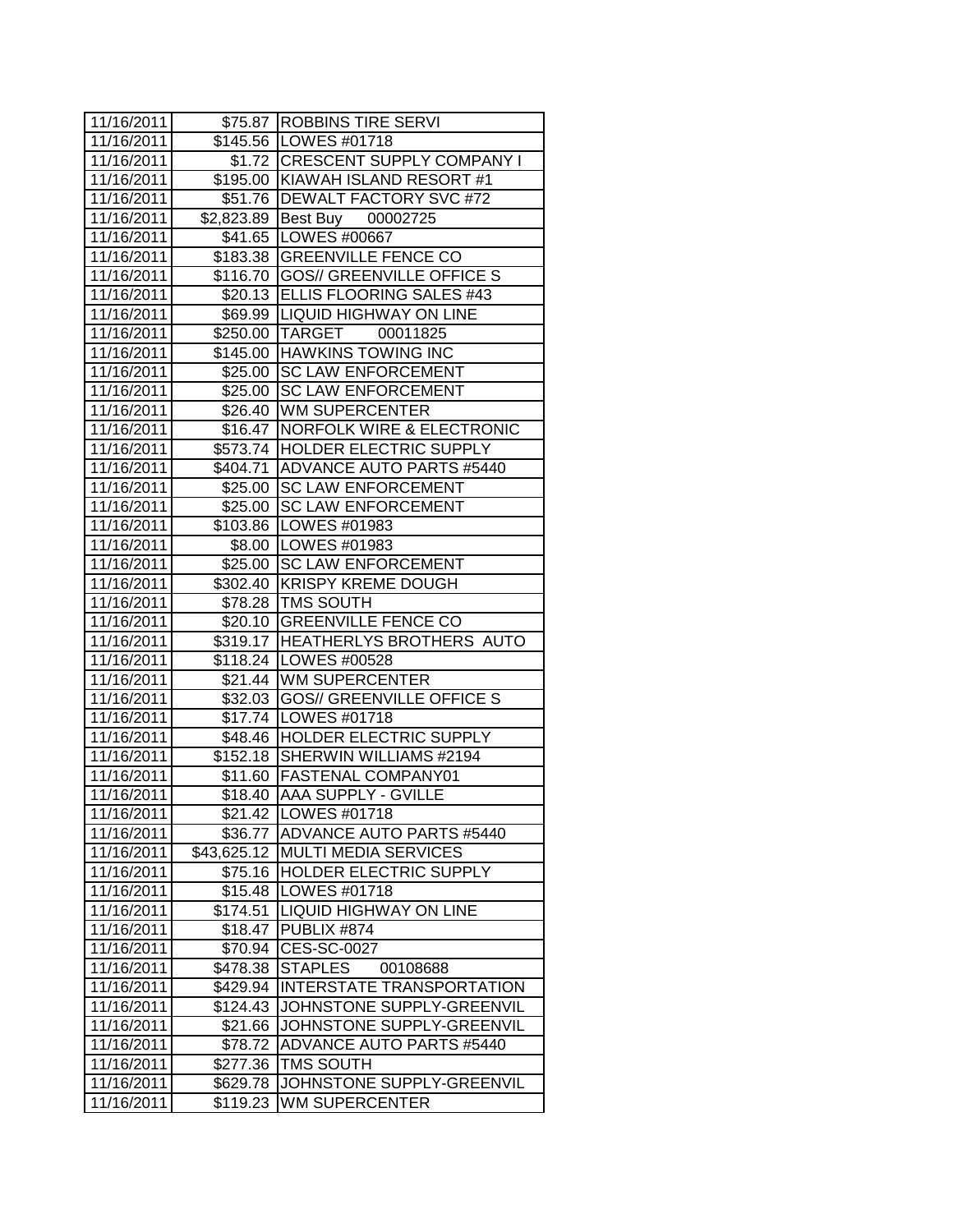| 11/16/2011 |            | \$15.37 TMS SOUTH                    |
|------------|------------|--------------------------------------|
| 11/16/2011 |            | \$40.67 HOLDER ELECTRIC SUPPLY       |
| 11/16/2011 |            | \$75.87   ROBBINS TIRE SERVI         |
| 11/16/2011 |            | \$401.74   PENSKE KEEL PROPERTIES    |
| 11/16/2011 |            | \$196.59 CRESCENT SUPPLY COMPANY I   |
| 11/16/2011 |            | \$118.30 WHOLESALE INDUSTRIAL ELEC   |
| 11/16/2011 |            | \$4,714.88 WATER FOR LIFE            |
| 11/16/2011 |            | \$25.00 SC LAW ENFORCEMENT           |
| 11/16/2011 |            | \$6.33 ADVANCE AUTO PARTS #5440      |
| 11/16/2011 |            | \$248.74 RSC EQUIPMENT RENTAL 476    |
| 11/16/2011 |            | \$25.00 SC LAW ENFORCEMENT           |
| 11/16/2011 |            | \$50.00 ANDY OXY CO INC 6            |
| 11/16/2011 |            | \$24.49   LOWES #01718               |
| 11/16/2011 |            | \$76.10 ART SYSTEMS OF FLORIDA, I    |
| 11/16/2011 |            | \$57.71   LOWES #00667               |
| 11/16/2011 |            | \$137.03 HOLDER ELECTRIC SUPPLY      |
| 11/16/2011 |            | \$132.00 USPS 45696006729808615      |
| 11/16/2011 |            | \$34.34 CRESCENT SUPPLY COMPANY I    |
| 11/16/2011 |            | \$197.31 JOHNSTONE SUPPLY-GREENVIL   |
| 11/16/2011 |            | \$75.87   ROBBINS TIRE SERVI         |
| 11/16/2011 |            | \$20.00 HAWKINS TOWING INC           |
| 11/16/2011 |            | \$1,629.00 STALLARD TECHNOLOGIES INC |
| 11/16/2011 |            | \$114.84 BI-LO 195                   |
| 11/16/2011 |            | \$25.44 2865-CED                     |
| 11/16/2011 |            | \$25.00 SC LAW ENFORCEMENT           |
| 11/17/2011 | \$61.37    | <b>CRESCENT SUPPLY COMPANY I</b>     |
| 11/17/2011 | \$16.15    | PUBLIX #531                          |
| 11/17/2011 |            | \$654.00 ADI SECURITY PRD CB         |
| 11/17/2011 |            | \$29.95 AMAZON MKTPLACE PMTS         |
| 11/17/2011 |            | \$5.57 LOWES #01718                  |
|            |            |                                      |
| 11/17/2011 |            | \$38.58 AAA SUPPLY - GVILLE          |
| 11/17/2011 |            | \$16.15 WW GRAINGER                  |
| 11/17/2011 | \$734.82   | CHICK-FIL-A #02122                   |
| 11/17/2011 | \$1,241.00 | <b>STALLARD TECHNOLOGIES INC</b>     |
| 11/17/2011 |            | \$13.76 ADVANCE AUTO PARTS #5440     |
| 11/17/2011 | \$108.97   | WWW.FOGDOG.COM                       |
| 11/17/2011 | \$15.16    | <b>BLACK ELECTRICAL SUPPLY I</b>     |
| 11/17/2011 | \$20.00    | <b>VZWRLSS PREPAID REC</b>           |
| 11/17/2011 | \$20.00    | <b>VZWRLSS PREPAID REC</b>           |
| 11/17/2011 | \$25.00    | <b>SC LAW ENFORCEMENT</b>            |
| 11/17/2011 | \$89.12    | ADVANCE AUTO PARTS #5440             |
| 11/17/2011 | \$25.00    | <b>SC LAW ENFORCEMENT</b>            |
| 11/17/2011 | \$1,749.00 | DUNCAN PARNELL CHARLOTTE             |
| 11/17/2011 | \$18.10    | <b>WM SUPERCENTER</b>                |
| 11/17/2011 | \$35.48    | <b>HENRYS SMOKEHOUSE II</b>          |
| 11/17/2011 | \$179.80   | HOLDER ELECTRIC SUPPLY               |
| 11/17/2011 | \$7.12     | TMS SOUTH                            |
| 11/17/2011 | \$215.04   | <b>GEORGE H PENNELL</b>              |
| 11/17/2011 | \$34.95    | LOWES #01718                         |
| 11/17/2011 | \$5.15     | USPS 45366006529808201               |
| 11/17/2011 | \$1,469.41 | LOWES #01718                         |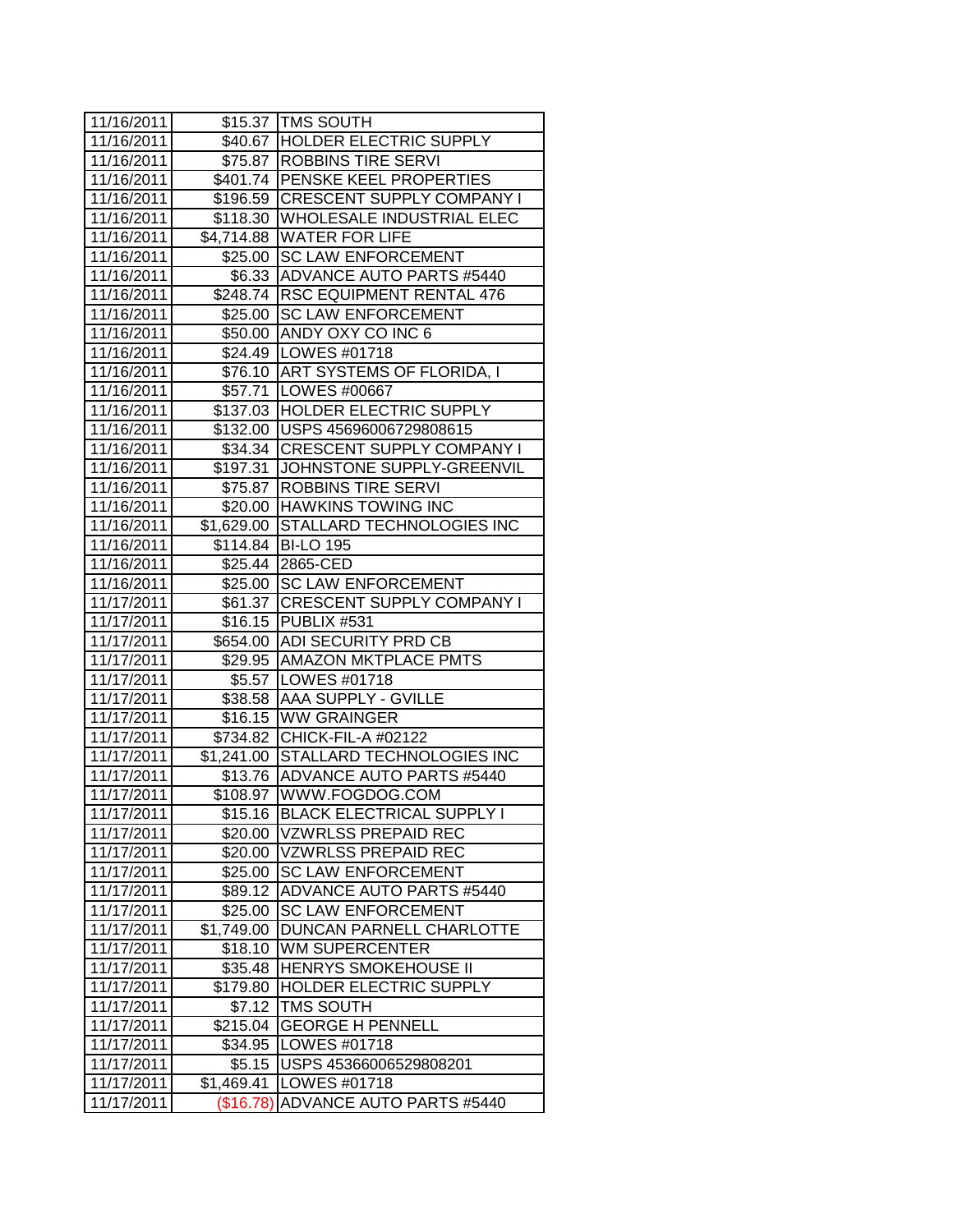| 11/17/2011<br>\$466.01 THE TRANE COMPANY<br>\$104.78   THE HOME DEPOT 1104<br>11/17/2011<br>\$685.41   ROBBINS TIRE SERVI<br>11/17/2011<br>\$158.78   BATTERY SPECIALISTS<br>11/17/2011<br>11/17/2011<br>\$17.91   AMAZON MKTPLACE PMTS<br>\$35.01 BARNES & NOBLE #2221<br>11/17/2011<br>\$118.15 WM SUPERCENTER<br>11/17/2011<br>\$116.43 THE TRANE COMPANY<br>11/17/2011<br>\$2.79 ADVANCE AUTO PARTS #5440<br>11/17/2011<br>\$193.44 THE TRANE COMPANY<br>11/17/2011<br>\$104.72 DMI DELL K-12 PTR<br>11/17/2011<br>\$71.50 HAWKINS TOWING INC<br>11/17/2011<br>\$305.65 LOWES #01718<br>11/17/2011<br>11/17/2011<br>\$136.74 CHARTER COMM<br>11/17/2011<br>\$7,336.32 CHARTER COMM<br>11/17/2011<br>\$199.40 NAPA AUTO PARTS OF<br>11/17/2011<br>\$38.15   LOWES #01718<br>\$610.46 CAROLINA LAWN & TRACTOR<br>11/17/2011<br>11/17/2011<br>\$12.34   LOWES #01983<br>\$232.78 CRESCENT SUPPLY COMPANY I<br>11/17/2011<br>11/17/2011<br>\$317.25 CAROLINA LAWN & TRACTOR<br>\$207.22 THE TRANE COMPANY<br>11/17/2011<br>11/17/2011<br>\$81.48 WM SUPERCENTER<br>11/17/2011<br>\$25.89 DUNKIN #346538 Q35<br>11/17/2011<br>\$48.58 WAYFAIR Wayfair<br>\$1,240.64 BLANCHARD MACHINERY<br>11/17/2011<br>11/17/2011<br>(\$16.56) ADVANCE AUTO PARTS #5440<br>\$20.00 VZWRLSS PREPAID REC<br>11/17/2011<br>(\$1,240.64) BLANCHARD MACHINERY<br>11/17/2011<br>11/17/2011<br>\$27.62 HAWKINS TOWING INC<br>\$339.67 HOLDER ELECTRIC SUPPLY<br>11/17/2011<br>11/17/2011<br>\$30.18   LOWES #01983<br>11/17/2011<br>\$57.75   LOWES #00667<br>11/17/2011<br>\$310.17 SHEALY ELECT 803-227-0599<br>11/17/2011<br>\$21.73 CRESCENT SUPPLY COMPANY I<br>11/17/2011<br>\$215.56<br><b>JAMAZON MKTPLACE PMTS</b><br>11/17/2011<br><b>SC LAW ENFORCEMENT</b><br>\$25.00<br><b>STAPLES</b><br>00118000<br>11/17/2011<br>\$62.77<br>11/17/2011<br>LOWES #00667<br>\$74.80<br>11/17/2011<br>\$296.43<br><b>WW GRAINGER</b><br>11/17/2011<br>JOHNSTONE SUPPLY-GREENVIL<br>\$61.44<br>11/17/2011<br><b>NORFOLK WIRE &amp; ELECTRONIC</b><br>\$143.10<br>11/17/2011<br>\$115.94<br>LOWES #01983<br>11/17/2011<br><b>WW GRAINGER</b><br>\$62.41<br>11/17/2011<br><b>AMAZON MKTPLACE PMTS</b><br>\$5.22<br>11/17/2011<br><b>STU SHINDIGZ DECORATIO</b><br>\$608.78<br>11/17/2011<br>LOWES #01718<br>\$15.87<br>11/17/2011<br>\$5.20<br>USPS 45366006529808201<br>11/17/2011<br>\$118.45<br><b>BOOKS A MILLIO00004184</b><br>11/17/2011<br>LIFE SAFETY & COMM. SYS.<br>\$100.48<br>11/17/2011<br>JOHNSTONE SUPPLY-GREENVIL<br>\$815.27 | 11/17/2011 | \$194.84 BARNES & NOBLE #2221 |
|-------------------------------------------------------------------------------------------------------------------------------------------------------------------------------------------------------------------------------------------------------------------------------------------------------------------------------------------------------------------------------------------------------------------------------------------------------------------------------------------------------------------------------------------------------------------------------------------------------------------------------------------------------------------------------------------------------------------------------------------------------------------------------------------------------------------------------------------------------------------------------------------------------------------------------------------------------------------------------------------------------------------------------------------------------------------------------------------------------------------------------------------------------------------------------------------------------------------------------------------------------------------------------------------------------------------------------------------------------------------------------------------------------------------------------------------------------------------------------------------------------------------------------------------------------------------------------------------------------------------------------------------------------------------------------------------------------------------------------------------------------------------------------------------------------------------------------------------------------------------------------------------------------------------------------------------------------------------------------------------------------------------------------------------------------------------------------------------------------------------------------------------------------------------------------------------------------------------------------------------------------------------------------------------------------------------------------------------------------------------------------------------------------------------------------------------------------------------------------------------------------------------|------------|-------------------------------|
|                                                                                                                                                                                                                                                                                                                                                                                                                                                                                                                                                                                                                                                                                                                                                                                                                                                                                                                                                                                                                                                                                                                                                                                                                                                                                                                                                                                                                                                                                                                                                                                                                                                                                                                                                                                                                                                                                                                                                                                                                                                                                                                                                                                                                                                                                                                                                                                                                                                                                                                   |            |                               |
|                                                                                                                                                                                                                                                                                                                                                                                                                                                                                                                                                                                                                                                                                                                                                                                                                                                                                                                                                                                                                                                                                                                                                                                                                                                                                                                                                                                                                                                                                                                                                                                                                                                                                                                                                                                                                                                                                                                                                                                                                                                                                                                                                                                                                                                                                                                                                                                                                                                                                                                   |            |                               |
|                                                                                                                                                                                                                                                                                                                                                                                                                                                                                                                                                                                                                                                                                                                                                                                                                                                                                                                                                                                                                                                                                                                                                                                                                                                                                                                                                                                                                                                                                                                                                                                                                                                                                                                                                                                                                                                                                                                                                                                                                                                                                                                                                                                                                                                                                                                                                                                                                                                                                                                   |            |                               |
|                                                                                                                                                                                                                                                                                                                                                                                                                                                                                                                                                                                                                                                                                                                                                                                                                                                                                                                                                                                                                                                                                                                                                                                                                                                                                                                                                                                                                                                                                                                                                                                                                                                                                                                                                                                                                                                                                                                                                                                                                                                                                                                                                                                                                                                                                                                                                                                                                                                                                                                   |            |                               |
|                                                                                                                                                                                                                                                                                                                                                                                                                                                                                                                                                                                                                                                                                                                                                                                                                                                                                                                                                                                                                                                                                                                                                                                                                                                                                                                                                                                                                                                                                                                                                                                                                                                                                                                                                                                                                                                                                                                                                                                                                                                                                                                                                                                                                                                                                                                                                                                                                                                                                                                   |            |                               |
|                                                                                                                                                                                                                                                                                                                                                                                                                                                                                                                                                                                                                                                                                                                                                                                                                                                                                                                                                                                                                                                                                                                                                                                                                                                                                                                                                                                                                                                                                                                                                                                                                                                                                                                                                                                                                                                                                                                                                                                                                                                                                                                                                                                                                                                                                                                                                                                                                                                                                                                   |            |                               |
|                                                                                                                                                                                                                                                                                                                                                                                                                                                                                                                                                                                                                                                                                                                                                                                                                                                                                                                                                                                                                                                                                                                                                                                                                                                                                                                                                                                                                                                                                                                                                                                                                                                                                                                                                                                                                                                                                                                                                                                                                                                                                                                                                                                                                                                                                                                                                                                                                                                                                                                   |            |                               |
|                                                                                                                                                                                                                                                                                                                                                                                                                                                                                                                                                                                                                                                                                                                                                                                                                                                                                                                                                                                                                                                                                                                                                                                                                                                                                                                                                                                                                                                                                                                                                                                                                                                                                                                                                                                                                                                                                                                                                                                                                                                                                                                                                                                                                                                                                                                                                                                                                                                                                                                   |            |                               |
|                                                                                                                                                                                                                                                                                                                                                                                                                                                                                                                                                                                                                                                                                                                                                                                                                                                                                                                                                                                                                                                                                                                                                                                                                                                                                                                                                                                                                                                                                                                                                                                                                                                                                                                                                                                                                                                                                                                                                                                                                                                                                                                                                                                                                                                                                                                                                                                                                                                                                                                   |            |                               |
|                                                                                                                                                                                                                                                                                                                                                                                                                                                                                                                                                                                                                                                                                                                                                                                                                                                                                                                                                                                                                                                                                                                                                                                                                                                                                                                                                                                                                                                                                                                                                                                                                                                                                                                                                                                                                                                                                                                                                                                                                                                                                                                                                                                                                                                                                                                                                                                                                                                                                                                   |            |                               |
|                                                                                                                                                                                                                                                                                                                                                                                                                                                                                                                                                                                                                                                                                                                                                                                                                                                                                                                                                                                                                                                                                                                                                                                                                                                                                                                                                                                                                                                                                                                                                                                                                                                                                                                                                                                                                                                                                                                                                                                                                                                                                                                                                                                                                                                                                                                                                                                                                                                                                                                   |            |                               |
|                                                                                                                                                                                                                                                                                                                                                                                                                                                                                                                                                                                                                                                                                                                                                                                                                                                                                                                                                                                                                                                                                                                                                                                                                                                                                                                                                                                                                                                                                                                                                                                                                                                                                                                                                                                                                                                                                                                                                                                                                                                                                                                                                                                                                                                                                                                                                                                                                                                                                                                   |            |                               |
|                                                                                                                                                                                                                                                                                                                                                                                                                                                                                                                                                                                                                                                                                                                                                                                                                                                                                                                                                                                                                                                                                                                                                                                                                                                                                                                                                                                                                                                                                                                                                                                                                                                                                                                                                                                                                                                                                                                                                                                                                                                                                                                                                                                                                                                                                                                                                                                                                                                                                                                   |            |                               |
|                                                                                                                                                                                                                                                                                                                                                                                                                                                                                                                                                                                                                                                                                                                                                                                                                                                                                                                                                                                                                                                                                                                                                                                                                                                                                                                                                                                                                                                                                                                                                                                                                                                                                                                                                                                                                                                                                                                                                                                                                                                                                                                                                                                                                                                                                                                                                                                                                                                                                                                   |            |                               |
|                                                                                                                                                                                                                                                                                                                                                                                                                                                                                                                                                                                                                                                                                                                                                                                                                                                                                                                                                                                                                                                                                                                                                                                                                                                                                                                                                                                                                                                                                                                                                                                                                                                                                                                                                                                                                                                                                                                                                                                                                                                                                                                                                                                                                                                                                                                                                                                                                                                                                                                   |            |                               |
|                                                                                                                                                                                                                                                                                                                                                                                                                                                                                                                                                                                                                                                                                                                                                                                                                                                                                                                                                                                                                                                                                                                                                                                                                                                                                                                                                                                                                                                                                                                                                                                                                                                                                                                                                                                                                                                                                                                                                                                                                                                                                                                                                                                                                                                                                                                                                                                                                                                                                                                   |            |                               |
|                                                                                                                                                                                                                                                                                                                                                                                                                                                                                                                                                                                                                                                                                                                                                                                                                                                                                                                                                                                                                                                                                                                                                                                                                                                                                                                                                                                                                                                                                                                                                                                                                                                                                                                                                                                                                                                                                                                                                                                                                                                                                                                                                                                                                                                                                                                                                                                                                                                                                                                   |            |                               |
|                                                                                                                                                                                                                                                                                                                                                                                                                                                                                                                                                                                                                                                                                                                                                                                                                                                                                                                                                                                                                                                                                                                                                                                                                                                                                                                                                                                                                                                                                                                                                                                                                                                                                                                                                                                                                                                                                                                                                                                                                                                                                                                                                                                                                                                                                                                                                                                                                                                                                                                   |            |                               |
|                                                                                                                                                                                                                                                                                                                                                                                                                                                                                                                                                                                                                                                                                                                                                                                                                                                                                                                                                                                                                                                                                                                                                                                                                                                                                                                                                                                                                                                                                                                                                                                                                                                                                                                                                                                                                                                                                                                                                                                                                                                                                                                                                                                                                                                                                                                                                                                                                                                                                                                   |            |                               |
|                                                                                                                                                                                                                                                                                                                                                                                                                                                                                                                                                                                                                                                                                                                                                                                                                                                                                                                                                                                                                                                                                                                                                                                                                                                                                                                                                                                                                                                                                                                                                                                                                                                                                                                                                                                                                                                                                                                                                                                                                                                                                                                                                                                                                                                                                                                                                                                                                                                                                                                   |            |                               |
|                                                                                                                                                                                                                                                                                                                                                                                                                                                                                                                                                                                                                                                                                                                                                                                                                                                                                                                                                                                                                                                                                                                                                                                                                                                                                                                                                                                                                                                                                                                                                                                                                                                                                                                                                                                                                                                                                                                                                                                                                                                                                                                                                                                                                                                                                                                                                                                                                                                                                                                   |            |                               |
|                                                                                                                                                                                                                                                                                                                                                                                                                                                                                                                                                                                                                                                                                                                                                                                                                                                                                                                                                                                                                                                                                                                                                                                                                                                                                                                                                                                                                                                                                                                                                                                                                                                                                                                                                                                                                                                                                                                                                                                                                                                                                                                                                                                                                                                                                                                                                                                                                                                                                                                   |            |                               |
|                                                                                                                                                                                                                                                                                                                                                                                                                                                                                                                                                                                                                                                                                                                                                                                                                                                                                                                                                                                                                                                                                                                                                                                                                                                                                                                                                                                                                                                                                                                                                                                                                                                                                                                                                                                                                                                                                                                                                                                                                                                                                                                                                                                                                                                                                                                                                                                                                                                                                                                   |            |                               |
|                                                                                                                                                                                                                                                                                                                                                                                                                                                                                                                                                                                                                                                                                                                                                                                                                                                                                                                                                                                                                                                                                                                                                                                                                                                                                                                                                                                                                                                                                                                                                                                                                                                                                                                                                                                                                                                                                                                                                                                                                                                                                                                                                                                                                                                                                                                                                                                                                                                                                                                   |            |                               |
|                                                                                                                                                                                                                                                                                                                                                                                                                                                                                                                                                                                                                                                                                                                                                                                                                                                                                                                                                                                                                                                                                                                                                                                                                                                                                                                                                                                                                                                                                                                                                                                                                                                                                                                                                                                                                                                                                                                                                                                                                                                                                                                                                                                                                                                                                                                                                                                                                                                                                                                   |            |                               |
|                                                                                                                                                                                                                                                                                                                                                                                                                                                                                                                                                                                                                                                                                                                                                                                                                                                                                                                                                                                                                                                                                                                                                                                                                                                                                                                                                                                                                                                                                                                                                                                                                                                                                                                                                                                                                                                                                                                                                                                                                                                                                                                                                                                                                                                                                                                                                                                                                                                                                                                   |            |                               |
|                                                                                                                                                                                                                                                                                                                                                                                                                                                                                                                                                                                                                                                                                                                                                                                                                                                                                                                                                                                                                                                                                                                                                                                                                                                                                                                                                                                                                                                                                                                                                                                                                                                                                                                                                                                                                                                                                                                                                                                                                                                                                                                                                                                                                                                                                                                                                                                                                                                                                                                   |            |                               |
|                                                                                                                                                                                                                                                                                                                                                                                                                                                                                                                                                                                                                                                                                                                                                                                                                                                                                                                                                                                                                                                                                                                                                                                                                                                                                                                                                                                                                                                                                                                                                                                                                                                                                                                                                                                                                                                                                                                                                                                                                                                                                                                                                                                                                                                                                                                                                                                                                                                                                                                   |            |                               |
|                                                                                                                                                                                                                                                                                                                                                                                                                                                                                                                                                                                                                                                                                                                                                                                                                                                                                                                                                                                                                                                                                                                                                                                                                                                                                                                                                                                                                                                                                                                                                                                                                                                                                                                                                                                                                                                                                                                                                                                                                                                                                                                                                                                                                                                                                                                                                                                                                                                                                                                   |            |                               |
|                                                                                                                                                                                                                                                                                                                                                                                                                                                                                                                                                                                                                                                                                                                                                                                                                                                                                                                                                                                                                                                                                                                                                                                                                                                                                                                                                                                                                                                                                                                                                                                                                                                                                                                                                                                                                                                                                                                                                                                                                                                                                                                                                                                                                                                                                                                                                                                                                                                                                                                   |            |                               |
|                                                                                                                                                                                                                                                                                                                                                                                                                                                                                                                                                                                                                                                                                                                                                                                                                                                                                                                                                                                                                                                                                                                                                                                                                                                                                                                                                                                                                                                                                                                                                                                                                                                                                                                                                                                                                                                                                                                                                                                                                                                                                                                                                                                                                                                                                                                                                                                                                                                                                                                   |            |                               |
|                                                                                                                                                                                                                                                                                                                                                                                                                                                                                                                                                                                                                                                                                                                                                                                                                                                                                                                                                                                                                                                                                                                                                                                                                                                                                                                                                                                                                                                                                                                                                                                                                                                                                                                                                                                                                                                                                                                                                                                                                                                                                                                                                                                                                                                                                                                                                                                                                                                                                                                   |            |                               |
|                                                                                                                                                                                                                                                                                                                                                                                                                                                                                                                                                                                                                                                                                                                                                                                                                                                                                                                                                                                                                                                                                                                                                                                                                                                                                                                                                                                                                                                                                                                                                                                                                                                                                                                                                                                                                                                                                                                                                                                                                                                                                                                                                                                                                                                                                                                                                                                                                                                                                                                   |            |                               |
|                                                                                                                                                                                                                                                                                                                                                                                                                                                                                                                                                                                                                                                                                                                                                                                                                                                                                                                                                                                                                                                                                                                                                                                                                                                                                                                                                                                                                                                                                                                                                                                                                                                                                                                                                                                                                                                                                                                                                                                                                                                                                                                                                                                                                                                                                                                                                                                                                                                                                                                   |            |                               |
|                                                                                                                                                                                                                                                                                                                                                                                                                                                                                                                                                                                                                                                                                                                                                                                                                                                                                                                                                                                                                                                                                                                                                                                                                                                                                                                                                                                                                                                                                                                                                                                                                                                                                                                                                                                                                                                                                                                                                                                                                                                                                                                                                                                                                                                                                                                                                                                                                                                                                                                   |            |                               |
|                                                                                                                                                                                                                                                                                                                                                                                                                                                                                                                                                                                                                                                                                                                                                                                                                                                                                                                                                                                                                                                                                                                                                                                                                                                                                                                                                                                                                                                                                                                                                                                                                                                                                                                                                                                                                                                                                                                                                                                                                                                                                                                                                                                                                                                                                                                                                                                                                                                                                                                   |            |                               |
|                                                                                                                                                                                                                                                                                                                                                                                                                                                                                                                                                                                                                                                                                                                                                                                                                                                                                                                                                                                                                                                                                                                                                                                                                                                                                                                                                                                                                                                                                                                                                                                                                                                                                                                                                                                                                                                                                                                                                                                                                                                                                                                                                                                                                                                                                                                                                                                                                                                                                                                   |            |                               |
|                                                                                                                                                                                                                                                                                                                                                                                                                                                                                                                                                                                                                                                                                                                                                                                                                                                                                                                                                                                                                                                                                                                                                                                                                                                                                                                                                                                                                                                                                                                                                                                                                                                                                                                                                                                                                                                                                                                                                                                                                                                                                                                                                                                                                                                                                                                                                                                                                                                                                                                   |            |                               |
|                                                                                                                                                                                                                                                                                                                                                                                                                                                                                                                                                                                                                                                                                                                                                                                                                                                                                                                                                                                                                                                                                                                                                                                                                                                                                                                                                                                                                                                                                                                                                                                                                                                                                                                                                                                                                                                                                                                                                                                                                                                                                                                                                                                                                                                                                                                                                                                                                                                                                                                   |            |                               |
|                                                                                                                                                                                                                                                                                                                                                                                                                                                                                                                                                                                                                                                                                                                                                                                                                                                                                                                                                                                                                                                                                                                                                                                                                                                                                                                                                                                                                                                                                                                                                                                                                                                                                                                                                                                                                                                                                                                                                                                                                                                                                                                                                                                                                                                                                                                                                                                                                                                                                                                   |            |                               |
|                                                                                                                                                                                                                                                                                                                                                                                                                                                                                                                                                                                                                                                                                                                                                                                                                                                                                                                                                                                                                                                                                                                                                                                                                                                                                                                                                                                                                                                                                                                                                                                                                                                                                                                                                                                                                                                                                                                                                                                                                                                                                                                                                                                                                                                                                                                                                                                                                                                                                                                   |            |                               |
|                                                                                                                                                                                                                                                                                                                                                                                                                                                                                                                                                                                                                                                                                                                                                                                                                                                                                                                                                                                                                                                                                                                                                                                                                                                                                                                                                                                                                                                                                                                                                                                                                                                                                                                                                                                                                                                                                                                                                                                                                                                                                                                                                                                                                                                                                                                                                                                                                                                                                                                   |            |                               |
|                                                                                                                                                                                                                                                                                                                                                                                                                                                                                                                                                                                                                                                                                                                                                                                                                                                                                                                                                                                                                                                                                                                                                                                                                                                                                                                                                                                                                                                                                                                                                                                                                                                                                                                                                                                                                                                                                                                                                                                                                                                                                                                                                                                                                                                                                                                                                                                                                                                                                                                   |            |                               |
|                                                                                                                                                                                                                                                                                                                                                                                                                                                                                                                                                                                                                                                                                                                                                                                                                                                                                                                                                                                                                                                                                                                                                                                                                                                                                                                                                                                                                                                                                                                                                                                                                                                                                                                                                                                                                                                                                                                                                                                                                                                                                                                                                                                                                                                                                                                                                                                                                                                                                                                   |            |                               |
|                                                                                                                                                                                                                                                                                                                                                                                                                                                                                                                                                                                                                                                                                                                                                                                                                                                                                                                                                                                                                                                                                                                                                                                                                                                                                                                                                                                                                                                                                                                                                                                                                                                                                                                                                                                                                                                                                                                                                                                                                                                                                                                                                                                                                                                                                                                                                                                                                                                                                                                   |            |                               |
|                                                                                                                                                                                                                                                                                                                                                                                                                                                                                                                                                                                                                                                                                                                                                                                                                                                                                                                                                                                                                                                                                                                                                                                                                                                                                                                                                                                                                                                                                                                                                                                                                                                                                                                                                                                                                                                                                                                                                                                                                                                                                                                                                                                                                                                                                                                                                                                                                                                                                                                   |            |                               |
|                                                                                                                                                                                                                                                                                                                                                                                                                                                                                                                                                                                                                                                                                                                                                                                                                                                                                                                                                                                                                                                                                                                                                                                                                                                                                                                                                                                                                                                                                                                                                                                                                                                                                                                                                                                                                                                                                                                                                                                                                                                                                                                                                                                                                                                                                                                                                                                                                                                                                                                   |            |                               |
|                                                                                                                                                                                                                                                                                                                                                                                                                                                                                                                                                                                                                                                                                                                                                                                                                                                                                                                                                                                                                                                                                                                                                                                                                                                                                                                                                                                                                                                                                                                                                                                                                                                                                                                                                                                                                                                                                                                                                                                                                                                                                                                                                                                                                                                                                                                                                                                                                                                                                                                   |            |                               |
|                                                                                                                                                                                                                                                                                                                                                                                                                                                                                                                                                                                                                                                                                                                                                                                                                                                                                                                                                                                                                                                                                                                                                                                                                                                                                                                                                                                                                                                                                                                                                                                                                                                                                                                                                                                                                                                                                                                                                                                                                                                                                                                                                                                                                                                                                                                                                                                                                                                                                                                   |            |                               |
|                                                                                                                                                                                                                                                                                                                                                                                                                                                                                                                                                                                                                                                                                                                                                                                                                                                                                                                                                                                                                                                                                                                                                                                                                                                                                                                                                                                                                                                                                                                                                                                                                                                                                                                                                                                                                                                                                                                                                                                                                                                                                                                                                                                                                                                                                                                                                                                                                                                                                                                   |            |                               |
|                                                                                                                                                                                                                                                                                                                                                                                                                                                                                                                                                                                                                                                                                                                                                                                                                                                                                                                                                                                                                                                                                                                                                                                                                                                                                                                                                                                                                                                                                                                                                                                                                                                                                                                                                                                                                                                                                                                                                                                                                                                                                                                                                                                                                                                                                                                                                                                                                                                                                                                   |            |                               |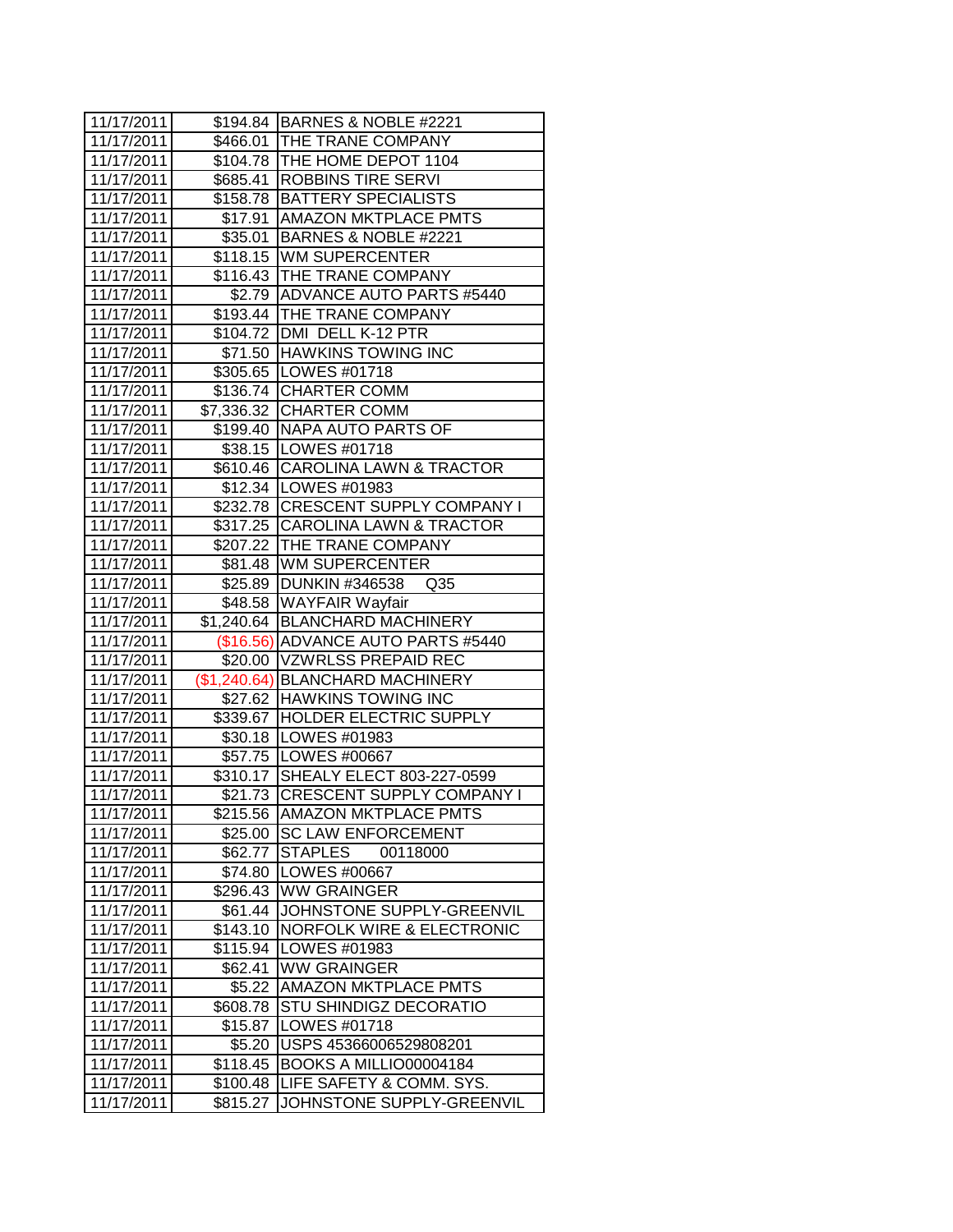| 11/17/2011 |          | \$41.98 AMAZON MKTPLACE PMTS       |
|------------|----------|------------------------------------|
| 11/17/2011 |          | \$175.79 HOLDER ELECTRIC SUPPLY    |
| 11/17/2011 |          | \$914.74   LOWES #01718            |
| 11/17/2011 |          | \$1,240.64   BLANCHARD MACHINERY   |
| 11/17/2011 |          | \$29.02 BI-LO 273                  |
| 11/17/2011 |          | \$165.55 QUILL CORPORATION         |
| 11/17/2011 |          | \$4.92 TMS SOUTH                   |
| 11/17/2011 |          | (\$1,469.41) LOWES #01718          |
| 11/17/2011 |          | \$184.20 CAROLINA LAWN & TRACTOR   |
| 11/17/2011 |          | \$335.65 CAROLINA LAWN & TRACTOR   |
| 11/17/2011 |          | \$12.13 POSTAL ANNEX #0370         |
| 11/17/2011 |          | \$37.20 ADVANCE AUTO PARTS #5440   |
| 11/17/2011 |          | \$400.25 CAROLINA LAWN & TRACTOR   |
| 11/17/2011 |          | \$20.14 TRUCOLOR                   |
| 11/17/2011 |          | \$25.00 SC LAW ENFORCEMENT         |
| 11/17/2011 |          | \$126.14   LOWES #00528            |
| 11/17/2011 |          | \$92.64 HOLDER ELECTRIC SUPPLY     |
| 11/18/2011 |          | \$9.64   THE HOME DEPOT 1127       |
| 11/18/2011 |          | \$4.64   RADIOSHACK COR00117465    |
| 11/18/2011 |          | \$39.93 DBC BLICK ART MATERIAL     |
| 11/18/2011 |          | \$425.00 RUTHS CHRIS STEAKHOUSE    |
| 11/18/2011 |          | \$4.58 BLACK ELECTRICAL SUPPLY I   |
| 11/18/2011 |          | \$299.50 AMAZON MKTPLACE PMTS      |
| 11/18/2011 |          | \$407.89 SILMAR ELECTRONICS-GRNVLE |
| 11/18/2011 |          | \$6.30   LOWES #00667              |
| 11/18/2011 |          | \$95.08 SEARS COM INTERNET         |
| 11/18/2011 |          | \$42.19 AAA SUPPLY-GREER           |
| 11/18/2011 |          | \$33.09 J W VAUGHN CO INC          |
| 11/18/2011 | \$412.71 | <b>FIRST TEAM SPORTS</b>           |
| 11/18/2011 |          | (\$122.54) TMS SOUTH               |
| 11/18/2011 |          | \$82.43 HOLDER ELECTRIC SUPPLY     |
| 11/18/2011 |          | \$370.63 BARNES&NOBLE COM          |
| 11/18/2011 |          | \$54.56 NAPA AUTO PARTS OF         |
| 11/18/2011 |          | \$145.14 CRESCENT SUPPLY COMPANY I |
| 11/18/2011 |          | \$6.34   LOWES #00667              |
| 11/18/2011 |          | \$253.55 AAA SUPPLY - GVILLE       |
| 11/18/2011 | \$23.00  | LOWES #01718                       |
| 11/18/2011 | \$214.87 | Amazon.com                         |
| 11/18/2011 | \$207.41 | <b>SYSTEMS DISTRIBUTOR</b>         |
| 11/18/2011 | \$9.84   | THE HOME DEPOT 1127                |
| 11/18/2011 | \$42.39  | <b>ACADEMY SPORTS #219</b>         |
| 11/18/2011 | \$25.47  | JOHNSTONE SUPPLY-GREENVIL          |
| 11/18/2011 | \$38.58  | ADVANCE AUTO PARTS #5440           |
| 11/18/2011 | \$413.11 | JOHNSTONE SUPPLY-GREENVIL          |
| 11/18/2011 | \$89.00  | ASSOC SUPERV AND CURR              |
| 11/18/2011 | \$7.22   | JOHNSTONE SUPPLY-GREENVIL          |
| 11/18/2011 | \$79.85  | JOHNSTONE SUPPLY-GREENVIL          |
| 11/18/2011 | \$297.41 | JOHNSTONE SUPPLY-GREENVIL          |
| 11/18/2011 | \$297.41 | JOHNSTONE SUPPLY-GREENVIL          |
| 11/18/2011 | \$13.48  | <b>ADVANCE AUTO PARTS #5440</b>    |
| 11/18/2011 | \$362.38 | MCNAUGHTON MCKAY ELEC CO           |
| 11/18/2011 | \$95.06  | WW GRAINGER                        |
|            |          |                                    |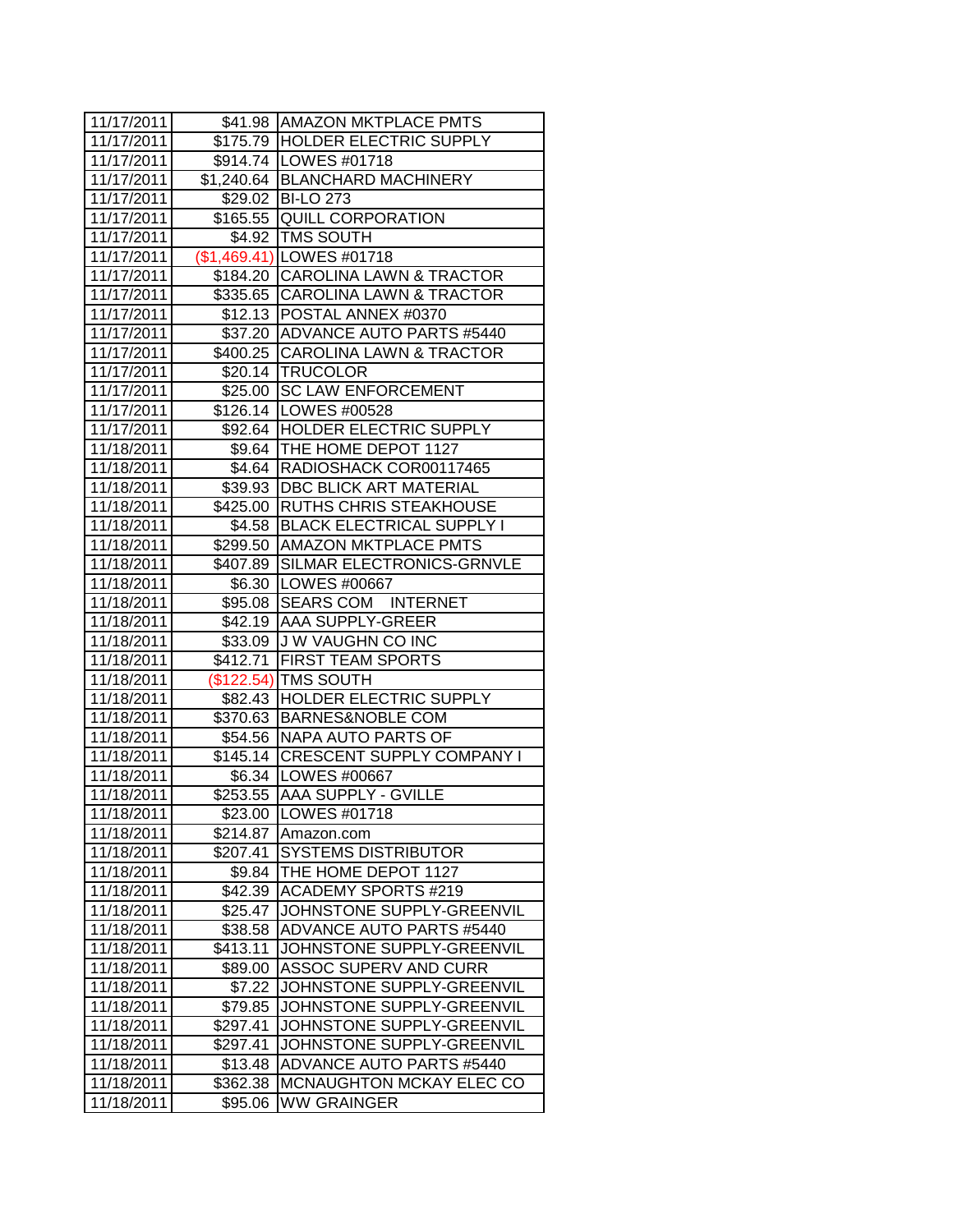| 11/18/2011 |            | \$81.33 LOWES #00528                 |
|------------|------------|--------------------------------------|
| 11/18/2011 |            | \$54.56 NAPA AUTO PARTS OF           |
| 11/18/2011 |            | \$29.26   BLACK ELECTRICAL SUPPLY I  |
| 11/18/2011 |            | \$24.03 THE HOME DEPOT 1119          |
| 11/18/2011 |            | \$148.48 OCONEE WELDING SUPPLY INC   |
| 11/18/2011 |            | \$30.00 HAWKINS TOWING INC           |
| 11/18/2011 |            | \$73.72 THE TRANE COMPANY            |
| 11/18/2011 |            | \$40.16 JOHNSTONE SUPPLY-GREENVIL    |
| 11/18/2011 |            | \$326.69 LOWES #01718                |
| 11/18/2011 |            | \$73.94 WHOLESALE INDUSTRIAL ELEC    |
| 11/18/2011 |            | \$258.22 CHRISTOPHER TRUCKS 2        |
| 11/18/2011 | \$912.00   | Amazon.com                           |
| 11/18/2011 |            | (\$253.55) AAA SUPPLY - GVILLE       |
| 11/18/2011 |            | \$425.00 SILMAR ELECTRONICS-GRNVLE   |
| 11/18/2011 |            | \$431.49   TMS SOUTH                 |
| 11/18/2011 |            | \$10.75 CVS PHARMACY #5475 Q03       |
| 11/18/2011 |            | \$4,304.04   VARSITY SPIRIT CLOTHING |
| 11/18/2011 |            | \$573.48 JOHNSTONE SUPPLY-GREENVIL   |
| 11/18/2011 |            | \$35.00 THE FLOWER BOX INC           |
| 11/18/2011 |            | \$148.40   LOWES #01718              |
| 11/18/2011 |            | \$74.00 GREER DMV 49                 |
| 11/18/2011 |            | \$24.00 HOLDER ELECTRIC SUPPLY       |
| 11/18/2011 |            | \$391.42 THE TRANE COMPANY           |
| 11/18/2011 |            | \$16.90 TMS SOUTH                    |
| 11/18/2011 |            | \$33.96 AAA SUPPLY - GVILLE          |
| 11/18/2011 | \$588.01   | <b>BLACK ELECTRICAL SUPPLY I</b>     |
| 11/18/2011 | \$72.03    | <b>CHRISTOPHER TRUCKS 2</b>          |
| 11/18/2011 | \$788.63   | <b>WW GRAINGER</b>                   |
| 11/18/2011 |            | \$27.48   LOWES #00667               |
| 11/18/2011 |            | \$71.62   LOWES #00667               |
| 11/18/2011 |            | \$744.34 VARSITY SPIRIT CLOTHING     |
| 11/18/2011 |            | \$139.32 ADVANCE AUTO PARTS #5440    |
| 11/18/2011 |            | \$45.58 COOK & BOARDMAN OF           |
| 11/18/2011 |            | \$61.26 NAPA AUTO PARTS OF           |
| 11/18/2011 | \$4.65     | JOHNSTONE SUPPLY-GREENVIL            |
| 11/18/2011 | \$277.80   | <b>CRESCENT SUPPLY COMPANY I</b>     |
| 11/18/2011 |            | (\$57.14) BLANCHARD MACHINERY        |
| 11/18/2011 | \$26.49    | <b>BI-LO 16</b>                      |
| 11/18/2011 | \$8.55     | <b>WW GRAINGER</b>                   |
| 11/18/2011 | \$4.30     | <b>PUBLIX #1148</b>                  |
| 11/18/2011 | \$134.58   | JOHNSTONE SUPPLY-GREENVIL            |
| 11/18/2011 | \$63.38    | AAA SUPPLY - GVILLE                  |
| 11/18/2011 | \$31.46    | INTERSTATE TRANSPORTATION            |
| 11/18/2011 | \$262.37   | <b>AAA SUPPLY - GVILLE</b>           |
| 11/18/2011 | \$253.98   | <b>FIRST TEAM SPORTS</b>             |
| 11/18/2011 | \$529.52   | <b>LAMINEX INC</b>                   |
| 11/21/2011 | \$2.05     | JOHNSTONE SUPPLY-GREENVIL            |
| 11/21/2011 | \$5.00     | MIXED BAG DESIGNS, INC               |
| 11/21/2011 | \$47.65    | HOBBY LOBBY #0318                    |
| 11/21/2011 | \$18.98    | ADVANCE AUTO PARTS #5440             |
| 11/21/2011 | (\$266.70) | DMI DELL K-12 PTR                    |
| 11/21/2011 | \$36.04    | THINGS REMEMBERED 0748               |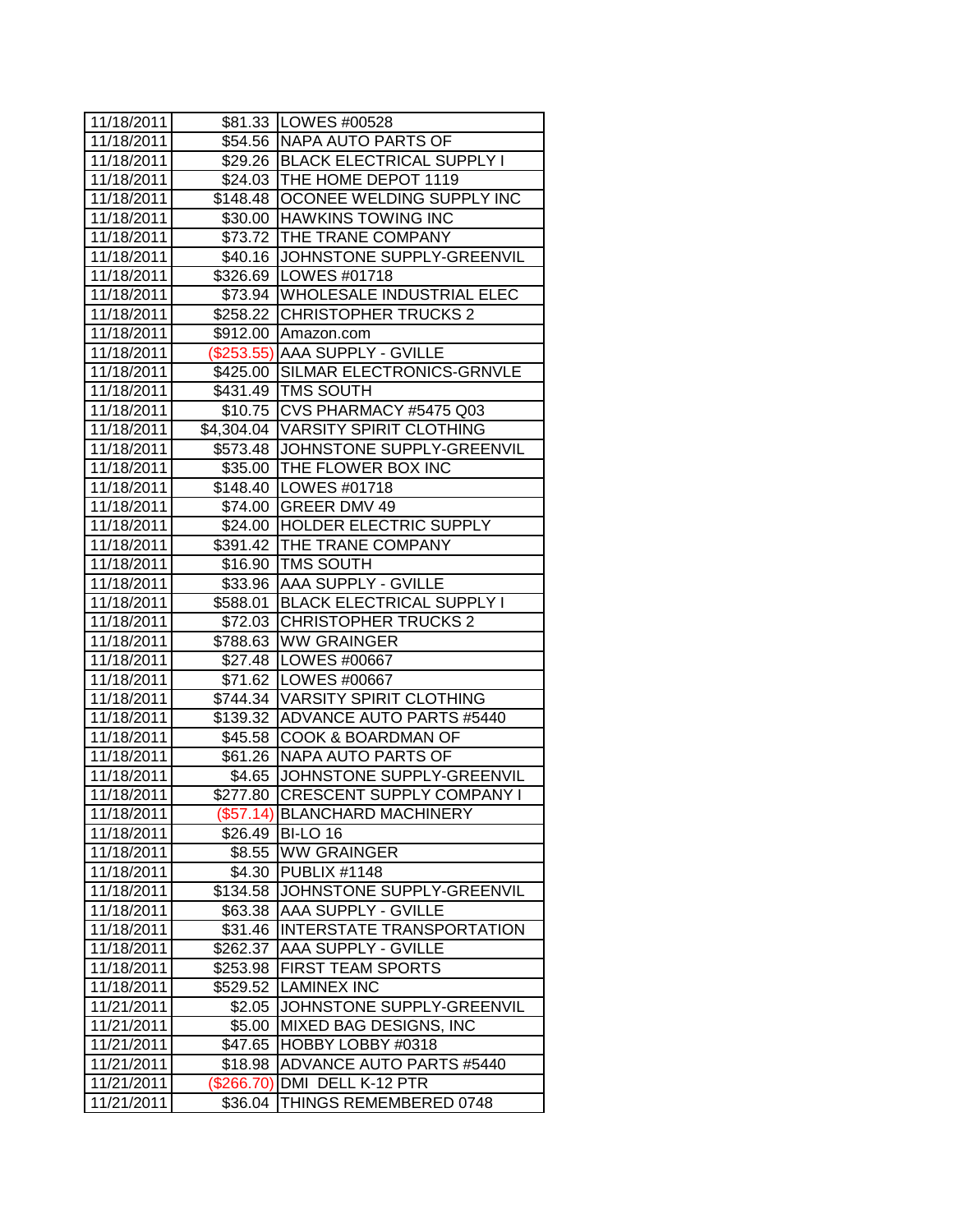| 11/21/2011 |               | \$312.62 SAFEGUARD BUS SYS INC       |
|------------|---------------|--------------------------------------|
| 11/21/2011 |               | (\$57.00) ADVANCE AUTO PARTS #5440   |
| 11/21/2011 |               | \$12.99 ADVANCE AUTO PARTS #5330     |
| 11/21/2011 |               | \$25.00 SC LAW ENFORCEMENT           |
| 11/21/2011 |               | \$33.07 THE TRANE COMPANY            |
| 11/21/2011 |               | \$180.72 4IMPRINT                    |
| 11/21/2011 |               | \$153.98 ADVANCE AUTO PARTS #5330    |
| 11/21/2011 |               | \$8.06 CRESCENT SUPPLY COMPANY I     |
| 11/21/2011 |               | \$18.26 AAA SUPPLY - GVILLE          |
| 11/21/2011 |               | \$7.06 LOWES #00528                  |
| 11/21/2011 |               | \$12.93 JJOHNSTONE SUPPLY-GREENVIL   |
| 11/21/2011 |               | \$919.85 AAA SUPPLY - GVILLE         |
| 11/21/2011 |               | \$44.60 NAPA AUTO PARTS OF           |
| 11/21/2011 |               | \$1,328.00 SUMMERSET INC             |
| 11/21/2011 |               | \$24.99 ADVANCE AUTO PARTS #5440     |
| 11/21/2011 |               | \$25.00 SC LAW ENFORCEMENT           |
| 11/21/2011 |               | \$26.33   THE TRANE COMPANY          |
| 11/21/2011 | \$9.12        | NAPA AUTO PARTS OF                   |
| 11/21/2011 |               | \$21.89   UPS 1ZT0W613NT90006415     |
| 11/21/2011 |               | \$97.17 HAJOCA TAYLORS 72            |
| 11/21/2011 |               | \$50.00 ACADEMY SPORTS #219          |
| 11/21/2011 |               | \$70.10 TMS SOUTH                    |
| 11/21/2011 |               | \$33.07 THE TRANE COMPANY            |
| 11/21/2011 |               | \$70.32 HOLDER ELECTRIC SUPPLY       |
| 11/21/2011 |               | \$360.04 THE TRANE COMPANY           |
| 11/21/2011 |               | \$79.49   DMI DELL K-12 PTR          |
| 11/21/2011 |               | (\$196.86) COURTYARD BY MARRIOTT ROC |
| 11/21/2011 | \$32.83       | <b>COUNTRY BOY'S</b>                 |
| 11/21/2011 | \$367.82      | <b>CAMCOR INC</b>                    |
| 11/21/2011 |               | \$57.09 WOLF CAMERA #1602            |
| 11/21/2011 |               | \$25.00 LONGHORN STEAK00053074       |
| 11/21/2011 |               | (\$196.86) COURTYARD BY MARRIOTT ROC |
| 11/21/2011 |               | \$164.08   THE TRANE COMPANY         |
| 11/21/2011 |               | \$3.49 ADVANCE AUTO PARTS #5440      |
| 11/21/2011 |               | (\$196.86) COURTYARD BY MARRIOTT ROC |
| 11/21/2011 |               | \$32.90 PORTER PAINTS 9388           |
| 11/21/2011 |               | \$5.27   LOWES #01983                |
| 11/21/2011 | \$109.11      | THE TRANE COMPANY                    |
| 11/21/2011 | $($ \$196.86) | COURTYARD BY MARRIOTT ROC            |
| 11/21/2011 | \$11.74       | NAPA AUTO PARTS OF                   |
| 11/21/2011 | \$37.85       | <b>FISHER SCI AUTO REC</b>           |
| 11/21/2011 | \$21.27       | CVS PHARMACY #830                    |
| 11/21/2011 | \$15.05       | <b>TMS SOUTH</b>                     |
| 11/21/2011 | \$68.88       | SHERWIN WILLIAMS #2735               |
| 11/21/2011 | (\$196.86)    | COURTYARD BY MARRIOTT ROC            |
| 11/21/2011 | \$1,350.05    | DMI DELL K-12 PTR                    |
| 11/21/2011 | \$84.41       | FISHER SCI AUTO REC                  |
| 11/21/2011 | \$178.20      | CHICK-FIL-A #00726                   |
| 11/21/2011 | \$131.30      | DOMINO'S 5602                        |
| 11/21/2011 | (\$196.86)    | COURTYARD BY MARRIOTT ROC            |
| 11/21/2011 | \$162.00      | CHICK-FIL-A #00726                   |
| 11/21/2011 | \$21.62       | WM SUPERCENTER                       |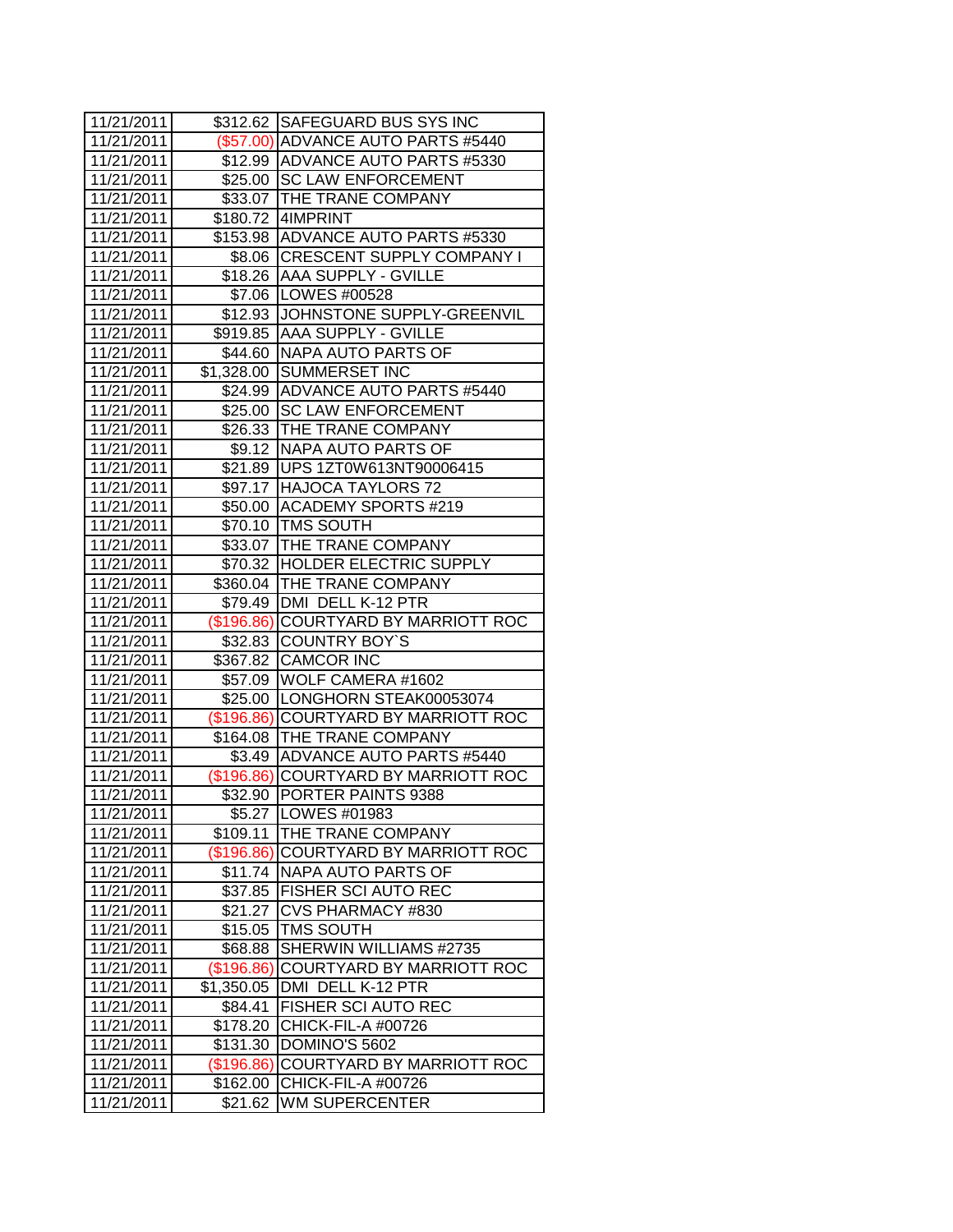| 11/21/2011 |            | \$12.71  RADIOSHACK COR00196238      |
|------------|------------|--------------------------------------|
| 11/21/2011 |            | \$7.64   MCCALLS SUPPLY INC 19       |
| 11/21/2011 |            | \$320.67   PIZZA HUT #9505           |
| 11/21/2011 |            | \$70.77 BLANCHARD MACHINERY          |
| 11/21/2011 |            | \$12.27   LOWES #01983               |
| 11/21/2011 |            | \$495.96 FISHER SCI AUTO REC         |
| 11/21/2011 |            | \$779.20 NAPA AUTO PARTS OF          |
| 11/21/2011 |            | \$33.07   THE TRANE COMPANY          |
| 11/21/2011 |            | \$225.99 CHICK-FIL-A #01076          |
| 11/21/2011 |            | \$162.67 OFFICE DEPOT #1099          |
| 11/21/2011 |            | \$15.22 TMS SOUTH                    |
| 11/21/2011 |            | \$288.68 CHICK-FIL-A #02122          |
| 11/21/2011 |            | \$191.92 CAROLINA LAWN & TRACTOR     |
| 11/21/2011 |            | \$109.94 THE TRANE COMPANY           |
| 11/21/2011 |            | \$274.26 ADVANCE AUTO PARTS #5440    |
| 11/21/2011 |            | \$153.06 J W VAUGHN CO INC           |
| 11/21/2011 |            | \$373.21   THE TRANE COMPANY         |
| 11/21/2011 |            | \$46.69 TMS SOUTH                    |
| 11/21/2011 | \$587.07   | <b>SCHNEIDER ELECTRIC</b>            |
| 11/21/2011 |            | (\$196.86) COURTYARD BY MARRIOTT ROC |
| 11/21/2011 |            | \$263.76 CLASSIC HWD & POSTAL        |
| 11/21/2011 |            | \$74.14   BI-LO 704                  |
| 11/21/2011 |            | (\$196.86) COURTYARD BY MARRIOTT ROC |
| 11/21/2011 |            | \$66.60 ADVANCE AUTO PARTS #5440     |
| 11/21/2011 |            | (\$442.50) HOLIDAYS FARM EQUIPMENT   |
| 11/21/2011 |            | \$381.23 AAA SUPPLY - GVILLE         |
| 11/21/2011 |            | \$442.50 HOLIDAYS FARM EQUIPMENT     |
| 11/21/2011 |            | (\$196.86) COURTYARD BY MARRIOTT ROC |
| 11/21/2011 | \$22.58    | <b>TMS SOUTH</b>                     |
| 11/21/2011 |            | \$84.33 TMS SOUTH                    |
| 11/21/2011 |            | \$2,285.65 DMI DELL K-12 PTR         |
| 11/21/2011 |            | \$387.62 JOHNSON CONTROLS, SSNA      |
| 11/21/2011 |            | \$14.28 HOLDER ELECTRIC SUPPLY       |
| 11/21/2011 |            | \$46.94   THE TRANE COMPANY          |
| 11/21/2011 |            | (\$196.86) COURTYARD BY MARRIOTT ROC |
| 11/21/2011 | \$15.88    | JOHNSTONE SUPPLY-GREENVIL            |
| 11/21/2011 |            | \$80.53  LOWES #01718                |
| 11/21/2011 | \$20.00    | <b>VZWRLSS PREPAID REC</b>           |
| 11/21/2011 | \$364.39   | PORTER PAINTS 9388                   |
| 11/21/2011 | \$15.45    | MARATHON PETRO136648                 |
| 11/21/2011 | \$27.45    | ELLIS FLOORING SALES #43             |
| 11/21/2011 | \$63.92    | Amazon.com                           |
| 11/21/2011 | \$1,138.50 | AAA SUPPLY - GVILLE                  |
| 11/21/2011 | \$110.00   | <b>LIQUID HIGHWAY ON LINE</b>        |
| 11/21/2011 | \$25.00    | <b>SC LAW ENFORCEMENT</b>            |
| 11/21/2011 | \$52.36    | DMI DELL K-12 PTR                    |
| 11/21/2011 | (\$196.86) | COURTYARD BY MARRIOTT ROC            |
| 11/21/2011 | (\$196.86) | COURTYARD BY MARRIOTT ROC            |
| 11/21/2011 | \$102.82   | LOWES #00667                         |
| 11/21/2011 | \$81.08    | NAPA AUTO PARTS OF                   |
| 11/21/2011 | (\$68.67)  | THE TRANE COMPANY                    |
| 11/21/2011 | (\$196.86) | COURTYARD BY MARRIOTT ROC            |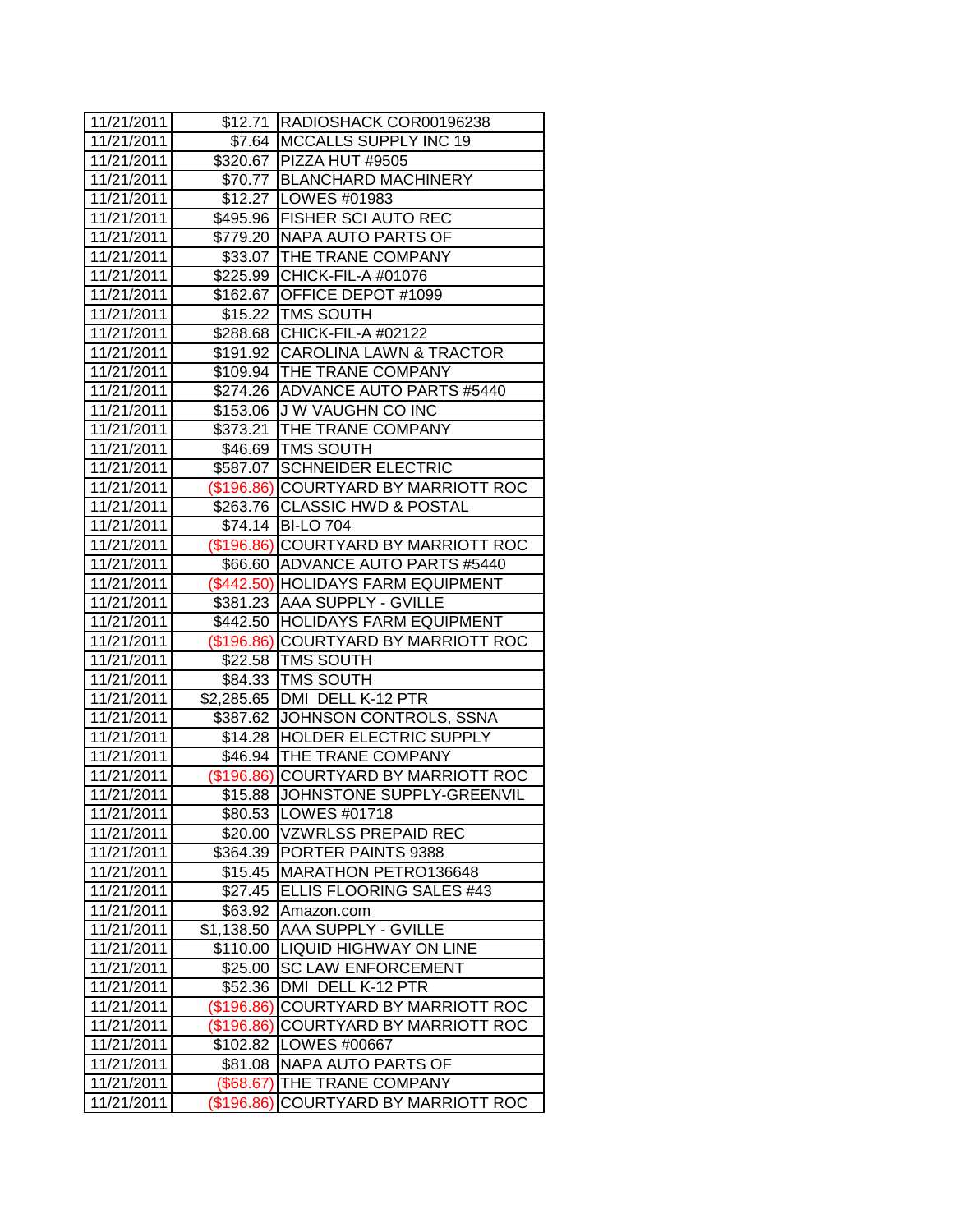| 11/21/2011 |               | \$87.09 AAA SUPPLY - GVILLE          |
|------------|---------------|--------------------------------------|
| 11/21/2011 |               | \$21.60 FISHER SCI AUTO REC          |
| 11/21/2011 | \$25.00       | <b>SC LAW ENFORCEMENT</b>            |
| 11/21/2011 | \$13.82       | <b>PUBLIX #1012</b>                  |
| 11/21/2011 | \$433.28      | BENSON CHRYSLER PLYMOUTH             |
| 11/21/2011 | $($ \$196.86) | COURTYARD BY MARRIOTT ROC            |
| 11/21/2011 |               | \$877.86   FISHER SCI AUTO REC       |
| 11/21/2011 |               | \$93.62 WW GRAINGER                  |
| 11/21/2011 |               | \$76.31 GREENVILLE TURF & TRACTOR    |
| 11/21/2011 |               | \$1,339.88 SCHNEIDER ELECTRIC        |
| 11/21/2011 |               | \$495.21 FISHER SCI AUTO REC         |
| 11/21/2011 |               | \$75.50 FATZ CAFE 12                 |
| 11/21/2011 |               | \$700.00 EASTSIDE TRANSPORTATION S   |
| 11/21/2011 |               | \$34.51 CAROLINA LAWN & TRACTOR      |
| 11/22/2011 |               | \$44.09   LOWES #00528               |
| 11/22/2011 |               | \$57.88 CRESCENT SUPPLY COMPANY I    |
| 11/22/2011 |               | \$85.35   LOWES #01718               |
| 11/22/2011 |               | \$528.79 FIRST TEAM SPORTS           |
| 11/22/2011 |               | \$30.25   C C DICKSON CO 1063        |
| 11/22/2011 |               | \$38.03   THE TRANE COMPANY          |
| 11/22/2011 |               | \$1,878.61   DMI DELL K-12 PTR       |
| 11/22/2011 |               | \$44.41   LOWES #01718               |
| 11/22/2011 |               | \$196.92 KEVIN WHITAKER CHEVROLET    |
| 11/22/2011 |               | \$312.90 HILTON COLUMBIA CENTER      |
| 11/22/2011 |               | \$25.00 SC LAW ENFORCEMENT           |
| 11/22/2011 |               | \$312.90 HILTON COLUMBIA CENTER      |
| 11/22/2011 |               | \$740.29 HILTON COLUMBIA CENTER      |
| 11/22/2011 | \$166.38      | <b>HILTON COLUMBIA CENTER</b>        |
| 11/22/2011 |               | \$206.34 FOOD LION # 2644            |
| 11/22/2011 | \$127.81      | <b>HOLDER ELECTRIC SUPPLY</b>        |
| 11/22/2011 |               | (\$7.92) MICHAELS #6001              |
| 11/22/2011 |               | \$241.88 FERGUSON ENT #43            |
| 11/22/2011 |               | \$27.48 THE TRANE COMPANY            |
| 11/22/2011 |               | (\$277.80) CRESCENT SUPPLY COMPANY I |
| 11/22/2011 | \$84.61       | 2865-CED                             |
| 11/22/2011 | \$75.54       | <b>BATTERIES PLUS</b>                |
| 11/22/2011 | \$154.83      | LOWES #01983                         |
| 11/22/2011 | \$197.21      | <b>MCABEE TRACTOR &amp; TURF</b>     |
| 11/22/2011 | \$165.75      | CONCEPTUAL MATH MEDIA                |
| 11/22/2011 | \$135.37      | <b>CRESCENT SUPPLY COMPANY I</b>     |
| 11/22/2011 | $(\$91.10)$   | PORTER PAINTS 9388                   |
| 11/22/2011 | \$57.26       | <b>HOLDER ELECTRIC SUPPLY</b>        |
| 11/22/2011 | \$8.78        | KONICA MINOLTA BUSINESS              |
| 11/22/2011 | \$242.57      | HOLDER ELECTRIC SUPPLY               |
| 11/22/2011 | \$1,227.25    | <b>ANTHONY GRAPHICS</b>              |
| 11/22/2011 | \$255.89      | RE MICHEL COMPANY INC.               |
| 11/22/2011 | \$1,149.47    | APPLIED IND TECH 0286                |
| 11/23/2011 | \$5.07        | LOWES #01718                         |
| 11/23/2011 | \$3,128.00    | <b>DISCOVERY PLACE</b>               |
| 11/23/2011 | \$25.00       | <b>SC LAW ENFORCEMENT</b>            |
| 11/23/2011 | \$201.07      | <b>AAA SUPPLY - GVILLE</b>           |
| 11/23/2011 | \$25.00       | <b>SC LAW ENFORCEMENT</b>            |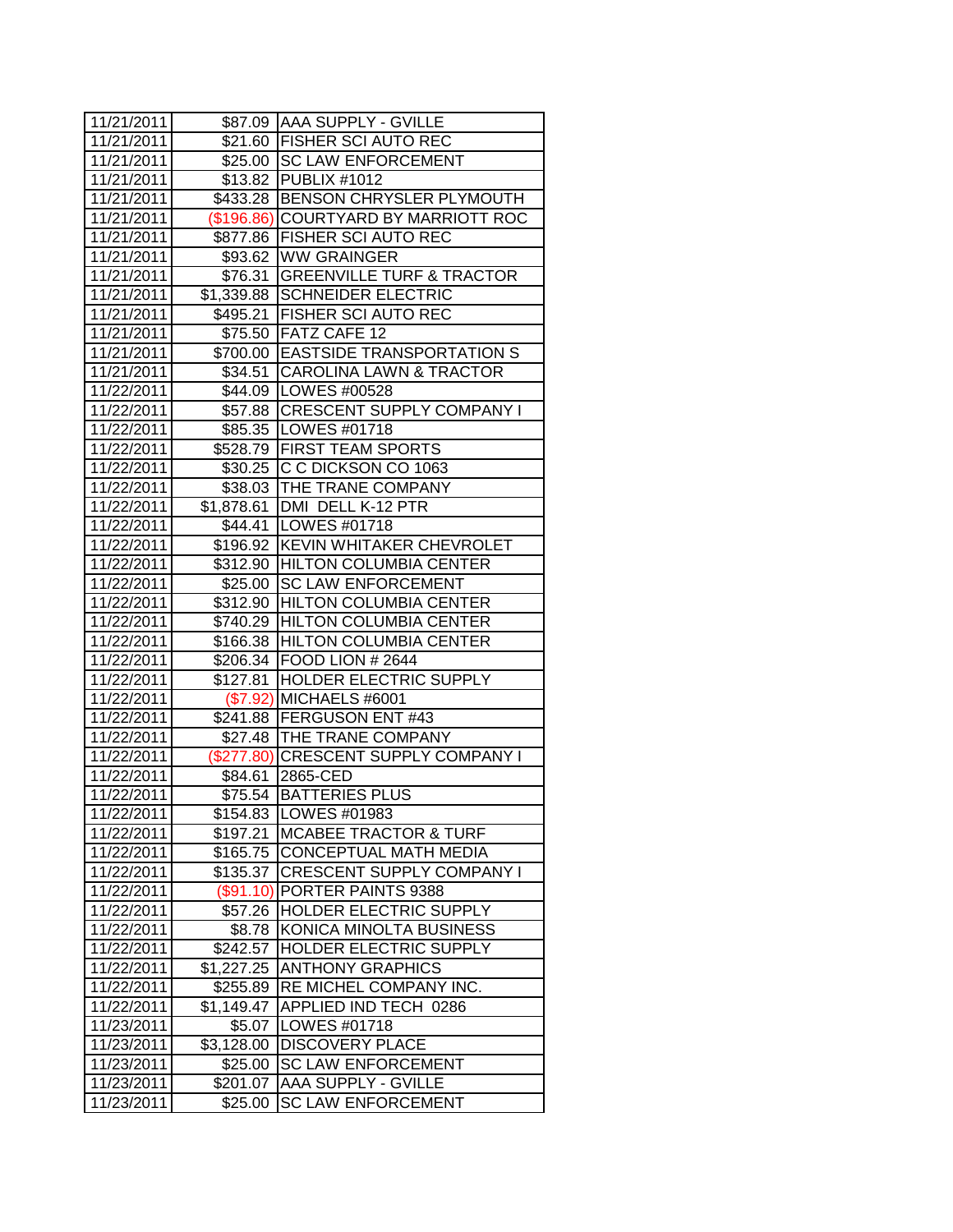| 11/23/2011 |                     | \$25.00 SC LAW ENFORCEMENT         |
|------------|---------------------|------------------------------------|
| 11/23/2011 |                     | \$35.66 BENSON CHRYSLER PLYMOUTH   |
| 11/23/2011 |                     | \$25.00 SC LAW ENFORCEMENT         |
| 11/23/2011 |                     | \$375.34 J W VAUGHN CO INC         |
| 11/23/2011 |                     | \$37.93 TARGET<br>00018705         |
| 11/23/2011 |                     | \$134.91 BLANCHARD MACHINERY       |
| 11/23/2011 |                     | \$35.54 BARNES&NOBLE COM           |
| 11/23/2011 |                     | \$7.42 CAROLINA LOCKSMITHS         |
| 11/23/2011 |                     | \$25.00 SC LAW ENFORCEMENT         |
| 11/23/2011 |                     | \$145.96 LOWES #01718              |
| 11/23/2011 |                     | \$25.00 SC LAW ENFORCEMENT         |
| 11/23/2011 |                     | \$295.58 CAROLINA LAWN & TRACTOR   |
| 11/23/2011 | $$25.00$            | <b>SC LAW ENFORCEMENT</b>          |
| 11/23/2011 |                     | \$25.00 SC LAW ENFORCEMENT         |
| 11/23/2011 |                     | \$200.67 THE HOME DEPOT 1104       |
| 11/23/2011 |                     | \$159.84 Amazon.com                |
| 11/23/2011 |                     | \$100.00 HOLDER ELECTRIC SUPPLY    |
| 11/23/2011 |                     | \$616.78 WILD WING CAFE GREENVILL  |
| 11/23/2011 |                     | \$55.62 J W VAUGHN CO INC          |
| 11/23/2011 | \$25.00             | <b>SC LAW ENFORCEMENT</b>          |
| 11/23/2011 |                     | \$492.55 HOLDER ELECTRIC SUPPLY    |
| 11/23/2011 |                     | \$25.12   ADVANCE AUTO PARTS #5440 |
| 11/23/2011 |                     | \$27.02 ADVANCE AUTO PARTS #5440   |
| 11/23/2011 |                     | \$20.00 VZWRLSS PREPAID REC        |
| 11/23/2011 |                     | \$131.11 AAA SUPPLY - GVILLE       |
| 11/23/2011 | $\overline{$}43.21$ | <b>HOLDER ELECTRIC SUPPLY</b>      |
| 11/23/2011 |                     | \$3.56 TMS SOUTH                   |
| 11/23/2011 |                     | \$47.15 JOHNSTONE SUPPLY-GREENVIL  |
| 11/23/2011 | $\sqrt{25.98}$      | JOHNSTONE SUPPLY-GREENVIL          |
| 11/23/2011 |                     | \$51.41 THE TOOL SHED              |
| 11/23/2011 |                     | \$88.00 USPS 45568006629808466     |
| 11/23/2011 |                     | \$248.67 JOHNSTONE SUPPLY-GREENVIL |
| 11/23/2011 |                     | \$1,447.43 ROBBINS TIRE SERVI      |
| 11/23/2011 |                     | \$218.11 CRESCENT SUPPLY COMPANY I |
| 11/23/2011 |                     | \$221.81 WHOLESALE INDUSTRIAL ELEC |
| 11/23/2011 | \$121.86            | <b>BARNES&amp;NOBLE COM</b>        |
| 11/23/2011 | \$25.00             | ISC LAW ENFORCEMENT                |
| 11/23/2011 | \$52.15             | <b>CRESCENT SUPPLY COMPANY I</b>   |
| 11/23/2011 | \$25.00             | <b>SC LAW ENFORCEMENT</b>          |
| 11/23/2011 | \$25.00             | <b>SC LAW ENFORCEMENT</b>          |
| 11/23/2011 | \$24.96             | <b>AAA SUPPLY - GVILLE</b>         |
| 11/23/2011 | \$1,779.78          | <b>FIRST TEAM SPORTS</b>           |
| 11/23/2011 | \$28.29             | SHERWIN WILLIAMS #2785             |
| 11/23/2011 | \$110.74            | HOBBY LOBBY #328                   |
| 11/23/2011 | \$25.00             | <b>SC LAW ENFORCEMENT</b>          |
| 11/23/2011 | \$115.82            | HOLDER ELECTRIC SUPPLY             |
| 11/23/2011 | \$118.30            | WHOLESALE INDUSTRIAL ELEC          |
| 11/23/2011 | \$25.00             | <b>SC LAW ENFORCEMENT</b>          |
| 11/23/2011 | \$180.00            | <b>ANTHONY GRAPHICS</b>            |
| 11/23/2011 | \$630.70            | JOHN DEERE LANDSCAPES191           |
| 11/23/2011 | \$25.00             | <b>SC LAW ENFORCEMENT</b>          |
| 11/23/2011 | \$204.00            | USPS 45366006529808201             |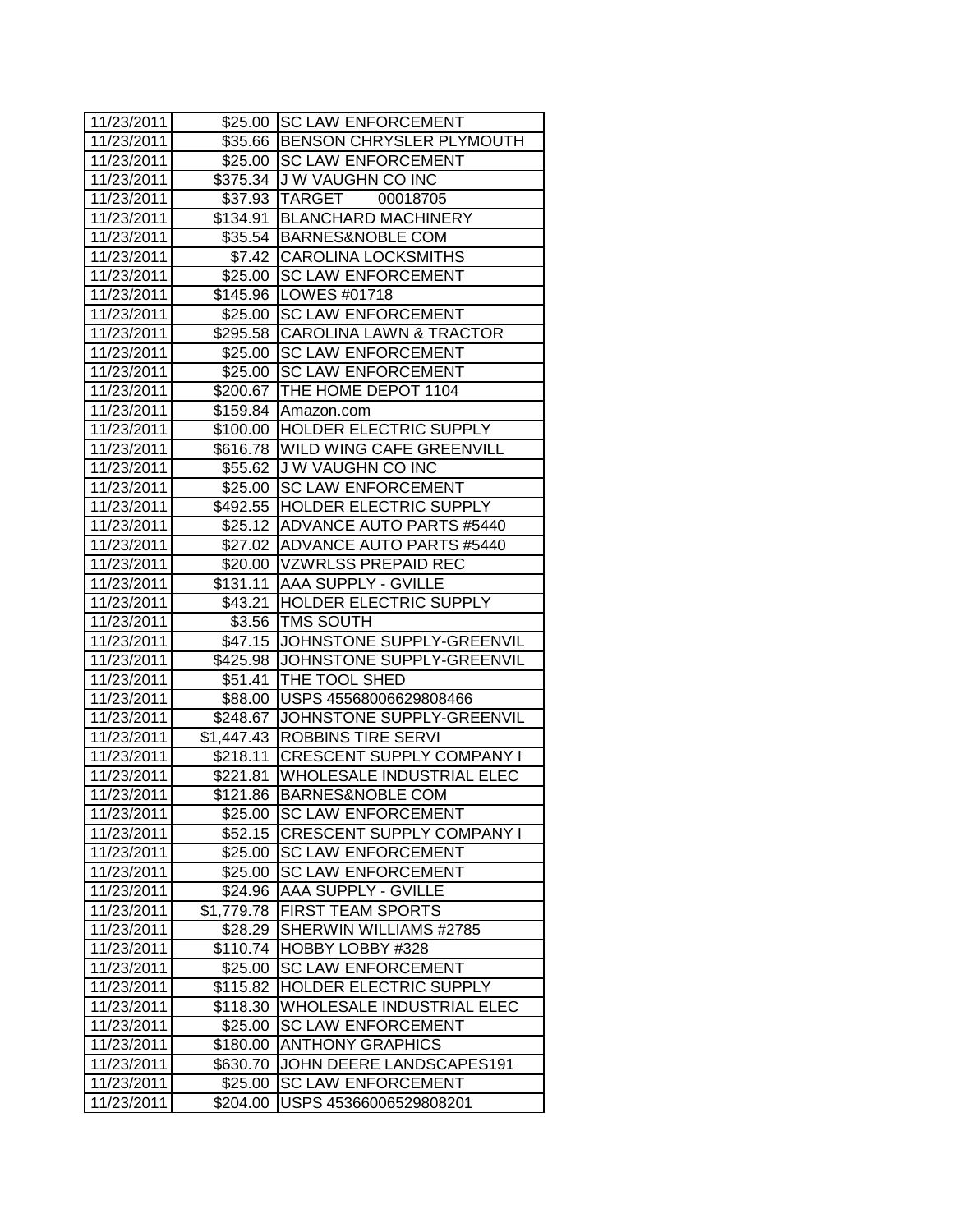| 11/23/2011 |                | (\$273.64) HOLDER ELECTRIC SUPPLY   |
|------------|----------------|-------------------------------------|
| 11/23/2011 |                | \$170.66 CAMCOR INC                 |
| 11/23/2011 |                | \$25.00 SC LAW ENFORCEMENT          |
| 11/23/2011 |                | \$25.00 SC LAW ENFORCEMENT          |
| 11/23/2011 |                | \$8.37   LOWES #01718               |
| 11/23/2011 |                | \$25.00 SC LAW ENFORCEMENT          |
| 11/23/2011 |                | \$175.00 SCASA<br>00 OF 00          |
| 11/23/2011 |                | \$25.00 SC LAW ENFORCEMENT          |
| 11/23/2011 |                | \$1,272.00 FIRST TEAM SPORTS        |
| 11/23/2011 |                | \$403.50 HAWKINS TOWING INC         |
| 11/23/2011 |                | \$26.48   LOWES #01718              |
| 11/23/2011 |                | \$40.40 KEVIN WHITAKER CHEVROLET    |
| 11/23/2011 |                | \$24.02   LOWES #00528              |
| 11/23/2011 |                | \$25.00 SC LAW ENFORCEMENT          |
| 11/23/2011 |                | \$46.36 J W VAUGHN CO INC           |
| 11/23/2011 |                | \$7.40 THE HOME DEPOT #1126         |
| 11/23/2011 |                | \$54.06   WOODCRAFT 560             |
| 11/23/2011 |                | \$16.73 2865-CED                    |
| 11/23/2011 |                | \$25.00 SC LAW ENFORCEMENT          |
| 11/23/2011 | \$206.27 SATCO |                                     |
| 11/25/2011 |                | \$105.92 JJOHNSTONE SUPPLY-GREENVIL |
| 11/25/2011 |                | \$370.81 JOHNSTONE SUPPLY-GREENVIL  |
| 11/25/2011 |                | \$20.00 VZWRLSS PREPAID REC         |
| 11/25/2011 |                | \$24.37 CAROLINA LAWN & TRACTOR     |
| 11/25/2011 |                | \$13.46 THE SYSTEM DEPOT            |
| 11/25/2011 |                | \$81.58 THE TRANE COMPANY           |
| 11/25/2011 |                | \$73.10 PAPA JOHNS #0584            |
| 11/25/2011 |                | \$14.28 B & D INDUSTRIAL INC        |
| 11/25/2011 |                | \$59.12 TMS SOUTH                   |
| 11/25/2011 |                | \$55.08 THE HOME DEPOT 1127         |
| 11/25/2011 |                | \$67.30 NAPA AUTO PARTS OF          |
| 11/25/2011 |                | \$223.20 PECKEL MUSIC CO            |
| 11/25/2011 |                | (\$70.42) CDW GOVERNMENT            |
| 11/25/2011 |                | \$222.17 CAROLINA LAWN & TRACTOR    |
| 11/25/2011 |                | \$9.51  THE HOME DEPOT 1127         |
| 11/25/2011 |                | \$495.50 MIXED BAG DESIGNS, INC     |
| 11/25/2011 |                | \$381.52  FIRST TEAM SPORTS         |
| 11/25/2011 | \$100.99       | Amazon.com                          |
| 11/25/2011 | \$1,136.32     | <b>FIRST TEAM SPORTS</b>            |
| 11/25/2011 | \$204.05       | <b>FIRST TEAM SPORTS</b>            |
| 11/25/2011 | \$102.16       | <b>TMS SOUTH</b>                    |
| 11/25/2011 | \$156.72       | <b>BATTERY SPECIALISTS</b>          |
| 11/25/2011 | \$255.34       | THE SYSTEM DEPOT                    |
| 11/25/2011 | \$159.00       | PIONEER REVERE 8008771500           |
| 11/25/2011 | \$160.03       | <b>GOS// GREENVILLE OFFICE S</b>    |
| 11/25/2011 | \$19.04        | <b>TMS SOUTH</b>                    |
| 11/25/2011 | \$39.10        | THE HOME DEPOT 1127                 |
| 11/25/2011 | \$30.08        | <b>VZWRLSS APOCC VISE</b>           |
| 11/25/2011 | \$59.00        | <b>CDW GOVERNMENT</b>               |
| 11/25/2011 | \$5.49         | TMS SOUTH                           |
| 11/25/2011 | \$1,136.32     | <b>FIRST TEAM SPORTS</b>            |
| 11/28/2011 | \$20.00        | VZWRLSS PREPAID REC                 |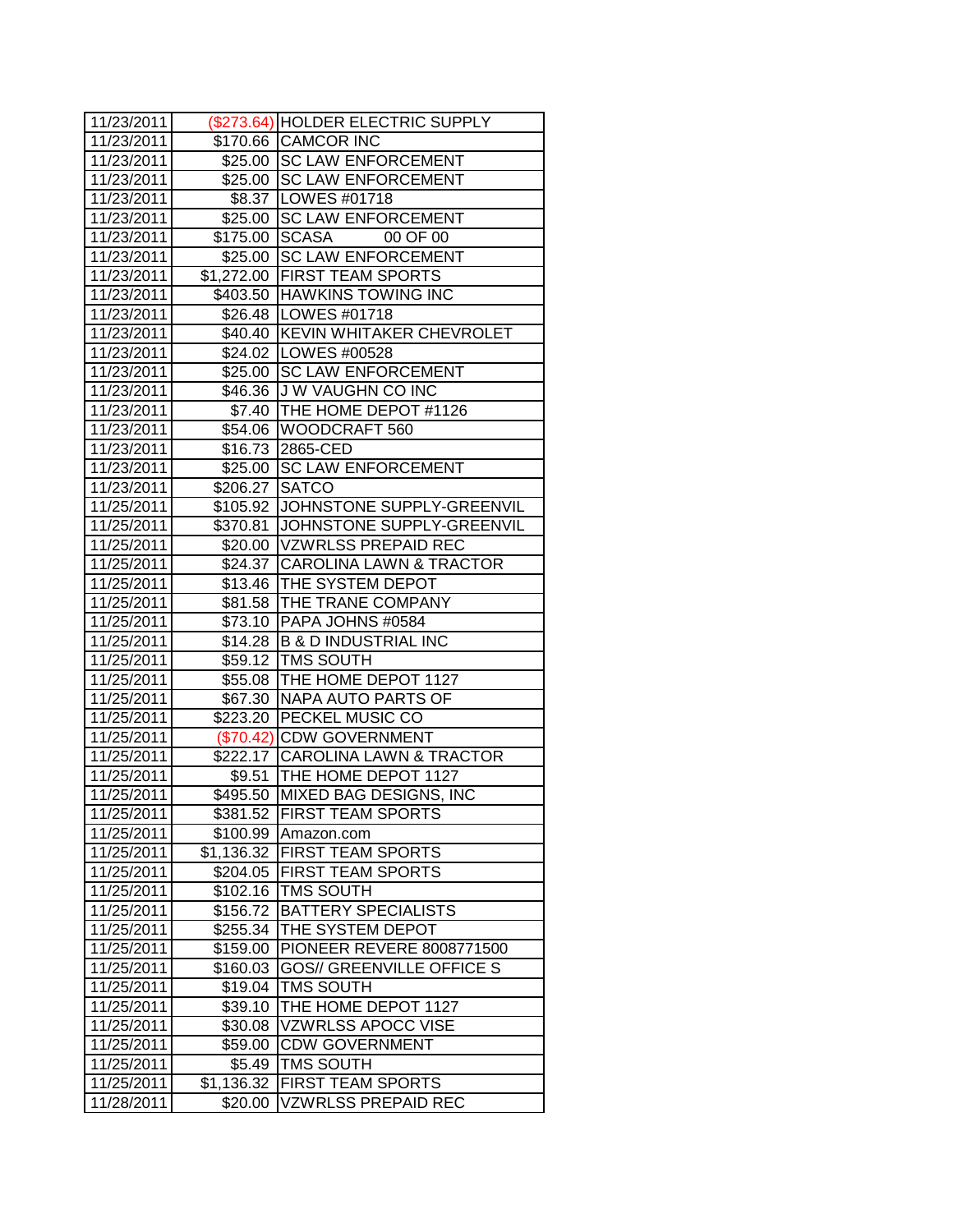| 11/28/2011 |            | \$20.00 VZWRLSS PREPAID REC         |
|------------|------------|-------------------------------------|
| 11/28/2011 |            | \$41.98 WM SUPERCENTER              |
| 11/28/2011 |            | \$20.00 VZWRLSS PREPAID REC         |
| 11/28/2011 |            | \$899.61 SCHNEIDER ELECTRIC         |
| 11/28/2011 |            | \$20.00 VZWRLSS PREPAID REC         |
| 11/28/2011 |            | \$379.12 THE TRANE COMPANY          |
| 11/28/2011 |            | \$286.39 THE TRANE COMPANY          |
| 11/28/2011 |            | \$1,232.78 SCHNEIDER ELECTRIC       |
| 11/28/2011 |            | \$1,232.78 SCHNEIDER ELECTRIC       |
| 11/29/2011 |            | \$25.00 SC LAW ENFORCEMENT          |
| 11/29/2011 |            | \$11.82   LOWES #00667              |
| 11/29/2011 |            | \$25.00 SC LAW ENFORCEMENT          |
| 11/29/2011 |            | \$182.47 CRESCENT SUPPLY COMPANY I  |
| 11/29/2011 |            | \$76.80 BI-LO 161                   |
| 11/29/2011 |            | \$8.59  LOWES #00667                |
| 11/29/2011 |            | \$530.00 CONTROL MANAGEMENT INC     |
| 11/29/2011 |            | \$530.00 CONTROL MANAGEMENT INC     |
| 11/29/2011 |            | \$199.23 2865-CED                   |
| 11/29/2011 |            | \$27.40   LOWES #00528              |
| 11/29/2011 |            | \$5.75   PCI MEDCO SUPPLY           |
| 11/29/2011 |            | \$54.79 PCI MEDCO SUPPLY            |
| 11/29/2011 |            | \$53.00 TLF SIMPSONVILLE FLORI      |
| 11/29/2011 |            | \$25.00 SC LAW ENFORCEMENT          |
| 11/29/2011 |            | \$40.93 FOOD LION # 2644            |
| 11/29/2011 |            | \$84.27   LOWES #01718              |
| 11/29/2011 |            | \$25.00 SC LAW ENFORCEMENT          |
| 11/29/2011 |            | \$33.06   LOWES #01983              |
| 11/29/2011 |            | \$12.58 CRESCENT SUPPLY COMPANY I   |
| 11/29/2011 |            | \$230.76 HOLDER ELECTRIC SUPPLY     |
| 11/29/2011 |            | \$25.00 SC LAW ENFORCEMENT          |
| 11/29/2011 |            | \$271.10 FOLLETT SOFTWARE CO        |
| 11/29/2011 |            | \$16.83   LOWES #01983              |
| 11/29/2011 |            | \$65.74   LOWES #00667              |
| 11/29/2011 |            | \$92.75   AAA LOCKSMITH & ALARM COM |
| 11/29/2011 |            | \$563.61 HOLDER ELECTRIC SUPPLY     |
| 11/29/2011 |            | \$2,529.77 PCI MEDCO SUPPLY         |
| 11/29/2011 | \$1,260.00 | <b>IBALFOUR/TAYLOR PUBLISHIN</b>    |
| 11/29/2011 | \$29.95    | <b>PUBLIX #1148</b>                 |
| 11/29/2011 | \$42.04    | LOWES #01718                        |
| 11/29/2011 | \$16.44    | LOWES #00667                        |
| 11/29/2011 | \$17.27    | ANDERSON STAMP & ENGRAVIN           |
| 11/29/2011 | \$16.48    | LOWES #01983                        |
| 11/29/2011 | \$136.81   | <b>PRESTWICK HOUSE, I</b>           |
| 11/29/2011 | \$31.55    | LOWES #01718                        |
| 11/29/2011 | \$324.19   | PCI MEDCO SUPPLY                    |
| 11/29/2011 | \$530.00   | CONTROL MANAGEMENT INC              |
| 11/29/2011 | \$25.31    | LOWES #01983                        |
| 11/30/2011 | \$579.82   | <b>CUSTOM IMAGES</b>                |
| 11/30/2011 | \$63.59    | TARGET<br>00019372                  |
| 11/30/2011 | \$614.80   | BC CANNON CO INC                    |
| 11/30/2011 | \$90.10    | ADVANCED DOOR SYSTEMS               |
| 11/30/2011 | \$12.43    | <b>ADVANCE AUTO PARTS #5440</b>     |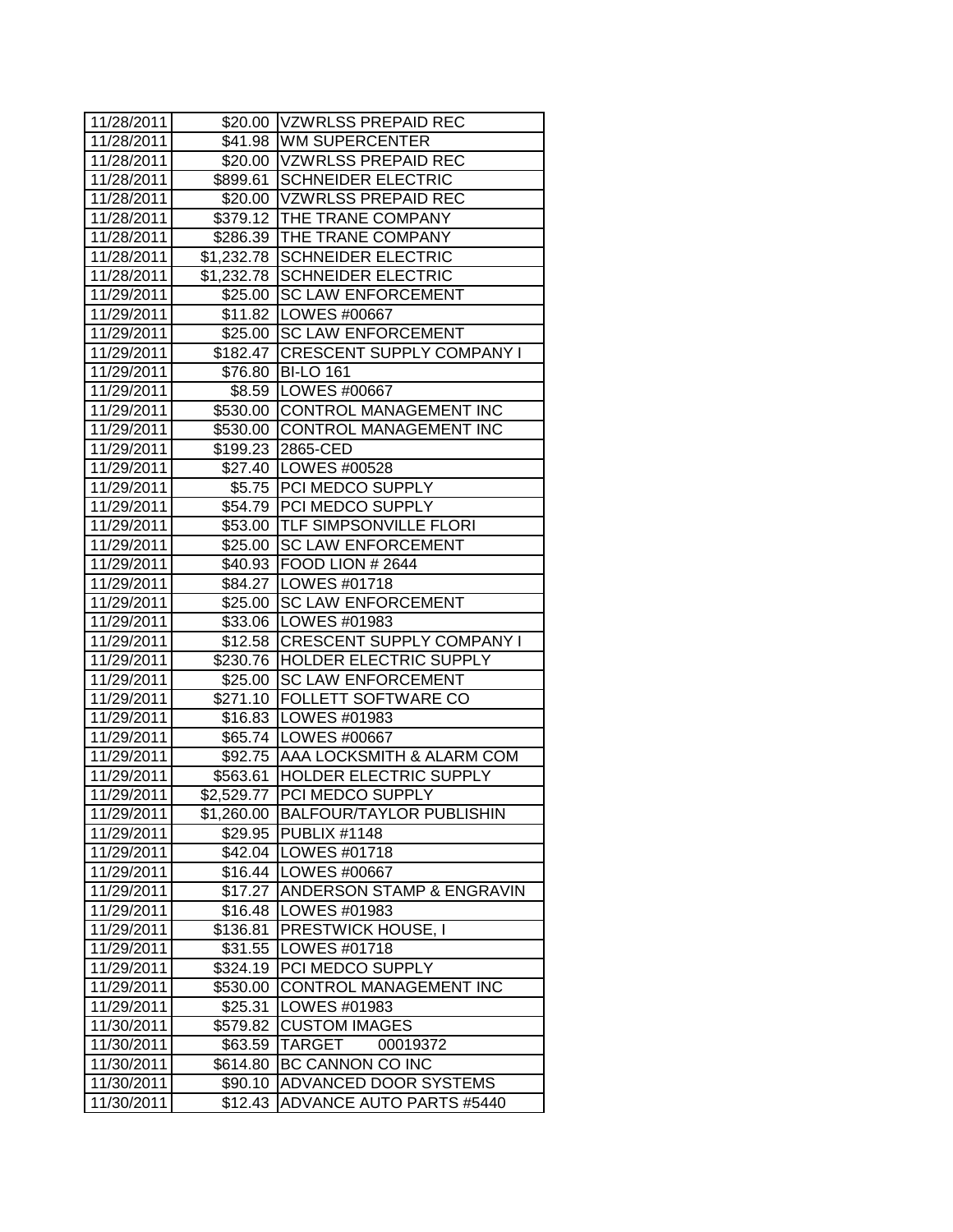| 11/30/2011 |          | \$1,400.09   BLANCHARD MACHINERY    |
|------------|----------|-------------------------------------|
| 11/30/2011 |          | \$26.47 JOHNSTONE SUPPLY-GREENVIL   |
| 11/30/2011 |          | \$27.02 ADVANCE AUTO PARTS #5440    |
| 11/30/2011 |          | \$11.93   LOWES #00528              |
| 11/30/2011 |          | \$58.84 ZAXBYS 001013 Q55           |
| 11/30/2011 |          | \$64.00   USPS 45568006629808466    |
| 11/30/2011 |          | \$117.51   TMS SOUTH                |
| 11/30/2011 |          | \$146.18   LOWES #01718             |
| 11/30/2011 |          | \$95.41 ZAXBYS 001013 Q55           |
| 11/30/2011 |          | \$29.04 THE TOOL SHED               |
| 11/30/2011 |          | \$416.53 TEXAS ROADHOUSE            |
| 11/30/2011 |          | \$549.00 NATIONAL FORENSIC LEAGUE   |
| 11/30/2011 |          | \$8.75 POINSETT PLUMBING SUPPLY     |
| 11/30/2011 |          | \$13.98 WM SUPERCENTER              |
| 11/30/2011 |          | \$92.75   BINSWANGER GLASS #043     |
| 11/30/2011 |          | \$11.45   W.P.LAW, INC #5           |
| 11/30/2011 |          | \$20.00 VZWRLSS PREPAID OT          |
| 11/30/2011 |          | \$34.98   LONG TRAILER & BODY SERVI |
| 11/30/2011 |          | \$256.48 WM SUPERCENTER             |
| 11/30/2011 |          | \$24.06   W.P.LAW, INC #5           |
| 11/30/2011 |          | \$252.73 WM SUPERCENTER             |
| 11/30/2011 |          | \$104.43 LOWES #01983               |
| 11/30/2011 |          | \$75.37 THE HOME DEPOT #1126        |
| 11/30/2011 |          | \$10.44 SHEALY ELECT 803-227-0599   |
| 11/30/2011 |          | \$29.80 THE HOME DEPOT #1124        |
| 11/30/2011 |          | \$53.04 ADVANCE AUTO PARTS #5440    |
| 11/30/2011 |          | \$113.36 TMS SOUTH                  |
| 11/30/2011 |          | \$25.00 SC LAW ENFORCEMENT          |
| 11/30/2011 | \$109.18 | <b>CUSTOM SIGNS INC</b>             |
| 11/30/2011 |          | \$42.23   LOWES #00528              |
| 11/30/2011 |          | \$309.58 THE TOOL SHED              |
| 11/30/2011 |          | \$223.89 C C DICKSON CO 1063        |
| 11/30/2011 |          | \$25.00 SC LAW ENFORCEMENT          |
| 11/30/2011 |          | \$273.13 VISSAGE AUTO PARTS CO      |
| 11/30/2011 |          | \$87.31 PARTY CITY #200             |
| 11/30/2011 | \$121.65 | <b>CRESCENT SUPPLY COMPANY I</b>    |
| 11/30/2011 |          | \$22.05   LOWES #01718              |
| 11/30/2011 | \$5.30   | DOLLAR-GENERAL #6407                |
| 11/30/2011 | \$7.41   | LOWES #01718                        |
| 11/30/2011 | \$32.72  | <b>WM SUPERCENTER</b>               |
| 11/30/2011 | \$678.42 | C C DICKSON CO 1063                 |
| 11/30/2011 | \$27.88  | AAA SUPPLY - GVILLE                 |
| 11/30/2011 | \$296.80 | COUNTRY BOY'S GARDEN CENT           |
| 11/30/2011 | \$21.98  | <b>ADVANCE AUTO PARTS #5440</b>     |
| 11/30/2011 | \$26.50  | BC CANNON CO INC                    |
| 11/30/2011 | \$438.06 | JOHNSTONE SUPPLY-GREENVIL           |
| 11/30/2011 | \$93.75  | <b>CAROLINA LAWN &amp; TRACTOR</b>  |
| 11/30/2011 | \$21.48  | <b>WM SUPERCENTER</b>               |
| 11/30/2011 | \$5.27   | HOBBY LOBBY #328                    |
| 11/30/2011 | \$178.06 | ADI SECURITY PRD CB                 |
| 11/30/2011 | \$20.00  | <b>VZWRLSS PREPAID OT</b>           |
| 11/30/2011 | \$84.76  | <b>BI-LO 272</b>                    |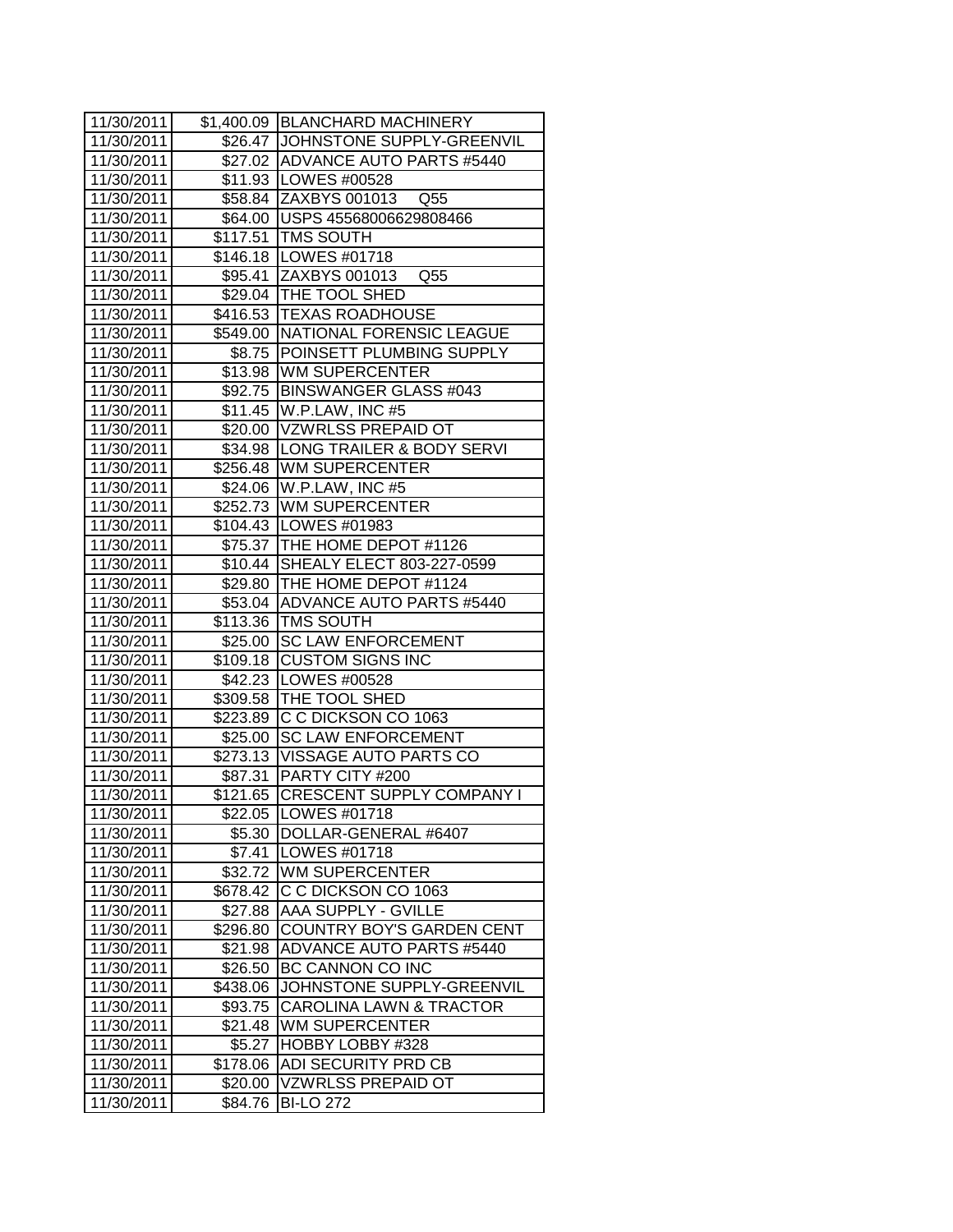| 11/30/2011 |              | \$103.73 BATTERIES PLUS         |
|------------|--------------|---------------------------------|
| 11/30/2011 |              | \$23.04 LOWES #00667            |
| 11/30/2011 |              | \$124.98 COMPUTER DIRECT OUTLET |
| 11/30/2011 |              | \$120.11   AAA SUPPLY - GVILLE  |
|            |              |                                 |
|            | \$533,868.23 |                                 |